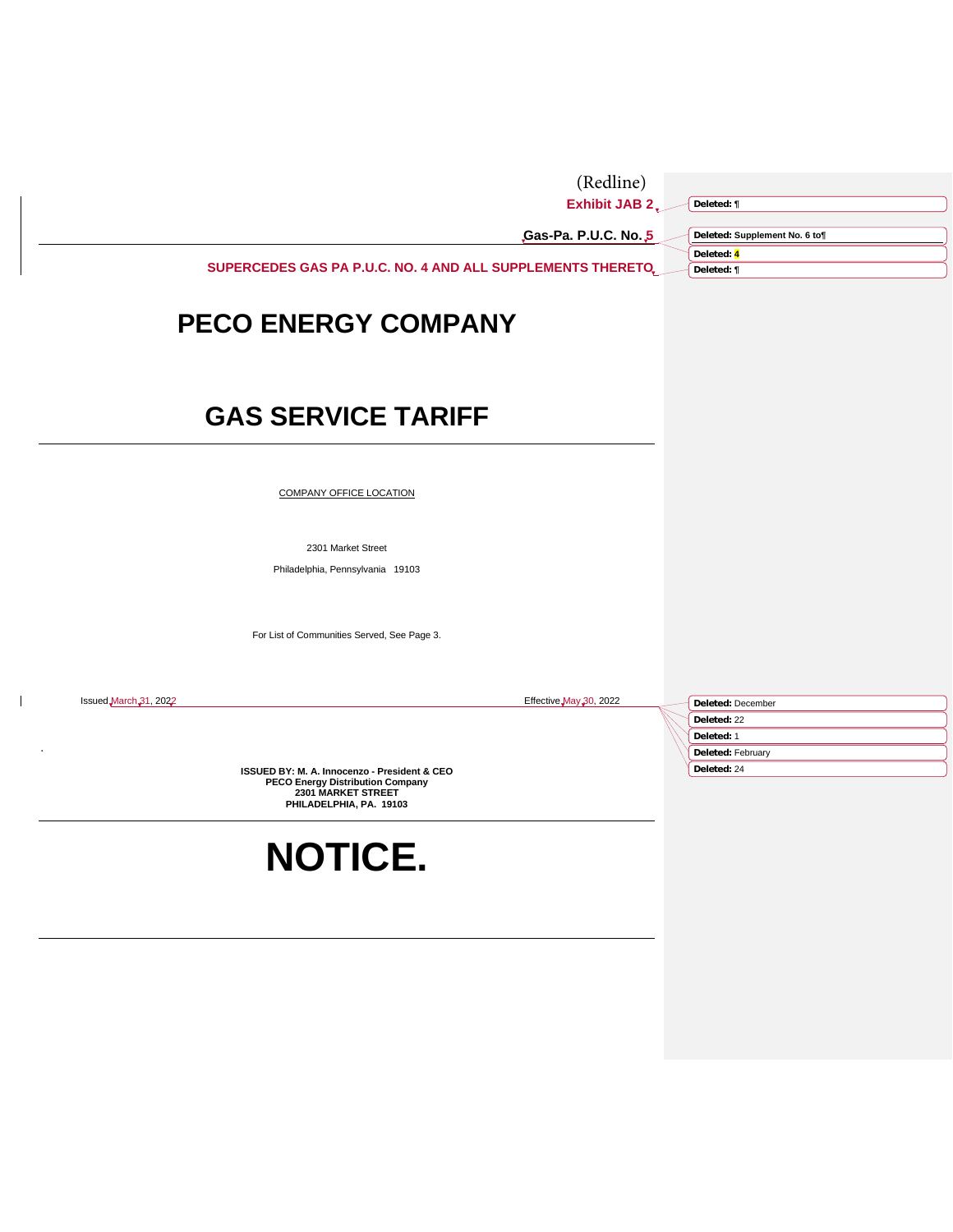|                                                                                                                                                                                                                        | Gas-Pa. P.U.C. No. 5,  | Deleted: Supplement No. 6 to                                                                                          |
|------------------------------------------------------------------------------------------------------------------------------------------------------------------------------------------------------------------------|------------------------|-----------------------------------------------------------------------------------------------------------------------|
| <b>PECO Energy Company</b>                                                                                                                                                                                             | Original Page No. 1    | Deleted: 4                                                                                                            |
| <b>LIST OF CHANGES MADE BY THIS SUPPLEMENT</b>                                                                                                                                                                         |                        | Deleted: Fifth Revised Page No. 1¶                                                                                    |
|                                                                                                                                                                                                                        |                        | Deleted: Supersedes Fourth Revised                                                                                    |
| <b>DEFINITION OF TERMS AND EXPLANATION OF ABBREVIATIONS - Original Page No 6 - Delivery Point definition updated.</b>                                                                                                  |                        | Deleted:                                                                                                              |
| RULES AND REGULATIONS 3.3 WETER LOCATION - Original Page No 10 - "Cross reference" Rule 10.5 for clarity.                                                                                                              |                        | Deleted:                                                                                                              |
| RULES AND REGULATIONS - 3.6 EXCESS FLOW VALVES ("EFVs") Original Page No 10, Definition updated.                                                                                                                       |                        | Deleted:<br>Deleted:                                                                                                  |
| RULES AND REGULATIONS - 10.5 RIGHT OF ACCESS - Original Page No. 16 - Add references to the Commission regulation.                                                                                                     |                        | Deleted:                                                                                                              |
| RULES AND REGULATIONS - 15.1 METER TESTS - Original Page No 24 - Add references to the Commission regulation.                                                                                                          |                        | Deleted: $-\P$                                                                                                        |
| RULES AND REGULATIONS - 17.6 - Original Page No 27 - Removed theft/fraud language.                                                                                                                                     |                        |                                                                                                                       |
| RULES AND REGULATIONS 17.7 - Original Page No 27 - New rule added.                                                                                                                                                     |                        |                                                                                                                       |
| <b>PROVISION FOR THE TAX ACCOUNTING REPAIR CREDIT (TARC)</b> - Page deleted.                                                                                                                                           |                        |                                                                                                                       |
| UNIVERSAL SERVICE COST RECOVERY MECHANISM (USFC) - Original Page No. 42 - Reflects changes for the Energy Efficiency<br>Program and changes to the recovery of LIURP costs. Updated language.                          |                        | SALES SERVICE COSTS (SSC) - Original Page No. x -<br>The Commodity Charges are increased.                             |
| <b>SALES SERVICE COSTS (SSC) - Original Page No. 43 - The Commodity Charges are increased.</b>                                                                                                                         |                        | GAS PROCUREMENT CHARGE - Original Page No. x -<br>The Gas Procurement Charge is increased.                            |
| GAS PROCUREMENT CHARGE - Original Page No. 46 - The Gas Procurement Charge is increased.                                                                                                                               |                        | MERCHANT FUNCTION CHARGE AND PRICE TO<br>COMPARE - Original Page No. x and Original Page No.                          |
| MERCHANT FUNCTION CHARGE AND PRICE TO COMPARE - Original Page No. 47 and Original Page No. 48 - The Merchant Function<br>Charges and Write-Off Factors are changed. The Prices to Compare are increased.               |                        | $y$ – The Merchant Function Charges and Write-Off Factors<br>are changed. The Prices to Compare are increased. ¶<br>Π |
| <b>CONSUMER EDUCATION CHARGE (CEC) - Original Page No. 51 - Revised to recover the cost of low and moderate income customer</b><br>outreach. Updated recovery/reconciliation formula, definitions and filing schedule. |                        | Π<br>Π<br>Π                                                                                                           |
| DISTRIBUTION SYSTEM IMPROVEMENT CHARGE (DSIC) - Original Page No. 52 - Set to zero.                                                                                                                                    |                        | Π<br>Π                                                                                                                |
| Rate GR General Service - Residential. Original Page No. 58 - Distribution prices updated. TARC language removed.                                                                                                      |                        | Π<br>Π                                                                                                                |
| Rate GC General Service - Commercial and Industrial. Original Page No. 59 - Distribution prices updated. TARC language removed.                                                                                        |                        | Π<br>Deleted: ¶                                                                                                       |
| Rate OL Outdoor Lighting. Original Page No. 60 - Distribution prices updated. TARC language removed.                                                                                                                   |                        | Π                                                                                                                     |
| Rate L Large High Load Factor Service - Original Page No. 61 - Distribution prices updated. TARC language removed.                                                                                                     |                        | Π                                                                                                                     |
| Rate MV-F Motor Vehicle Service-Firm - Original Page No. 63 - Distribution prices updated. TARC language removed.                                                                                                      |                        | Π<br>Π                                                                                                                |
| Rate MV-I Motor Vehicle Service-Interruptible Original Page No. 64 - Distribution prices updated. TARC language removed.                                                                                               |                        | Π<br>Π<br>Π                                                                                                           |
| Rate IS-Interruptible Service. Original Page No. 66 - TARC language removed.                                                                                                                                           |                        | Π<br>я                                                                                                                |
| Rate TCS-Temperature Controlled Service. Original Page No. 68 - Distribution prices updated. TARC language removed.                                                                                                    |                        | Π<br>Π                                                                                                                |
| Rate TS-I Gas Transportation Service - Interruptible Original Page No. 75 - Distribution prices updated. TARC language removed.                                                                                        |                        | 1<br>Π                                                                                                                |
| Rate TS-F Gas Transportation Service-Firm Original Page No. 76 - Distribution prices updated. TARC language removed.                                                                                                   |                        | Π<br>Π                                                                                                                |
|                                                                                                                                                                                                                        |                        | Π<br>Π                                                                                                                |
|                                                                                                                                                                                                                        |                        |                                                                                                                       |
|                                                                                                                                                                                                                        |                        | Я                                                                                                                     |
|                                                                                                                                                                                                                        |                        | Π                                                                                                                     |
|                                                                                                                                                                                                                        |                        |                                                                                                                       |
|                                                                                                                                                                                                                        |                        |                                                                                                                       |
|                                                                                                                                                                                                                        |                        | Я<br>Π                                                                                                                |
|                                                                                                                                                                                                                        |                        | Π                                                                                                                     |
| Issued March 31, 2022                                                                                                                                                                                                  | Effective May 30, 2022 | Deleted: December 22, 2021                                                                                            |
|                                                                                                                                                                                                                        |                        | Deleted:                                                                                                              |
|                                                                                                                                                                                                                        |                        | Deleted: February 24                                                                                                  |

 $\mathsf{l}$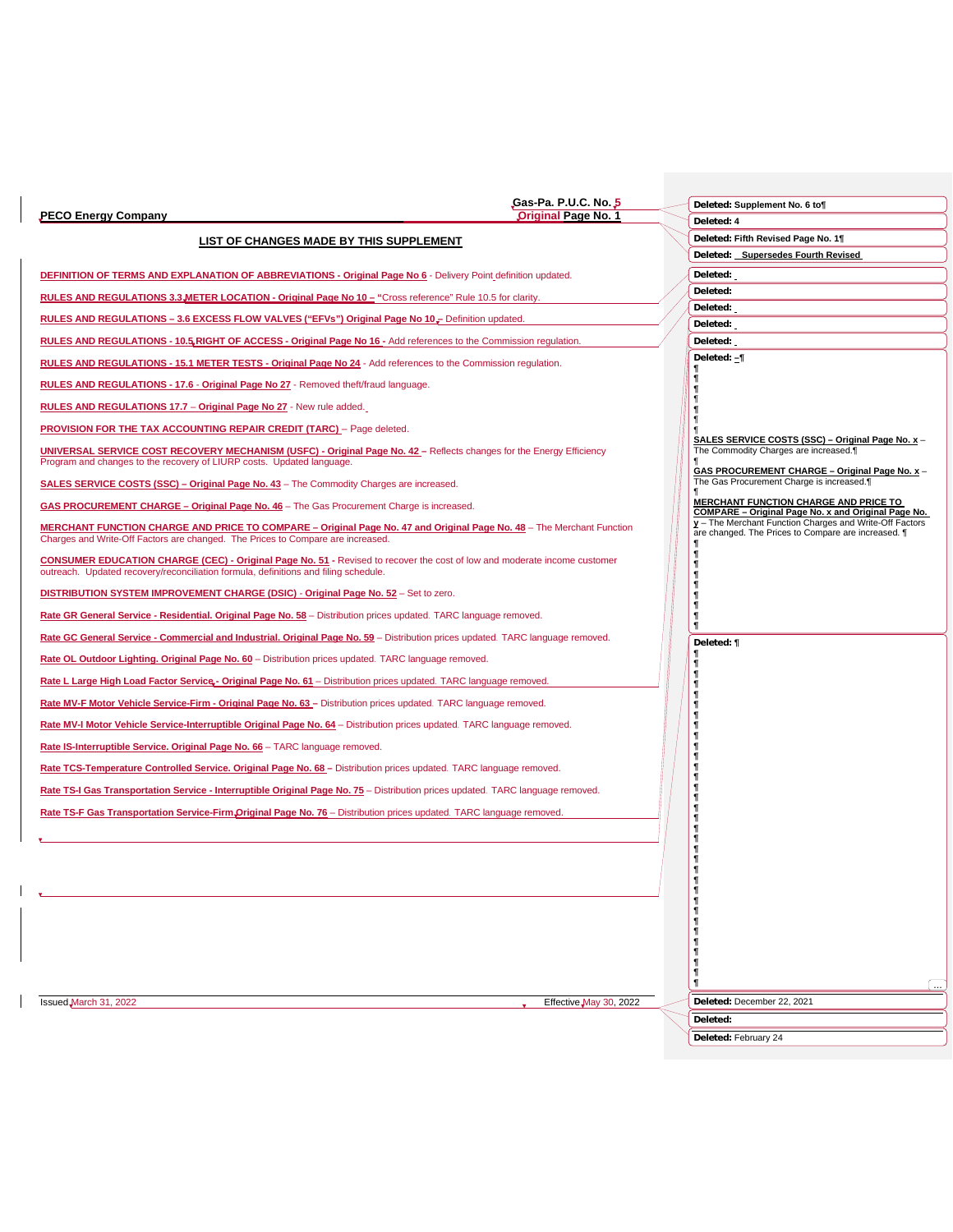|                                                                                                   |                            | Deleted: ¶                                            |           |
|---------------------------------------------------------------------------------------------------|----------------------------|-------------------------------------------------------|-----------|
|                                                                                                   | Gas-Pa. P.U.C. No. 5       |                                                       |           |
| <b>PECO Energy Company</b>                                                                        | <b>Original Page No. 2</b> | Gas-Pa. P.U.C. No. 41                                 |           |
| <b>TABLE OF CONTENTS</b>                                                                          |                            | <b>PECO Energy Company</b><br><b>Original Page</b>    |           |
|                                                                                                   |                            | <b>No. 1AT</b>                                        |           |
|                                                                                                   |                            | LIST OF CHANGES MADE BY THIS SUPPLEMENT -             |           |
| <b>RULES AND REGULATIONS:</b>                                                                     |                            | continued¶                                            |           |
|                                                                                                   |                            |                                                       |           |
|                                                                                                   |                            | RATE IS - INTERRUPTIBLE SERVICE - Original Page No.   |           |
|                                                                                                   |                            |                                                       |           |
|                                                                                                   |                            | Added language in the QUALITY OF SERVICE section for  |           |
|                                                                                                   |                            | clarity and consistency.                              |           |
|                                                                                                   |                            | <b>RATE TCS TEMPERATURE CONTROLLED SERVICE -</b>      |           |
|                                                                                                   |                            | Original Page No. 65¶                                 |           |
|                                                                                                   |                            | Added language in the QUALITY OF SERVICE section for  |           |
|                                                                                                   |                            | clarity and consistency.                              |           |
|                                                                                                   |                            | <b>GAS TRANSPORTATION SERVICE - GENERAL TERMS</b>     |           |
|                                                                                                   |                            | AND CONDITIONS - Original Page No. 69                 |           |
|                                                                                                   |                            | Rule 2.7 removed.                                     |           |
|                                                                                                   |                            | <b>RATE TS-I GAS TRANSPORTATION</b>                   |           |
|                                                                                                   |                            | SERVICE-INTERRUPTIBLE - Original Page No. 721         |           |
|                                                                                                   |                            | Added language in the QUALITY OF SERVICE section for  |           |
|                                                                                                   |                            | clarity and consistency. Distribution prices updated. |           |
|                                                                                                   |                            |                                                       |           |
|                                                                                                   |                            | Deleted: 4                                            |           |
|                                                                                                   |                            | Deleted: Fifth Revised Page No 21                     |           |
|                                                                                                   |                            | Deleted: $1$                                          |           |
|                                                                                                   |                            |                                                       |           |
| 25. Creditworthiness of Natural Gas Supplier (NGS) Serving High Volume Transportation Customers33 |                            | Deleted: 5A 375B 35C, 35D                             | $\ddotsc$ |
|                                                                                                   |                            | Deleted: 360 <sup>1</sup>                             |           |
|                                                                                                   |                            | Deleted: 37                                           |           |
|                                                                                                   |                            | Deleted: 382 <sup>1</sup>                             |           |
|                                                                                                   |                            |                                                       |           |
|                                                                                                   |                            | Deleted: 393 <sup>2</sup> 440 <sup>1</sup> 41         |           |
|                                                                                                   |                            | Deleted: 2                                            |           |
|                                                                                                   |                            | Deleted: $3^2484^2$                                   |           |
|                                                                                                   |                            | Deleted: $5^2,46$                                     |           |
| <b>RATES:</b>                                                                                     |                            |                                                       |           |
|                                                                                                   |                            | Deleted: 47                                           |           |
|                                                                                                   |                            | Deleted: PROVISION FOR THE TAX ACCOUNTING             |           |
|                                                                                                   |                            | Deleted: $51$                                         |           |
|                                                                                                   |                            |                                                       |           |
|                                                                                                   |                            | Deleted: 6                                            |           |
|                                                                                                   |                            | Deleted: 57                                           |           |
|                                                                                                   |                            | Deleted: 58                                           |           |
|                                                                                                   |                            | Deleted: 0                                            |           |
|                                                                                                   |                            |                                                       |           |
|                                                                                                   |                            | Deleted: 1                                            |           |
| <b>RIDERS:</b>                                                                                    |                            | Deleted: 3                                            |           |
|                                                                                                   |                            | Deleted: 5                                            |           |
|                                                                                                   |                            | Deleted: 671 6811 692, 70, 71                         |           |
|                                                                                                   |                            |                                                       |           |
|                                                                                                   |                            | Deleted: 2                                            |           |
|                                                                                                   |                            | Deleted: 3                                            |           |
|                                                                                                   |                            | Deleted: 4                                            |           |
|                                                                                                   |                            | Deleted: 6                                            |           |
|                                                                                                   |                            |                                                       |           |
|                                                                                                   |                            | Deleted: 77                                           |           |
|                                                                                                   |                            | Deleted: 77                                           |           |
|                                                                                                   |                            | Deleted: 78                                           |           |
|                                                                                                   |                            | Deleted: 0                                            |           |
| Issued March 31, 2022                                                                             | Effective May 30, 2022     |                                                       |           |
|                                                                                                   |                            | Deleted: 0                                            |           |
|                                                                                                   |                            | Deleted: 1                                            |           |

 $\mathbf{I}$ 

Deleted: Issued December 22,

┌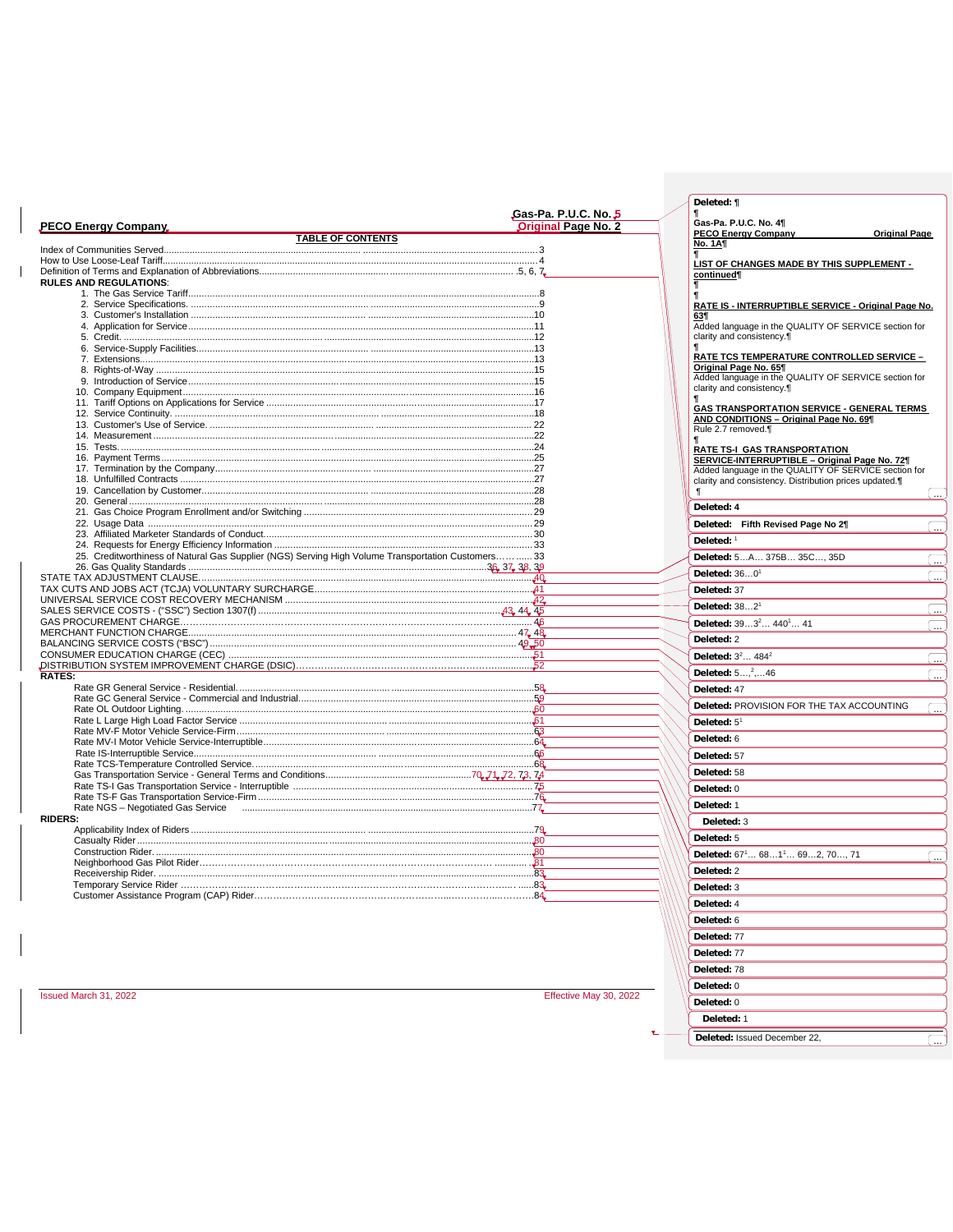**Gas-Pa. P.U.C. No. 5**

**Deleted: 4**

#### **BUCKS COUNTY:**

BOROUGHS: Bristol, Chalfont, Doylestown, Dublin, Hulmeville, Ivyland, Langhorne, Langhorne Manor, Morrisville, New Britain, New Hope, Newtown, Penndel, Telford, Tullytown, Yardley.

FIRST-CLASS TOWNSHIP: Bristol.

SECOND-CLASS TOWNSHIPS: Bedminster, Bensalem, Bridgeton, Buckingham, Doylestown, Falls, Hilltown, Lower<br>Makefield, Lower Southampton, Middletown, New Britain, Newtown, Northampton, Plumstead, Solebury, Tinicum, Upper Make Southampton, Warminster, Warrington, Warwick, West Rockhill, Wrightstown.

**LIST OF COMMUNITIES SERVED**

**CHESTER COUNTY:**  CITY: Coatesville.

BOROUGHS: Atglen, Avondale, Downingtown, Elverson, Honey Brook, Kennett Square, Malvern, Modena, Oxford, Parkesburg, Phoenixville, South Coatesville, Spring City, West Chester, West Grove.

FIRST-CLASS TOWNSHIP: Caln.

SECOND-CLASS TOWNSHIPS: Birmingham, Charlestown, East Bradford, East Brandywine, East Caln, East Coventry,<br>East Fallowfield, East Goshen, East Marlborough, East Nantmeal, East Nottingham, East Pikeland, Easttown, East Vin Elk, Franklin, Highland, Honey Brook, Kennett, London Britain, Londonderry, London Grove, Lower Oxford, New Garden, Newlin, New London, North Coventry, Penn, Pennsbury, Pocopson, Sadsbury, Schuylkill, South Coventry, Thornbury, Tredyffrin, Upper Oxford, Upper Uwchlan,<br>Uwchlan, Valley, Wallace, Warwick, West Bradford, West Brandywine, West Caln, West Fallow Nantmeal, West Nottingham, West Pikeland, West Sadsbury, Westtown, West Vincent, West Whiteland, Willistown.

#### **DELAWARE COUNTY:**

CITY: Chester.

BOROUGHS: Aldan, Brookhaven, Chester Heights, Clifton Heights, Collingdale, Colywn, Darby, East Lansdowne, Eddystone, Folcroft, Glenolden, Haverford, Lansdowne, Marcus Hook, Media, Millbourne, Morton, Norwood, Parkside, Prospect Park, Radnor, Ridley Park, Rose Valley, Rutledge, Sharon Hill, Swarthmore, Trainer, Upland, Yeadon.

FIRST-CLASS TOWNSHIPS: Aston, Darby, Lower Chichester, Marple, Nether Providence, Ridley, Springfield, Tinicum, Upper Chichester, Upper Darby.

SECOND-CLASS TOWNSHIPS: Bethel, Chadds Ford, Chester, Concord, Edgmont, Haverford, Middletown, Newtown, Radnor, Thornbury, Upper Providence,

**LANCASTER COUNTY:** BOROUGH: Christiana

SECOND-CLASS TOWNSHIPS: Sadsbury, Salisbury.

### **MONTGOMERY COUNTY:**

BOROUGHS: Ambler, Bridgeport, Bryn Athyn, Collegeville, Conshohocken, East Greenville, Green Lane, Hatboro, Hatfield, Jenkintown, Lansdale, Narbeth, Norristown, North Wales, Pennsburg, Pottstown, Red Hill, Rockledge, Royersford, Schwenksville, Souderton, Telford, Trappe, West Conshohocken.

FIRST-CLASS TOWNSHIPS: Abington, Cheltenham, Hatfield, Lower Merion, Lower Moreland, Lower Pottsgrove, Plymouth, Springfield, Upper Dublin, Upper Gwynedd, Upper Moreland, Upper Pottsgrove, West Norriton, West Pottsgrove.

SECOND-CLASS TOWNSHIPS: East Norriton, Franconia, Horsham, Limerick, Lower Frederick, Lower Gwynedd, Lower Providence, Lower Salford, Marlborough, Montgomery, Perkiomen, Salford, Skippack, Towamencin, Upper Frederick, Upper Hanover, Upper Merion, Upper Providence, Upper Salford, Whitemarsh, Whitpain, Worcester.

Issued March 31, 2022 Effective May 30, 2022

¶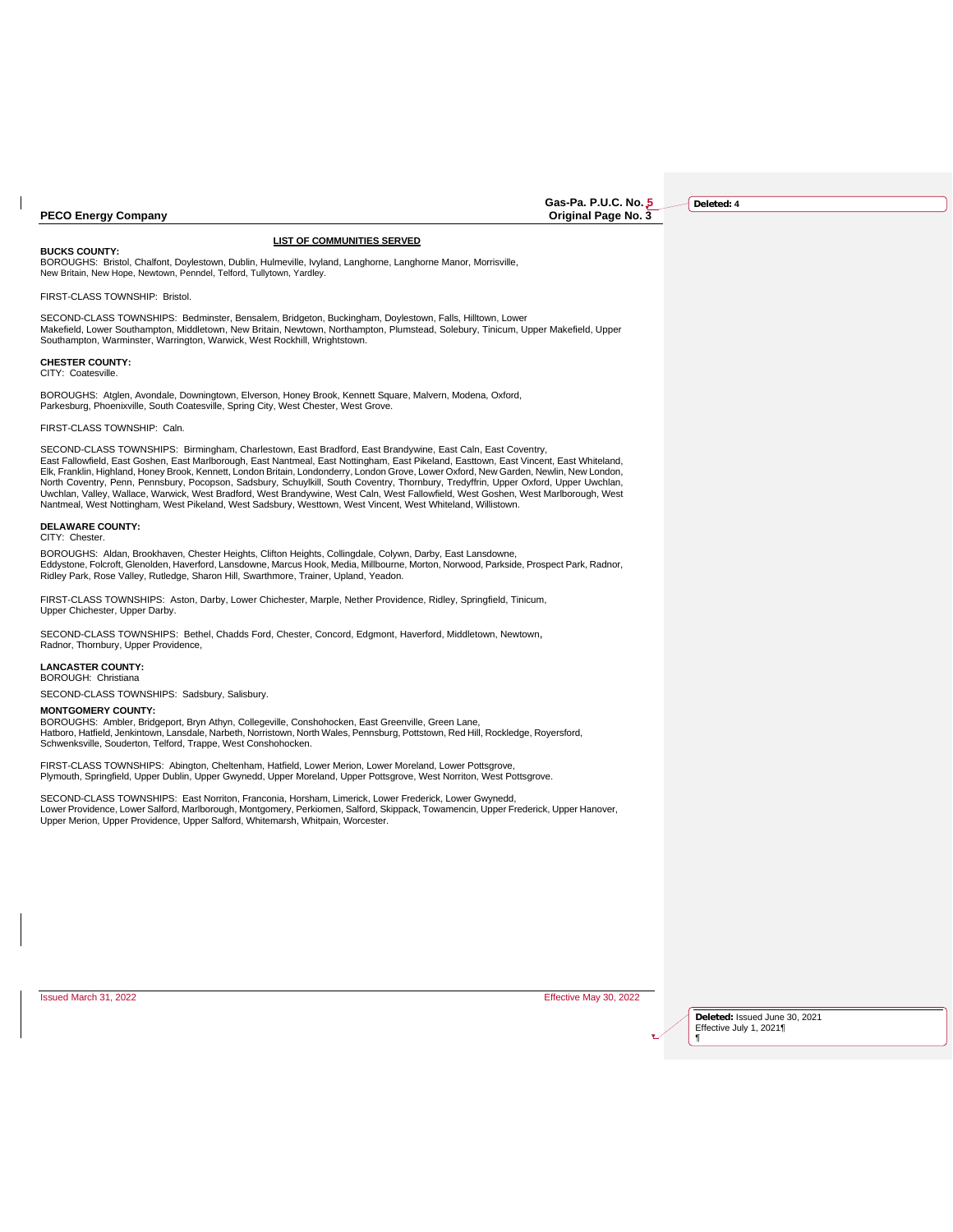$\mathsf{l}$ 

 $\mathsf{I}$ 

**Gas-Pa. P.U.C. No. 5**

**Deleted: 4**

### **HOW TO USE LOOSE LEAF-TARIFF**

1. This Tariff is issued on the loose-leaf plan. Each page will be issued as "original page", consecutively numbered, commencing with the<br>title page, which in all cases will be considered as Page No. 1. For example: "Origi

2. All changes in, additions to, or eliminations from, original pages, will be made by the issue of consecutively numbered supplements to this<br>Tariff and by reprinting the page or pages affected by such change, addition, o

3. When a page is reprinted the first time, it will be designated under the P.U.C. number as "First Revised Page No...," the second time as<br>"Second Revised Page No. ..." etc. First revised pages will supersede original pag

4. When changes or additions to be made require more space than is available, one or more pages will be added to the Tariff, to which the same number will be given with letter affix. For example: If changes were to be made in Original Page No. 2 and, to show the changed matter, more than one page should be required, the new page would be issued as "First Revised Page No. 2, superseding Original Page No. 2"; and the<br>added page would be issued as "Original Page No. 2A." If a second added page shoul Subsequent reprints will be consecutively designated as "First Revised...," "Second Revised...," etc.

5. On receipt of a revised page, it will be placed in the Tariff immediately following the page which it is to supersede, and the page which is to be superseded thereby plainly marked "See following page for pending revision." On the date when such revised page becomes effective, the page superseded should be removed from the Tariff.

Issued March 31, 2022 Effective May 30, 2022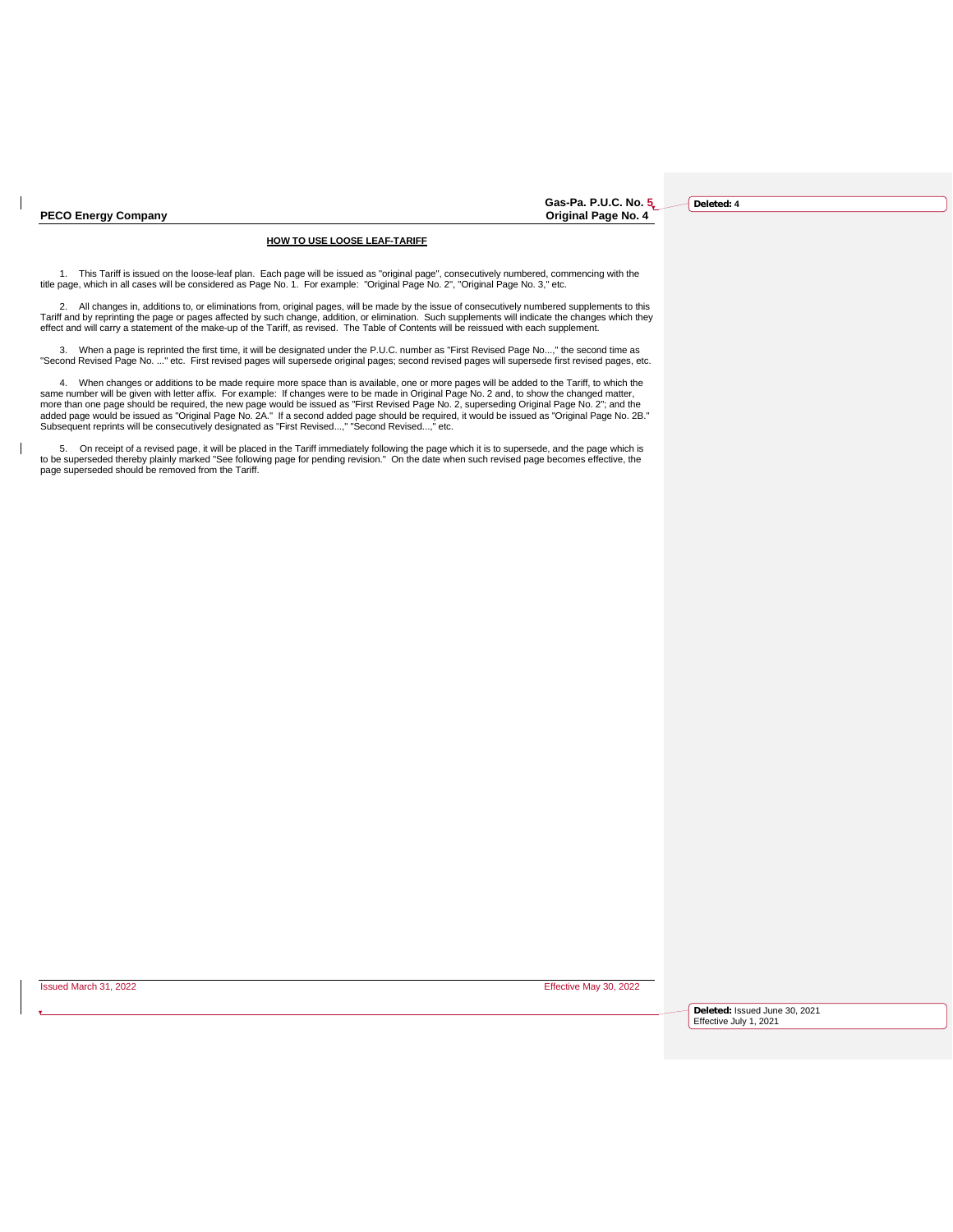**Gas-Pa. P.U.C. No. 5**

**Deleted: 4**

#### DEFINITION OF TERMS AND EXPLANATION OF ABBREVIATIONS

Aggregation Services Fee - A charge of 1¢/mcf applicable to all Low Volume Sales and Transportation Customers to be added to such Customers' Variable Distribution Service Charge effective January 1, 2001.

Available rate - A rate which may be obtained by a Customer if the use of service conforms to the character of service contemplated in the rate, and the Customer's location is such that this service can be supplied from existing facilities of the Company.

Bad credit (for deposit purposes) - A customer shall be deemed by the Company to have bad credit if the customer has been delinquent on payment of two consecutive bills or three or more bills in the last twelve billing cycles or tendered two or more checks that are subsequently dishonored by a payee according to 13 Pa.C.S. §3502, within the last twelve billing cycles. Industrial and commercial customers also shall be deemed by the Company to have bad credit if the customer is insolvent, (as evidenced by a credit report prepared by a reputable credit bureau or credit reporting agency or public financial data, liabilities exceeding assets or generally failing to pay debts as they become due) or has a class of publicly-traded debt outstanding that is rated to be<br>below investment grade, or tendered two or more checks that ar twelve billing cycles.

Balancing Service Cost or ("BSC") – Charge to all Low Volume Customers, both Sales and Transportation, included in Variable Distribution Charges, for fixed and variable storage costs for each Mcf of gas delivered under Rate Schedules GR, CAP, GC, OL, L, and MV-F of this Tariff, or the successors thereto.

British thermal unit (Btu) - The quantity of heat necessary to raise the temperature of one pound of water one degree Fahrenheit from 58.5 to 59.5 degrees Fahrenheit under standard pressure of 30 inches of mercury at or near its point of maximum density. One Btu equals 252 calories, (gram), 778 foot-pounds, 1,055 joules or 0.293 watt hours

Ccf – 100 cubic feet. This is a measure of gas usage.

Chapter 56 – The PUC regulations that govern metering, billing and collections for residential gas and electricity service.

Commodity Charge ("CC") – The "C" factor component of the Sales Service Cost representing the charge to Low Volume Sales Customers for purchased gas costs for each McF of Sales Service gas supplied under Rate Schedules GR, CAP, GC, OL, L and MV-F of this Tariff, or the successors thereto.

Commission or PAPUC– The Pennsylvania Public Utility Commission.

Company – PECO Energy Company

Competition Act - the Natural Gas Choice and Competition Act, 66 Pa.C.S. §2201, et seq.

Competitive Natural Gas Supply - firm natural gas provided by an NGS to Low Volume Transportation Customers under the Company's Gas Choice program.

Consolidated NGDC Billing – Billing provided by the Company that contains both the Company's charges for its services and the NGS's separate charges for gas supply services.

Creditworthy - A creditworthy customer pays the Company's charges as and when due and otherwise complies with the Rules and Regulations of this Tariff or the PaPUC. To determine whether a customer is creditworthy with respect to a particular account, the Company will evaluate the<br>customer's record of paying Company charges for all of the customer's other Comp customer's general credit.

cu. ft. - Cubic foot.

Customer - Any person, partnership, association, or corporation, lawfully receiving service at a single meter location from the Company. In addition, unless explicitly prohibited by the Public Utility Code or the Commission's Rules or Regulations, an NGS may act as an agent for a Customer upon written authorization to PECO Energy, which authorization may be included in the notice of NGS selection.

Daily quantity - The quantity of gas used in a 24-hour period beginning at 10:00 a.m., Eastern Standard Time or Daylight Savings Time, whichever is in common use.

Issued March 31, 2022 Effective May 30, 2022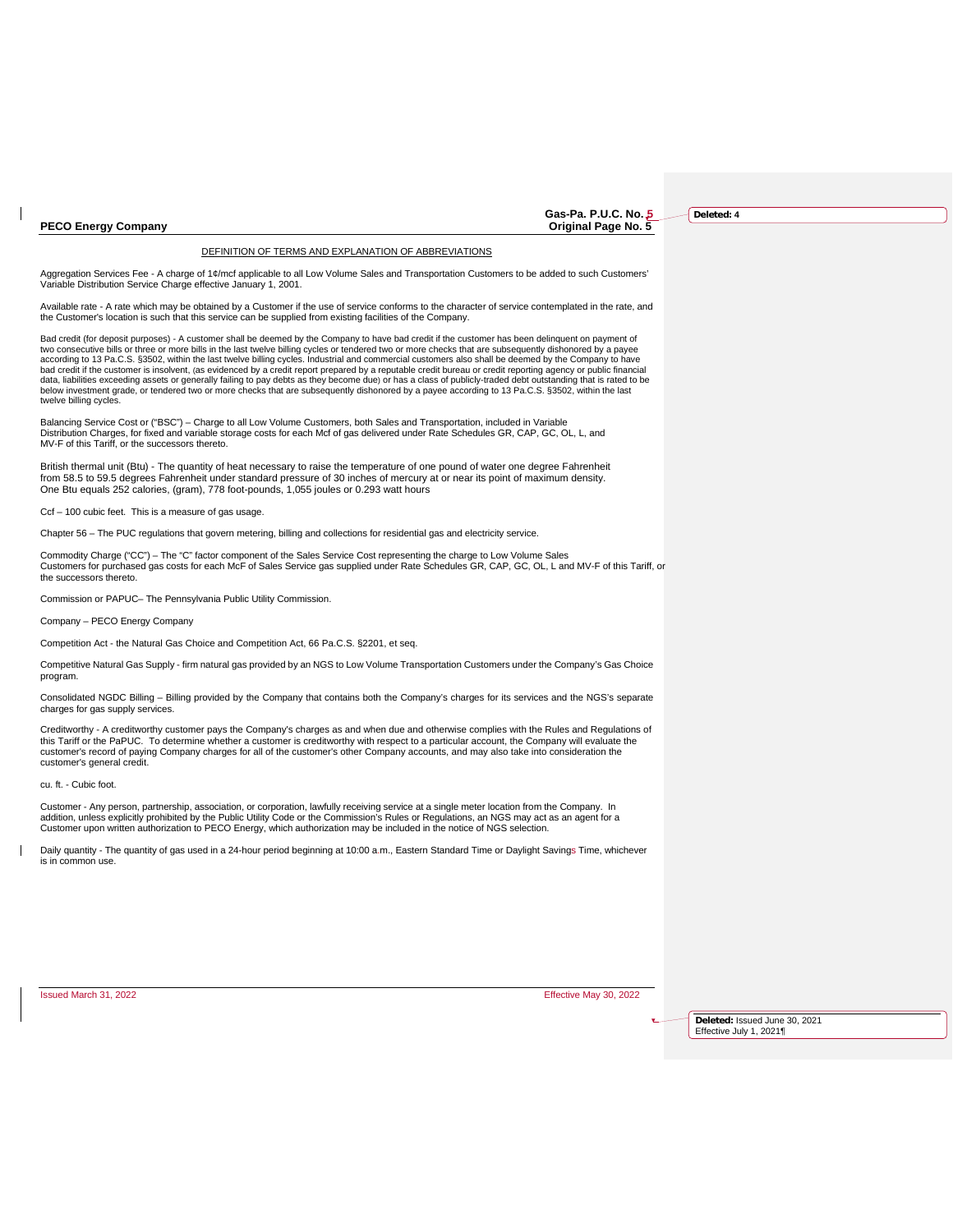| Original Page No. 6<br><b>PECO Energy Company</b><br>Delivery point - That point at which the Customer's facilities are connected to the Company's facilities which is typically the first fitting after the outlet<br>side of the meter connection. or in certain cases the first fitting after the outlet side of the regulator or relief valve if located downstream of the<br>meter.<br>Firm Service - Natural gas service offered to Customers under tariffs or contracts that anticipate no interruption of natural gas service.<br>Deleted: ¶<br>Fixed Distribution Service Charge - A charge to recover costs caused by the presence of the Low Volume Customer on the system, other than the<br>costs associated with the Customer's usage.<br>Gas Choice – Program under which Suppliers provide Competitive Natural Gas Supply to Low Volume Transportation Customers.<br>Gas Cost Adjustment ("GCA") Charge - The "E" factor component of the Sales Service Cost representing the net overcollection or undercollection of<br>purchased gas costs, charged to Low Volume Sales Customers for each Mcf of Sales Service gas supplied under Rate Schedules GR, GC, CAP, OL<br>Deleted:<br>L, and MV-F or the successors thereto.<br>High Volume Transportation (HVT) - PECO Energy's Gas program as administered by this tariff for Suppliers providing Competitive Natural<br>Gas Supply to High Volume Transportation Customers.<br>High Volume Transportation Customers - Customers who purchase natural gas from an alternative Supplier under Rates Schedules TS-F, TS-I<br>and/or the successors thereto, and not under the Company's Gas Choice program.<br>Holidays - Company holidays include: New Year's Day, Martin Luther King, Jr.'s Birthday, Presidents' Day, Good Friday, Memorial Day,<br>Deleted: :<br>Independence Day, Labor Day, Columbus Day, Veterans Day, Thanksgiving Day, Friday after Thanksgiving, Christmas, and Sundays<br>Initial Contract Term - The Customer's initial contract term, or in the case of transportation service, any renegotiation of an existing contract, for a<br>service location shall be the Customer's first term of contract for service as specified under a given tariff rate or contract agreement to a location<br>and shall also be the first term of contract after the Customer changes service at a location to a different rate, or in case of transportation service,<br>any renegotiation of an existing contract.<br>Low Volume Customers - Customers served under Rate Schedules GR, GC, CAP, OL, L, and MV-F or successors thereto.<br>Low Volume Sales Customer - Low Volume Customers served under Rate Schedules GR, GC, CAP, OL, L, and MV-F who purchase their gas<br>from the Company.<br>Low Volume Transportation Customers ("LVT Customers") - Low Volume Customers who purchase Competitive Natural Gas Supply from a Supplier<br>pursuant to the Company's Gas Choice program, under Rates Schedules GR, GC, OL, MV-F or the successors thereto, and not under Rate Schedules |
|--------------------------------------------------------------------------------------------------------------------------------------------------------------------------------------------------------------------------------------------------------------------------------------------------------------------------------------------------------------------------------------------------------------------------------------------------------------------------------------------------------------------------------------------------------------------------------------------------------------------------------------------------------------------------------------------------------------------------------------------------------------------------------------------------------------------------------------------------------------------------------------------------------------------------------------------------------------------------------------------------------------------------------------------------------------------------------------------------------------------------------------------------------------------------------------------------------------------------------------------------------------------------------------------------------------------------------------------------------------------------------------------------------------------------------------------------------------------------------------------------------------------------------------------------------------------------------------------------------------------------------------------------------------------------------------------------------------------------------------------------------------------------------------------------------------------------------------------------------------------------------------------------------------------------------------------------------------------------------------------------------------------------------------------------------------------------------------------------------------------------------------------------------------------------------------------------------------------------------------------------------------------------------------------------------------------------------------------------------------------------------------------------------------------------------------------------------------------------------------------------------------------------------------------------------------------------------------------------------------------------------------------------------------------------------------------------------------------------------------------------------------------------------------------------------------------------------------------------------------------------------------------------------------------------------------------------------------------------------------------------------------------------------------------------------------------------|
|                                                                                                                                                                                                                                                                                                                                                                                                                                                                                                                                                                                                                                                                                                                                                                                                                                                                                                                                                                                                                                                                                                                                                                                                                                                                                                                                                                                                                                                                                                                                                                                                                                                                                                                                                                                                                                                                                                                                                                                                                                                                                                                                                                                                                                                                                                                                                                                                                                                                                                                                                                                                                                                                                                                                                                                                                                                                                                                                                                                                                                                                          |
|                                                                                                                                                                                                                                                                                                                                                                                                                                                                                                                                                                                                                                                                                                                                                                                                                                                                                                                                                                                                                                                                                                                                                                                                                                                                                                                                                                                                                                                                                                                                                                                                                                                                                                                                                                                                                                                                                                                                                                                                                                                                                                                                                                                                                                                                                                                                                                                                                                                                                                                                                                                                                                                                                                                                                                                                                                                                                                                                                                                                                                                                          |
|                                                                                                                                                                                                                                                                                                                                                                                                                                                                                                                                                                                                                                                                                                                                                                                                                                                                                                                                                                                                                                                                                                                                                                                                                                                                                                                                                                                                                                                                                                                                                                                                                                                                                                                                                                                                                                                                                                                                                                                                                                                                                                                                                                                                                                                                                                                                                                                                                                                                                                                                                                                                                                                                                                                                                                                                                                                                                                                                                                                                                                                                          |
|                                                                                                                                                                                                                                                                                                                                                                                                                                                                                                                                                                                                                                                                                                                                                                                                                                                                                                                                                                                                                                                                                                                                                                                                                                                                                                                                                                                                                                                                                                                                                                                                                                                                                                                                                                                                                                                                                                                                                                                                                                                                                                                                                                                                                                                                                                                                                                                                                                                                                                                                                                                                                                                                                                                                                                                                                                                                                                                                                                                                                                                                          |
|                                                                                                                                                                                                                                                                                                                                                                                                                                                                                                                                                                                                                                                                                                                                                                                                                                                                                                                                                                                                                                                                                                                                                                                                                                                                                                                                                                                                                                                                                                                                                                                                                                                                                                                                                                                                                                                                                                                                                                                                                                                                                                                                                                                                                                                                                                                                                                                                                                                                                                                                                                                                                                                                                                                                                                                                                                                                                                                                                                                                                                                                          |
|                                                                                                                                                                                                                                                                                                                                                                                                                                                                                                                                                                                                                                                                                                                                                                                                                                                                                                                                                                                                                                                                                                                                                                                                                                                                                                                                                                                                                                                                                                                                                                                                                                                                                                                                                                                                                                                                                                                                                                                                                                                                                                                                                                                                                                                                                                                                                                                                                                                                                                                                                                                                                                                                                                                                                                                                                                                                                                                                                                                                                                                                          |
|                                                                                                                                                                                                                                                                                                                                                                                                                                                                                                                                                                                                                                                                                                                                                                                                                                                                                                                                                                                                                                                                                                                                                                                                                                                                                                                                                                                                                                                                                                                                                                                                                                                                                                                                                                                                                                                                                                                                                                                                                                                                                                                                                                                                                                                                                                                                                                                                                                                                                                                                                                                                                                                                                                                                                                                                                                                                                                                                                                                                                                                                          |
|                                                                                                                                                                                                                                                                                                                                                                                                                                                                                                                                                                                                                                                                                                                                                                                                                                                                                                                                                                                                                                                                                                                                                                                                                                                                                                                                                                                                                                                                                                                                                                                                                                                                                                                                                                                                                                                                                                                                                                                                                                                                                                                                                                                                                                                                                                                                                                                                                                                                                                                                                                                                                                                                                                                                                                                                                                                                                                                                                                                                                                                                          |
|                                                                                                                                                                                                                                                                                                                                                                                                                                                                                                                                                                                                                                                                                                                                                                                                                                                                                                                                                                                                                                                                                                                                                                                                                                                                                                                                                                                                                                                                                                                                                                                                                                                                                                                                                                                                                                                                                                                                                                                                                                                                                                                                                                                                                                                                                                                                                                                                                                                                                                                                                                                                                                                                                                                                                                                                                                                                                                                                                                                                                                                                          |
|                                                                                                                                                                                                                                                                                                                                                                                                                                                                                                                                                                                                                                                                                                                                                                                                                                                                                                                                                                                                                                                                                                                                                                                                                                                                                                                                                                                                                                                                                                                                                                                                                                                                                                                                                                                                                                                                                                                                                                                                                                                                                                                                                                                                                                                                                                                                                                                                                                                                                                                                                                                                                                                                                                                                                                                                                                                                                                                                                                                                                                                                          |
|                                                                                                                                                                                                                                                                                                                                                                                                                                                                                                                                                                                                                                                                                                                                                                                                                                                                                                                                                                                                                                                                                                                                                                                                                                                                                                                                                                                                                                                                                                                                                                                                                                                                                                                                                                                                                                                                                                                                                                                                                                                                                                                                                                                                                                                                                                                                                                                                                                                                                                                                                                                                                                                                                                                                                                                                                                                                                                                                                                                                                                                                          |
|                                                                                                                                                                                                                                                                                                                                                                                                                                                                                                                                                                                                                                                                                                                                                                                                                                                                                                                                                                                                                                                                                                                                                                                                                                                                                                                                                                                                                                                                                                                                                                                                                                                                                                                                                                                                                                                                                                                                                                                                                                                                                                                                                                                                                                                                                                                                                                                                                                                                                                                                                                                                                                                                                                                                                                                                                                                                                                                                                                                                                                                                          |
| CAP, L, TCS, IS, MV-I, TS-F, TS-I, and/or the successors thereto.                                                                                                                                                                                                                                                                                                                                                                                                                                                                                                                                                                                                                                                                                                                                                                                                                                                                                                                                                                                                                                                                                                                                                                                                                                                                                                                                                                                                                                                                                                                                                                                                                                                                                                                                                                                                                                                                                                                                                                                                                                                                                                                                                                                                                                                                                                                                                                                                                                                                                                                                                                                                                                                                                                                                                                                                                                                                                                                                                                                                        |
| Master Meter System - a pipeline system for distributing gas within, but not limited to, a definable area, such as a mobile home park, housing<br>Deleted:                                                                                                                                                                                                                                                                                                                                                                                                                                                                                                                                                                                                                                                                                                                                                                                                                                                                                                                                                                                                                                                                                                                                                                                                                                                                                                                                                                                                                                                                                                                                                                                                                                                                                                                                                                                                                                                                                                                                                                                                                                                                                                                                                                                                                                                                                                                                                                                                                                                                                                                                                                                                                                                                                                                                                                                                                                                                                                               |
| project, or apartment complex, where the operator purchases metered gas from an outside source for resale through a gas distribution pipeline<br>system. The gas distribution pipeline system supplies the ultimate consumer who either purchases the gas directly through a meter (i.e., Master<br>Meter) or by other means, such as by rents.                                                                                                                                                                                                                                                                                                                                                                                                                                                                                                                                                                                                                                                                                                                                                                                                                                                                                                                                                                                                                                                                                                                                                                                                                                                                                                                                                                                                                                                                                                                                                                                                                                                                                                                                                                                                                                                                                                                                                                                                                                                                                                                                                                                                                                                                                                                                                                                                                                                                                                                                                                                                                                                                                                                          |
| Mcf $-1,000$ cubic feet. This is a measure of gas usage.                                                                                                                                                                                                                                                                                                                                                                                                                                                                                                                                                                                                                                                                                                                                                                                                                                                                                                                                                                                                                                                                                                                                                                                                                                                                                                                                                                                                                                                                                                                                                                                                                                                                                                                                                                                                                                                                                                                                                                                                                                                                                                                                                                                                                                                                                                                                                                                                                                                                                                                                                                                                                                                                                                                                                                                                                                                                                                                                                                                                                 |
| Month - A month under this Tariff means 1/12 of a year, or the period of approximately 30 days between two regular consecutive meter readings<br>Deleted:<br>dates of the Company's meter or meters installed on the Customer's premises.                                                                                                                                                                                                                                                                                                                                                                                                                                                                                                                                                                                                                                                                                                                                                                                                                                                                                                                                                                                                                                                                                                                                                                                                                                                                                                                                                                                                                                                                                                                                                                                                                                                                                                                                                                                                                                                                                                                                                                                                                                                                                                                                                                                                                                                                                                                                                                                                                                                                                                                                                                                                                                                                                                                                                                                                                                |
| Natural Gas Distribution Company ("NGDC") - a public utility that owns natural gas distribution facilities, used at times in this Tariff to refer to the<br>role of the Company as the distributor of Competitive Natural Gas Supply pursuant to the Competition Act.                                                                                                                                                                                                                                                                                                                                                                                                                                                                                                                                                                                                                                                                                                                                                                                                                                                                                                                                                                                                                                                                                                                                                                                                                                                                                                                                                                                                                                                                                                                                                                                                                                                                                                                                                                                                                                                                                                                                                                                                                                                                                                                                                                                                                                                                                                                                                                                                                                                                                                                                                                                                                                                                                                                                                                                                    |
| Natural Gas Supplier ("Supplier" or "NGS") - A natural gas supplier as defined in 66 Pa.C.S. § 2202, that has been licensed by the Pennsylvania<br>Public Utility Commission to sell Competitive Natural Gas Supply to Low Volume Transportation Customers on the Company's system under the<br>Company's Gas Choice program, to sell natural gas to Customers under Rates TCS, IS and/or MV-I or to sell natural gas to High Volume<br>Transportation Customers under Rate Schedules TS-F, TS-I, and/or any other entity that takes title to gas as defined in 52 Pa. Code § 62.101                                                                                                                                                                                                                                                                                                                                                                                                                                                                                                                                                                                                                                                                                                                                                                                                                                                                                                                                                                                                                                                                                                                                                                                                                                                                                                                                                                                                                                                                                                                                                                                                                                                                                                                                                                                                                                                                                                                                                                                                                                                                                                                                                                                                                                                                                                                                                                                                                                                                                     |
|                                                                                                                                                                                                                                                                                                                                                                                                                                                                                                                                                                                                                                                                                                                                                                                                                                                                                                                                                                                                                                                                                                                                                                                                                                                                                                                                                                                                                                                                                                                                                                                                                                                                                                                                                                                                                                                                                                                                                                                                                                                                                                                                                                                                                                                                                                                                                                                                                                                                                                                                                                                                                                                                                                                                                                                                                                                                                                                                                                                                                                                                          |
|                                                                                                                                                                                                                                                                                                                                                                                                                                                                                                                                                                                                                                                                                                                                                                                                                                                                                                                                                                                                                                                                                                                                                                                                                                                                                                                                                                                                                                                                                                                                                                                                                                                                                                                                                                                                                                                                                                                                                                                                                                                                                                                                                                                                                                                                                                                                                                                                                                                                                                                                                                                                                                                                                                                                                                                                                                                                                                                                                                                                                                                                          |
|                                                                                                                                                                                                                                                                                                                                                                                                                                                                                                                                                                                                                                                                                                                                                                                                                                                                                                                                                                                                                                                                                                                                                                                                                                                                                                                                                                                                                                                                                                                                                                                                                                                                                                                                                                                                                                                                                                                                                                                                                                                                                                                                                                                                                                                                                                                                                                                                                                                                                                                                                                                                                                                                                                                                                                                                                                                                                                                                                                                                                                                                          |
|                                                                                                                                                                                                                                                                                                                                                                                                                                                                                                                                                                                                                                                                                                                                                                                                                                                                                                                                                                                                                                                                                                                                                                                                                                                                                                                                                                                                                                                                                                                                                                                                                                                                                                                                                                                                                                                                                                                                                                                                                                                                                                                                                                                                                                                                                                                                                                                                                                                                                                                                                                                                                                                                                                                                                                                                                                                                                                                                                                                                                                                                          |
|                                                                                                                                                                                                                                                                                                                                                                                                                                                                                                                                                                                                                                                                                                                                                                                                                                                                                                                                                                                                                                                                                                                                                                                                                                                                                                                                                                                                                                                                                                                                                                                                                                                                                                                                                                                                                                                                                                                                                                                                                                                                                                                                                                                                                                                                                                                                                                                                                                                                                                                                                                                                                                                                                                                                                                                                                                                                                                                                                                                                                                                                          |
|                                                                                                                                                                                                                                                                                                                                                                                                                                                                                                                                                                                                                                                                                                                                                                                                                                                                                                                                                                                                                                                                                                                                                                                                                                                                                                                                                                                                                                                                                                                                                                                                                                                                                                                                                                                                                                                                                                                                                                                                                                                                                                                                                                                                                                                                                                                                                                                                                                                                                                                                                                                                                                                                                                                                                                                                                                                                                                                                                                                                                                                                          |
| Issued March 31, 2022<br>Effective May 30, 2022                                                                                                                                                                                                                                                                                                                                                                                                                                                                                                                                                                                                                                                                                                                                                                                                                                                                                                                                                                                                                                                                                                                                                                                                                                                                                                                                                                                                                                                                                                                                                                                                                                                                                                                                                                                                                                                                                                                                                                                                                                                                                                                                                                                                                                                                                                                                                                                                                                                                                                                                                                                                                                                                                                                                                                                                                                                                                                                                                                                                                          |
|                                                                                                                                                                                                                                                                                                                                                                                                                                                                                                                                                                                                                                                                                                                                                                                                                                                                                                                                                                                                                                                                                                                                                                                                                                                                                                                                                                                                                                                                                                                                                                                                                                                                                                                                                                                                                                                                                                                                                                                                                                                                                                                                                                                                                                                                                                                                                                                                                                                                                                                                                                                                                                                                                                                                                                                                                                                                                                                                                                                                                                                                          |

 $\mathbf{I}$ 

 $\mathbf{l}$ 

 $\mathbf{I}$ 

 $\overline{\phantom{a}}$ 

 $\overline{\mathbf{I}}$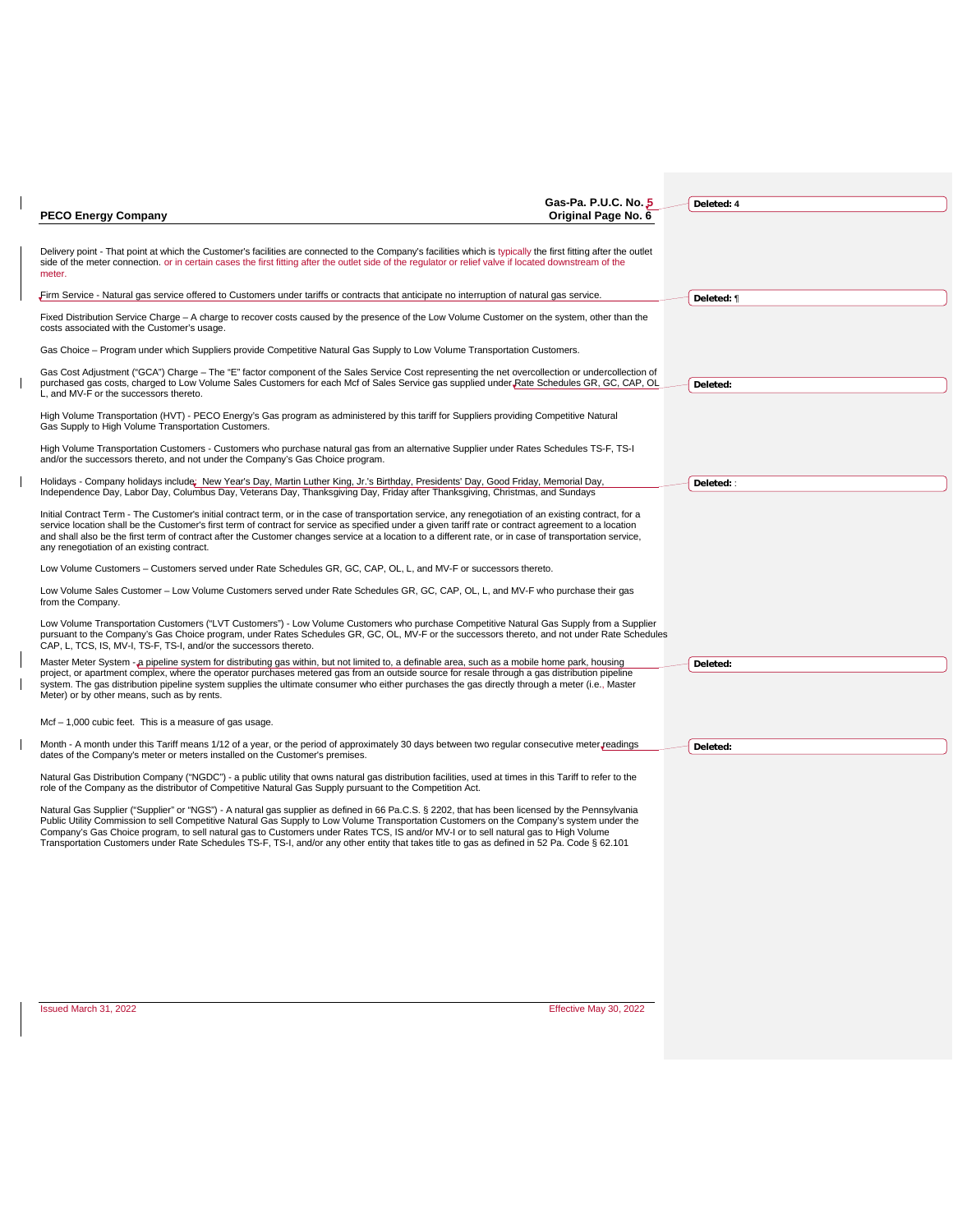|                                                                                                                                                                                                                                                                                                                                                                                                                                                                                                                                         | Deleted: Issued June 30, 2021                                    |  |
|-----------------------------------------------------------------------------------------------------------------------------------------------------------------------------------------------------------------------------------------------------------------------------------------------------------------------------------------------------------------------------------------------------------------------------------------------------------------------------------------------------------------------------------------|------------------------------------------------------------------|--|
| Gas-Pa. P.U.C. No. 5                                                                                                                                                                                                                                                                                                                                                                                                                                                                                                                    | Effective July 1, 2021¶                                          |  |
| <b>PECO Energy Company</b><br><b>Original Page No. 7</b>                                                                                                                                                                                                                                                                                                                                                                                                                                                                                | Deleted: Supplement No. 4 to                                     |  |
| Natural Gas Supplier Coordination Tariff – The Tariff, setting forth the basic requirements for interactions and coordination between the                                                                                                                                                                                                                                                                                                                                                                                               | Deleted: 4                                                       |  |
| Company, as the natural gas distribution company, and Suppliers necessary for maintaining the delivery of Competitive Natural Gas                                                                                                                                                                                                                                                                                                                                                                                                       | Deleted: First Revised Page No. 71                               |  |
| Supply from Suppliers to their Low Volume Transportation Customers under the Company's Gas Choice program.                                                                                                                                                                                                                                                                                                                                                                                                                              | <b>Deleted: Supersedes</b>                                       |  |
| Principal Office - The Company's Main Office Building located at 2301 Market Street, Philadelphia, Pa. 19103.                                                                                                                                                                                                                                                                                                                                                                                                                           |                                                                  |  |
| Property line - The division line between land held in, or for, private use, and land in which the public or the Company has a right of use;<br>or the division line between separately owned or occupied land.                                                                                                                                                                                                                                                                                                                         | Deleted:                                                         |  |
| Sales Service Cost ("SSC") - Cost of commodity and non-storage interstate pipeline firm transportation capacity to delivery such<br>commodity to the city gate for Low Volume Sales Customers.                                                                                                                                                                                                                                                                                                                                          |                                                                  |  |
| Rate - The rates are CAP, GR, GC, OL, L, MV-F, MV-I, IS, TCS, TS-I, TS-F, and NGS or the successors thereto.                                                                                                                                                                                                                                                                                                                                                                                                                            |                                                                  |  |
| Separate NGS Billing ("Dual Billing") – Separate Billing by an NGS of its charges for gas supply service.                                                                                                                                                                                                                                                                                                                                                                                                                               |                                                                  |  |
| Service - The distribution of gas for use by the Customer, including all things done by the Company in connection with such distribution.                                                                                                                                                                                                                                                                                                                                                                                               |                                                                  |  |
| Service-Supply Pipe - The pipe extending from the Company's supply main to a metered delivery point or, in the case of installations<br>comprised exclusively of outdoor gas lights, to the first such light.                                                                                                                                                                                                                                                                                                                           |                                                                  |  |
| Summary Billing Accounts - An aggregate bill prepared at the option of the Company for Customers with multiple accounts that are<br>related within the same partnership, association, corporation or governmental agency.                                                                                                                                                                                                                                                                                                               |                                                                  |  |
| Supplier of Last Resort Service ("SLR Service" or "Sales Service") - Natural gas supply service provided by the Company as supplier-of-<br>last-resort to residential, small commercial, small industrial and essential human needs Customers who: (1) do not choose a Supplier or<br>chose to be served by their supplier of last resort; (2) who are refused service by a Supplier; (3) whose Supplier has defaulted or exited<br>the system; or (4) who return to SLR service after having obtained Competitive Natural Gas Supply.  |                                                                  |  |
| System Maintenance Order ("SMO") – operational directive issued by the Company in its sole discretion to protect the operational<br>integrity of its systems in terms of line pressure and adequacy of supply, which orders directly affect the quantity of gas to be delivered<br>on the same gas day or other near-term gas days and may require a Customer or class of Customers, or a Customer's natural gas<br>supplier or agent, to maintain, decrease or increase the quantity of natural gas delivered to the Company's system. |                                                                  |  |
| Tariff – This Gas Service Tariff comprising the rates, rules and regulations that apply to the distribution of natural gas, including all things<br>done by the Company in connection with such distribution and/or the supply of natural gas under Supplier of Last Resort (Sales) Service.                                                                                                                                                                                                                                            |                                                                  |  |
| Transportation Service – Natural gas supply service provided to HVT Customers, by an alternative Natural Gas Supplier as further<br>detailed in Rule 1.1 of the Gas Transportation Service General Terms and Conditions Section of this Tariff.                                                                                                                                                                                                                                                                                         |                                                                  |  |
| Variable Distribution Service Charge – The variable charges on a Mcf basis for the provision of unbundled distribution service, including<br>all things done by the Company in connection with such distribution service.                                                                                                                                                                                                                                                                                                               |                                                                  |  |
| Volume Adjustment - the current adjustable factor applied to all rate classes to account for: a) reduction for system losses of 2.3%<br>and b) thermal correction, the latter being determined by dividing the daily average Btu content per cubic foot of gas for the Company's<br>system by a reference Btu content of 1,000 Btu per cubic foot.                                                                                                                                                                                      | Deleted: (I)                                                     |  |
|                                                                                                                                                                                                                                                                                                                                                                                                                                                                                                                                         |                                                                  |  |
|                                                                                                                                                                                                                                                                                                                                                                                                                                                                                                                                         |                                                                  |  |
|                                                                                                                                                                                                                                                                                                                                                                                                                                                                                                                                         |                                                                  |  |
|                                                                                                                                                                                                                                                                                                                                                                                                                                                                                                                                         |                                                                  |  |
|                                                                                                                                                                                                                                                                                                                                                                                                                                                                                                                                         |                                                                  |  |
|                                                                                                                                                                                                                                                                                                                                                                                                                                                                                                                                         |                                                                  |  |
|                                                                                                                                                                                                                                                                                                                                                                                                                                                                                                                                         |                                                                  |  |
|                                                                                                                                                                                                                                                                                                                                                                                                                                                                                                                                         |                                                                  |  |
|                                                                                                                                                                                                                                                                                                                                                                                                                                                                                                                                         |                                                                  |  |
|                                                                                                                                                                                                                                                                                                                                                                                                                                                                                                                                         |                                                                  |  |
|                                                                                                                                                                                                                                                                                                                                                                                                                                                                                                                                         | Deleted: (I) Denotes Increase ¶                                  |  |
| Effective May 30, 2022<br>Issued March 31, 2022                                                                                                                                                                                                                                                                                                                                                                                                                                                                                         |                                                                  |  |
|                                                                                                                                                                                                                                                                                                                                                                                                                                                                                                                                         |                                                                  |  |
|                                                                                                                                                                                                                                                                                                                                                                                                                                                                                                                                         | Deleted: Issued November 29, 2021<br>Effective December 1, 2021¶ |  |
|                                                                                                                                                                                                                                                                                                                                                                                                                                                                                                                                         |                                                                  |  |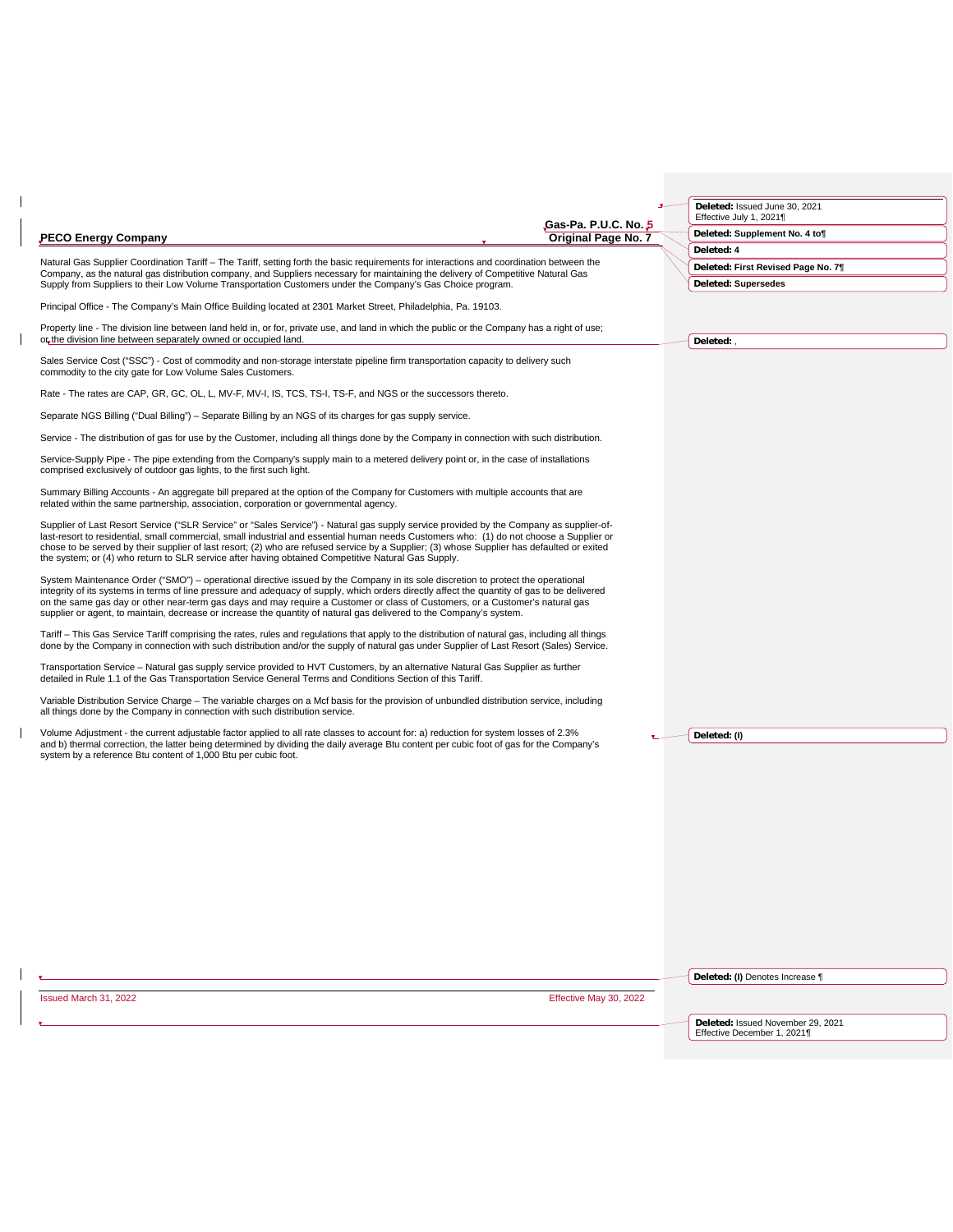|              | Gas-Pa. P.U.C. No. 5<br>Original Page No. 8<br><b>PECO Energy Company</b>                                                                                                                                                                                                                                                                                                                                                                                                           | Deleted: 4                                               |
|--------------|-------------------------------------------------------------------------------------------------------------------------------------------------------------------------------------------------------------------------------------------------------------------------------------------------------------------------------------------------------------------------------------------------------------------------------------------------------------------------------------|----------------------------------------------------------|
|              | RULES AND REGULATIONS                                                                                                                                                                                                                                                                                                                                                                                                                                                               |                                                          |
|              | 1. THE GAS SERVICE TARIFF                                                                                                                                                                                                                                                                                                                                                                                                                                                           |                                                          |
|              | 1.1 FILING AND POSTING. A copy of this Tariff, which comprises the Rates, Rules and Regulations under which service and SLR (Sales)<br>Service will be supplied to its Customers by PECO Energy Company, is on file with the Pennsylvania Public Utility Commission and is posted and<br>open to inspection at the Principal Office of the Company. A copy of this Tariff also is available on the Company's website at: peco.com                                                   |                                                          |
|              | 1.2 REVISIONS. This Tariff may be revised, amended, supplemented or otherwise changed from time to time in accordance with the<br>Pennsylvania "Public Utility Law", and such changes, when effective, shall have the same force as the present Tariff.                                                                                                                                                                                                                             |                                                          |
|              | 1.3 APPLICATION. The Tariff provisions apply to everyone lawfully receiving service from the Company, under the rates therein, and receipt of<br>service shall constitute the receiver a Customer of the Company as the term is used herein, whether service is based upon contract, agreement,<br>accepted signed application, or otherwise. A Customer will receive service under this Tariff effective with their first scheduled billing cycle<br>beginning after July 1, 2000. | Deleted:                                                 |
| $\mathsf{l}$ | 1.4 BASIS OF CHARGE. Time elapsed is a factor in the supply of service and the rates and minimum charges named in this Tariff, while<br>predicated on periods of supply of not less than one year, are stated in values for direct application only to monthly periods of service provision and<br>will be adjusted for application to service provided during other time intervals.                                                                                                | Deleted:                                                 |
|              | 1.5 RULES AND REGULATIONS. The Rules and Regulations, filed as a part of this Tariff, are a part of every contract<br>for service made by the Company and govern all classes of service where applicable, unless specifically modified by a rate<br>or rider provision. The obligations imposed on customers in the Rules and Regulations apply as well to everyone receiving<br>service unlawfully and to unauthorized use of service.                                             |                                                          |
|              | 1.6 USE OF RIDERS. The terms governing the provision of service under a particular rate may be modified or amended only by the application<br>of standard riders, filed as part of this Tariff.                                                                                                                                                                                                                                                                                     |                                                          |
|              | 1.7 STATEMENT BY AGENTS. No representative has authority to modify a Tariff rule or provision, or to bind the Company by any promise or<br>representation contrary thereto.                                                                                                                                                                                                                                                                                                         |                                                          |
|              |                                                                                                                                                                                                                                                                                                                                                                                                                                                                                     |                                                          |
|              |                                                                                                                                                                                                                                                                                                                                                                                                                                                                                     |                                                          |
|              |                                                                                                                                                                                                                                                                                                                                                                                                                                                                                     |                                                          |
|              |                                                                                                                                                                                                                                                                                                                                                                                                                                                                                     |                                                          |
|              |                                                                                                                                                                                                                                                                                                                                                                                                                                                                                     |                                                          |
|              |                                                                                                                                                                                                                                                                                                                                                                                                                                                                                     |                                                          |
|              |                                                                                                                                                                                                                                                                                                                                                                                                                                                                                     |                                                          |
|              |                                                                                                                                                                                                                                                                                                                                                                                                                                                                                     |                                                          |
|              |                                                                                                                                                                                                                                                                                                                                                                                                                                                                                     |                                                          |
|              |                                                                                                                                                                                                                                                                                                                                                                                                                                                                                     |                                                          |
|              |                                                                                                                                                                                                                                                                                                                                                                                                                                                                                     |                                                          |
|              |                                                                                                                                                                                                                                                                                                                                                                                                                                                                                     |                                                          |
|              | Issued March 31, 2022<br>Effective May 30, 2022                                                                                                                                                                                                                                                                                                                                                                                                                                     |                                                          |
|              |                                                                                                                                                                                                                                                                                                                                                                                                                                                                                     | Deleted: Issued June 30, 2021<br>Effective July 1, 2021¶ |
|              |                                                                                                                                                                                                                                                                                                                                                                                                                                                                                     |                                                          |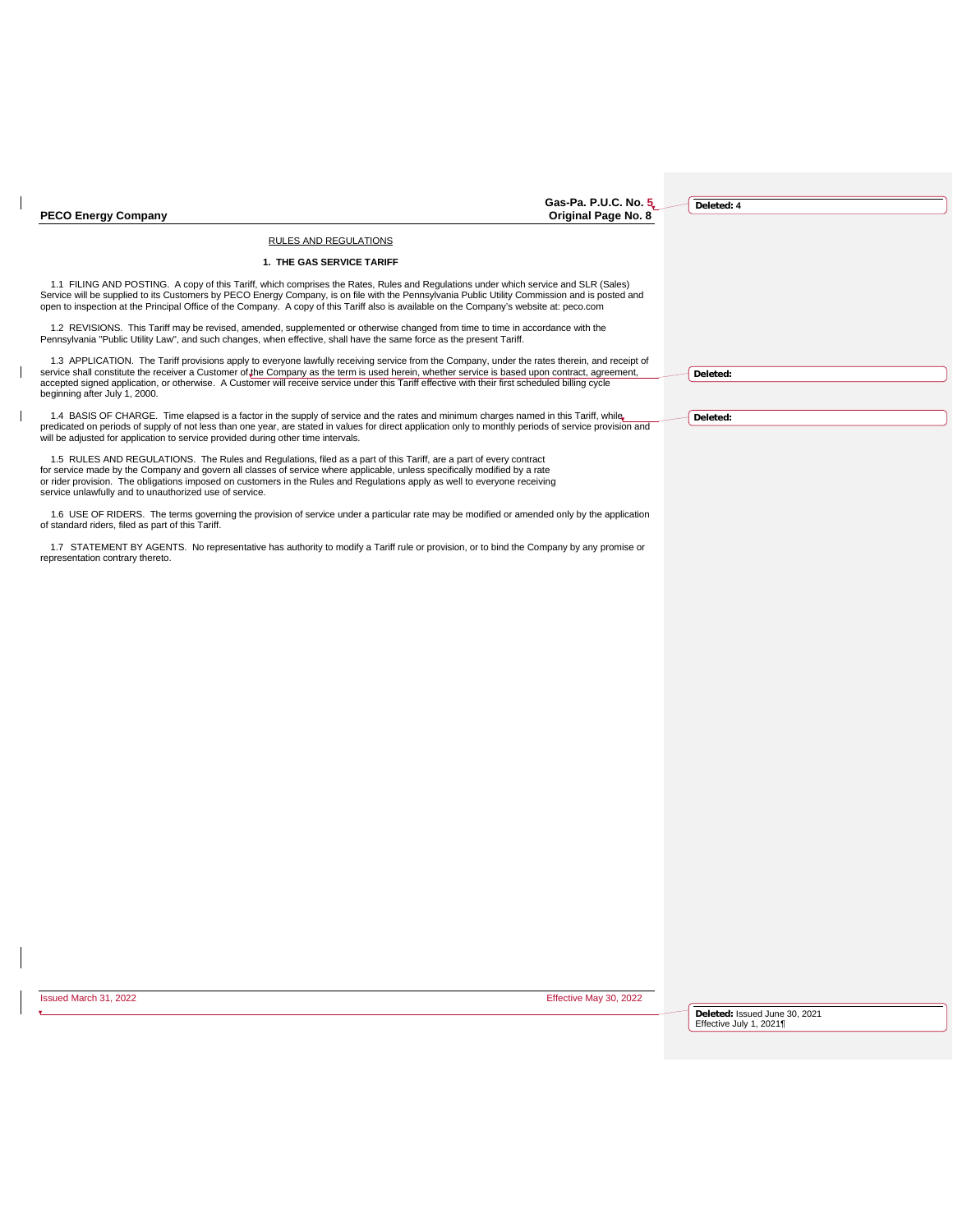|                                                                                                                                                                                                                                                                                                                                                                   | Gas-Pa. P.U.C. No. 5   |                               |
|-------------------------------------------------------------------------------------------------------------------------------------------------------------------------------------------------------------------------------------------------------------------------------------------------------------------------------------------------------------------|------------------------|-------------------------------|
| <b>PECO Energy Company</b>                                                                                                                                                                                                                                                                                                                                        | Original Page No. 9    | Deleted: 4                    |
|                                                                                                                                                                                                                                                                                                                                                                   |                        |                               |
| RULES AND REGULATIONS - Continued                                                                                                                                                                                                                                                                                                                                 |                        |                               |
| 2. SERVICE SPECIFICATIONS                                                                                                                                                                                                                                                                                                                                         |                        |                               |
| 2.1 CHARACTER. This Tariff applies only to the distribution and/or supply of natural gas, or its equivalent. Supply pressures will be<br>limited in accordance with Company specifications.                                                                                                                                                                       |                        |                               |
| 2.2 SINGLE-POINT DELIVERY. The rates named in this Tariff are based upon the Company's distribution and/or supply through a<br>single delivery point. Separate distribution and/or supply for the same Customer at other points of delivery shall be billed separately unless<br>otherwise specifically provided for under a rate or rider statement.             |                        |                               |
| 2.3 SINGLE-POINT AVAILABILITY. Service delivered at a single point is available to one or more buildings or units devoted essentially<br>to a single purpose, provided and so long as:<br>a. Such buildings or units are:                                                                                                                                         |                        |                               |
| (1) held, possessed, and either utilized or operated as a single establishment by a single responsible entity, and<br>(2)<br>unified on the basis of family, business, industry, enterprise, or governmental agency or through conveniences and services,<br>such as heat, elevator, janitor, care of halls, walks and lawns, etc., furnished by such entity, and |                        | Deleted:                      |
| (3) situated on a single or on contiguous land parcels except where such buildings or units constitute interdependent parts of a                                                                                                                                                                                                                                  |                        | Deleted:                      |
| single industrial enterprise. In determining "contiguity" hereunder of parcels abutting opposite sides of public or private ways, the<br>boundaries of such parcels shall be considered as extending to the center of such ways.                                                                                                                                  |                        |                               |
| b. There is granted and maintained to the Company easement or other rights, adequate in the Company's reasonable judgment to<br>supply service direct to any such buildings or units if, as and when a cessation of any one or more of the conditions stated in paragraph                                                                                         |                        |                               |
| lettered "a" above should occur, or there should arise in any manner a Company duty of such direct supply.<br>c. The distribution and other facilities on the Customer's side of the delivery point are:                                                                                                                                                          |                        | Deleted:                      |
| furnished, installed and maintained at the expense of the Customer, and<br>(1)                                                                                                                                                                                                                                                                                    |                        | Deleted:                      |
| owned or leased by the Customer, and<br>(2)<br>(3)<br>operated and controlled by or at the expense of the Customer.                                                                                                                                                                                                                                               |                        |                               |
| d. The Company is under no legal obligation of direct supply to any portion of said buildings or units or their appurtenances.<br>e. A quarantee by deposit or otherwise is given and maintained to the Company sufficient in its reasonable judgment to insure it against                                                                                        |                        | Deleted:                      |
| loss in distribution and other investment in the event of change in the nature of holding and possession of such buildings or units, or in the                                                                                                                                                                                                                    |                        | Deleted:                      |
| occupancy thereof, or in the type of service delivered thereto.<br>f. All utilization equipment on the Customer's side of the Company delivery point is furnished, installed, operated and maintained by the                                                                                                                                                      |                        |                               |
| operator of the buildings or units supplied or by the tenants of such operator whose use of gas is dependent upon the single point delivery                                                                                                                                                                                                                       |                        | Deleted:                      |
| and metering of service.<br>Any use of public highways by such operator for the latter's distribution facilities does not conflict or interfere with the franchise rights<br>g.                                                                                                                                                                                   |                        |                               |
| of the Company.                                                                                                                                                                                                                                                                                                                                                   |                        |                               |
| 2.4 COMPLIANCE WITH AVAILABILITY. The use of the Company's service shall not be for any purpose other than that covered by the<br>availability provisions of the rate or rider under which service is supplied.                                                                                                                                                   |                        |                               |
| 2.5 COMPLIANCE WITH BUILDING ENERGY CONSERVATION ACT STANDARDS. Prior to furnishing permanent residential service for<br>heating or cooling purposes to new residential buildings, a copy of the Compliance Certification from the Pennsylvania Department of Community                                                                                           |                        |                               |
| Affairs indicating proof of compliance with, or exemption from, the insulation standards set forth in the Building Energy Conservation Act and the                                                                                                                                                                                                                |                        | Deleted:                      |
| regulations promulgated thereunder, will be required for residential buildings located in municipalities that have not elected to administer the Act.                                                                                                                                                                                                             |                        |                               |
|                                                                                                                                                                                                                                                                                                                                                                   |                        |                               |
|                                                                                                                                                                                                                                                                                                                                                                   |                        |                               |
|                                                                                                                                                                                                                                                                                                                                                                   |                        |                               |
|                                                                                                                                                                                                                                                                                                                                                                   |                        |                               |
|                                                                                                                                                                                                                                                                                                                                                                   |                        |                               |
|                                                                                                                                                                                                                                                                                                                                                                   |                        |                               |
|                                                                                                                                                                                                                                                                                                                                                                   |                        |                               |
|                                                                                                                                                                                                                                                                                                                                                                   |                        |                               |
|                                                                                                                                                                                                                                                                                                                                                                   |                        |                               |
|                                                                                                                                                                                                                                                                                                                                                                   |                        |                               |
|                                                                                                                                                                                                                                                                                                                                                                   |                        |                               |
|                                                                                                                                                                                                                                                                                                                                                                   |                        |                               |
|                                                                                                                                                                                                                                                                                                                                                                   |                        |                               |
|                                                                                                                                                                                                                                                                                                                                                                   |                        |                               |
|                                                                                                                                                                                                                                                                                                                                                                   |                        |                               |
| Issued March 31, 2022                                                                                                                                                                                                                                                                                                                                             | Effective May 30, 2022 |                               |
|                                                                                                                                                                                                                                                                                                                                                                   |                        | Deleted: Issued June 30, 2021 |
|                                                                                                                                                                                                                                                                                                                                                                   |                        | Effective July 1, 2021        |
|                                                                                                                                                                                                                                                                                                                                                                   |                        |                               |

 $\mathbf{I}$ 

 $\begin{array}{c} \rule{0pt}{2ex} \rule{0pt}{2ex} \rule{0pt}{2ex} \rule{0pt}{2ex} \rule{0pt}{2ex} \rule{0pt}{2ex} \rule{0pt}{2ex} \rule{0pt}{2ex} \rule{0pt}{2ex} \rule{0pt}{2ex} \rule{0pt}{2ex} \rule{0pt}{2ex} \rule{0pt}{2ex} \rule{0pt}{2ex} \rule{0pt}{2ex} \rule{0pt}{2ex} \rule{0pt}{2ex} \rule{0pt}{2ex} \rule{0pt}{2ex} \rule{0pt}{2ex} \rule{0pt}{2ex} \rule{0pt}{2ex} \rule{0pt}{2ex} \rule{0pt}{$ 

 $\begin{array}{c} \rule{0pt}{2ex} \rule{0pt}{2ex} \rule{0pt}{2ex} \rule{0pt}{2ex} \rule{0pt}{2ex} \rule{0pt}{2ex} \rule{0pt}{2ex} \rule{0pt}{2ex} \rule{0pt}{2ex} \rule{0pt}{2ex} \rule{0pt}{2ex} \rule{0pt}{2ex} \rule{0pt}{2ex} \rule{0pt}{2ex} \rule{0pt}{2ex} \rule{0pt}{2ex} \rule{0pt}{2ex} \rule{0pt}{2ex} \rule{0pt}{2ex} \rule{0pt}{2ex} \rule{0pt}{2ex} \rule{0pt}{2ex} \rule{0pt}{2ex} \rule{0pt}{$ 

 $\mathsf{I}$ 

 $\mathbf{l}$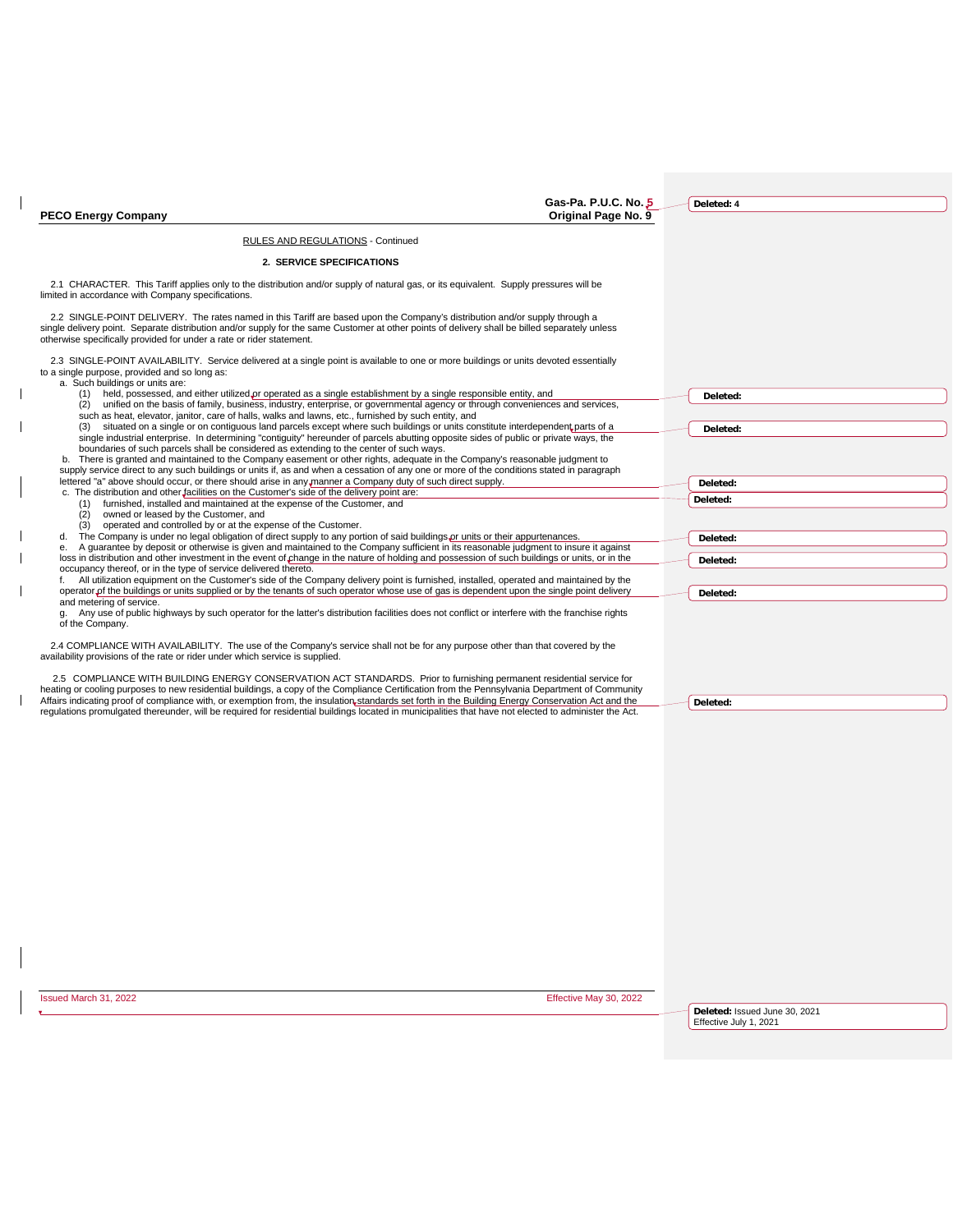Gas-Pa. P.U.C. No. 5<br>Original Page No. 10

**Deleted: 4**

**Deleted:** 

RULES AND REGULATIONS - Continued

#### **3. CUSTOMER'S INSTALLATION**

3.1 INFORMATION FROM APPLICANT FOR SERVICE. The Company should be advised by the applicant for service in writing, preferably on a form supplied by the Company, of premises to be equipped for gas, giving exact location, and details of all gas appliances to be installed.

The applicant for service shall supply the Company information regarding potential or actual contamination, waste or other materials or other adverse environmental conditions on the Customer's premises on or near where the Company facilities are to be located. The Customer<br>has a continuing obligation to provide the Company with copies of any environmental also has a continuing right to inspect the Customer's premises for the purposes of performing an environmental assessment.

3.2 DELIVERY POINT. The Company will designate in writing, upon request, a satisfactory point at which the Customer shall terminate the Customer's piping for connection to the facilities of the Company. The failure to request and obtain such information may result in refusal<br>of service pending rearrangement of Customer's facilities, but the designation

In establishing a point of delivery, the Company has the right to avoid areas known or suspected to contain contamination waste or other materials or other adverse environmental conditions.

The Company may waive this right upon agreement from the Customer or applicant to indemnify, defend and hold harmless the Company (its successors, assigns, trustees, officers, employees and agents) from and against all actions, causes of action, claims and demands whatsoever, and from all costs, damages, expenses, losses, charges, debts and liabilities whatsoever (including attorney's fees), whether<br>known or unknown, present or future, that arise from such conditions. This indemnifi of this Agreement and the termination of the business relationship of the parties hereto.

3.3 METER LOCATION. There shall be provided, free of expense to the Company, at a location outdoors, unless otherwise designated by the Company, which the Company will designate in writing upon request, a suitable place for the regulator or regulators, meter or meters, and any other supply, protective or control equipment of the Company which may be required in the delivery of gas service. Meters and regulators must be located outside and above ground in accordance with 52 Pa. Code § 59.18.<br>However, meters and service regulators cannot be installed in locations specified in 52 regulator locations shall be considered by the Company, but only in accordance with the exceptions contained in 52 Pa. Code §59.18(d). The Company may also consider other meter or regulator locations (such as a specially constructed cabinet recessed in the building wall,<br>sealed from inside the building and vented to and accessible from outside the buildin provide access (see Rule 10.5) and space, in an amount deemed necessary by the Company, to install and maintain its meter(s) and equipment. This location shall be convenient, unimpeded and easily accessible to the Company's employees, contactors and agents. The Customer shall also minimize any risk for damage and/or harm to the Company's employees, contractors, agents and equipment at the meter<br>location. There also must not be any impediment or obstruction of the Company's abil its meter(s) for remote reading purposes. The meter(s) location also shall be situated so that the meter(s) are not concealed, but shall be situated in a manner acceptable to the Company.

3.4 NONSTANDARD SERVICE. The Customer shall pay the cost of any special installation necessary to meet any peculiar requirements for service.

The Customer shall pay all costs to the Company of performing environmental assessments, including consultant costs and the costs of removal and disposal of hazardous materials associated with either the initial installation of service, modifications to the service or repair and maintenance of service.

3.5 REVERSE FLOW. The Customer may be required to install check-valves, or other devices, to prevent compressed air or other gases from entering the Company's mains.

3.6 EXCESS FLOW VALVES ("EFVs"). For new and replaced service line installations, the Company will install an Excess

| 3.6 EXCESS FLOW VALVES ("EFVS"). For new and replaced service line installations, the Company will install an Excess                                                                                                                                                                 | <b>Deleted:</b> At the request of a customer who qualifies for         |
|--------------------------------------------------------------------------------------------------------------------------------------------------------------------------------------------------------------------------------------------------------------------------------------|------------------------------------------------------------------------|
| Flow Valve (EFV) at its own expense pursuant to 49 C.F.R. § 192.383, (defined in § 192.383(a), as required in (b) with exceptions in (c)).<br>Eligible customers who request installation of an EFV on existing service lines (per $\S$ 192.383(d)), must pay the installation costs | Deleted: of                                                            |
| before any work begins.                                                                                                                                                                                                                                                              | Deleted: the Company will install an EFV at the customer's<br>expense. |
|                                                                                                                                                                                                                                                                                      |                                                                        |
|                                                                                                                                                                                                                                                                                      |                                                                        |
|                                                                                                                                                                                                                                                                                      |                                                                        |

Issued March 31, 2022 Effective May 30, 2022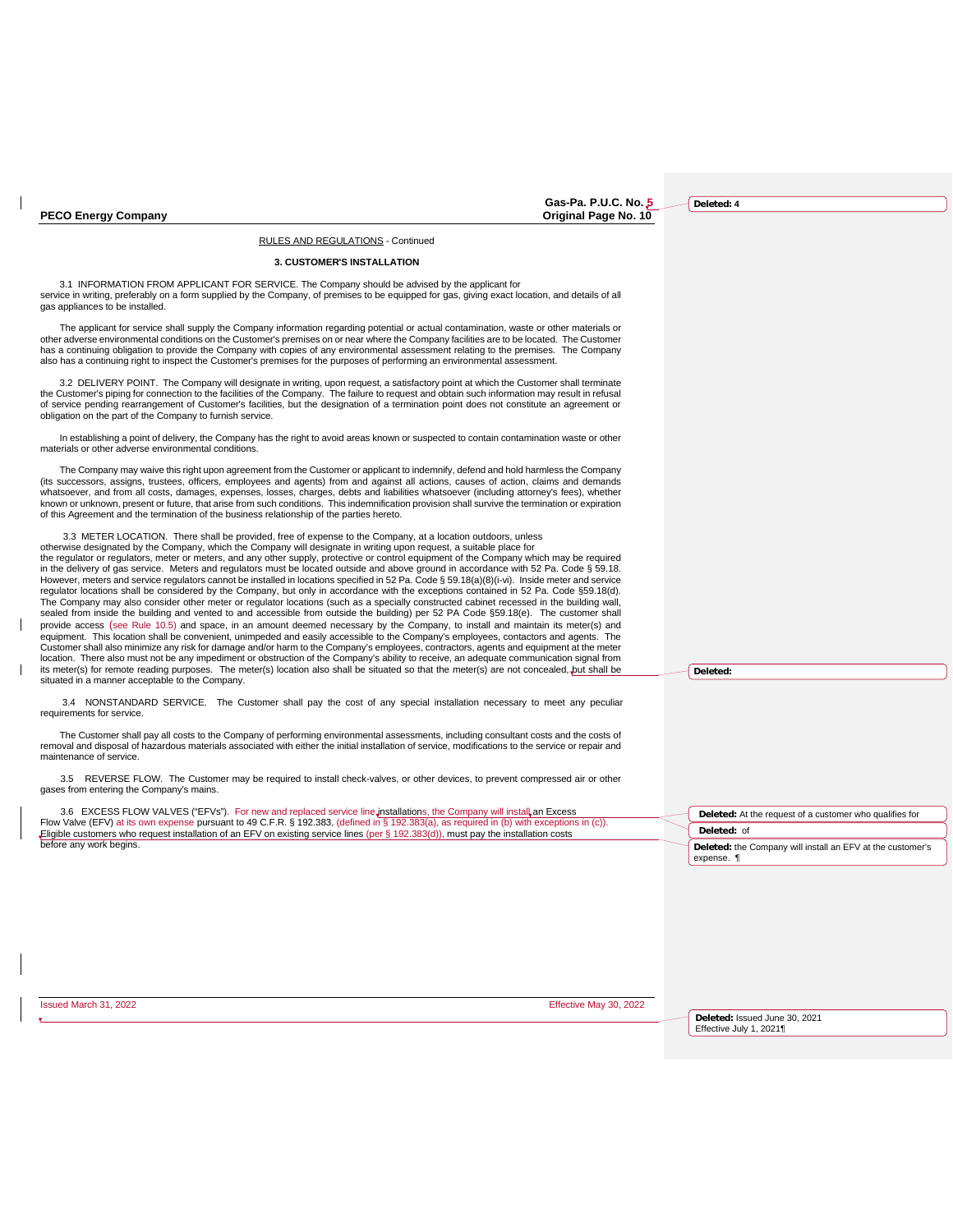| <b>PECO Energy Company</b>                                                                                                                                                                                                                                                                                                                                                                                                                                                                                                                                                                                                   | Gas-Pa. P.U.C. No.5<br><b>Original Page No. 11</b> | Deleted: 4           |
|------------------------------------------------------------------------------------------------------------------------------------------------------------------------------------------------------------------------------------------------------------------------------------------------------------------------------------------------------------------------------------------------------------------------------------------------------------------------------------------------------------------------------------------------------------------------------------------------------------------------------|----------------------------------------------------|----------------------|
| RULES AND REGULATIONS - Continued                                                                                                                                                                                                                                                                                                                                                                                                                                                                                                                                                                                            |                                                    |                      |
| <b>4. APPLICATION FOR SERVICE</b>                                                                                                                                                                                                                                                                                                                                                                                                                                                                                                                                                                                            |                                                    |                      |
| 4.1 PLACE OF APPLICATION. Applications for service may be made at any commercial office of the Company<br>or, in some cases, over the telephone.                                                                                                                                                                                                                                                                                                                                                                                                                                                                             |                                                    |                      |
| 4.2 SERVICE CONTRACT. Every applicant for service may be required to sign a contract, agreement, or other form, then in use by the<br>Company, covering the special circumstances of the use of gas, and shall abide by these Rules and Regulations and the standard<br>requirements of the Company.                                                                                                                                                                                                                                                                                                                         |                                                    |                      |
| 4.3 CONTRACT DATA. The application shall contain a statement of the premises to be served, the rate under which service is desired,<br>and such conditions or riders as are applicable to the special circumstances of the case.                                                                                                                                                                                                                                                                                                                                                                                             |                                                    |                      |
| 4.4 RIGHT TO REJECT. The Company may place limitations on the amount and character of service it will supply<br>or may reject applications for service not available under a standard rate, or which might affect the supply of service<br>to other Customers, or to be delivered at a location which involves excessive cost; for bad credit; for the applicant's'<br>failure to provide identifying documentation; when an applicant's self-identification cannot be verified; or for other good and<br>sufficient reasons. Customer can be denied SLR (Sales) Service or new service for failure to pay an NGS's charges. |                                                    |                      |
| The Company has the right to restrict service to only those locations which will not expose the Company to liability for known or suspected<br>contaminated waste or materials or other adverse environmental conditions.                                                                                                                                                                                                                                                                                                                                                                                                    |                                                    |                      |
| 4.5 ACCEPTANCE. When an application is accepted, or when service is supplied according thereto either without modification or with<br>supplemental agreement, it constitutes the contract between the Customer and the Company, subject to the Rules and Regulations.                                                                                                                                                                                                                                                                                                                                                        |                                                    |                      |
| 4.6 SPECIAL CONTRACTS. Standard contracts shall be for terms as specified in the statement of the rate, but where large or special<br>investment is necessary for the supply of service, or where service is to be used for an emergency or temporary replacement of another<br>method of operation, contracts of longer term than specified in the rate, or with special quarantees of revenue, or both, may be required.                                                                                                                                                                                                   |                                                    | Deleted:             |
| 4.7 UNAUTHORIZED USE. Unauthorized connection to the Company's service-supply facilities, and/or unauthorized use of utility service,<br>may be terminated by the Company without notice. Unauthorized use of utility service means unreasonable interference or diversion of<br>service, including meter tampering any-act which affects the proper registration of service through a meter, by-passing (unmetered service<br>that flows through a device connected between a service line and Customer-owned facilities), and unauthorized service restoral. In cases of                                                   |                                                    |                      |
| tampering or by-passing, the use of service without notifying the Company and enabling it to read its meter will render the user liable for any<br>amount due for service supplied to the premises from the time of the last reading of the meter, immediately preceding the Customer's<br>occupancy, as shown by the Company's books.                                                                                                                                                                                                                                                                                       |                                                    | Deleted:<br>Deleted: |
|                                                                                                                                                                                                                                                                                                                                                                                                                                                                                                                                                                                                                              |                                                    |                      |

4.8 WITHDRAWAL OF APPLICATION BY NON-RESIDENTIAL CUSTOMERS. In the event the Customer or potential Customer<br>withdraws, in whole or in part, an application for either new or modified service, the Customer will reimburse the

 $\mathbf{I}$ 

 $\mathbf{l}$ 

Issued March 31, 2022 Effective May 30, 2022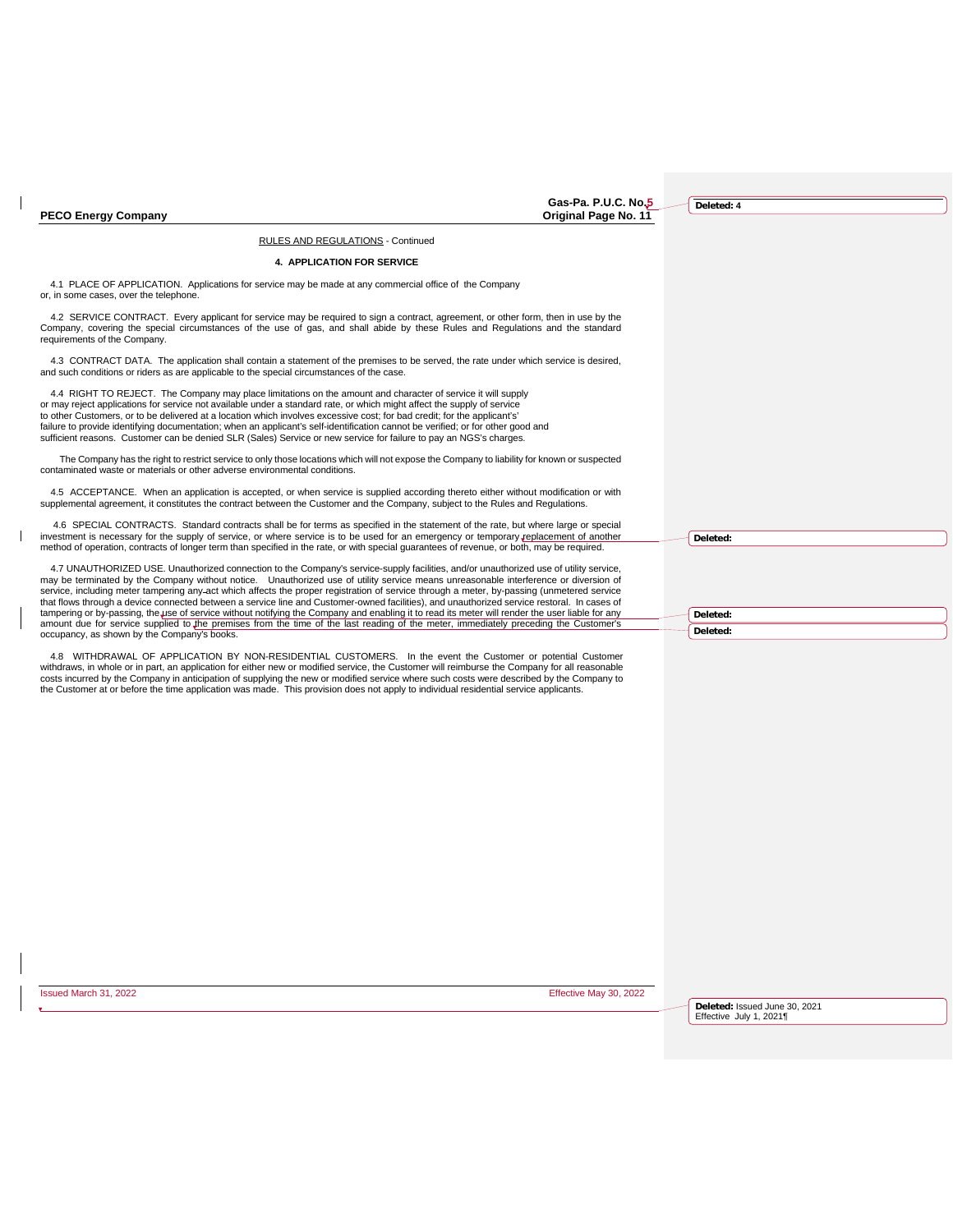| Gas-Pa. P.U.C. No. 5                                                                                                                                                                                                                                                                                              |                               | Deleted: 4 |
|-------------------------------------------------------------------------------------------------------------------------------------------------------------------------------------------------------------------------------------------------------------------------------------------------------------------|-------------------------------|------------|
| <b>Original Page No. 12</b><br><b>PECO Energy Company</b>                                                                                                                                                                                                                                                         |                               |            |
| RULES AND REGULATIONS - Continued                                                                                                                                                                                                                                                                                 |                               |            |
|                                                                                                                                                                                                                                                                                                                   |                               |            |
| 5. CREDIT<br>5.1 PAYMENT OBLIGATION. The provision of service for any purpose, at any location, is contingent upon payment of all charges provided for                                                                                                                                                            |                               |            |
| in this Tariff as applicable to the location and the character of service.                                                                                                                                                                                                                                        |                               |            |
| 5.2 PRIOR DEBTS. Service will not be furnished to applicants or former customers until any indebtedness to the<br>Company for previous service of the same or similar classification has been satisfied or a payment arrangement has                                                                              | Deleted:                      |            |
| been made on the debt. The Company may, at its discretion, determine liability for prior debts or past due balances                                                                                                                                                                                               |                               |            |
| by: (1) the use of company records that contain information provided to the Company; (2) information contained on a valid mortgage, lease, deed or<br>renter's license; (3) the use of commercially available public records databases; (4) Government and property ownership records. This rule does not         |                               |            |
| apply to the disputed portion of disputed bills under investigation. The Company will apply this rule to the disputed portion of disputed bills,<br>if, and only if: (1) the Company has made diligent and reasonable efforts to investigate and resolve the dispute; (2) the result of the                       |                               |            |
| investigation is that the Company determines that the customer's claims are unwarranted or invalid; (3) the Commission and/or the Bureau of                                                                                                                                                                       |                               |            |
| Consumer Services has decided a formal or informal complaint in the Company's favor and no timely appeal is filed; and (4) the customer<br>nevertheless continues to dispute the same matter in bad faith.                                                                                                        |                               |            |
| 5.3 GUARANTEE OF PAYMENTS. The Company may charge a security deposit before it will render service to an                                                                                                                                                                                                          |                               |            |
| applicant or before the Company will continue to render service to a customer for whom the Company provides Consolidated EDC Billing or<br>Separate EDC Billing. The Company may charge deposits to applicants and customers if they have bad credit, lack creditworthiness or as                                 |                               |            |
| otherwise permitted by Commission statutes, rules, regulations, and as required by Federal Bankruptcy Law. The applicant or customer may                                                                                                                                                                          |                               |            |
| be required to provide a cash deposit, letter of credit, surety bond, or other guarantee, satisfactory to the Company. The Company will hold<br>the deposit as security for the payment of final bills and in compliance with the Company's Rules and Regulations. In addition, the Company                       |                               |            |
| may require industrial and commercial customers to post a deposit at any time if the Company determines that the customer is no longer                                                                                                                                                                            |                               |            |
| creditworthy or has bad credit or as otherwise permitted by Commission statutes, rules, regulations and as required by Federal Bankruptcy<br>Law. The Company retains the right to charge customers additional deposits based upon continued bad credit or lack of creditworthiness                               |                               |            |
| and increased usage.                                                                                                                                                                                                                                                                                              |                               |            |
| 5.4 AMOUNT OF DEPOSIT. For residential customers the deposit will be equal to one-sixth of the applicant's or customers estimated<br>annual bill for Company charges, based on applicable rates. A deposit from a residential customer shall conform to the requirements of 66                                    |                               |            |
| Pa. C.S. 1404(c) and applicable Pennsylvania Public Utility Commission regulations. For industrial and commercial accounts, the amount of                                                                                                                                                                         |                               |            |
| the deposit shall be the Company's<br>projection of the sum of the Company charges in the customer's two highest monthly bills in the 12 months following the deposit. The                                                                                                                                        |                               |            |
| provisions of 11 U.S.C. §366(b) of the Federal Bankruptcy Code, or any successor statute or provision, shall, if inconsistent, supersede the<br>provisions of this rule. Deposits required by the Company for Tariff requlated charges shall not be based on unpaid supplier charges.                             |                               |            |
| 5.5 RETURN OF DEPOSIT Deposits secured from a residential Customer shall be returned with accrued interest, in accordance with 66                                                                                                                                                                                 |                               |            |
| Pa. C.S.§1404(C) and applicable Pennsylvania Public Utility Commission regulations In cases of discontinuance of service, deposits will be<br>returned with accrued interest upon payment of all service charges and guarantees or with deduction of unpaid accounts. Effective July 1,                           |                               |            |
| 2011, PECO will return the deposit on a non-residential account if the account was assessed fewer than two late payments in the previous 24                                                                                                                                                                       |                               |            |
| months. The first annual review of the customer's payment status will occur 24 months after the initial deposit date. Any residential or commercial<br>customer having secured the return of a deposit may be required to make another deposit, in accordance with Commission statutes, regulations, or           |                               |            |
| Federal Bankruptcy Law, if the Customer demonstrates bad credit or lacks creditworthiness subsequent to the return of the initial deposit.                                                                                                                                                                        |                               |            |
| 5.6 INTEREST ON DEPOSIT. The Company will allow simple interest on cash deposits calculated as follows:<br>(1) with respect to residential accounts:                                                                                                                                                              |                               |            |
| (a) interest accrued prior to December 14, 2004, at an annual rate determined by the average of the 1-Year Treasury Bills for<br>September, October and November of the previous year ("Interest Index");                                                                                                         | Deleted:                      |            |
| interest accrued on or after December 14, 2004, at an annual rate determined by the legal rate of interest pursuant to 66 Pa. C.S.A<br>(b)                                                                                                                                                                        | Deleted:                      |            |
| § 1404(C)(6);<br>(2) with respect to commercial and industrial accounts, at the lower of the Interest Index or six percent;                                                                                                                                                                                       |                               |            |
| provided that interest accrued prior to April 14, 1995 shall be calculated at six percent. Deposits shall cease to bear interest upon<br>discontinuance of service (or, if earlier, when the Company closes the account).                                                                                         |                               |            |
|                                                                                                                                                                                                                                                                                                                   |                               |            |
| 5.7 CREDIT INFORMATION.<br>CUSTOMERS: In addition to information required otherwise hereunder, customers for whom the Company provides Consolidated NGDC Billing or                                                                                                                                               |                               |            |
| Separate NGDC Billing shall be required to provide to the Company with such credit information, as the Company requires. The Company may<br>report to a national credit bureau on credit history associated with past due amounts.                                                                                |                               |            |
|                                                                                                                                                                                                                                                                                                                   |                               |            |
| APPLICANTS: The Company's credit and application procedures for applicants are as follows: (1) positive identification of applicant obtained from<br>previous customer record or through one of the major credit reporting bureaus or through in-person identification; (2) determination of liability for a past | Deleted:                      |            |
| due balance; (3) determination if a deposit is required based upon applicant's previous account history if available or through third party credit scoring of<br>applicant.                                                                                                                                       | Deleted:                      |            |
| The Company's credit scoring methodology and standards are as follows: The Company uses a commercially recognized credit scoring methodology                                                                                                                                                                      |                               |            |
| that is within the range of generally accepted industry practice. The applicant's or customer's utility payment history determines the credit score.<br>The Company uses this customer-specific credit score to either request or waive a security deposit.                                                       |                               |            |
|                                                                                                                                                                                                                                                                                                                   |                               |            |
|                                                                                                                                                                                                                                                                                                                   |                               |            |
|                                                                                                                                                                                                                                                                                                                   |                               |            |
|                                                                                                                                                                                                                                                                                                                   |                               |            |
|                                                                                                                                                                                                                                                                                                                   |                               |            |
|                                                                                                                                                                                                                                                                                                                   | Deleted: ¶                    |            |
| Issued March 31, 2022<br>Effective May 30, 2022                                                                                                                                                                                                                                                                   | $\mathbf{I}$                  |            |
|                                                                                                                                                                                                                                                                                                                   | Deleted: Issued June 30, 2021 |            |
|                                                                                                                                                                                                                                                                                                                   | Effective July 1, 2021¶       |            |
|                                                                                                                                                                                                                                                                                                                   |                               |            |

 $\mathbf{l}$ 

 $\begin{array}{c} \begin{array}{c} \hline \end{array} \end{array}$ 

 $\mathbf{l}$  $\overline{\mathbf{I}}$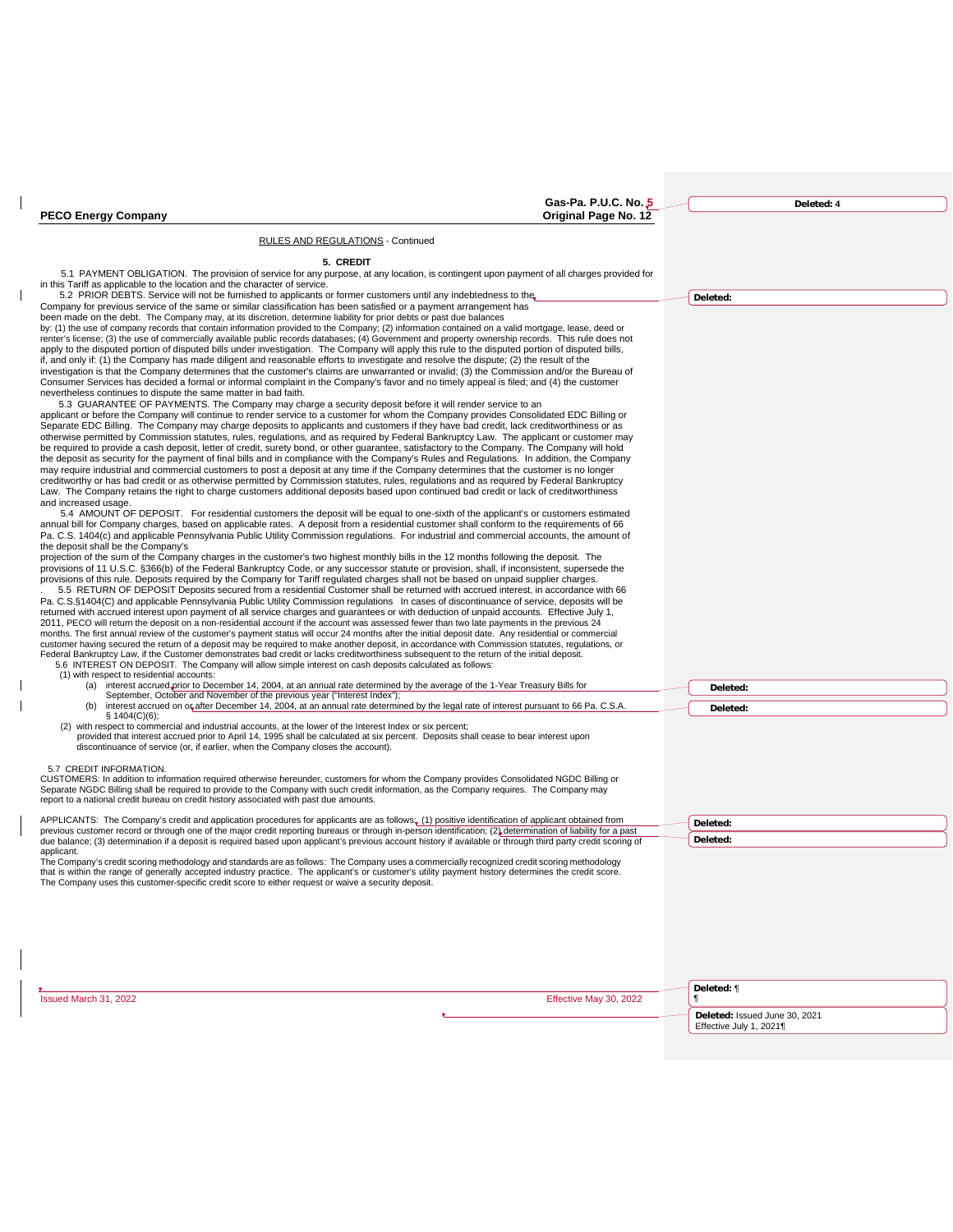# Gas-Pa. P.U.C. No. 5<br>Original Page No. 13

RULES AND REGULATIONS - Continued

#### **6. SERVICE-SUPPLY FACILITIES**

6.1 COMPANY'S SERVICE-SUPPLY PIPE. The Company will install, own and maintain the required service-supply pipe with Company participation<br>in the cost of installation determined by the Company in accordance with Section 7 E

6.2 SERVICE-SUPPLY ALTERATIONS. Changes in location of service-supply pipe, or meter and connections,

for the accommodation of the Customer, shall be at the expense of the Customer. A customer or building owner requesting

that a meter or regulator be moved shall pay the costs associated with relocation when the meter and regulator are currently situated with relocation when the meter and regulator are currently situated with relocation

under State and Federal regulations per PA 52 Code § 59.18(a)(11).<br>6.3 STUB-SERVICE PIPE. When supply mains are in place, service-supply pipe to a point beyond the curb line may be installed, at the option of the<br>Compan stub-service pipe may be refunded to the Customer over a term of years, upon such basis or condition as may be determined by the Company and specified in the contract for service.

6.4 METERS AND REGULATORS. The Company will provide, own and maintain any meter or meters, regulator or regulators, required in the supply of service.

#### **7. EXTENSIONS**

7.1 SUPPLY MAIN CONSTRUCTION. The Company will install, own and maintain gas supply mains located on the highway or on rights-of-way acquired by the Company and used or usable as part of the Company's general supply system. 7.2 OBLIGATION TO EXTEND. Subject to the terms set forth herein, the Company will extend its facilities to a new point of delivery without charge

to a potential customer making a valid request for natural gas service. For additional details see Section 7.3, Service Pipe and Main Extension Policy. 7.3 SERVICE PIPE AND MAIN EXTENSION POLICY. When gas is available for sale to new customers under one of the Company's firm sales or<br>transportation rate schedules, main and service facilities will be extended to an applica A. General Economic Test. For firm service customers the Company will make a capital investment in the total cost

of new main and service facilities to serve the customer (including, but not limited to, allocated overheads and related system modifications) when the net present value (NPV) from a proposed project is greater than or equal to zero. Net present value shall be calculated based on the capital<br>investment, exclusive of the costs of meter and meter installation, required (EBAR) generated from the applicant(s). The "EBAR" shall be calculated by multiplying the applicable Variable Distribution Charge rate (excluding<br>any applicable gross receipts tax or certain fixed TCS costs) times the esti Distribution Charge attributable to service line capital costs. In calculating the NPV, the following assumptions will be made: 1) a 40 year evaluation period, 2) the discount rate shall be the Company's after–tax cost of capital, 3) revenue shall be assumed to be collected throughout the year, and 4) capital is assumed to be invested at the beginning of the year. If the proposed project has a negative NPV, the Customer shall make a payment to bring the net present value to a zero value. This will enable the proposed project to support a reasonable rate of return to the Company.

B. Developments. Payments shall be required in advance for all lot developments. If a payment is required, the amount of payment shall be<br>based on the General Economic Test set forth in Section 7.3Aand shall incorporate kn not yet under construction but which are expected to be fully constructed within a five year period from the date of the original contract signing. This requirement may alternatively be satisfied by payment of at least 35 percent of the required contribution upon execution of the service agreement with the remainder subject to payment bond and interest (at prime rate) and is due no later than 6 months after PECO certifies, in writing, that service is<br>available to the development. At the time of execution of the service a security, satisfactory to the Company equal to 50% of the value of the revenue stream as calculated by the Company under Section 7.3A. If the<br>developer does not fully develop the lots within five years, including, but not them, the Company reserves the right to use the security as payment for the contract amount. Lot developments are defined as tracts subdivided for sale as individual lots or groups of lots to more than one builder or buyer.

C. Interruptible Service Installations. The Company will make a capital investment in the total cost of new main, service facilities and dual fuel installations, (including, but not limited to allocated overheads and related system modifications) to serve Customers with interruptible service installations, up to an amount equal to three times the additional Estimated Base Annual Revenue (EBAR) attributable to the Customer. The Customer<br>shall pay the cost, if any, in excess of the above limit exclusive of the c

 D. After-tax cost of capital ( discount rate) shall be determined on the basis of (1) the Company's capital structure and cost of long-term debt set forth in the Company's latest year-end Quarterly Earnings Report submitted to the Commission by March 31 of a year for the period ending December 31 of the previous year; and 2) the cost of equity approved in the most recent base rate case or, in the absence of a Commission<br>determination or Commission approval of a stipulated cost of equity, the cost of equ

7.4 EXTENSION REFUNDS. Upon receipt of a written request by a Customer or developer made no earlier than the end of the third year following the date of an agreement for new gas service, PECO will: (a) review its records to determine if a refund is due the customer or the developer for additional customers beyond those used to calculate the projected revenue stream as determined in the General Economic Test above that attached to the facilities paid for by the customer or the developer within three (3) years after the execution date of the agreement for new gas service, and (b) within sixty (60) days of receipt of such request, (i) make payment to the customer or developer of any refund due and (ii) provide the customer<br>or developer with documentation substantiating the refund calculations an paid for by the contributing Customer or developer. Revenue and cost computations shall simulate that the original and new loads were installed at the same time. Refunds will be paid only to the contributing Customer or developer, and the original contribution shall be the maximum refund.

**Deleted:** ,

**Deleted: 4**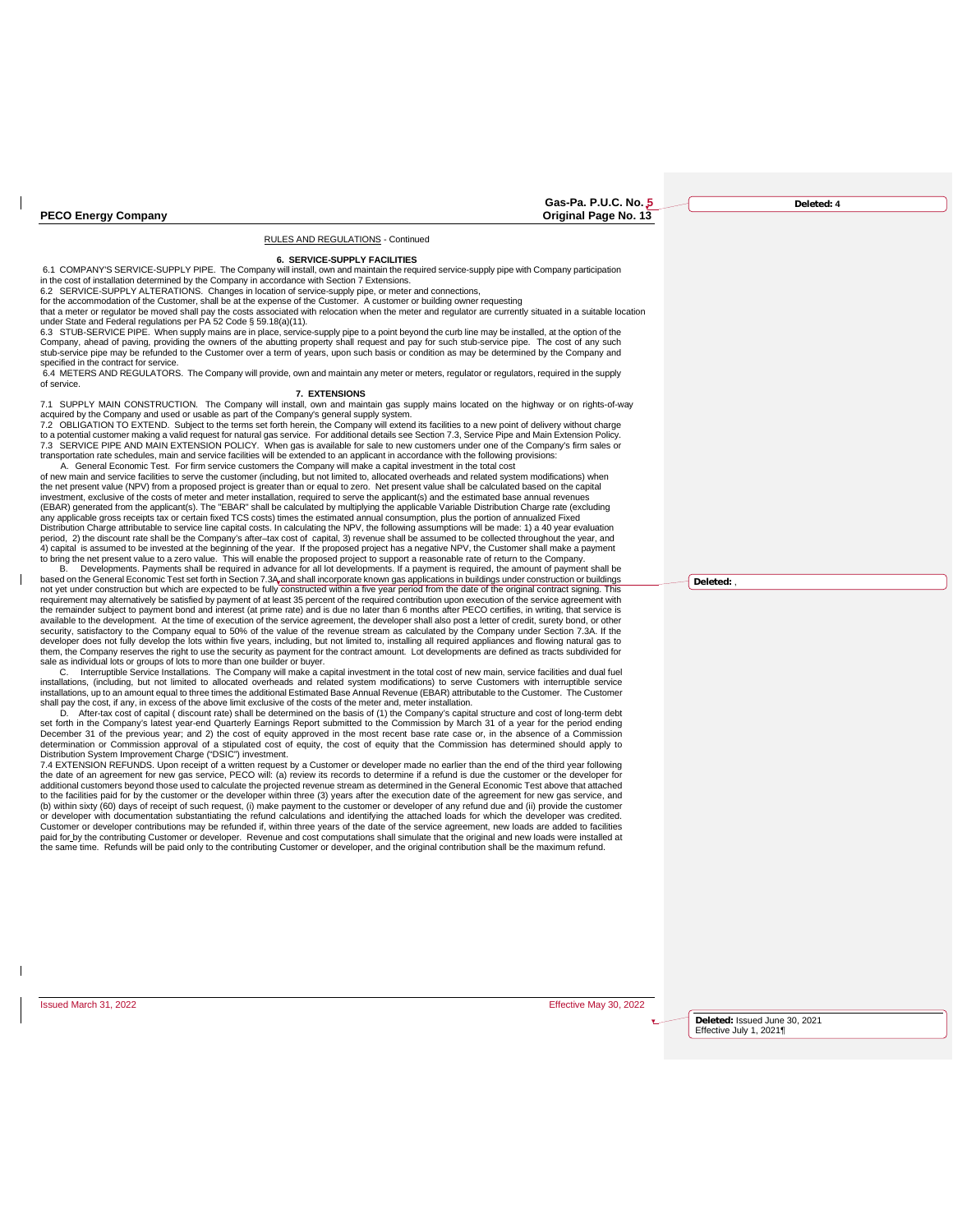| <b>PECO Energy Company</b> | Original Page No. 14 |
|----------------------------|----------------------|
|----------------------------|----------------------|

 $\mathbf{I}$ 

**Gas-Pa. P.U.C. No. 5**

**Deleted: 4**

7.5 TAX ACCOUNTING OF CONTRIBUTIONS IN AID OF CONSTRUCTION AND CUSTOMER ADVANCES. All contributions in aid of construction<br>(CIAC), customer advances or other like payments received by the Company shall constitute taxable i

Issued March 31, 2022 Effective May 30, 2022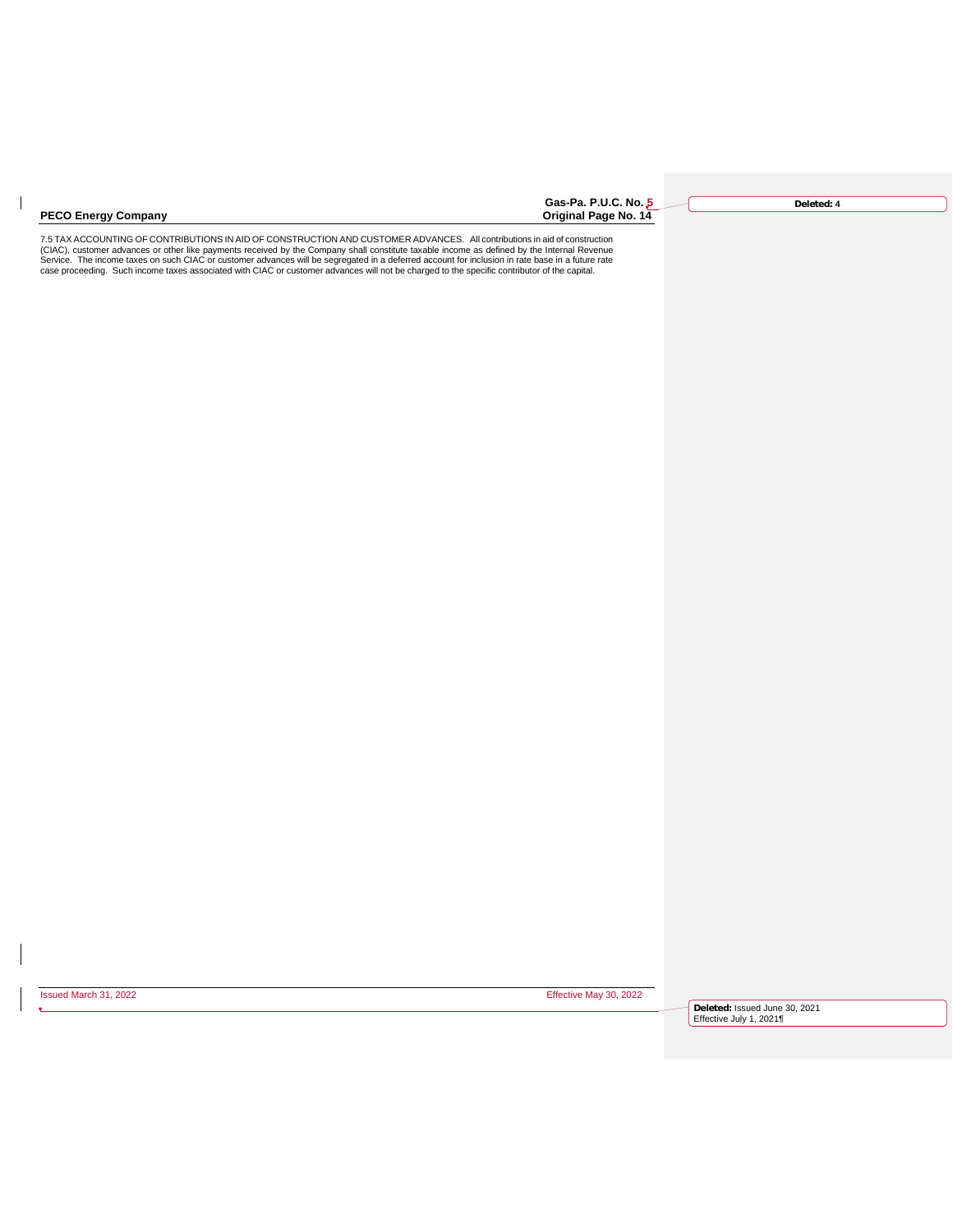|                                                                                                                                                                                                                                                                                                                                                                                                                                                                                                                                                                                                                               | Gas-Pa. P.U.C. No. 5.  | Deleted: 4                                               |
|-------------------------------------------------------------------------------------------------------------------------------------------------------------------------------------------------------------------------------------------------------------------------------------------------------------------------------------------------------------------------------------------------------------------------------------------------------------------------------------------------------------------------------------------------------------------------------------------------------------------------------|------------------------|----------------------------------------------------------|
| <b>PECO Energy Company</b>                                                                                                                                                                                                                                                                                                                                                                                                                                                                                                                                                                                                    | Original Page No. 15   |                                                          |
| <b>RULES AND REGULATIONS - Continued</b>                                                                                                                                                                                                                                                                                                                                                                                                                                                                                                                                                                                      |                        |                                                          |
| 8. RIGHTS-OF-WAY                                                                                                                                                                                                                                                                                                                                                                                                                                                                                                                                                                                                              |                        |                                                          |
| 8.1 TERM AND RENTALS. When the premises of a Customer is so located that the Customer can be served<br>only by facilities extending over the property of another, the Customer shall accept service for such term as is provided in the permit or<br>agreement covering the location and the maintenance of service equipment, and the Customer shall reimburse Company for any and all<br>special or rental charges that may be made for such rights by said permit or agreement.                                                                                                                                            |                        |                                                          |
| 8.2 PROCUREMENT BY CUSTOMER. Customers applying for the construction of an extension may be required to secure to, and for,<br>the Company, all necessary and convenient rights-of-way and to pay the costs incident thereto.                                                                                                                                                                                                                                                                                                                                                                                                 |                        |                                                          |
| 8.3 DELAYS. Applications for service from an extension to be constructed where a right-of-way is not owned by the Company will only<br>be accepted subject to delays incident to obtaining a satisfactory right-of-way.                                                                                                                                                                                                                                                                                                                                                                                                       |                        | Deleted:                                                 |
| 9. INTRODUCTION OF SERVICE                                                                                                                                                                                                                                                                                                                                                                                                                                                                                                                                                                                                    |                        |                                                          |
| 9.1 COMPANY'S RIGHT TO INSPECT. The Company shall have the right, but shall not be obliged, to inspect any installation before<br>service is introduced or at any later time, and reserves the right to reject any piping or appliances not in accordance with the Company's<br>standard requirements; but such inspection, or failure to inspect, or to reject, shall not render the Company liable or responsible for any loss<br>or damage, resulting from defects in the installation, piping, or appliances, or from violation of Company rules, or from accidents which may<br>occur upon the premises of the Customer. |                        |                                                          |
| 9.2 DEFECTIVE INSTALLATION. The Company may refuse to connect if, in its judgment, the Customer's installation is defective, or<br>does not comply with such reasonable requirements as may be necessary for safety or is in violation of the Company's standard requirements.                                                                                                                                                                                                                                                                                                                                                |                        | Deleted:                                                 |
| 9.3 UNSATISFACTORY INSTALLATION. The Company may refuse to connect if, in its judgment, the Customer's equipment, or use<br>thereof, might injuriously affect the equipment of the Company, or the Company's service to other Customers.                                                                                                                                                                                                                                                                                                                                                                                      |                        | Deleted:                                                 |
| 9.4 INITIAL SERVICE. In all cases gas shall be introduced to the Customer's installation by, or under the supervision of, a<br>representative of the Company.                                                                                                                                                                                                                                                                                                                                                                                                                                                                 |                        |                                                          |
|                                                                                                                                                                                                                                                                                                                                                                                                                                                                                                                                                                                                                               |                        |                                                          |
|                                                                                                                                                                                                                                                                                                                                                                                                                                                                                                                                                                                                                               |                        |                                                          |
|                                                                                                                                                                                                                                                                                                                                                                                                                                                                                                                                                                                                                               |                        |                                                          |
|                                                                                                                                                                                                                                                                                                                                                                                                                                                                                                                                                                                                                               |                        |                                                          |
|                                                                                                                                                                                                                                                                                                                                                                                                                                                                                                                                                                                                                               |                        |                                                          |
|                                                                                                                                                                                                                                                                                                                                                                                                                                                                                                                                                                                                                               |                        |                                                          |
|                                                                                                                                                                                                                                                                                                                                                                                                                                                                                                                                                                                                                               |                        |                                                          |
|                                                                                                                                                                                                                                                                                                                                                                                                                                                                                                                                                                                                                               |                        |                                                          |
|                                                                                                                                                                                                                                                                                                                                                                                                                                                                                                                                                                                                                               |                        |                                                          |
|                                                                                                                                                                                                                                                                                                                                                                                                                                                                                                                                                                                                                               |                        |                                                          |
|                                                                                                                                                                                                                                                                                                                                                                                                                                                                                                                                                                                                                               |                        |                                                          |
|                                                                                                                                                                                                                                                                                                                                                                                                                                                                                                                                                                                                                               |                        |                                                          |
|                                                                                                                                                                                                                                                                                                                                                                                                                                                                                                                                                                                                                               |                        |                                                          |
|                                                                                                                                                                                                                                                                                                                                                                                                                                                                                                                                                                                                                               |                        |                                                          |
|                                                                                                                                                                                                                                                                                                                                                                                                                                                                                                                                                                                                                               |                        |                                                          |
|                                                                                                                                                                                                                                                                                                                                                                                                                                                                                                                                                                                                                               |                        |                                                          |
|                                                                                                                                                                                                                                                                                                                                                                                                                                                                                                                                                                                                                               |                        |                                                          |
|                                                                                                                                                                                                                                                                                                                                                                                                                                                                                                                                                                                                                               |                        |                                                          |
|                                                                                                                                                                                                                                                                                                                                                                                                                                                                                                                                                                                                                               |                        |                                                          |
| Issued March 31, 2022                                                                                                                                                                                                                                                                                                                                                                                                                                                                                                                                                                                                         | Effective May 30, 2022 |                                                          |
|                                                                                                                                                                                                                                                                                                                                                                                                                                                                                                                                                                                                                               |                        | Deleted: Issued June 30, 2021<br>Effective July 1, 2021¶ |
|                                                                                                                                                                                                                                                                                                                                                                                                                                                                                                                                                                                                                               |                        |                                                          |
|                                                                                                                                                                                                                                                                                                                                                                                                                                                                                                                                                                                                                               |                        |                                                          |
|                                                                                                                                                                                                                                                                                                                                                                                                                                                                                                                                                                                                                               |                        |                                                          |
|                                                                                                                                                                                                                                                                                                                                                                                                                                                                                                                                                                                                                               |                        |                                                          |

 $\mathbf{l}$ 

 $\begin{array}{c} \hline \end{array}$ 

 $\mathbf{I}$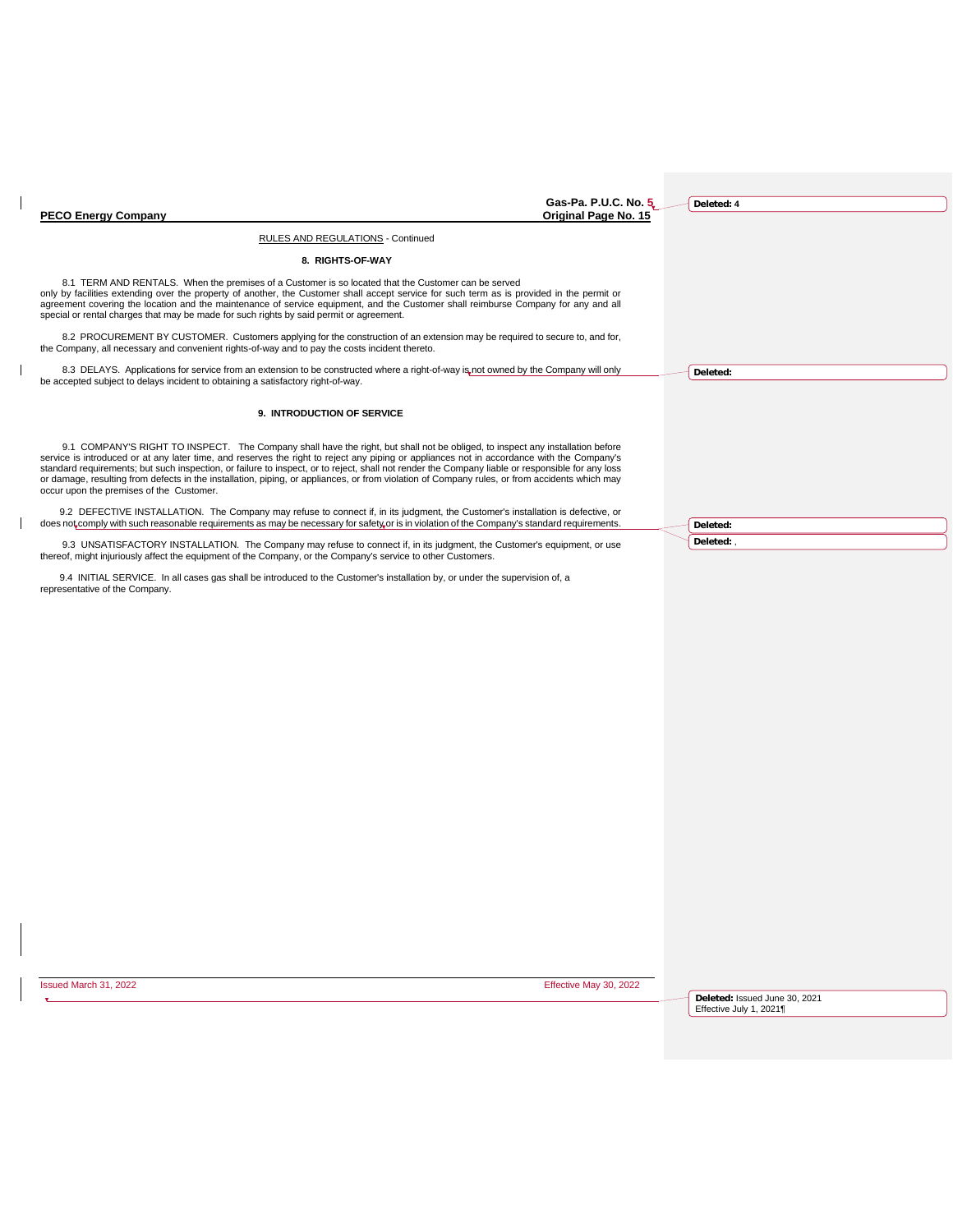$\mathbf{I}$ 

Gas-Pa. P.U.C. No. 5<br>Original Page No. 16

**Deleted: 4**

RULES AND REGULATIONS - Continued

#### **10. COMPANY EQUIPMENT**

10.1 COMPANY MAINTENANCE. The Company shall keep in repair and maintain its own property installed on the premises of the Custome

 10.2 CUSTOMER'S RESPONSIBILITY. The Customer shall be responsible for safekeeping of the Company's property while on the Customer's premises. In event of injury or destruction of any such property the Customer shall pay the costs of repairs and replacement. Any changes made to the Customer's premises after the Company completes its service and meter installation that, in the opinion of the Company, creates an unsafe condition, shall be the Customer's responsibility to pay any costs associated with remedying the unsafe condition including but not limited to any required protective measures and/or relocations of Company property. Customers with privately owned or operated underground utility facilities on their premises may have obligations as facility owners under the Underground Utility Line Protection Act, 73 P.S. Section 176 et.<br>seq. These include becoming a member of Pennsylvania One Call, maintai with temporary markings within the required time period in response to Pennsylvania One Call notifications. Customers should create and retain asbuilt drawings reflecting the locations of said facilities on the premises and revise these drawings as necessary to reflect any changes made<br>following installation. If said facilities are insufficiently marked prior to th Company has the right to require the associated customer to bear all incremental costs necessary to ensure safe digging by the Company, including but not limited to subsurface utility excavation and engineering, materials, supplies, transportation, labor, and overhead. If 1) said facilities<br>are insufficiently marked prior to the lawful start date of any Co facility owner of its intent for excavation or similar work covered under the Act because the facility owner is not a member of the Pennsylvania One Call system, the Company shall not be liable to customers or any other third parties for any damages, including property damage, economic damages, costs, associated consequential damages or personal injuries.

10.3 PROTECTION BY CUSTOMER. The Customer shall protect the equipment of the Company on the Customer's premises, and shall not permit any person, except a Company employee having a standard badge of the Company or other Company identification, to break any seals upon, or do any work on, any meter, service-supply pipe or other equipment of the Company located on the Customer's premises.

10.4 TAMPERING. In the event of the Company's meters or other property being tampered or interfered with, the Customer being<br>supplied through such equipment shall pay the amount which the Company may estimate is due for se Company's meter, and for any repairs or replacements required, as well as for costs of inspections, investigations, and protective installations.

10.5 RIGHT OF ACCESS. The Company's identified employees shall have access to the premises of the Customer at all reasonable times for the purpose of reading meters and disconnecting service, and for installing, testing, inspecting, repairing, removing or changing any or all equipment belonging to the Company. See 52 Pa. Code § 59.24.

10.6 OWNERSHIP AND REMOVAL. All equipment supplied by the Company shall remain its exclusive property, and the Company<br>shall have the right to remove the same from the premises of the Customer at any time after the termina

10.7 RELOCATION OF COMPANY FACILITIES REQUESTED BY NON-RESIDENTIAL PROPERTY OWNERS. Except as otherwise provided by law (e.g., 66 Pa. C.S. Section 2704 et seq.), a non-residential property owner, such as a builder, developer or<br>contractor (Owner), shall compensate the Company for the costs of relocation of Company accommodation of the Owner or in fulfillment of the Owner's obligation to any public authority.

If the facility relocation is made to accommodate the Owner's project or in fulfillment of the Owner's obligation to any public authority, then the Owner shall be responsible to pay PECO for the relocation costs even if the relocation request is made by an entity other than the<br>Owner. A request for relocation of Company facilities shall be in writing. The relocati materials, storeroom expense and transportation, less the depreciated value of any equipment replaced.

Where the relocation is done in conjunction with construction of a supply line to a development, the Company shall include in the relocation cost those costs caused by the Owner's request. Such relocation costs are not part of the capital investment toward supplying service and are, therefore, not included in the revenue test with which the line extension contribution is calculated.

The Company will notify the Owner in writing of the relocation cost. Advance payment of relocation costs will be required before the Company will commence the work, except, at the sole discretion of the Company, under special circumstances.

10.8 RECOVERY FOR PROPERTY DAMAGE. If Company equipment is damaged through the negligence or intentional act(s) of any individual(s) or entity(s), the one(s) responsible for causing the damage shall reimburse the Company for all aspects of the resulting damages. The reimbursement shall include costs related to: labor, material, transportation and tools. "Labor" shall include benefit and administrative overheads based on the Company's current standard schedule, including third party contract repairs or modifications. Additionally, "Labor" may be calculated using a "blended" or average pay rate consistent with the above referenced standards. "Materials" may include an added stores expense calculated using the above referenced standards.

**Deleted:** 

**Deleted:** 

Issued March 31, 2022 Effective May 30, 2022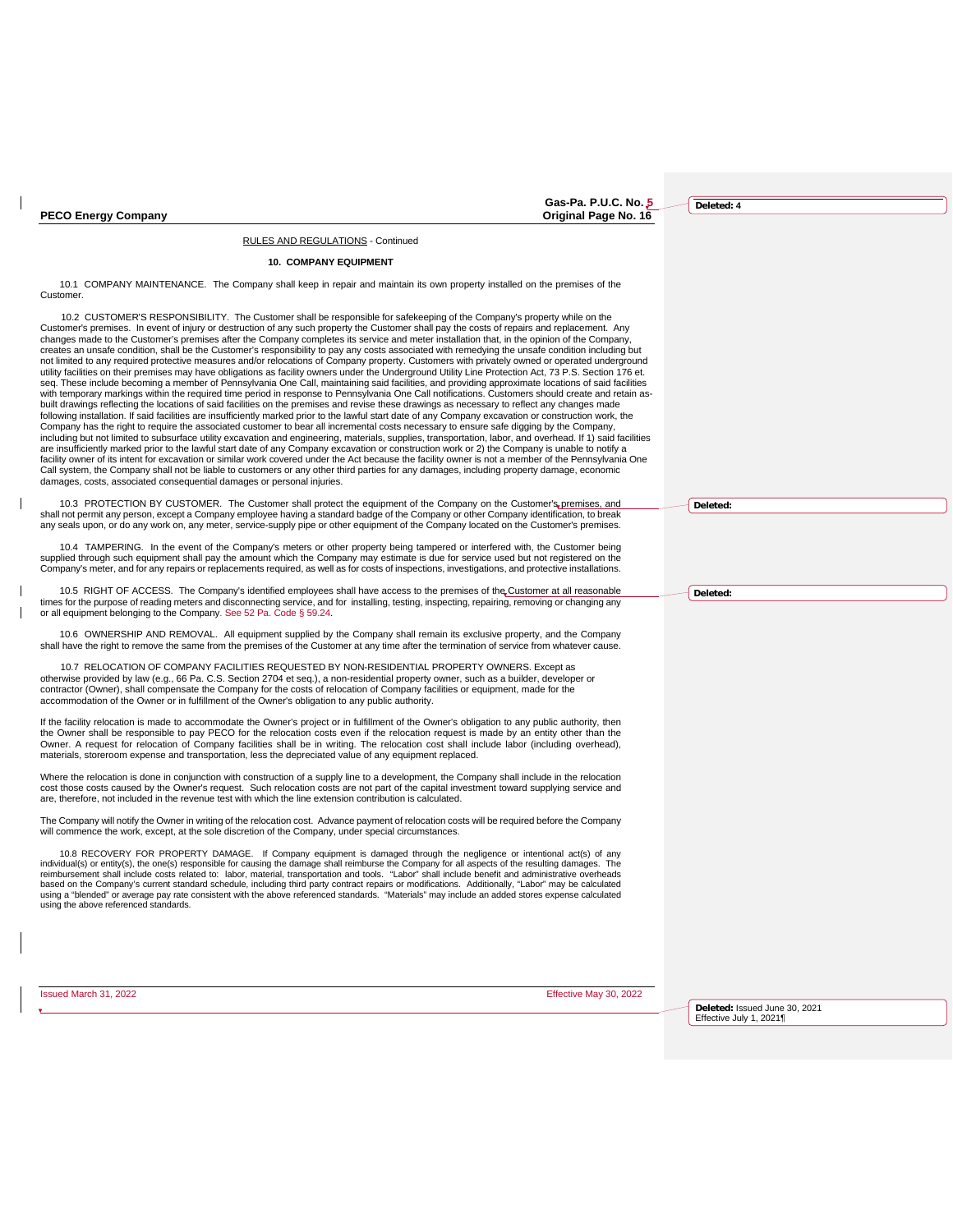$\overline{\phantom{a}}$ 

 $\mathbf{I}$ 

**Gas-Pa. P.U.C. No. 5**

**Deleted: 4**

RULES AND REGULATIONS - Continued

### **11. TARIFF OPTIONS ON APPLICATIONS FOR SERVICE**

11.1 CHOICE OF RATE. Where the classes of service-supply or conditions of use are such that two or more rates are available, an applicant shall select the rate or rates to be applied to the applicant's service.

11.2 COMPANY ASSISTANCE. The Company upon request will, to a reasonable extent, assist an applicant in selecting the most advantageous rate or rate application.

11.3 RATE CHANGES. A Customer may not change rates during the "initial contract term" as defined in the "Definition of Terms and<br>Explanation of Abbreviations" section above. At any other time, a Customer may change to a ra days' notice to the Company. The new rate will be effective the next meter reading date after Company approval.

The Company will not make any rate change retroactive, unless the Company failed to adequately respond to a Customer's request for assistance or modification at the time of such request.

Issued March 31, 2022 Effective May 30, 2022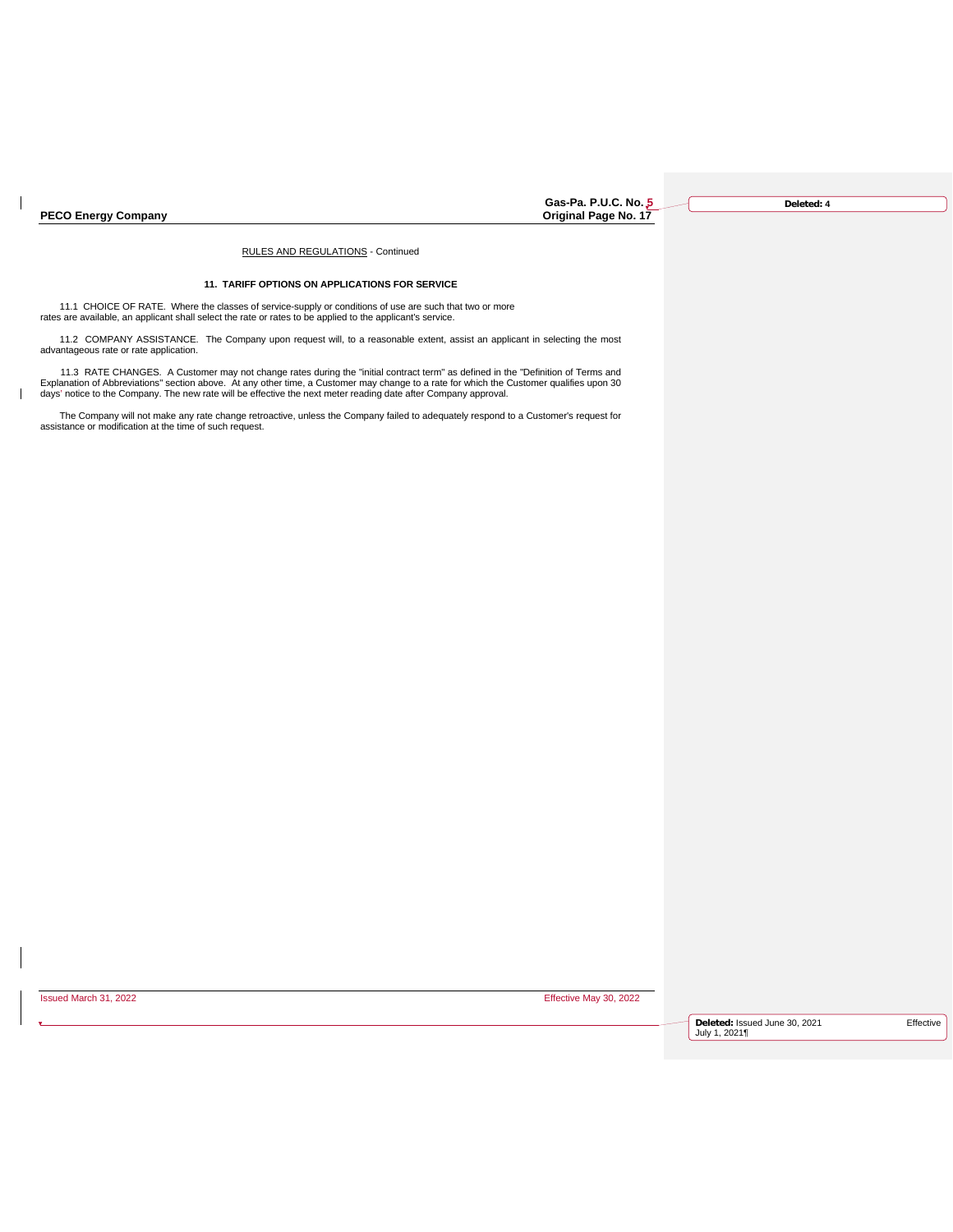Gas-Pa. P.U.C. No. 5<br>Original Page No. 18

**Deleted: 4**

RULES AND REGULATIONS – Continued

**12. SERVICE CONTINUITY**

12.1 REGULARITY OF SUPPLY. The Company will use reasonable diligence to provide a continuous, regular and uninterrupted

supply of service.

12.2 CURTAILMENT OF SERVICE.

 a. Authority to Curtail. In the event of a natural gas emergency, the Company may curtail the availability of natural gas service to its Customers in accordance with this Rule 12.2.

b. Priority of Service. Following are the service priority categories listed in descending order of priority (highest to lowest):

- **Priority 1**
- (1) Residential and firm critical commercial essential human needs.

**Priority 2** 

(2) Firm small commercial requirements, excluding critical essential human needs requirements in Category 1, and firm large commercial and industrial requirements for plant protection.

(3) Firm small industrial requirements.

- (4) Firm large critical commercial and industrial requirements, excluding firm critical commercial essential human needs requirements in Category 1.
- (5) Firm large non-critical commercial and industrial requirements other than requirements for boiler fuel use.
- (6) Firm large non-critical commercial and industrial requirements for boiler fuel use.

**Priority 3**

(7) Contractually interruptible use.

c. Definitions Applicable. The definition for terms used in the Curtailment of Service Rule are as follows:

- (1) Alternate Fuel Capability. The installed and operable ability to use any fuel other than natural gas on a time sensitive basis. For purposes of this definition, alternate fuel means any fuel other than natural gas or its equivalent.
- (2) Commercial Use. Gas usage by Customers engaged primarily in the sale of goods or services including, but not limited to, consumption by office buildings, institutions and governmental agencies and shall include Customers in Standard Industrial Classification Codes 01 through 09, 15 through 19, and 49 through 99. Commercial use shall not include use of gas for manufacturing or electric power generation.
- (3) Critical Use. Gas usage where natural gas, or its equivalent, is the only feasible form of energy due to its combustion characteristics, controllability or chemical properties.
- (4) Essential Human Needs Use. Gas usage in any building where persons normally dwell, including residences, apartment houses, dormitories, hotels, hospitals, and nursing homes, where the Customer does not have alternate fuel capability.
- (5) Firm Service. Natural gas service offered to Customers under tariffs or contracts that anticipate no interruption of natural gas service.
- (6) Industrial Use. Gas usage by Customers engaged primarily in a process which creates or changes raw or unfinished materials into another form or product including the generation of electric power and shall include Customers in Standard Industrial Classification Codes 10 through 14 and 20 through 39.
- (7) Interruptible Service. Natural gas services that can be temporarily discontinued under terms and conditions specified by tariff or contract.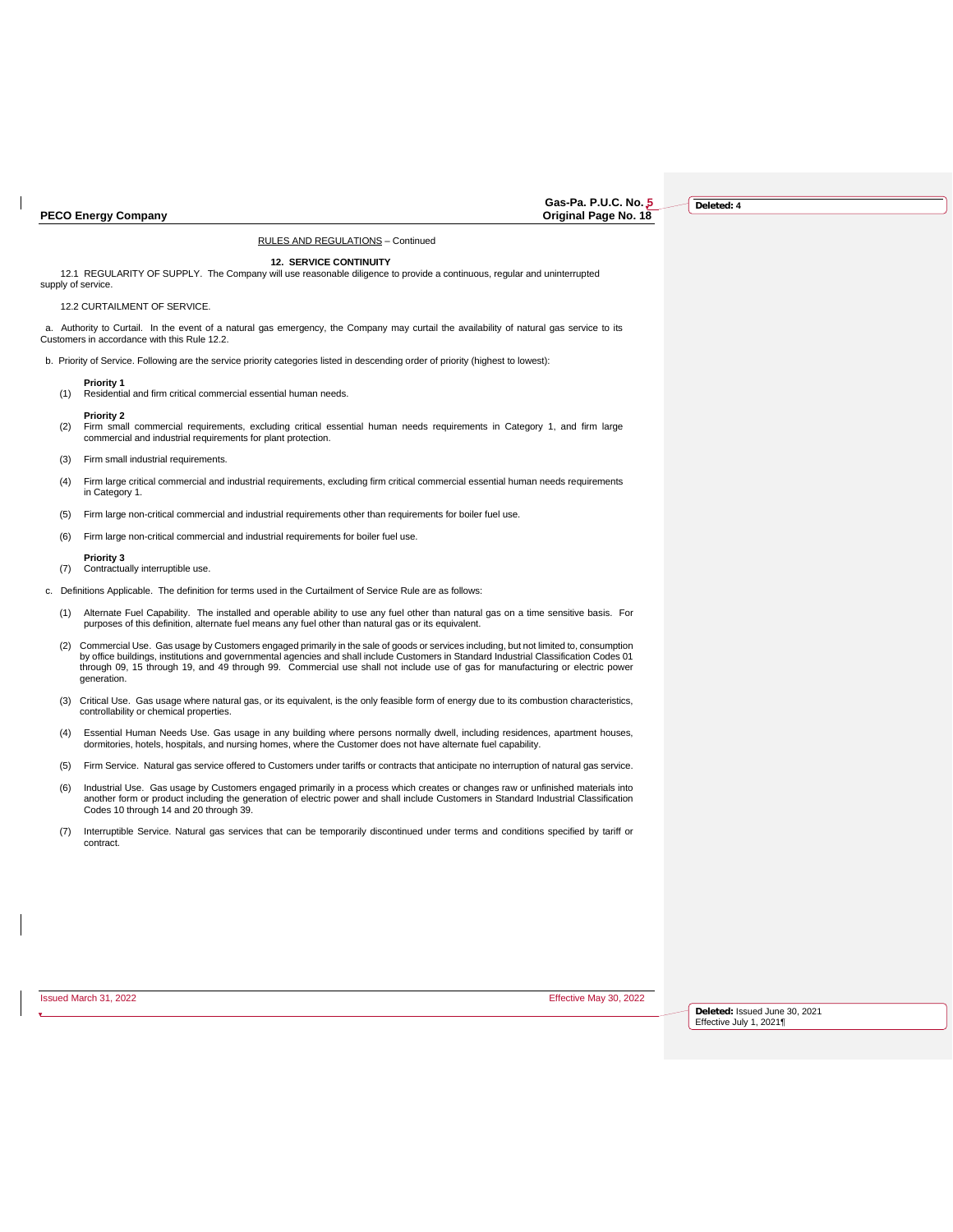**Gas-Pa. P.U.C. No. 5**

**Deleted: 4**

RULES AND REGULATIONS – Continued

#### **12. SERVICE CONTINUITY – Continued**

- (8) Large Customer. A customer with annual usage of at least 18,000 Mcf during the prior calendar year.
- (9) Natural Gas Emergency. Whenever the aggregate demand of firm service customers on the Company's system or portion of the Company's system, for any reason, exceeds or threatens to exceed the gas supply or capacity that is actually and lawfully available to the Company to meet the demands, and the actual or threatened excess creates an immediate threat to the Company's system operating integrity or the ability of the Company to satisfy the demand requirements of its Priority 1 Customers (including when continued delivery of gas to Customers would prevent the Company to arrange for the injection of gas into underground storage pools necessary for the protection of winter season supply requirements).
- (10) Non-Critical Use. Gas usage where natural gas is not the only feasible form of energy; i.e., where the Customer has alternate fuel capability.
- (11) Small Customer. A customer with annual usage of less than 18,000 Mcf during the prior calendar year.
- (12) System Maintenance Order ("SMO") as defined in the definitions section of the tariff.
- (13) Plant Protection Use. Minimum usage of natural gas required to prevent physical harm to an industrial or commercial customer's facility, or danger to personnel at the facility, when the protection cannot be afforded through the use of an alternative fuel. Plant protection requirements includes usage necessary for the protection of the material in process as would otherwise be destroyed, but does not include deliveries required to maintain production.
- (14) Residential Use. Gas usage in a residential dwelling or unit for space heating, air conditioning, cooking, water heating, or other domestic purposes.
- d. Curtailment Process.
	- (1) Reservation of Company Right to Curtail. The Company reserves the right to reduce or eliminate the availability of firm natural gas service to Customers during a natural gas emergency, on a system-wide or localized basis ("curtailment"), when, in the Company's<br>sole judgment, curtailment of natural gas service is necessary to protect the integrity of se Company's gas distribution system assets. When necessary, the Company may curtail service to Priority 1 customers.
	- (2) Pre-Curtailment Procedures. To avoid curtailment of service, the Company will use reasonable business and operational efforts to interrupt all Priority 3 services; issue appropriate system maintenance orders (SMO) to HVT and LVT Customers, their Natural Gas Suppliers or other agents; and/or request customers to institute voluntary usage reductions.
	- (3) Curtailment Directive. In the event that Pre-Curtailment Procedures are not practicable or fail to protect the integrity of service to Priority 1 customers and/or the Company's gas distribution system assets, the Company may issue a curtailment directive. The curtailment directive<br>should be reasonably well-tailored by the Company to require Customers of lower priori by the Company, as necessary to minimize the potential threat to public health and safety and to minimize the effect of a natural gas<br>emergency on the integrity of service to Priority 1 customers and/or the Company's gas d regard to priorities of service. During the period specified by the curtailment directive, Customers directed to curtail usage must comply with the directive or face physical shut-off by the Company and/or the assessment of penalties elsewhere set forth in this Rule 12.

**Deleted:** ,

Issued March 31, 2022 Effective May 30, 2022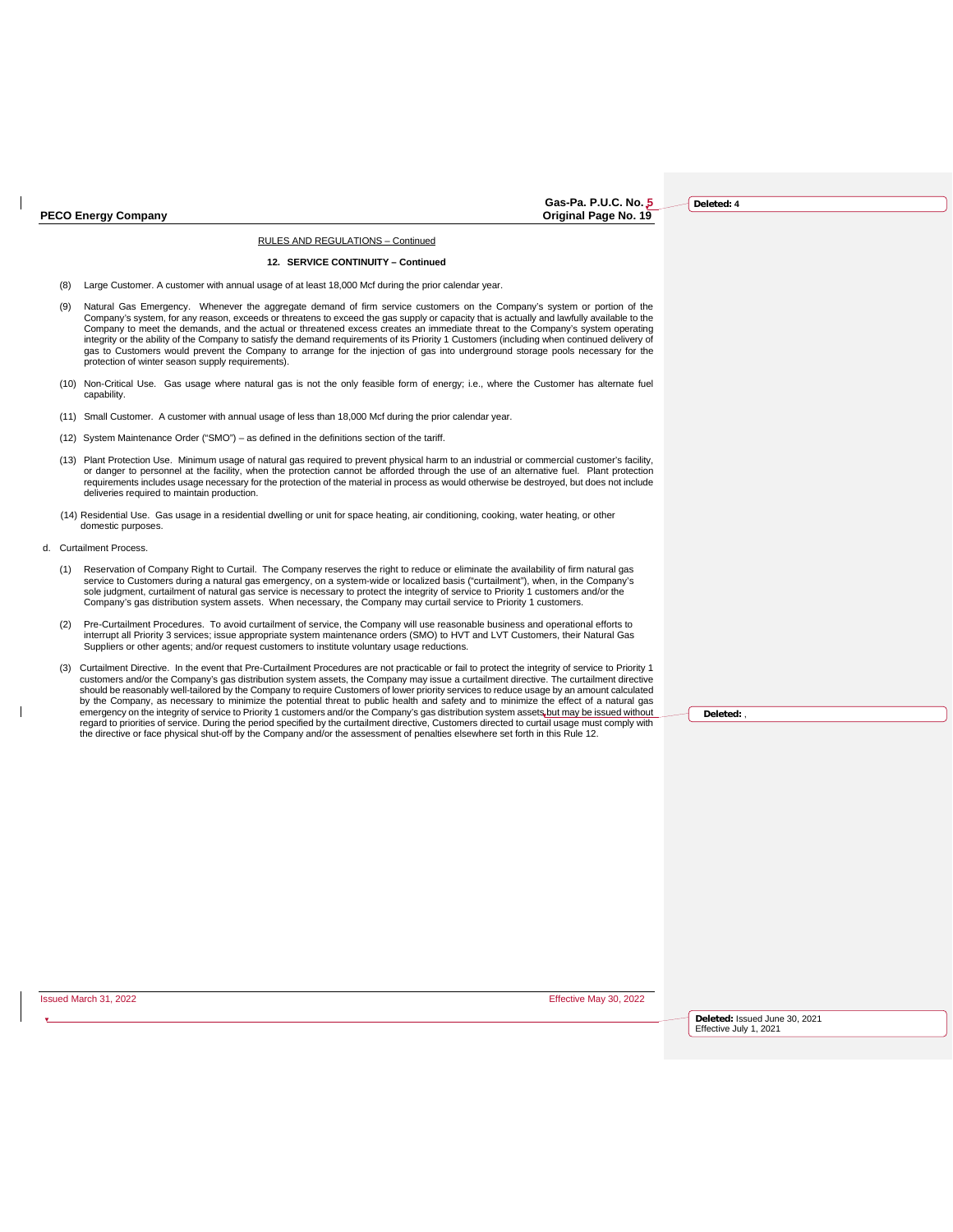**Gas-Pa. P.U.C. No. 5**

**Deleted: 4**

RULES AND REGULATIONS – Continued

#### **12. SERVICE CONTINUITY – Continued**

- (4) Curtailment Sequence. Curtailment of a customer class of a higher priority shall not be initiated until all Customers falling into the lower classifications have been completely curtailed. Where only partial curtailment of any one classification is required, customer usage should be reduced pro rata to<br>the extent reasonably possible. As applied to High Volume Transportation C on a percentage of the Customer's Transportation Contract Quantity unless the Customer has alternative fuel capability. If the Customer has alternative fuel capability, a pro rata reduction shall be based on a percentage of the Customer's Transportation Contract Quantity less the daily alternative fuel capability. The Company shall restore service as soon as practicable to any gas-fired generation facility that<br>is deemed critical to electric system reliability by the applicable
- (5) Customer Notification. The Company shall provide maximum notice possible of a curtailment directive or of a change in curtailment amount or priority level set forth in a curtailment directive. In the curtailment directive, the Company shall specify the authorized consumption for a specified period or until further notice. The Company reserves the right to provide notice by any reasonable means, including by<br>telephone, pager, e-mail, facsimile or personal contact. If such notice is specifying the Customer's curtailment percentage and resulting peak day, daily, monthly, seasonal or annual authorized entitlement, as the case<br>may be. An emergency curtailment may be made after oral notice to the Customer
- (6) Commission Notification. The Company shall notify the Commission as soon as practicable after the issuance of a curtailment directive.
- 7) Curtailment Directive Exceeding 5 Days. The Company must obtain Commission authorization before it may extend a curtailment directive beyond<br>The all days except Saturdays, Sundays, and federal holidays. And directive be
- Natural Gas Emergency Plan. This Rule 12 is supplemented by Company procedures referenced in the Company's Natural Gas Emergency Plan filed by the Company in compliance with Commission Regulations, 52 Pa. Code § 59.63 and 59.71 et seq., and such procedures may be modified from time to time.
- e. Unauthorized Use.
	- (1) Penalties. A Customer determined to have used natural gas in violation of a SMO issued pursuant to Rule 12.2.d(3) or a curtailment directive issued by the Company ("unauthorized use") shall pay the Company a penalty charge based on the following: for the period November 1 through<br>March 31, the applicable penalty for unauthorized use is the greater of (a) \$75 pe plus \$25 per Mcf. For the period April 1 through October 31, the applicable penalty for unauthorized use is the greater of (a) \$25 per Mcf or (b)<br>the market rate as defined below for the cost of gas plus \$10 per Mcf. Also, as a result of such unauthorized gas usage, as reasonably determined by the Company.

The term "market rate" shall mean the Monthly Weighted Price (MWP) which is applied to all unauthorized gas volumes. The MWP shall be calculated by first dividing the daily unauthorized usage (in Mcf) by the total monthly unauthorized usage (in Mcf) for each day of the calendar month when unauthorized usage occurs. This results in the daily weighting factor for each day of the calendar month when unauthorized usage occurs. Subsequently, each daily weighting factor is multiplied by the greater of a) the Midpoint of Transco, Zone 6 non-Non NY North Daily rate for<br>such unauthorized usage day; or b) the Midpoint Texas Eastern M3 Daily rate for such unauthorized us reported in the Daily Price Survey published by Platts McGraw Hill Gas Daily or its successors, resulting in a daily<br>weighted price. (In the event that Platts McGraw Hill Gas Daily or its successors ceases to publish these PECO will propose a reasonable substitute to the Commission.) All of the daily weighted prices for a particular calendar month are summed and the result is equal to the MWP.

- (2) Disposition of Penalties. As of December 31, of each year, the Company shall subtract the total of all penalties paid that year to the Company's suppliers from penalties collected that year from Customers. The Company will then distribute all remaining penalties collected by the Company to its curtailed Customers who did not incur penalties under e(i) above.
- (3) To determine the amount of reimbursement due a Customer, the total amount to be redistributed shall be divided by the total volume of sales during the twelve-month period to all Customers eligible for reimbursement. This quotient shall represent the factor, which when multiplied by an eligible<br>Customer's total purchase volume during the twelve-month period will equal reimbursement shall be made to Customers who have terminated service during the year.
- (4) The Company will make periodic reports to the Commission containing itemized statements, status of penalty accounts and the extent and nature of disbursements from such accounts made during that period.

Issued March 31, 2022 Effective May 30, 2022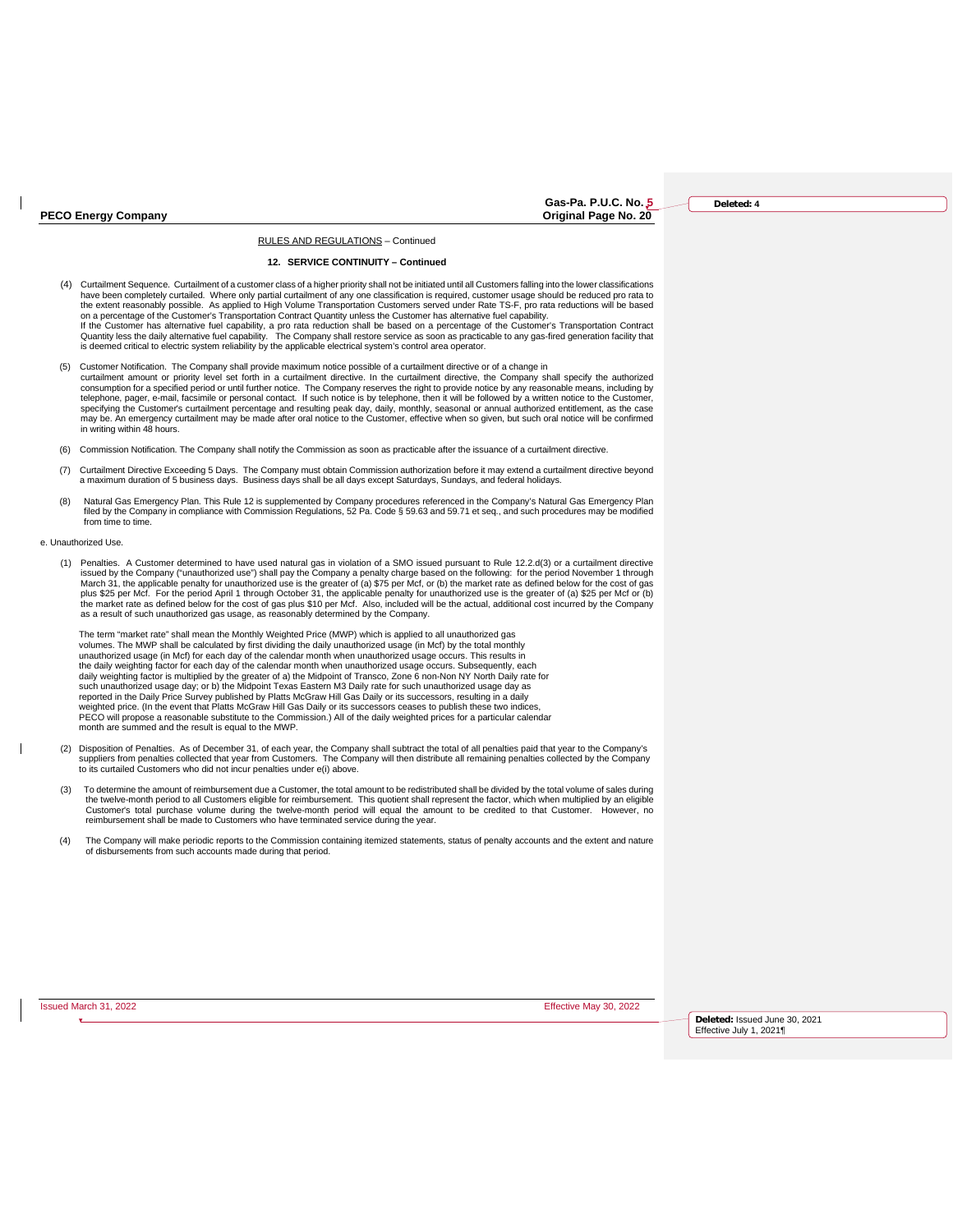Gas-Pa. P.U.C. No. 5<br>Original Page No. 21

**Deleted: 4**

RULES AND REGULATIONS – Continued

#### **12. SERVICE CONTINUITY - Continued**

12.3 LIMITATION OF LIABILITY. Should the supply of service be curtailed or interrupted by the Company because of gas shortage, or for the purpose of making repairs, changes or improvements, in any part of its system for the general good of the service or the safety of the public, or should the supply of service be interrupted, curtailed or fail, by reason of accident, weather, strike, legal process, state or municipal interference, or any cause whatsoever the Company shall not be liable for damages, direct or consequential, resulting from such interruption or failure unless<br>such interruption or failure resulted from the Company's wanton or willful mi the month during which this interruption occurs.

In all other circumstances, including but not limited to failure to furnish a sufficient supply of gas or failure to transport the customer's gas to the<br>customer, the liability of the Company to customers or other persons appliances, loss of business, or loss of production caused by any interruption or variation in supply or pressure, or any other failure in the supply of natural gas shall in no event, unless caused by the willful and/or wanton misconduct of the Company, exceed an amount in liquidated damages<br>equivalent to the greater of \$1000 or two times the charge to the customer for variation in supply or pressure, or any other failure in the supply of natural gas occurs.

The Company makes no warranty as to merchantability or fitness for a particular purpose, express or implied, by operation of law or otherwise. To the extent applicable under the Uniform Commercial Code or on any theory of contract or products liability, the Company limits its liability in accordance with the previous paragraph to any Customer or third party for claims involving and including, but not limited to, strict products liability,<br>breach of contract, and breach of actual or implied warranties of mer

12.4 ADDITIONAL LIMITATIONS OF LIABILITY IN CONNECTION WITH CUSTOMER CHOICE. Other than its duty to deliver natural gas, the Company shall have no other duty or liability to a Customer receiving Competitive Natural Gas Supply arising out of or relating to a contract or other relationship between such Customer and an NGS. The Company shall implement Low Volume Customer selection of an NGS consistent with applicable rules of the Commission and shall have no liability to a Low Volume Customer receiving Competitive Natural Gas Supply arising out of or relating to switching NGSs unless the Company is negligent in switching or failing to switch a Customer. The Company shall have no duty or liability with respect to natural gas before it is delivered by an NGS to a point of delivery on the Company's distribution system. After its receipt of natural<br>gas at the point of delivery the Company shall have the same duty and l Gas Supply as to those purchasing natural gas from the Company.

12.5 NOTICE OF TROUBLE. The Customer must immediately notify the Company if there is any defect, leak, trouble or accident affecting the supply of gas.

Issued March 31, 2022 Effective May 30, 2022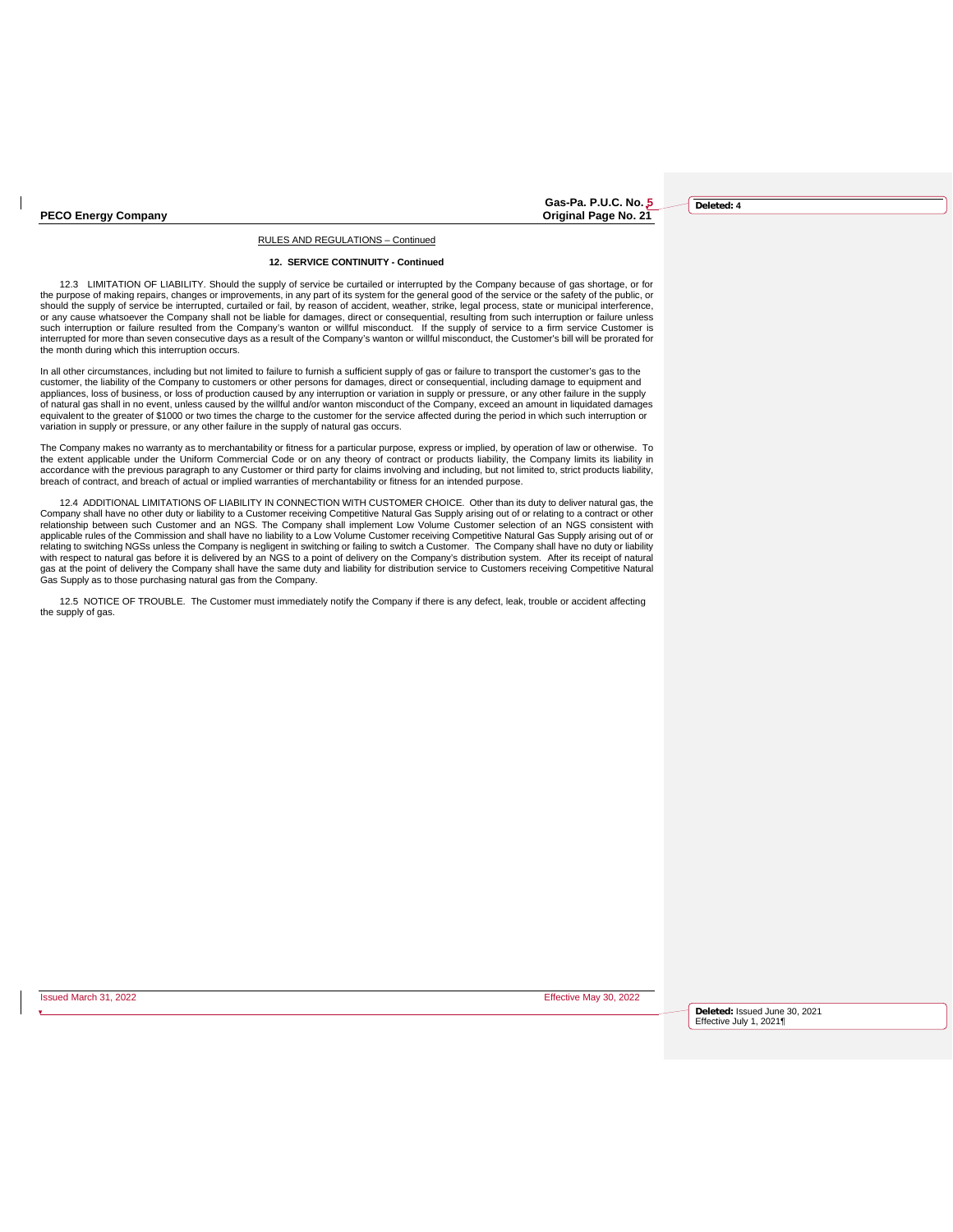# RULES AND REGULATIONS - Continued

# **13. CUSTOMER'S USE OF SERVICE**

13.1 RESALE OF SERVICE. As of January 5, 1980, the resale of gas and/or service provided by the Company is prohibited for Customers who receive gas service from the Company through a master meter and resell it to individual dwelling units by the use of submeters.<br>Customers receiving service prior to January 5, 1980, may resell gas purchased from the Co accordance with 66 Pa.C.S. § 1313 if the purchased gas is: (1) for the total requirements of the premises served and (2) the use of the resold gas conforms to the availability requirements of this tariff for the Customer's own account.

 13.2 FLUCTUATIONS. Gas and/or service must not be used in such a manner as to cause unusual fluctuations or disturbances in the Company's supply system, and, in the case of violation of this rule, the Company may discontinue service, or require the Customer to modify the installation and/or equip it with approved controlling devices.

 13.3 ADDITIONAL LOAD. Any additional loads, either connected to existing equipment or new equipment, will not be allowed except by consent of the Company.

13.4 FAILURE TO GIVE NOTICE. Failure to give notice of additions or changes in load or location shall render the Customer liable for<br>any damage to the regulator, meters, or other equipment of the Company, caused by the add

#### **14. MEASUREMENT**

 14.1 SUPPLY OF METERS. The measurement of gas usage shall be by meters furnished and installed by the Company. The Company will select the type and make of metering equipment, and may, from time to time, change or alter the equipment, its sole obligation being to supply meters that will accurately and adequately furnish records for billing purposes.

14.2 SPECIAL MEASUREMENTS. The Company shall have the right, at its option and its own expense, to place demand meters,<br>pressure gauges, special meters, or other instruments, on the premises of any Customer for the purpose Company's service or for making tests of all or any part of the Customer's load.

 14.3 METER READING INTERVALS. The Company will read its meters at scheduled regular intervals of one or more months and will render standard bills for the recorded gas usage based upon the time interval between meter readings. Only those bills which cover a period of service of less than 27 days or more than 34 days will be prorated.

 14.4 ESTIMATED USAGE. The Company may estimate the amount of gas usage at the premises where access to the meter is not available, or to installations at remote locations, for such number of months as the type of installation, normal regularity of usage, or other<br>circumstances may warrant, and will render bills in standard form based on suc Meter readings will be secured from time to time and billing will be revised when they disclose that the estimate failed to approximate the actual usage. For residential Customers, an actual meter reading will be obtained at least every six months, in accordance with Commission regulations.

 14.5 CORRECTION TO STANDARD CONDITIONS. The quantities of gas used may be corrected to standard conditions, namely 60 degrees Fahrenheit temperature and 30 inches of mercury barometric pressure. All methods employed in correcting measurements of gas volume to said standard conditions shall be in accordance with established industry standards.

14.6 TELEMETRY AND TELEPHONE EQUIPMENT

(a) Customer shall permit PECO to install and operate telemetering equipment to remotely read PECO's meter.

(b) Customer shall provide and pay for telephone service required for the operation of PECO's equipment and/or the transmittal of data from PECO's meter, as directed by PECO. Customer must maintain either a dedicated non-digital telephone line or telephone equipment that<br>converts the digital signal to analog. Customer shall provide telephone service for this p commencement of service under this agreement.

(c) Service will not be provided prior to the date on which Customer installs the required telephone service. Customer is responsible to maintain the telephone service in working order at all times

(d) PECO will read the meter on the last day of the month if a reading is not transmitted. If PECO determines that the phone line is not functioning, Customer will be notified that the phone line must be repaired within thirty (30) days.

(e) If more than thirty (30) days elapse and the telephone service is not restored to working order to PECO's satisfaction, then the following steps will be taken:

Issued March 31, 2022 Effective May 30, 2022

**Deleted:** Issued June 30, 2021 Effective July 1, 2021¶

¶

**Deleted:** 

**Deleted: 4**

Gas-Pa. P.U.C. No. 5<br>Original Page No. 22

**Deleted:**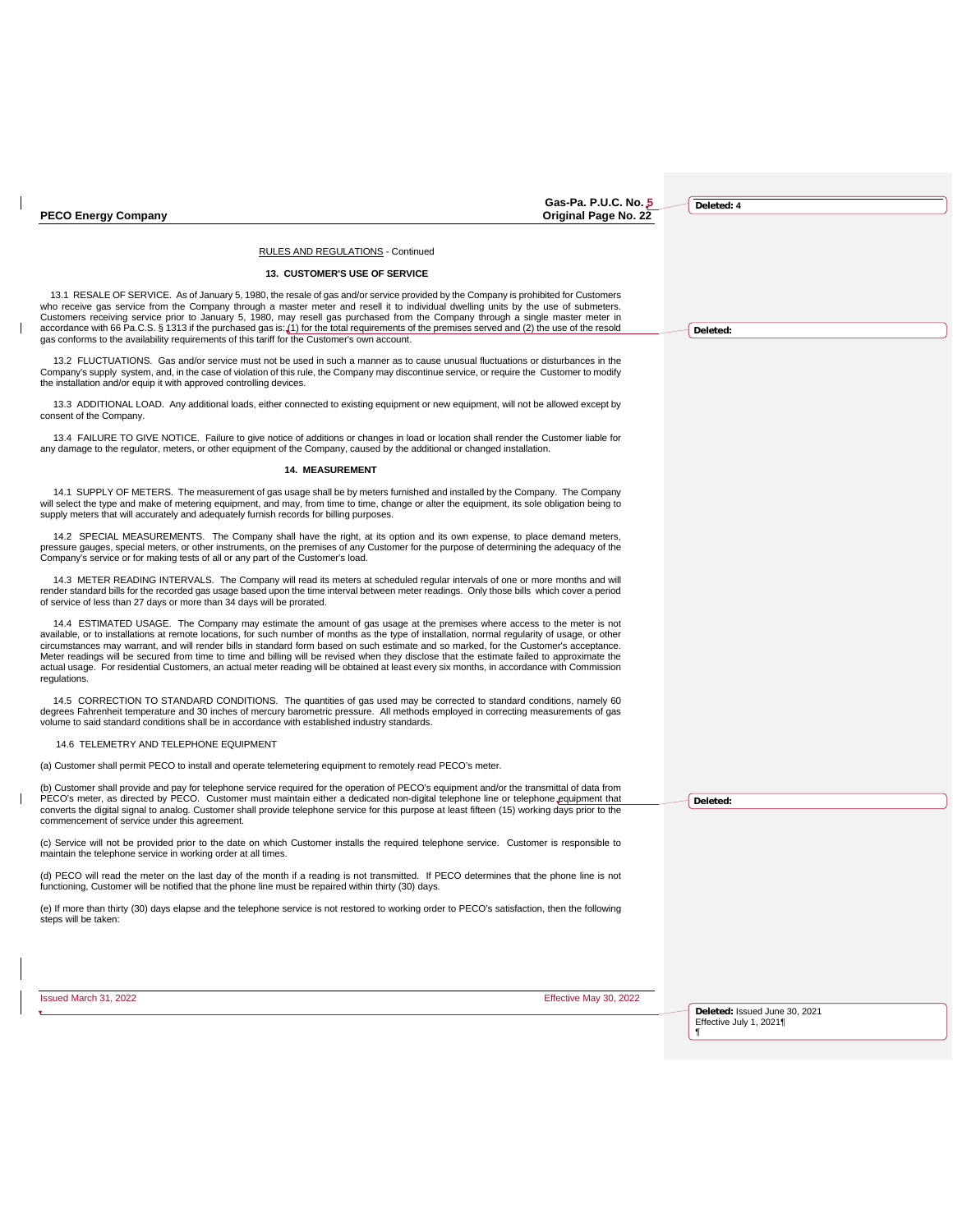$\vert$ 

**Gas-Pa. P.U.C. No. 5**

**Deleted: 4**

1) If PECO has sufficient capacity in its gas supply system to supply Customer, then Customer's Account will be served as firm service<br>On PECO's Rate GC-General Service–Commercial and Industrial, for a minimum of twelve (1

(2) If PECO does not have sufficient capacity in its gas supply system to supply Customer, then PECO will disconnect Customer's<br>facility from the PECO gas supply system for a minimum of twelve (12) months. During any such

Issued March 31, 2022 Effective May 30, 2022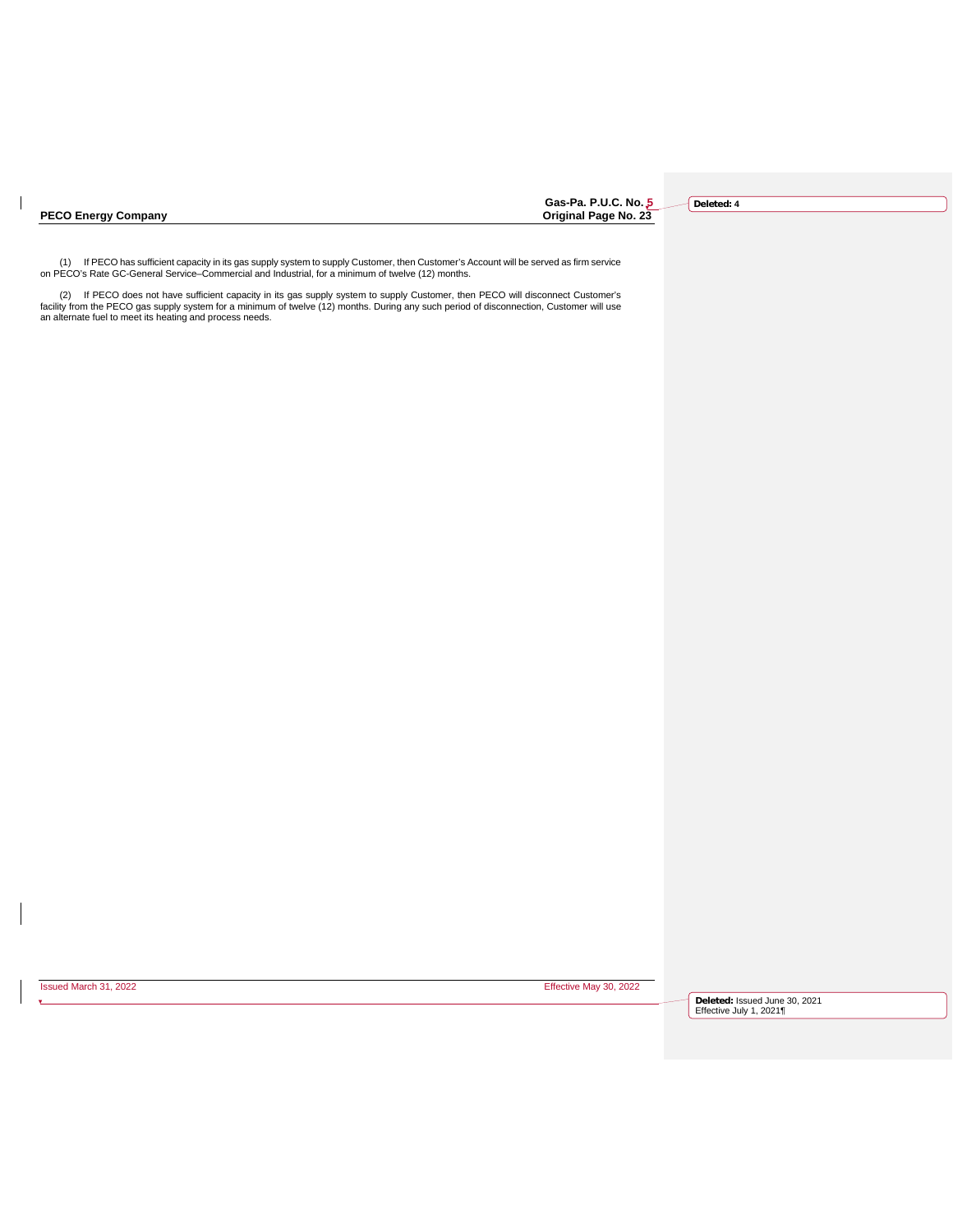$\mathsf{l}$ 

 $\mathbf{I}$ 

Gas-Pa. P.U.C. No. 5<br>Original Page No. 24

**Deleted: 4**

RULES AND REGULATIONS - Continued

**15. TESTS**

15.1 METER TESTS. The Company, at its expense, will make periodic tests and inspections of its meters in order to maintain them at a high standard of accuracy. See 52 Pa. Code § 59.21.

15.2 REQUEST TESTS. The Company will make additional tests or inspections of its meters at the request of a Customer, or an NGS<br>providing Competitive Natural Gas Supply to a Customer, but reserves the right to charge the C Commission-approved charge as provided in the Commission's Gas Regulations.

 15.3 ADJUSTMENT FOR ERROR. Should any meter become defective or fail to register correctly, the quantity of gas consumed shall be determined by a test of the meter, or by the registration of a meter set in its place during the period next<br>following, or by averaging the amount of gas used for the nearest meter reading following the date when the meter was found not be to registering, taking into consideration the character of use by the Customer.

 15.4 RESIDENTIAL METER ERRORS. Meter errors in residential service may be determined on the basis of the registration of the corresponding period during the preceding year, if records are available and conditions of use remain the same.

 15.5 ADMINISTRATION TESTS. The Company, at its own expense, will make only such tests as it deems necessary for the proper administration of its rates, or as are required by law.

15.6 TESTING SERVICE. The Company will, upon request by the Customer, make tests to supply special information regarding the<br>Customer's use of service, provided that the estimated cost of such special tests shall be paid b Company's discretion.

Issued March 31, 2022 Effective May 30, 2022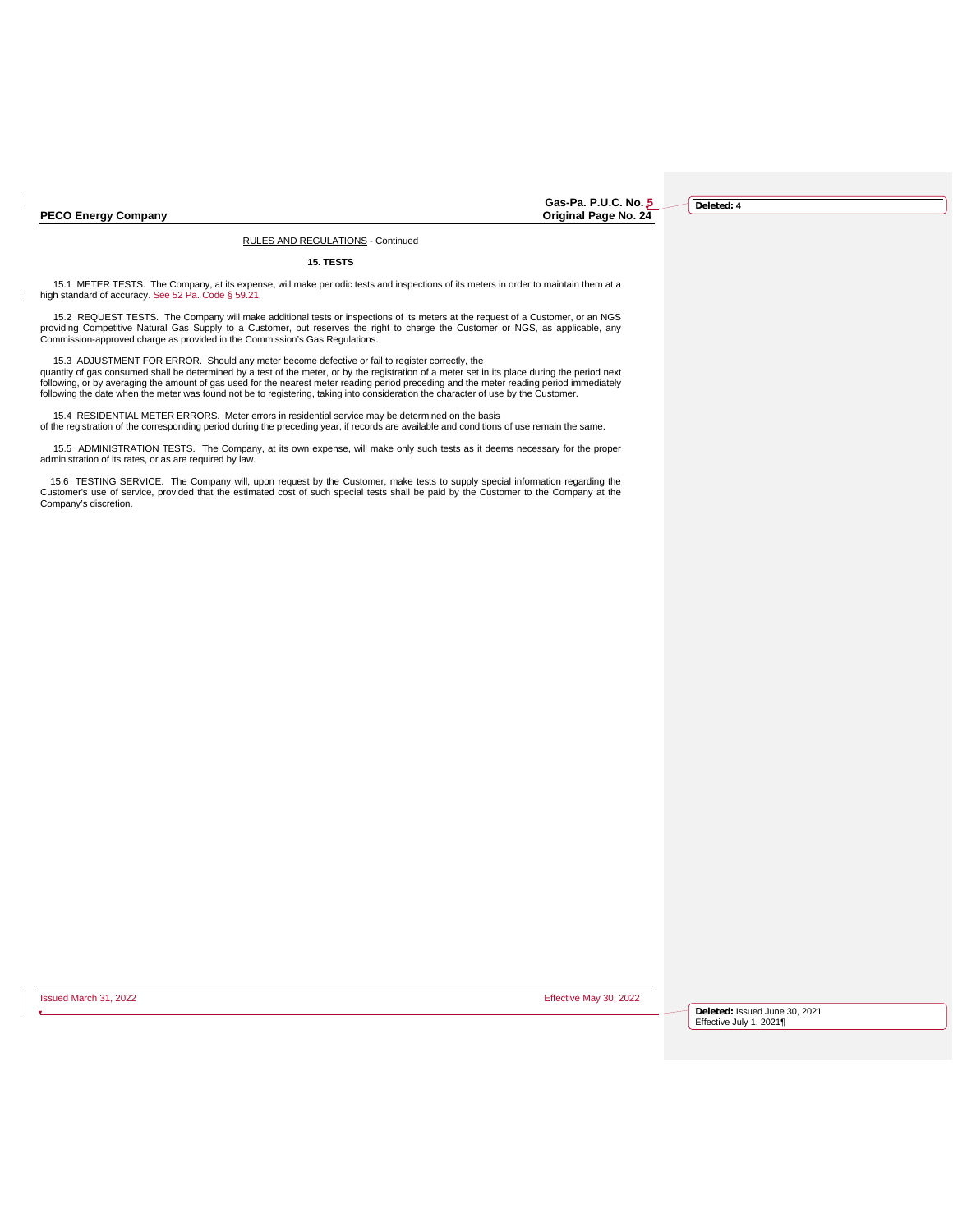**Gas-Pa. P.U.C. No. 5 PECO Energy Original Page No. 25**

**Deleted: 4**

#### RULES AND REGULATIONS - Continued

#### **16. PAYMENT TERMS**

16.1 BILLING PERIOD. Billing for service will be based upon the amount of use and the time interval of its supply. Rate values stated for direct application to monthly periods will be adjusted when the time elapsed between readings is substantially greater or less than a month.

16.2 BILLING OPTIONS. A Low Volume Customer may select one of the following two billing options as communicated to PECO by the customers' supplier: (1) Consolidated NGDC Billing; or (2) Separate NGS Billing.

16.3 PAYMENT PERIOD. Bills are payable upon presentation, and payment may be made at any commercial office of the Company or at any authorized payment agency. Payment for service received must be made on or before the due date shown on<br>the bill, which shall be not less than 20 days from the date of transmittal of the bill for Rate GR, than 15 days from the date of transmittal of the bill for all other rates, including Summary Billing Accounts, with the exception of accounts (including<br>Summary Billing Accounts) with the United States of America or the Co 30 days will be allowed. If a normal due date should fall on a Saturday, Sunday, bank holiday, or any other day when the offices of the Company which regularly receive payments are not open to the general public, the due date shall be extended to the next business day. The payment period will not be extended because of the Customer's failure to receive a bill unless said failure is due to the fault of the Company.

16.4 FINANCE CHARGE. If payment may be made at a Company office or authorized payment agency after the due date shown on the bill, a finance charge will be added to the unpaid balance until the entire bill is paid. If payment is made by mail, the finance charge will be added if the payment is received by the Company more than 5 days after the due date shown on the bill. For<br>Rates GR, GC and OL, this finance charge will be 1-1/2% per month; for all other rates the f

#### 16.5 BUDGET BILLING

a) At the option of a Customer receiving service under Rates GR, GC, and OL, an estimated total bill for all service to be)<br>received by the Customer over a twelve-month period may be budgeted over the period and an average payment each month. Any difference between the budgeted amounts so paid and the actual charges for a twelve-month budget period will at the customer's option, either be amortized over the next twelve months or incorporated into the twelfth month bill. Absent an indication of preference from the customer, the debit or credit will be amortized. Budget billing may be discontinued upon the customer's request at which time any<br>difference between budget billing amounts and actual charges becomes due the unpaid balance of actual charges on the next billing date in accordance with Rule 16.4. Any such late fee will be calculated based on the lesser of budget billing arrears and arrears from actual charges.

(b) When the Company provides Consolidated NGDC Billing, the NGSs charges will be included in the Customer's Budget Billing Plan.

16.6 CALCULATION OF FINANCE CHARGE. Where a finance charge is applicable, the amount of the finance charge to be<br>added to the unpaid balance shall be calculated by multiplying the unpaid past due balance, exclusive of any appropriate finance charge rate. Finance charges shall be applied to all charges when the Company is providing Supplier of Last Resort service and to the<br>Fixed Distribution Service Charges, Variable Distribution Service Ch The Company will apply finance charges to NGS charges at the NGS's electronic request when the Company is performing billing services for the NGS.

16.7 APPLICATION OF PAYMENT. When the Company provides Consolidated NGDC Billing or SLR (Sales) Service and a Low Volume Customer remits a<br>partial payment to the Company, the payment will be applied as follows:

- 1. Any past due balances including those for prior PECO basic service charges, for prior NGS receivables purchased by the Company, for prior
- installment amounts on payment agreements, and also for any reconnection charges. 2. Any current charges including those for PECO basic service charges, for current NGS receivables purchased by the
- Company, and for current installment amounts on payment agreements.
- 3. Non-basic service charges.

Issued March 31, 2022 Effective May 30, 2022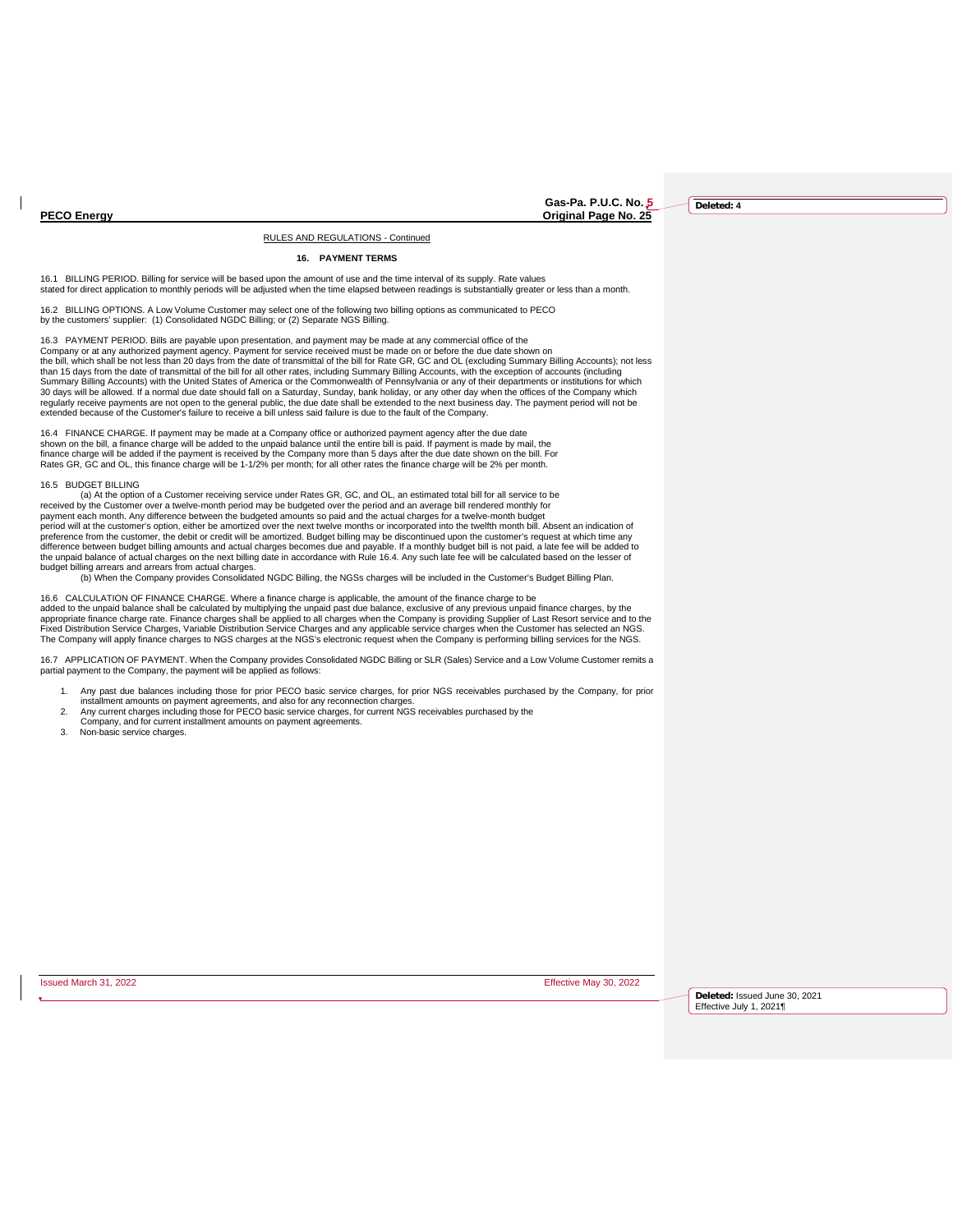$\mathbf{I}$ 

**Gas-Pa. P.U.C. No. 5**

16.8 RETURNED CHECK CHARGE. If a check received in payment of a Customer's account is returned to the Company unpaid by the<br>Customer's bank and cannot be redeposited by the Company for payment on the<br>second attempt, a \$20.

16.9 BILLING ERRORS. When the Company provides Consolidated NGDC Billing, the Company shall not be responsible for billing errors resulting from incorrect information received from an NGS.

16.10 PAYMENT TERMS. The Company will negotiate payment arrangements with Sales Service<br>Customers The Company will also negotiate payment arrangements for customers served under Consolidated NDGC Billing which<br>includes NGS

Issued March 31, 2022 Effective May 30, 2022

**Deleted:** Issued June 30, 2021 Effective July 1, 2021¶

**Deleted: 4**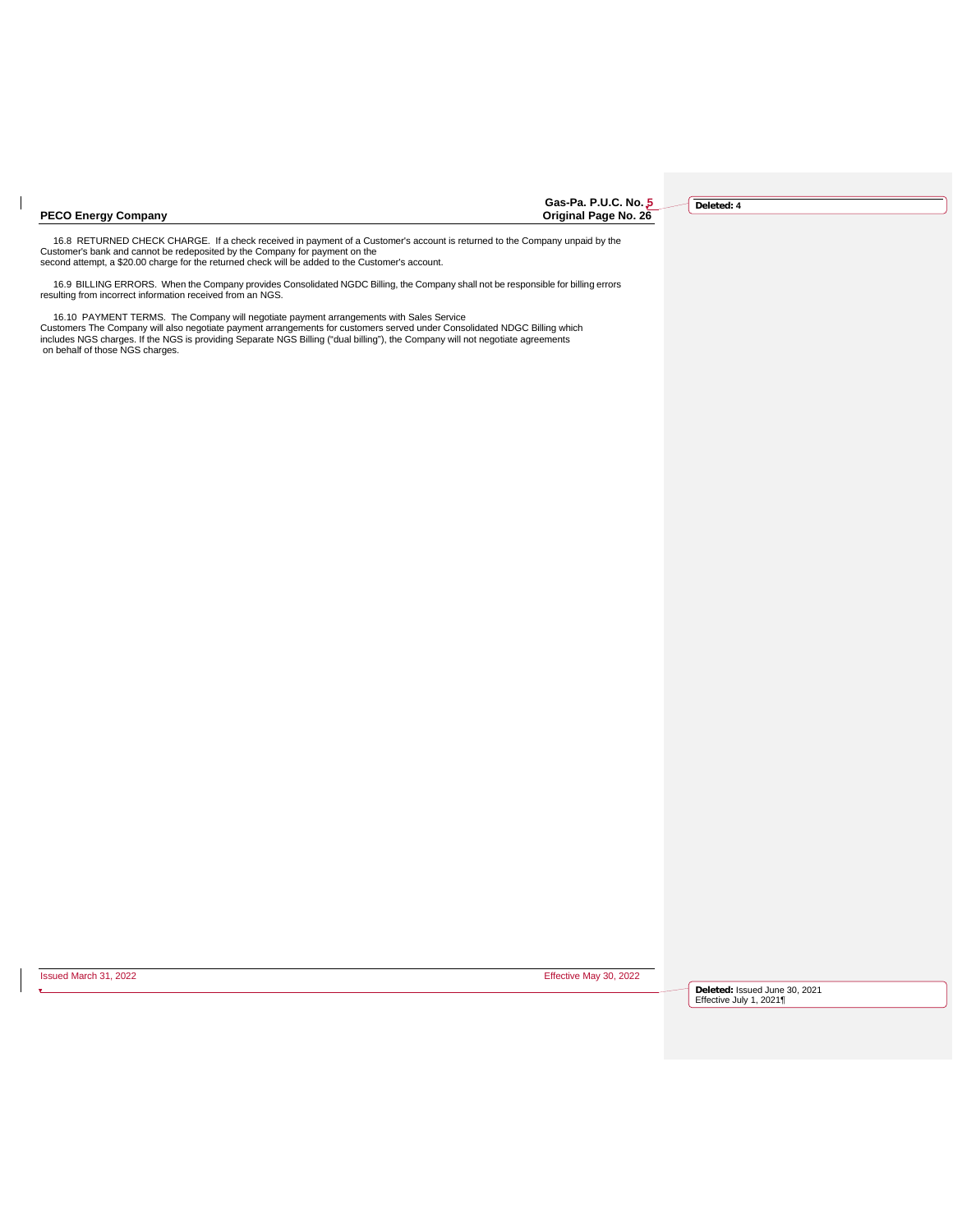| <b>PECO Energy Company</b> |  |  |  |  |  |
|----------------------------|--|--|--|--|--|
|----------------------------|--|--|--|--|--|

.

T

**Gas-Pa. P.U.C. No. 5 Page No. 27** 

**Deleted: 4**

**Deleted:** ¶

RULES AND REGULATIONS - Continued

#### **17. TERMINATION BY THE COMPANY**

 17.1 NON-PAYMENT SHUT-OFF. On reasonable notice, the Customer is subject to collection action, including termination of service (in accordance with the Pennsylvania Public Utility Code or the Commission's regulations, ) on the portion of the past due amount attributable to the Company's charges for service and/or gas commodity. Upon termination of service, the Company may also remove its equipment. Notice that<br>complies with applicable Commission regulations shall conclusively be considered "reas the Company will accept the following most current and valid documents as proof of household income: (1) income tax returns; (2) pay stubs; (3) benefit<br>letters and governmental agency verification; (4) other forms to be ac and any other income specific program.

 17.2 SHUT-OFF FOR CAUSE. The Company may terminate on reasonable notice if entry to its meter or meters is refused or if access thereto is obstructed or hazardous; or if utility service is taken without the knowledge or approval of the Company; or for other violation of<br>these Rules and/or applicable Commission rules in accordance with the Pennsylva

#### 17.3 SAFETY SHUT-OFF. The Company may terminate without notice if the Customer's installation has become hazardous or defective.

 17.4 DEFECTIVE EQUIPMENT SHUT-OFF. The Company may terminate without notice if the Customer's equipment or use thereof might injuriously affect the equipment of the Company, or the Company's service to other Customers.

 17.5 SHUT-OFF FOR FRAUD. The Company may terminate without notice for abuse, fraud, material misrepresentation of the customer's identity or tampering with the connections, meters, or other equipment of the Company.

 17.6 RECONNECTION CHARGE. If service is terminated or discontinued by reason or act of the Customer, the same Customer, whether an applicant or a customer as defined at 66 Pa. C.S. § 1403, shall pay a reconnection charge, prior to restoration of service at the same<br>address within twelve months after discontinuance or termination. The reconnection c current standard schedule of reconnection fees, which include direct labor costs, contractor costs, and material/transportation costs. In the case of fraud, the reconnection charge will also include allocated overheads, all investigative costs and administrative costs as determined by the Company.

|                        | <b>Reconnect Fees For Non-Payment</b> | Reconnect<br>Fees |  |
|------------------------|---------------------------------------|-------------------|--|
| Gas Reconnect at Meter | 80.00                                 | \$370.00          |  |
| Gas Reconnect at Curb  | 70.00                                 | \$370.00          |  |

17.7 **THEFT INVESTIGATION CHARGE**. If the Company establishes that there has been confirmed active theft resulting from tampering with the Company meter on the customer's premises, and the customer is or was a customer as defined at Pa. C.S. § 1403 the customer shall pay a theft<br>investigation charge in addition to any amount that the Company establishes is du Company reserves the right to assess theft investigation charges as a precedent to reconnection of service as well as the right to assess a separate reconnection charge as described in Rule 17.6.

|                           | <b>Theft Investigation Fees</b> |
|---------------------------|---------------------------------|
| <b>Gas Theft at Meter</b> | \$400.00                        |

#### **18. UNFULFILLED CONTRACTS**

18.1 NOTICE OF DISCONTINUANCE BY CUSTOMER. Notice to discontinue service prior to the expiration of a contract term will not relieve a Customer from any minimum, or guaranteed, payment under any contract or rate.

18.2 COMPLETION OF TERM. If, by reason of any act, neglect or default of a Customer, the Company's service is suspended, or the<br>Company is prevented from supplying service in accordance with the terms of any contract it ma the anticipated returns from the said contract. These liquidated damages may, at the option of the Company, be offset by any estimated revenues from a succeeding Customer at the same location if such exists.

18.3 TEMPORARY SUSPENSION OF SERVICE. A residential or commercial Customer may elect to have service temporarily<br>disconnected at the start of a period of suspension and then reconnected at the end of the period by paying a period of suspension, the Customer will be relieved of the payment of minimum bills.

|                       |                        | Deleted: ¶                                               |
|-----------------------|------------------------|----------------------------------------------------------|
|                       |                        | Deleted: ¶                                               |
| Issued March 31, 2022 | Effective May 30, 2022 |                                                          |
|                       |                        | Deleted: Issued June 30, 2021<br>Effective July 1, 2021¶ |
|                       |                        |                                                          |

**Deleted: for Theft/Fraud**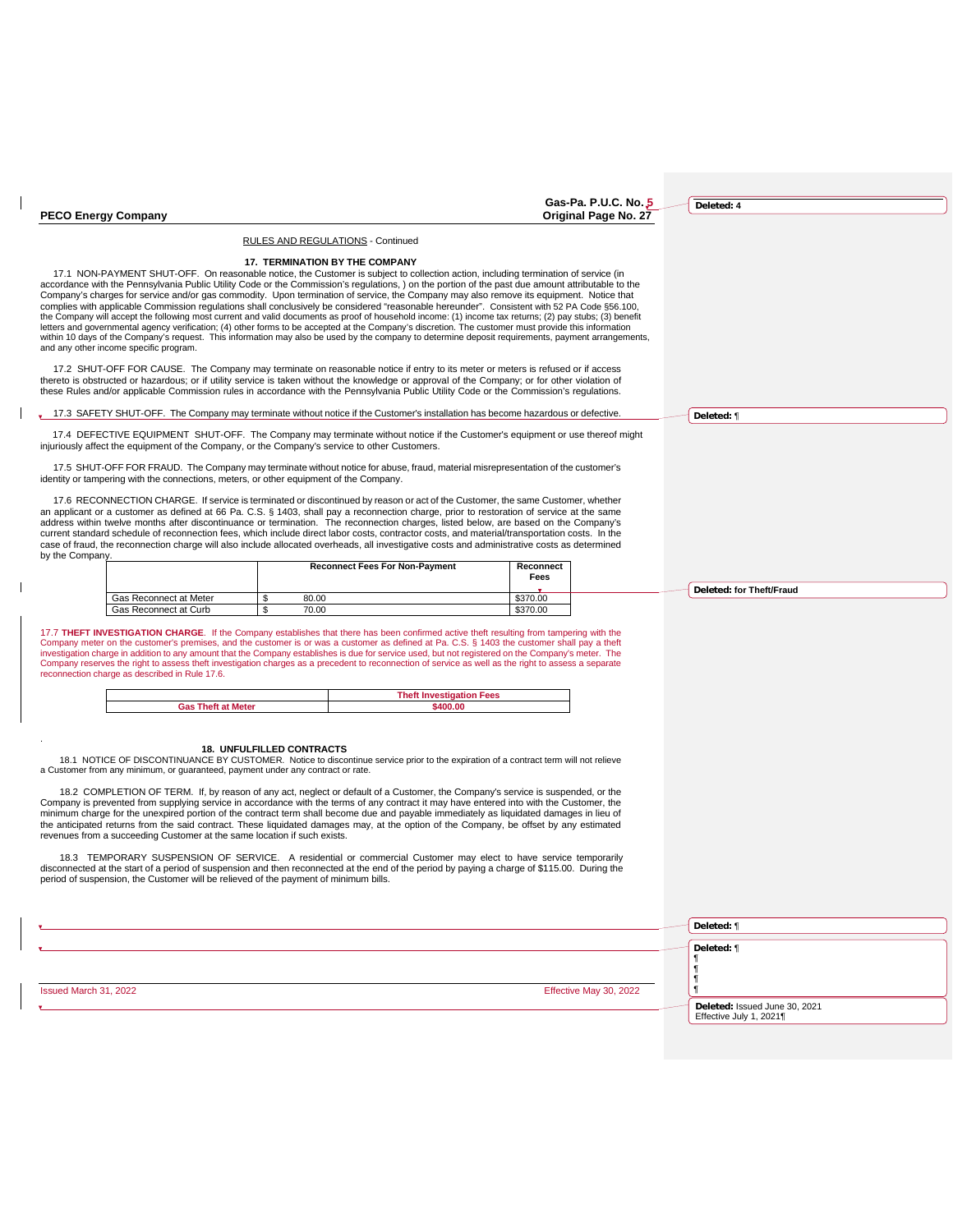$\mathbf{I}$ 

RULES AND REGULATIONS - Continued

#### **19. CANCELLATION BY CUSTOMER**

19.1 TERMINATION NOTICE. Customers who have fulfilled their initial contract term and wish to discontinue service must give at least 7 days' notice to that effect, unless otherwise provided for in a rate schedule or service agreement.

19.2 FINAL BILL. The Customer is liable for service taken after notice to terminate the contract until the meter is read and gas shut off. The final bill for service is then due and payable within 20 days from the date of transmittal of the bill for residential customers and 15 days for nonresidential customers.

19.3 EXIT FEES. A Customer, other than a Low Volume Customer, taking firm sales service that transfers to an interruptible service or to firm Transportation Service without firm standby sales service will be required to continue payment of the firm gas supply demand costs allocable to<br>Customer's firm sales service until the Company is able to reduce its contract Customer's firm sales service.

#### **20. GENERAL**

20.1 OFFICE OF THE COMPANY. Wherever, in this Tariff, it is provided that notice be given or sent to the Company, or the office of the Company, such notice, delivered or mailed, postage prepaid, to any commercial office, shall be deemed sufficient, unless the Main Office of the Company at 2301 Market Street, Philadelphia, is expressly mentioned.

20.2 NO PREJUDICE OF RIGHTS. The failure by the Company to enforce any of the terms of this Tariff shall not be deemed a waiver of its right to do so.

20.3 GRATUITIES TO EMPLOYEES. The Company's employees are strictly forbidden to demand or accept any personal compensation, or gifts, for service rendered by them while working for the Company on the Company's time.

20.4 BILLING CHANGES. Where billing changes are made as the result of an investigation made at Customer's request or by routine inspection, the change of billing may be applied to the bill for the regular meter reading period preceding such investigation, and will in any event apply to the bill for the period during which the check is made.

20.5 EXCEPTIONAL CASES. Sales and/or Transportation service shall be subject to the provisions<br>of this Tariff; but where special conditions or problems arise for which provision is not otherwise made, the Company may modif to meet the peculiar requirements of such case, provided that such modified terms are a rational expansion of standard tariff provisions.

20.6 ASSIGNMENT. Subject to the Rules and Regulations, all contracts made by the Company shall be binding upon, and oblige and ensure to the benefit of, the successors and assigns, heirs, executors, and administrators of the parties thereto.

20.7 OTHER CHARGES. Except as where otherwise provided in this tariff the Company may where feasible, provide and charge for services<br>requested by the Customer or his agent. The Company is not obligated to provide such ser an advance written estimate of the costs to provide the service.

Issued March 31, 2022 Effective May 30, 2022

Gas-Pa. P.U.C. No. 5<br>Original Page No. 28

**Deleted: 4**

**Deleted:**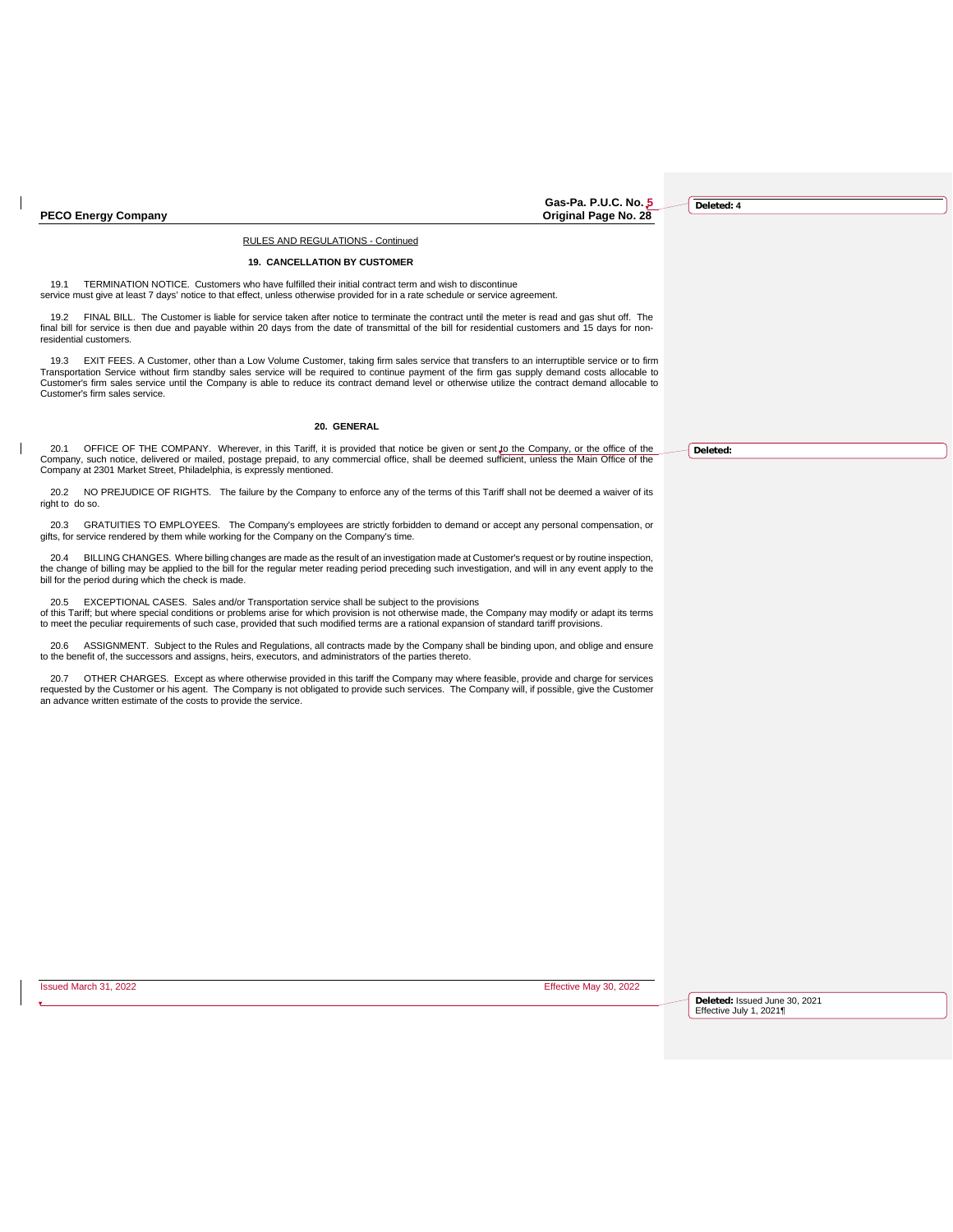|                                                                                                                                                                                                                                                                                                                                                                                                                                                                                            | Gas-Pa. P.U.C. No. 5   | Deleted: 4                                               |
|--------------------------------------------------------------------------------------------------------------------------------------------------------------------------------------------------------------------------------------------------------------------------------------------------------------------------------------------------------------------------------------------------------------------------------------------------------------------------------------------|------------------------|----------------------------------------------------------|
| <b>PECO Energy Company</b>                                                                                                                                                                                                                                                                                                                                                                                                                                                                 | Original Page No. 29   |                                                          |
| 21. GAS CHOICE PROGRAM ENROLLMENT AND SWITCHING                                                                                                                                                                                                                                                                                                                                                                                                                                            |                        |                                                          |
| In accordance with all applicable final Commission Orders:                                                                                                                                                                                                                                                                                                                                                                                                                                 |                        |                                                          |
| 21.1 All LVT Customers will be eligible to obtain Competitive Natural Gas Supply starting with their first regularly scheduled meter reading after<br>July 1, 2000.                                                                                                                                                                                                                                                                                                                        |                        |                                                          |
| 21.2 The Company will send Gas Choice Release of Information packets to all new LVT Customers, which information will<br>provide Customers the opportunity to authorize the release of their confidential account information. PECO annually notifies customers that they<br>can change this authorization. Every three years, in accordance with PUC Docket No. M-2012-2324075, PECO will re-solicit its entire customer<br>base for the purpose of opting out of disclosing information. |                        | Deleted:                                                 |
| 21.3 Customers may select a Supplier, as often as monthly, in accordance with Commission Orders and the procedures contained in this Tariff<br>and in the Supplier Coordination Tariff.                                                                                                                                                                                                                                                                                                    |                        |                                                          |
| 21.4 If a Customer, or agent authorized to act on the Customer's behalf, contacts the Company via telephone to select a Supplier, the<br>Company will advise the Customer or agent to contact the selected Supplier to submit the required electronic enrollment file.                                                                                                                                                                                                                     |                        |                                                          |
| 21.5 For a Customer's enrollment to become effective on the Customer's next regularly scheduled meter read date, the Supplier must submit<br>the required electronic file at least eleven (11) days prior to said meter read date.                                                                                                                                                                                                                                                         |                        |                                                          |
| 21.6 If, in any month, a Customer selects more than one Supplier, the Supplier that submitted to the Company, before the end of the<br>applicable Supplier selection period, the Supplier enrollment file with the latest valid Supplier contract will become the Customer's Supplier of<br>record.                                                                                                                                                                                        |                        |                                                          |
| 21.7 The Company will send a confirmation notice to all Customers who have made a Supplier selection by the next business day after<br>receiving the Customer's enrollment file from the Supplier. This confirmation shall include notification of a five (5) day waiting period in which the<br>Customer may cancel its selection of a Supplier. The waiting period shall begin on the date the Company confirmation is mailed to the Customer.                                           |                        | Deleted:                                                 |
| If the five (5)-day waiting period expires, and the Customer<br>has not contacted the Company to cancel the Supplier selection, the Supplier will become the Customer's Supplier of<br>record.                                                                                                                                                                                                                                                                                             |                        |                                                          |
| 21.8 If the Customer elects to cancel its Supplier selection, the Company will notify the rejected Supplier<br>electronically via an approved EDI transaction. In the event the Customer cancels its Supplier selection after the five (5) day waiting period, the<br>Customer will be required to remain with the selected Supplier for a minimum of one billing cycle.                                                                                                                   |                        |                                                          |
| 21.9 If at least eleven (11) days prior to the Customer's next regularly scheduled meter read date, a Customer contacts<br>the Company to request a switch from a Supplier to the Company's (SLR) Sales Service, the request will be effective as of that meter read date<br>and the Company as the supplier of-last resort will become the Supplier of record for delivery.                                                                                                               |                        |                                                          |
| 21.10 In the event the Customer requests a switch less than eleven (11) days before the Customer's next regularly scheduled meter read<br>date, the switch will be effective as of the next following meter read date.                                                                                                                                                                                                                                                                     |                        |                                                          |
| 21.11 If, other than at the end of a billing cycle, and because of an NGS's default, an NGS terminates sales to a Customer prior to the end of<br>the Customer's contract with the NGS, for gas supply provided through the end of the relevant billing cycle, said Customer will pay the NGS's<br>contract rate in accordance with information filed by the NGS with the Commission.                                                                                                      |                        |                                                          |
| 22. USAGE DATA                                                                                                                                                                                                                                                                                                                                                                                                                                                                             |                        |                                                          |
| At the request of the Customer, or at the request the Customer's designated Supplier or authorized agent, the Company<br>will supply twelve (12) individual months of historical usage data for no charge. Any additional historical information<br>requested will be provided, if available, for a fee of ninety two dollars (\$92.00) per provision.                                                                                                                                     |                        |                                                          |
|                                                                                                                                                                                                                                                                                                                                                                                                                                                                                            |                        | Deleted:                                                 |
|                                                                                                                                                                                                                                                                                                                                                                                                                                                                                            |                        |                                                          |
|                                                                                                                                                                                                                                                                                                                                                                                                                                                                                            |                        |                                                          |
|                                                                                                                                                                                                                                                                                                                                                                                                                                                                                            |                        |                                                          |
|                                                                                                                                                                                                                                                                                                                                                                                                                                                                                            |                        |                                                          |
|                                                                                                                                                                                                                                                                                                                                                                                                                                                                                            |                        |                                                          |
|                                                                                                                                                                                                                                                                                                                                                                                                                                                                                            |                        |                                                          |
|                                                                                                                                                                                                                                                                                                                                                                                                                                                                                            |                        |                                                          |
| Issued March 31, 2022                                                                                                                                                                                                                                                                                                                                                                                                                                                                      | Effective May 30, 2022 |                                                          |
|                                                                                                                                                                                                                                                                                                                                                                                                                                                                                            |                        | Deleted: Issued June 30, 2021<br>Effective July 1, 2021¶ |
|                                                                                                                                                                                                                                                                                                                                                                                                                                                                                            |                        |                                                          |

 $\mathbf{l}$ 

 $\bar{\mathbf{I}}$ 

 $\mathbf{l}$ 

 $\mathbf{l}$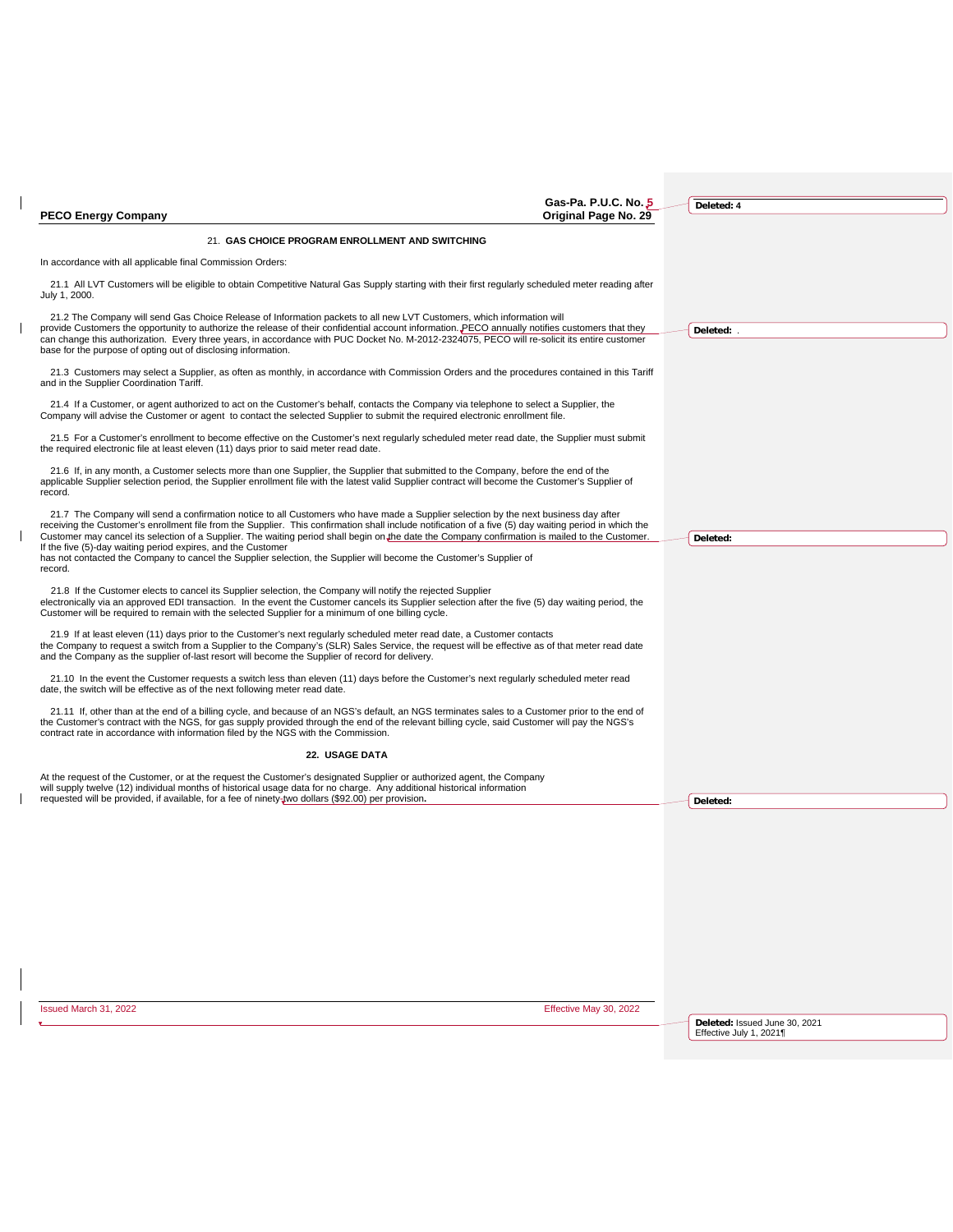| <b>PECO Energy Company</b> |
|----------------------------|
|----------------------------|

#### **23. AFFILIATED MARKETER STANDARDS OF CONDUCT**

- PECO Energy and its affiliated natural gas supplier shall comply with the following requirements:<br>(1) A natural gas distribution company shall apply its tariffs in a nondiscriminatory manner to its affiliated natural gas supplier and any nonaffiliated natural gas supplier.
	- (2) A natural gas distribution company shall not apply a tariff provision in any manner that would give its affiliated natural gas supplier an unreasonable preference over other natural gas suppliers with regard to matters such as scheduling, balancing, transportation, storage, curtailment, capacity release and assignment, or non-delivery, and all other services provided to its affiliated natural gas supplier.
	- (3) Mandatory tariff provisions shall not be waived by a natural gas distribution company for any natural gas suppliers absent prior approval of the Commission.
	- (4) If a tariff provision is not mandatory or provides for waivers, a natural gas distribution company shall grant the waivers without preference to its affiliated natural gas supplier or non-affiliated natural gas supplier.
	- (5) A natural gas distribution company shall maintain a chronological log of tariff provisions for which it has granted waivers. Entries shall include the name of the party receiving the waiver, the date and time of the request, the specific tariff provision waived and the reason for the waiver. The chronological log shall be open for public inspection during normal business hours.
	- (6) A natural gas distribution company shall process requests for distribution services promptly and in a nondiscriminatory fashion with respect to other requests received in the same or a similar period. A natural gas distribution company shall maintain a chronological log showing the processing of requests for transportation services. The chronological log shall be open for public inspection during normal business hours.
	- (7) If a natural gas distribution company provides a distribution service discount, fee waiver or rebate to its favored customers, or to the favored customers of its affiliated natural gas supplier, the natural gas distribution company shall<br>offer the same distribution service discount, fee waiver or rebate to other similarly situated custo be tied to any unrelated service, incentive or offer on behalf of either the natural gas distribution company or its affiliated natural gas supplier. A chronological log shall be maintained showing the date, party, time and rationale for the action.<br>The chronological log shall be open for public inspection during normal business hours.
	- (8) Subject to customer privacy or confidentiality constraints, a natural gas distribution company shall not disclose, directly<br>or indirectly, any customer proprietary information to its affiliated natural gas supplier unl customer. To the extent that a natural gas distribution company does disclose customer information without customer authorization, it shall contemporaneously provide this same information to other similarly situated natural gas suppliers<br>in a similar fashion so as not to selectively disclose, delay disclosure, or give itself or its affi any advantage related to the disclosure. A chronological log shall be maintained showing the date, time and rationale for the disclosure. The chronological log shall be open for public inspection during normal business hours.
	- (9) A natural gas distribution company shall justly and reasonably allocate to its affiliated natural gas supplier the costs or expenses for general administration or support services provided to its affiliated natural gas supplier.
	- (10) Natural gas distribution companies shall not condition or tie the provision of any product, service or price agreement by the natural gas distribution company (including release of interstate pipeline capacity) to the provision of any product or service by its affiliated natural gas supplier.
	- A natural gas distribution company shall not give its affiliated natural gas supplier preference over a non-affiliated (11)<br>natural gas supplier in the provision of goods and services including processing requests for info provision of such goods and services without regard to a customer's chosen natural gas supplier.

Issued March 31, 2022 Effective May 30, 2022

**Deleted:** Issued June 30, 2021 Effective July 1, 2021¶

**Gas-Pa. P.U.C. No. 5 Priginal Page No. 30**  **Deleted: 4**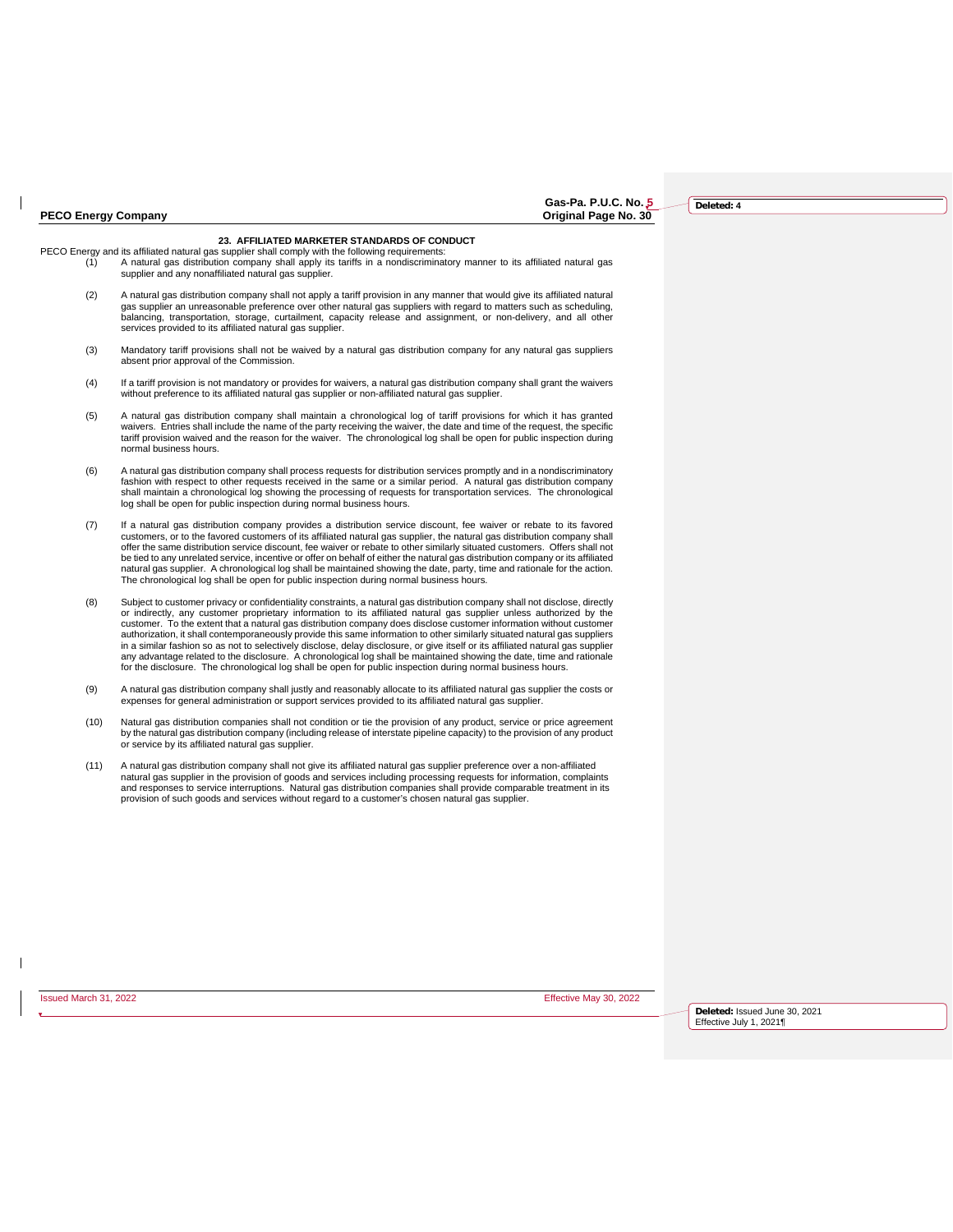# Gas-Pa. P.U.C. No. 5<br>Original Page No. 31

**Deleted: 4**

- (12) A natural gas distribution company and its affiliated natural gas supplier shall maintain separate books and records. Further, transactions between the natural gas distribution company and its affiliated natural gas supplier shall not involve cross-subsidies. Any shared facilities shall be fully and transparently allocated between the natural gas distribution company function and the affiliated natural gas supplier function. The natural gas distribution company accounts and records shall be maintained such that the costs incurred on behalf of an affiliated natural gas supplier may be clearly identified.
- (13) Natural gas distribution company employees who have responsibility for operating the distribution system, including natural gas delivery or billing and metering, shall not be shared with an affiliated natural gas supplier, and their offices shall be physically separated from the office(s) used by those working for the affiliated natural gas supplier. Such natural gas distribution company employees may transfer to an affiliated natural gas supplier provided such transfer is not used as a means to circumvent these interim standards of conduct.
- Neither the natural gas distribution company nor its affiliated natural gas supplier shall directly or by implication, falsely)<br>and unfairly represent to any customer, natural gas supplier or third party that an advantage through use of the natural gas distribution company's affiliates or subsidiary, such as:
	- That the Commission regulated services provided by the natural gas distribution company are of a superior quality when services is purchased from its affiliated natural gas supplier; or
	- That the merchant services (for natural gas) are being provided by the natural gas distribution company when they are in fact being provided by an affiliated natural gas supplier;
	- That the natural gas purchased from a non-affiliated natural gas supplier may not be reliably delivered;
	- That natural gas must be purchased from an affiliated natural gas supplier to receive Commission regulated services.
- (15) When affiliated natural gas supplier market or communicate to the public using the natural gas distribution company name or logo, it shall include a legible disclaimer that states:
	- That the affiliated natural gas supplier is not the same company as the natural gas distribution company;
	- That the prices of the affiliated natural gas supplier are not regulated by the Pa PUC; and
	- That a customer does not have to buy natural gas or other products from the affiliated natural gas supplier in order to receive the same quality service from the natural gas distribution company.

When an affiliated natural gas supplier advertises or communicates verbally through radio or television to the public using the natural gas distribution company name or logo, the affiliated natural gas supplier shall include at the conclusion of any such communication a legible disclaimer that includes all of the disclaimers listed in this paragraph.

- (16) Except in competitive bid situations a natural gas distribution company shall not (a) jointly market or jointly package its Commission regulated services with the services of an affiliated natural gas supplier or (b) offer or provide to its affiliated natural gas supplier products or services, including bill inserts in its natural gas distribution company bills promoting an affiliated natural gas supplier's services or a link from the natural gas distribution company's web-site, unless the natural gas distribution company offers or provides the products or service to all non-affiliated natural gas supplier on the same terms and conditions.
- (17) A natural gas distribution company shall not offer or sell natural gas commodity or capacity to its affiliated natural gas supplier without simultaneously posting the offering electronically on a source generally available to the market or otherwise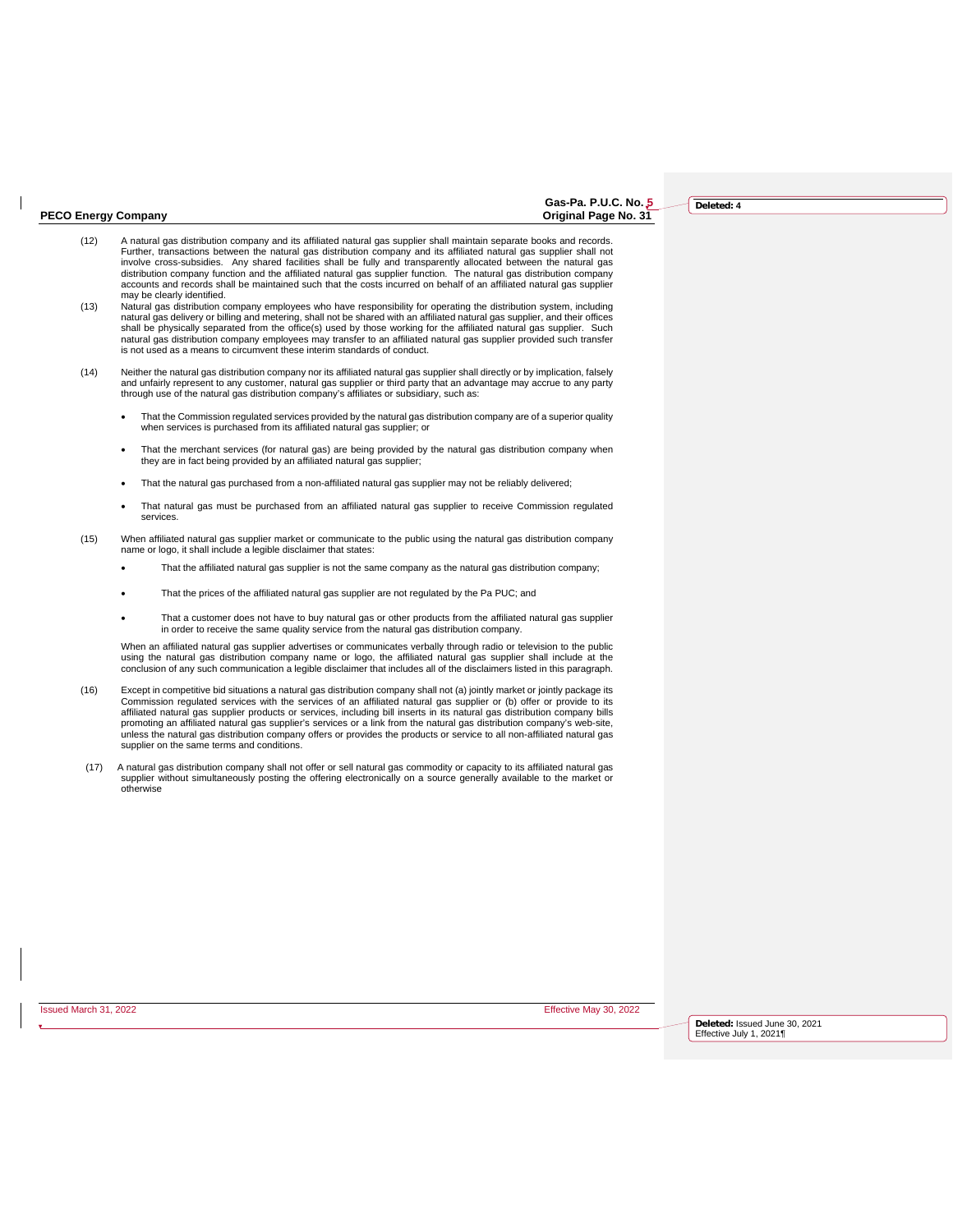|  | <b>PECO Enerav Companv</b> |  |
|--|----------------------------|--|
|  |                            |  |

**Gas-Pa. P.U.C. No. 5 PECO ENERGY COMPANY CONTROL** 

**Deleted: 4**

making a sufficient offer to the market. The natural gas distribution company shall maintain a chronological log of these public disseminations. The chronological log shall be open for public inspection during normal business hours.

- (18) Natural gas distribution companies shall establish and file with the Commission a complaint procedure for dealing with any alleged violations of any of the standards of conduct, with the exception of paragraph (9), which are exclusively under the purview of the Commission. These procedures shall be developed in consultation with interested parties during consideration of any tariff guided by this section and §69.191 (relating to general). The Commission may grant an exception to these requirements if warranted by the facts or circumstances.
- (19) A natural gas distribution company shall keep a chronological log of any complaints, excepting paragraph (9), regarding discriminatory treatment of natural gas suppliers. This chronological log shall include the date and nature of the<br>complaint and the resolution of the complaint. The chronological log shall be open for inspection during no business hours.
- (20) Dispute Resolution Procedures: In addition to the procedure set forth in paragraph 18:
	- Any dispute between a natural gas supplier, and/or an affiliated natural gas supplier, and a non-affiliated<br>natural gas supplier alleging a violation of any of these Standards of Conduct provisions, the natural gas<br>supplie applicable, a written Notice of Dispute that includes the names of the Parties and Customer(s), if any, involved and a brief description of the matters in dispute.
	- Within five (5) days of a natural gas distribution company's and/or affiliated natural gas supplier's receipt of a Notice of Dispute, a designated senior representative of each of the Parties shall attempt to resolve the dispute on an informal basis.
	- In the event the designated representatives are unable to resolve the dispute by mutual agreement within thirty (30) days of said referral, the dispute shall be referred for mediation through the Commission's Office of Administrative Law Judge. A party may request mediation prior to that time if it appears that informal resolution is not productive.
	- If mediation is not successful, then the matter shall be converted to a formal proceeding before a Commission Administrative Law Judge.
	- Any Party may file a complaint concerning the dispute with the Commission under relevant provisions of the Public Utility Code.
	- Parties alleging violations of these standards may pursue their allegations through the Commission's established complaint procedures. A complainant bears the burden of proof consistent with 66 Pa. C.S. §332 (relating to Public Utility Code) in regard to the allegations and may impose penalties for such violations pursuant to 66 Pa.C.S.§ 3301.
- (21) A natural gas distribution company shall file a compliance filing within sixty (60) days of the entry of an order approving or modifying a restructuring plan, which sets forth a detailed plan for compliance with this Standard of<br>Conduct as well as the Commission separation and cost allocation requirements already ordered.
- (22) Every natural gas distribution company and its affiliated natural gas supplier shall formally adopt and implement these provisions as company policy and shall take appropriate steps to train and instruct its employees in their content and application.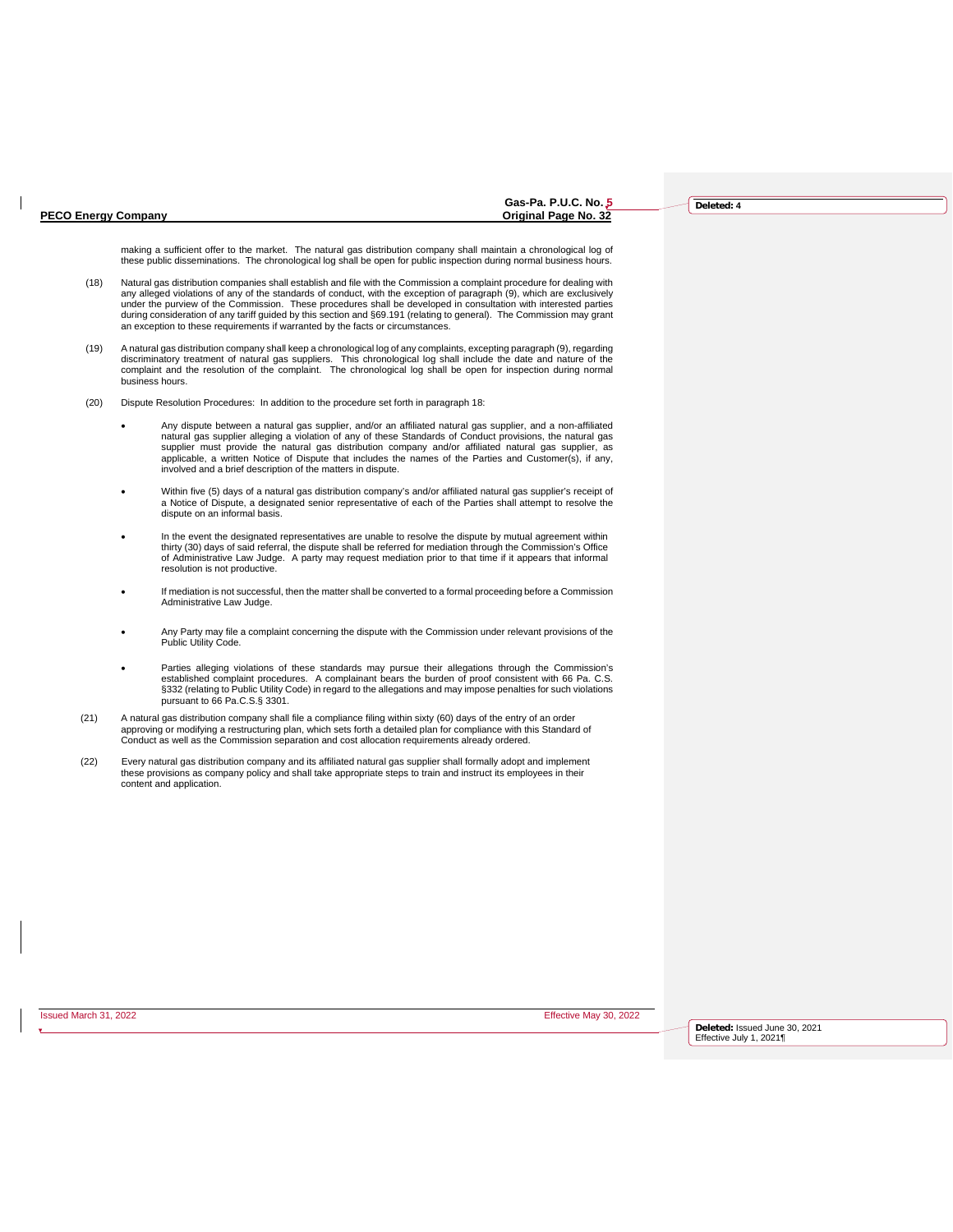# **Gas-Pa. P.U.C. No. 5**

**Deleted: 4**

#### RULES AND REGULATIONS – Continued

#### **24 REQUESTS FOR ENERGY EFFICIENCY INFORMATION**

Upon request of a Customer for energy efficiency information, the Company will provide a copy of its then current residential or commercial energy efficiency guide, as applicable.

#### **25. CREDITWORTHINESS OF A NATURAL GAS SUPPLIER (NGS) SERVING HIGH VOLUME TRANSPORTATION CUSTOMERS**

- (a) Unless a mutual agreement is reached between the Company and a NGS, or other applicable entity as specified in 52 Pa. Code § 62.101 the amount and form of security shall be based on the criteria established in 52 Pa. Code §62.111. In accordance with §62.111, a NGS seeking to deliver natural gas supplies to the Company for the account of one or more of the Company's non-exempt HVT Customers must satisfy at least one of the following financial criteria:
	- (1) The NGS has a minimum credit rating of 3A2 from Dun & Bradstreet, a minimum bond rating of Baa2 from Moody's, or a rating of BBB from Standard & Poor's, Fitch ICBA or Duff & Phelps; or
	- (2) The NGS has furnished the Company with an irrevocable and binding form of security (e.g., surety bond, letter of credit, security interest in collateral acceptable to the Company, a corporate guaranty, or a written affirmation of financial support by a parent or affiliated company) issued by an obligor that has a minimum credit rating of 3A2 from Dun & Bradstreet, a minimum bond rating of Baa2 from Moody's, a minimum bond rating of BBB from Standard & Poor's, Fitch ICBA or Duff & Phelps, or, for an insurance company, an A.M. Best credit rating of no less than A-and in which the obligor designates the Company as the sole beneficiary and which otherwise is in a form and amount acceptable to the Company; or
	- (3) The NGS provides the Company with a cash deposit and/or a cash escrow arrangement in an amount and form acceptable to the Company, and agrees, in a writing furnished to the Company, to be responsible, as between the Company and the Supplier, for the payment of all deficient and excess delivery charges assessed in accordance with the Company's Gas Transportation Service – General Terms and Conditions that are caused by the NGS' excess or deficient deliveries. Such responsibility on the part of the NGS would not relieve the HVT Customer of its responsibility for the payment of the same charges in accordance with the Gas Transportation General Terms and Conditions. If the NGS is determined to have been responsible for the excess/deficient delivery and if the NGS pays the related charges to the Company, then the HVT customer would be relieved of such responsibility.

For the purposes of this subsection (a)**,** the "amount acceptable to the Company" shall be a dollar amount (\$US) equal to the monetary value obtained by multiplying 45 days of average daily winter usage for each HVT Customer supplied by the NGS times the then effective Commodity Charge.

(4) The NGS has furnished the Company with an acceptable amount of Security in the form of an escrow account or nets any gas supply sales that the NGS has made to the Company and for which the Company owes payment to the NGS against the amount of Security required. The amount of Security contained in either situation must be in an amount equal to the monetary value obtained by multiplying 45 days of average daily winter usage for each HVT Customer supplied by the NGS times the then effective Commodity Charge.

Issued March 31, 2022 Effective May 30, 2022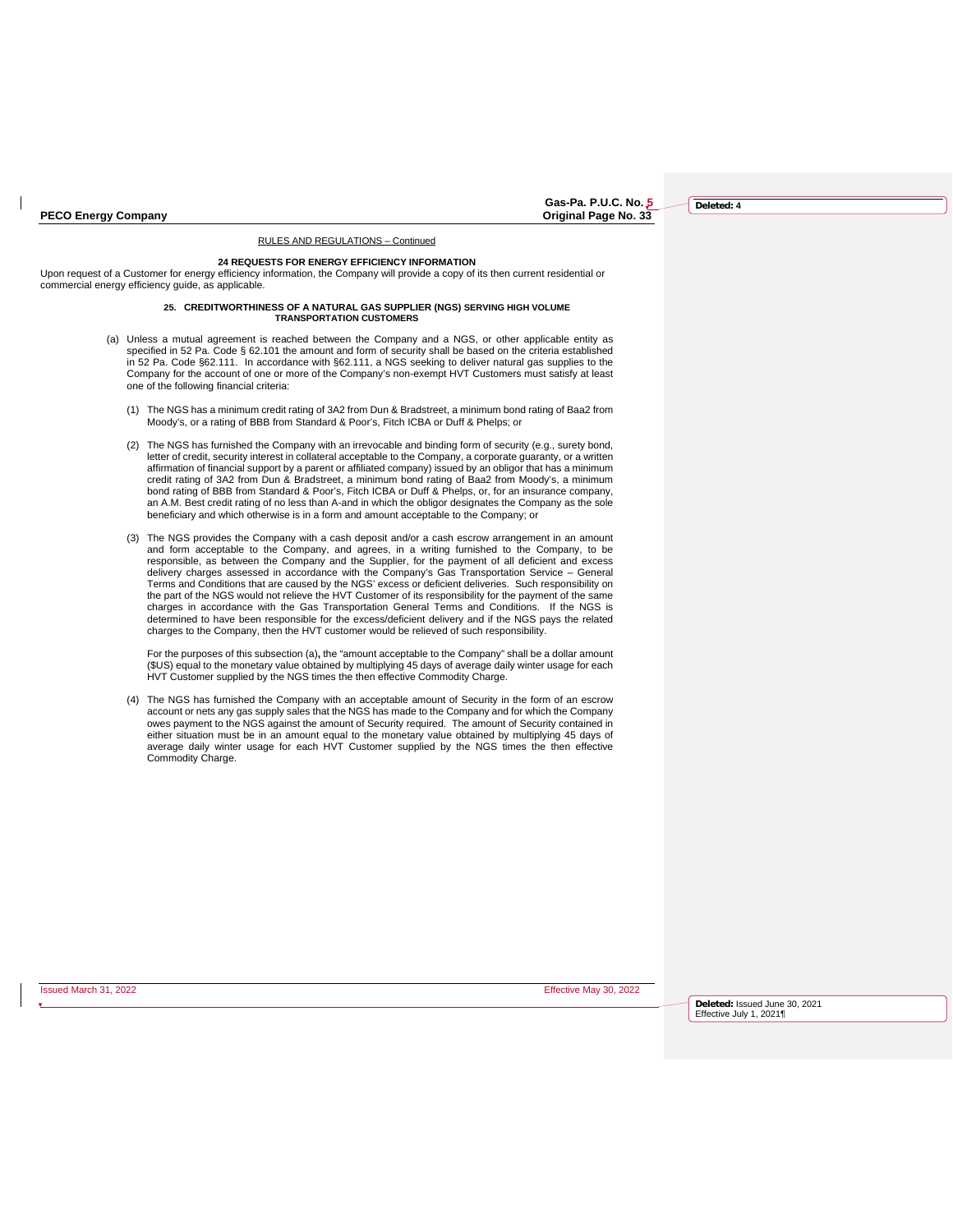**Gas-Pa. P.U.C. No. 5**

**Deleted: 4**

### RULES AND REGULATIONS – Continued

- (b) The Company shall have the right to assess each NGS' creditworthiness on an annual basis. As such, the Supplier is required to furnish annual audited financial statements to the Company. In the event the Company does not receive any annual audited financial statements, unaudited financial statements may be acceptable. The Company also may perform more than one financial analysis for any Supplier during the course of the year when the Company reviews financial information of a Supplier and determines, in the Company's judgment that the Supplier's creditworthiness has materially changed.
- (c) Unless a mutual agreement is reached, the amount of Security required may be modified based on one or more of the following criteria:

1. The NGS's past operating history on all other NGDC systems, including the duration that the NGS operated on each<br>system, the number of customers served on each system and any supply reliability problems that occurred on system.

- 
- 2. An NGS's credit reports. 3. The number and class of customers being served.
- 4. Information that materially affects a NGS's creditworthiness such as:
	- a) a change in the NGS's recent operating history on the Company's system or on other NGDC systems that has materially affected NGDC system operation or reliability. Such a change may occur when a Supplier fails to deliver natural gas supply to meet its customers' needs or fails to comply with NGDC operational flow orders as defined at 52 Pa. Code § 69.11;
	- b) a change in the NGS's credit reports that materially affects its creditworthiness. Creditworthiness could be materially affected when 2 of the following credit rating companies change the Supplier's credit rating: 1. Dun & Bradstreet
	- 2. Standard & Poor's Rating Services Inc.
	- 3. Transunion LLC
	- 4. Equifax Inc.
	- 5. Experian Information Solutions, Inc;
	- c) a significant change, defined as a 25% change over a 30-day period, in the number and class of customers served, the volume of gas delivered or the average unit price of natural gas;
	- d) a change in operational or financial circumstances that materially affects a NGS's creditworthiness. This can occur when 2 of the following investment rating companies change the NGS's rating of its issued securities from an investment grade or good rating to a speculative or moderate credit risk rating and vice versa:
		- 1. Standard & Poor's Rating Services Inc. 2. Moody's Investment Service, Inc.
		-
		- 3. Fitch, Inc.
		- 4. A.M. Best Company, Inc. 5. DBRS, Inc.;
	- e) a change in the NGS's demonstrated capability to provide the necessary volume of natural gas to meet its customers' needs that materially affects the Company's system operation or reliability. Such a change may occur when the NGS fails to deliver natural gas supply sufficient to meet its customers' needs on 5 separate occasions within a 30-day period or fails to comply with the Company's operational flow orders.

Issued March 31, 2022 Effective May 30, 2022

 $\mathsf{l}$ 

**Deleted:** Issued June 30, 2021 Effective July 1, 2021¶

**Deleted:** .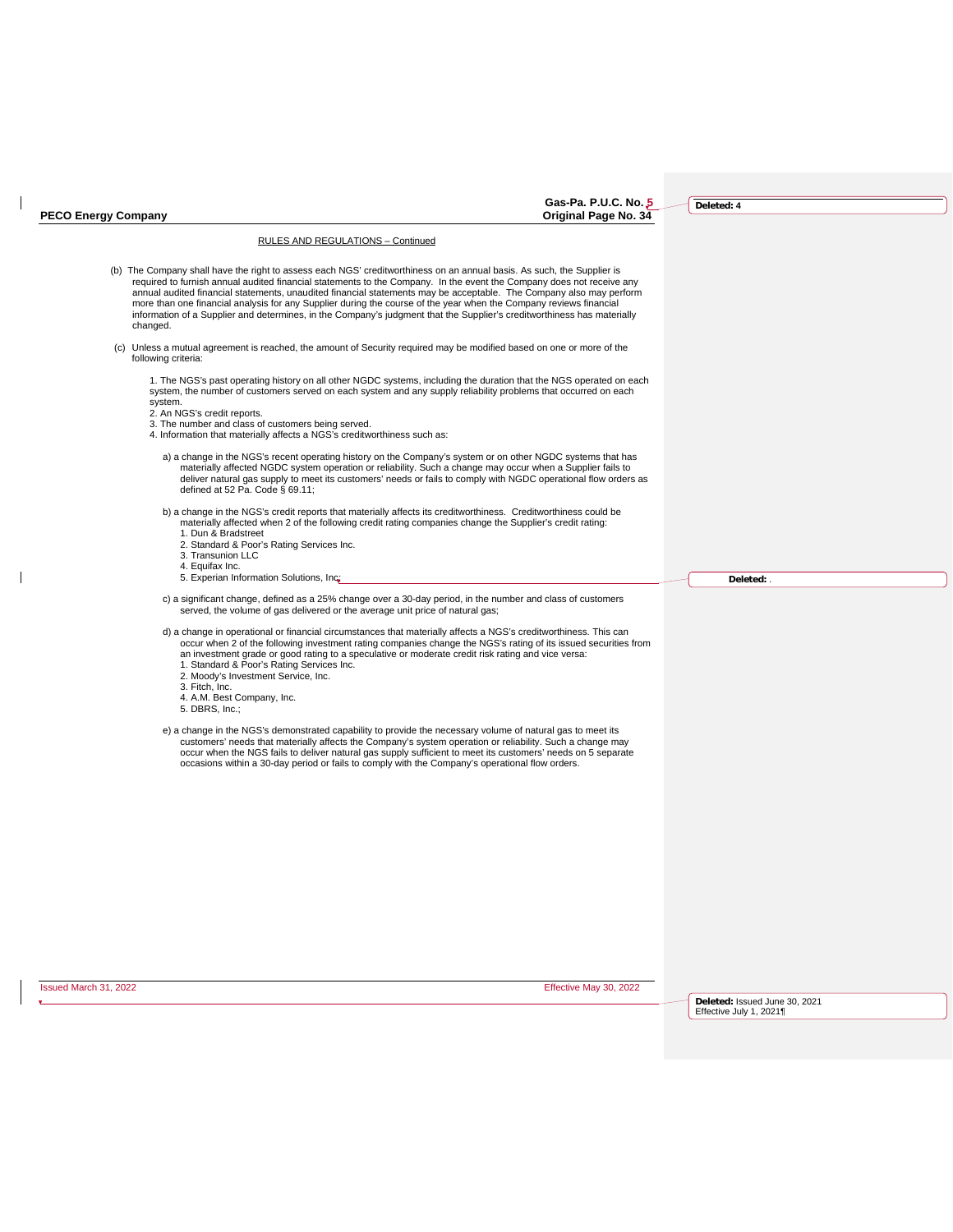# **Gas-Pa. P.U.C. No. 5**

| Deleted: 41 |  |
|-------------|--|
| Deleted:    |  |
| Deleted:    |  |

#### RULES AND REGULATIONS – Continued

5. The NGS's demonstrated capability to provide the volume of natural gas necessary to meet its customers' needs.

- (d) After it is reasonably determined by the Company that an adjustment to the amount of Security provided by the Supplier is required, the Company will adjust the Security amount in accordance with subsection (a)(3).
- (e) The NGS shall have the affirmative obligation to inform the Company in writing of any material change in its financial condition in a timely manner.
- (f) Notwithstanding anything to the contrary stated in this Rule 25, an NGS shall not be creditworthy if, for any reason, it owes a past due amount to the Company that is not subject to a good faith billing dispute and the payment has not been received by the Company within two business days after the Company has provided a<br>past due notice, or if so determined by order of the Pennsylvania Public Utility Commission.
- (g) When the Company determines that a Security adjustment is required, it will provide written notice to the NGS. The NGS shall comply with the Company's determination within 5 business days after the NGS is served with such notice. If the NGS disagrees with the Company's determination, it shall file a dispute in accordance with subsection (h). However, the NGS is still required to post the full amount of adjusted Security requested by the Company within 5 business days after the NGS is served with the Company's notice. An NGS also may request, in writing, that the Company adjust its Security amount according to the criteria set forth in subsection (c). The Company will provide a written response to the NGS within 5 business days after receipt of the written request from the NGS. In the event that the Company agrees with the NGS's request, the NGS shall post the<br>Security adjustment within 5 business days after the NGS is served with the Company's determination. In the that the NGS disagrees with the Company's determination, it may file a dispute in accordance with subsection (h). However, if the Company requires an adjustment of Security, the NGS is still required to post the full amount of adjusted Security within 5 business days after the NGS is served with the Company's notice.
- (h) An applicant, licensee or NGS shall notify the Company in writing of any dispute(s) it may have regarding the form and amount of Security or the adjustment of Security requested by the Company. If a resolution cannot be reached within<br>30 days after the Company receives the written notice, the applicant, licensee or NGS may do any of the fo
- 1. Request that the Secretary of the PUC initiate an informal mediation and resolution process. If the NGS is dissatisfied with the PUC's decision at the informal level, it may petition to appeal the decision or file a Formal Complaint.
- 2. File a Formal Complaint at the Commission.<br>3. File a Petition challenging the criteria used b
- File a Petition challenging the criteria used by the Company to determine the form and amount of Security requested or the Security adjustment amount.

If a NGS initiates a dispute or files a complaint related to an adjustment in Security by the Company, the following requirements exist during the pendency of the dispute:

- 1. The NGS is required to provide and maintain the full adjusted Security amount to the Company until the dispute is resolved.
- 2. The NGS must continue to operate in accordance with the Company's system operations and business rules and practices. 3. The NGS must continue to deliver natural gas volumes necessary to fulfill customer needs and provide customer
- support services.
- 4. The Company shall allow the NGS to continue to operate on the Company's system.

Issued March 31, 2022 Effective May 30, 2022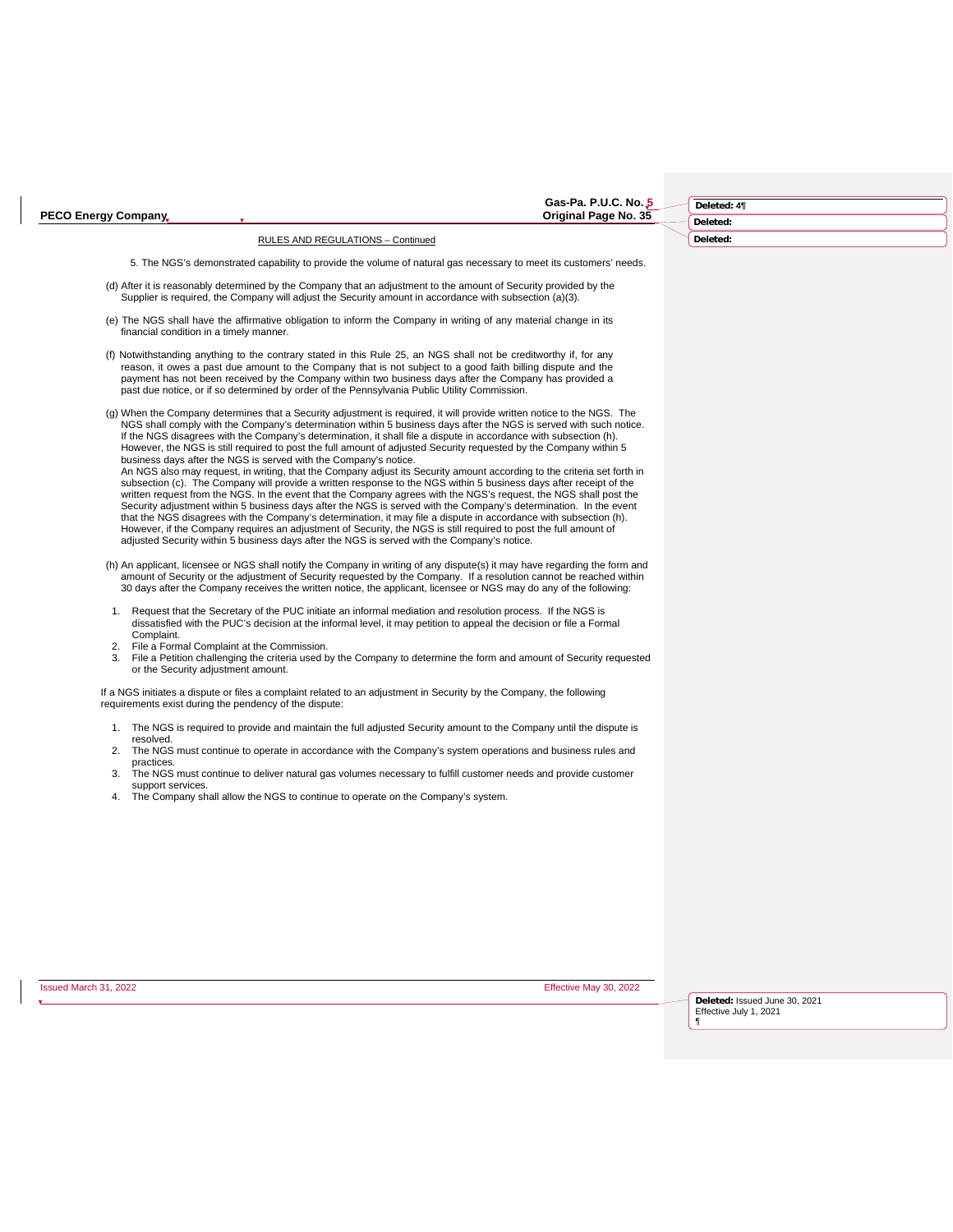**Gas-Pa. P.U.C. No. 5**

# **Deleted: Supplement No. 6 to¶**

RULES AND REGULATIONS – Continued

### **26. GAS QUALITY STANDARDS: Quality of Gas Delivered to the Company**

### **A. Terms Defined. The following definitions shall apply throughout the Gas Quality Standards sections of this Tariff.**

**Biogas** is a mixture of naturally produced gases resulting from the decomposition of organic matter under anaerobic conditions (in an oxygen-free environment). The principal constituents are methane and carbon dioxide.

**Interconnect or interconnection** is the physical connection between the Company's natural gas system and the physical equipment of another<br>natural gas system associated with the interconnection point, which may include th odorization equipment.

Renewable Natural Gas (RNG) is a term used to describe Biogas that has been upgraded for use in place of fossil natural gas. The Biogas used to produce RNG may come from a variety of sources, including municipal solid waste landfills, digesters at water resource recovery facilities (wastewater treatment plants), livestock farms, food production facilities, and organic waste management operations.

**RNG Counterparty** is any individual, entity, Customer, or otherwise-described party that executes a Renewable Natural Gas agreement with the Company for purposes of injecting, transporting, using, or otherwise introducing or causing RNG to be introduced into the Company's natural gas<br>system. This definition includes RNG producers and/or production facilities.

### **B. Quality of Gas at Point(s) of Receipt with an Interstate Pipeline.**

Natural gas delivered by or caused to be delivered on behalf of Customer to the Company at point(s) of receipt with an interstate pipeline shall conform to the quality specifications of the pipeline(s) used to transport natural gas.

## **C. For Quality of Gas at Point(s) of Receipt for Renewable Natural Gas**.

Gas Quality Standards are specifications meant to ensure that the RNG entering the Company's natural gas system will be interchangeable with the natural gas that the Company currently distributes and will not damage the Company's or the Company's customers' equipment. RNG being injected into the Company's natural gas system shall conform to the following quality specifications at the time of receipt at the interconnection<br>point. With advance notice from RNG Counterparty in writing, the Company ma its sole discretion. With notice to RNG Counterparty in writing, the Company may require adherence to additional specifications, for good cause as determined by the Company on a case-by-case basis at its sole discretion.

# **C.1 General Specifications:**

 $\mathbf{I}$ 

(a) The Company's interconnection equipment will have automatic and remote shut-off capabilities to ensure the following constituents and standards can be adequately monitored at the point of interconnection and the safety and reliability of the Company's natural gas system protected. The Company may temporarily discontinue the receipt of RNG without notice if it does not conform to the following specifications.

The following constituents and values will be monitored by the Company via chromatograph or other such measurement device as the Company may employ and will be monitored on a regular basis as the Company may determine from time to time (i.e., hourly):

(i) **Heating Value**: The following minimum and maximum heating values apply, both measured on a dry basis at a temperature of sixty degrees<br>Fahrenheit (60º F) and a pressure of 14.73 pounds per square inch absolute (PSIA)—

(ii) **Delivery Temperature**: The RNG delivery temperature is not to be below fifty degrees Fahrenheit (50<sup>o</sup> F) or above one hundred and twenty<br>degrees Fahrenheit (120<sup>o</sup> F).

(iii) **Methane:** The gas shall contain a minimum of 95% Methane.

(iv) **Propane**: The gas shall contain a maximum of 20% Propane.

(v) **Hydrogen Sulfide:** The gas shall contain no more than 0.5 grains per 100 SCF.

(vi) **Total Sulfur**: The gas shall contain no more than 5 grains per 100 SCF total sulfur. This includes Carbonyl Sulfide (COS) and Carbon Disulfide<br>(CS<sub>2</sub>), hydrogen sulfide, mercaptans, and mono, di- and poly-sulfides.

(vii) **Carbon Dioxide and Nitrogen**: The gas shall contain no more than 2% by volume of carbon dioxide (CO2), not more than 3% by volume of nitrogen (N2), and shall contain no more than 5% by volume of combined nonhydrocarbon gases including, but not limited to, CO2, N2, and O2.

(viii) **Hydrogen:** The gas shall contain no more than 0.1% by volume of hydrogen.

(ix) **Oxygen:** The gas shall not contain in excess of 0.3% by volume of oxygen, and the parties agree to exercise every reasonable effort to keep the gas completely free of oxygen.

Issued March 31, 2022 Effective May 30, 2022

**Deleted:** Issued December 22, 2021 Effective February 24, 2022

**Deleted: 4 Deleted: 5A**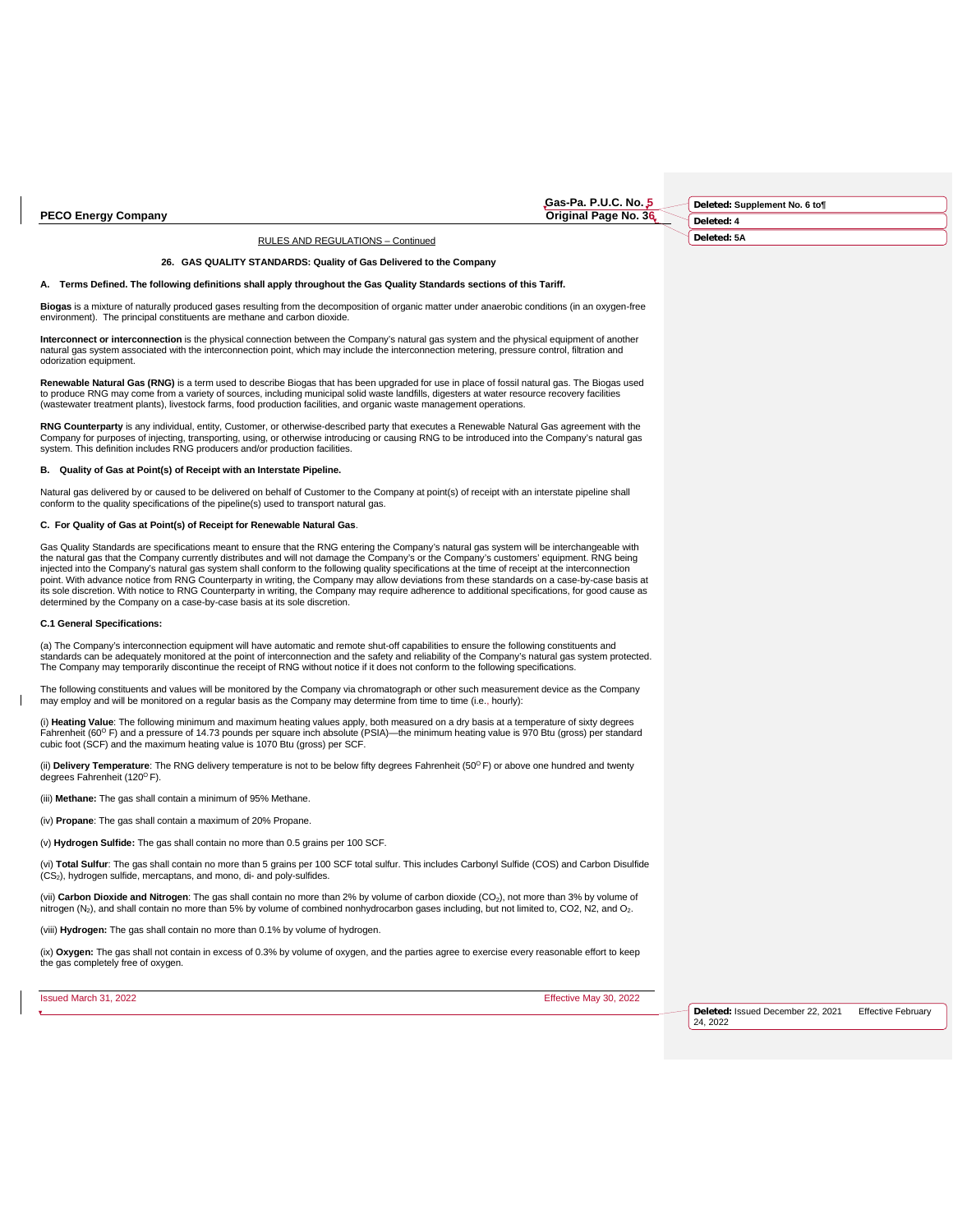# **Gas-Pa. P.U.C. No. 5**

**Deleted: Supplement No. 6 to¶**

**Deleted: 4 Deleted: 5B**

RULES AND REGULATIONS – Continued

(x) Hydrocarbons: The RNG hydrocarbon dew point is not to exceed forty-five degrees Fahrenheit (45<sup>o</sup>F) at the delivery pressure.

(xi) **Water Vapor:** The gas shall not contain in excess seven (7) pounds (lbs.) of water vapor/1mcf.

# **C.2 RNG Constituents:**

(a) RNG Counterparty shall complete laboratory testing, as described in Section C.3, for the trace constituents listed in the following table. If testing results do not meet the standards listed in the table below, the Company may temporarily interrupt RNG service as outlined in Section C.4.

| Parameter                     | Symbol           | Level (max unless<br>noted otherwise) | Units                        |
|-------------------------------|------------------|---------------------------------------|------------------------------|
|                               |                  |                                       |                              |
| Siloxanes                     | Si               | 5                                     | Mg Si/m <sup>3</sup>         |
| Hydrogen                      | H <sub>2</sub>   | 0.1                                   | % vol                        |
| Ammonia                       | NH <sub>3</sub>  | 0.00%                                 | Mol%                         |
| Mercury                       | Hq               | 0.08                                  | mg/m <sup>3</sup>            |
| Arsenic                       | As               | 0.19                                  | mg/m <sup>3</sup>            |
| Copper                        | Cu               | 0.6                                   | mg/m <sup>3</sup>            |
| Oxygen                        | $\mathsf{O}_2$   | 0.3                                   | % vol                        |
|                               |                  |                                       |                              |
| Propane                       | $C_3H_8$         | 20                                    | % vol                        |
| Nitrogen                      | $N_2$            | 3                                     | % vol                        |
| Methane                       | CH <sub>4</sub>  | 95                                    | % vol                        |
| Hydrogen Sulfide              | $H_2S$           | 0.5                                   | Grains per 100<br>SCF        |
| Carbon Dioxide                | CO <sub>2</sub>  | $\overline{a}$                        | % vol                        |
|                               |                  |                                       |                              |
| Carbon Monoxide               | CO               | 0.1                                   | % vol                        |
| Volatile Organic<br>Compounds | <b>VOCs</b>      | 5                                     | PPM                          |
| Moisture or Water<br>Content  | H <sub>2</sub> O | $\overline{7}$                        | Pounds per million<br>cu ft  |
| <b>Total Sulfur</b>           | S                | 5                                     | Grains per 100<br><b>SCF</b> |

(b) Additional Quality Requirements:

(i) **Wobbe Index**: The RNG shall have a minimum Wobbe Number of 1255 Btu/ft<sup>3</sup> and shall not have a maximum Wobbe Number greater than<br>1375 Btu/ft<sup>3</sup>.

(ii) **Dust, Gums, etc.**: The gas shall be free of objectionable odors, dust, gum, dirt, impurities and other solid or liquid or hazardous matter which might interfere with proper operation of the facilities, lines, regulators, meters or other appliances through which it flows. Filters shall be installed on<br>the RNG Counterparty's equipment (i.e., the supply side) to catch

Issued March 31, 2022 Effective May 30, 2022

**Deleted:** ¶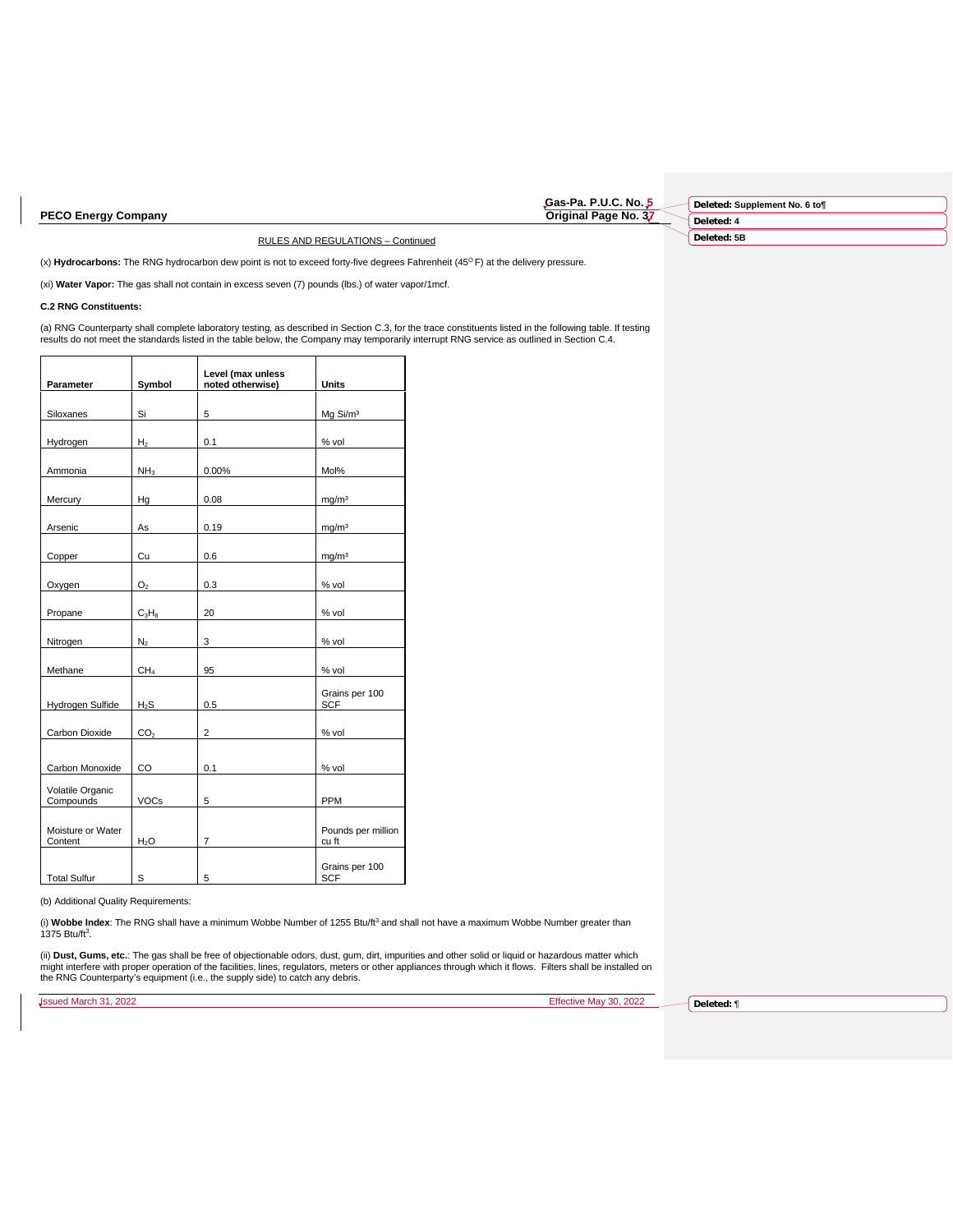**Gas-Pa. P.U.C. No. 5**

RULES AND REGULATIONS – Continued

(iii) **Bacteria:** The gas and any associated liquids shall not contain any active bacteria or bacterial agent capable of contributing to or causing operational problems.

# **C.3 Testing Requirements:**

(a) To ensure adherence to the Gas Quality Standards, testing required under this section will be performed by RNG Counterparty using independent, certified third-party laboratories. The Company shall be notified at least five (5) calendar days in advance of the RNG sampling and tests and have the option to observe the samples being taken. Test results will be shared with the Company within five (5) calendar days of the test<br>results being received by RNG Counterparty. Unless otherwise noted herein Counterparty.

In its discretion, the Company may, at its own cost and expense, collect samples for testing at the utility meter at the point of interconnection. Retesting shall be allowed to verify and validate the results of any test. The cost of retesting shall be paid by the entity requesting the retest.

(b) **RNG Pre-Interconnection Testing:** Prior to the injection of RNG into the Company's natural gas system, RNG Counterparty shall conduct two (2) tests over a two (2)-to four (4)-week period for the Gas Quality Standards. If during pre-injection testing, the RNG is found to be non-compliant with the Gas Quality Standards, RNG Counterparty shall make necessary modifications to reduce constituent levels and restart pre-interconnection<br>testing. Connection to the Company's natural gas system is subject to success

(i) **RNG Periodic Testing:** The Company will require RNG Counterparty to conduct periodic testing for the Gas Quality Standards on a quarterly basis (at least once in every three-month period).

## **C.4 Temporary Discontinuance of Gas Receipt:**

(a) **Temporary Discontinuance:** The Company reserves the right to temporarily discontinue the receipt of gas on an immediate basis whenever the RNG is non-compliant with any of the specifications as detailed in the Gas Quality Standards and, as applicable, an RNG agreement, whenever<br>there is an imminent safety risk (including any risk stemming from either Comp whenever Company reasonably determines it is necessary to maintain system integrity.

(i) The Company may temporarily disconnect RNG equipment from the Company's natural gas system in the event of an emergency condition as determined by the Company, for scheduled maintenance, construction or repair, or if it is reasonably determined to be necessary in order to maintain the safety and reliability of its system.

(ii) The Company shall notify RNG Counterparty promptly when it becomes aware of an emergency condition or any other condition that that may reasonably be expected to affect RNG Counterparty's operation of its RNG production facility. RNG Counterparty shall notify the Company<br>promptly when it becomes aware of an emergency condition or any other condition that m natural gas system. To the extent information is known, the notification shall describe the emergency condition, the extent of the damage or deficiency, the expected effect on the operation of both parties' facilities and operations, its anticipated duration, and the necessary corrective action.

(iii) In the event the Company temporarily discontinues the receipt of RNG for any reason, RNG Counterparty is responsible for ceasing production or diverting RNG from the point of interconnection, as applicable.

(iv) The Company and the RNG Counterparty shall provide five (5) business days' notice prior to temporarily interrupting service for scheduled maintenance, construction, or repair. The Company shall use reasonable efforts to coordinate such temporary disconnection with RNG Counterparty.

(v) The Company and RNG Counterparty shall cooperate with each other to restore any production facility, interconnection facilities, and the Company's natural gas system to their normal operating state as soon as reasonably practicable following any disconnection pursuant to this section, as long as the safety and reliability of the Company's natural gas system is ensured, including ensuring that all Gas Quality Standards are<br>met. During a temporary discontinuance of service, RNG Counterparty shall

(vi) The Company shall not be liable, under any circumstances or in any respect, to RNG Counterparties or any other person or entity for damages<br>arising either directly or indirectly from temporary discontinuance of servic

### (b) **Restart Procedures:**

(i) To restart RNG injection following a temporary discontinuance, RNG Counterparty will complete a minimum of one (1) test of the RNG in accordance with the testing requirements specified above. Injection may then resume if the test indicates the RNG complies with the Gas Quality<br>Standards. This test must be reviewed and approved by both the Company and RNG

(ii) To restart RNG injection following a shut-off resulting from above concerns, RNG Counterparty shall notify the Company and may begin injections only once the Company has given approval.

(iii) When the Company's crews are required on-site to restart the RNG injection, including but not limited to on-site testing, the Company has the<br>right to require the associated RNG Counterparty to bear all costs require labor, and overhead.

(iv) The Company and RNG Counterparty may agree to modify the restart procedures identified in this Section on a case-by-case basis, upon written agreement between each party.

Issued March 31, 2022 Effective May 30, 2022

| Deleted: Issued December 22, 2021 | <b>Effective February</b> |
|-----------------------------------|---------------------------|
| 24. 2022¶                         |                           |
| Supplement No. 6 to¶              |                           |
| Deleted: 4                        |                           |
| Deleted: 5C                       |                           |

**Deleted:** Issued December 22, 2021 Effective February 24, 2022¶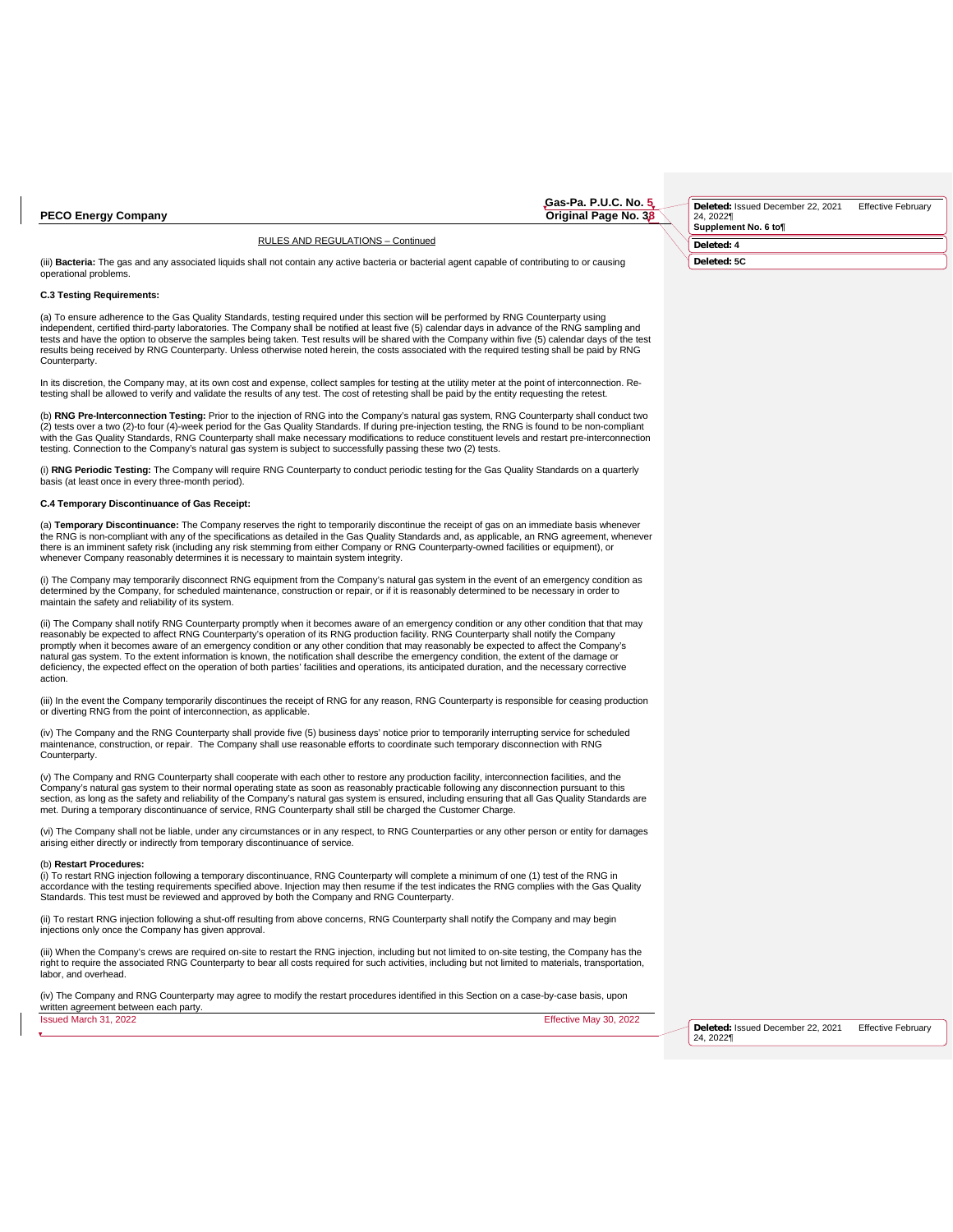**Gas-Pa. P.U.C. No. 5**

| Deleted: 4<br>Deleted: 5D | Deleted: ¶<br>Supplement No. 6 to¶ |
|---------------------------|------------------------------------|
|                           |                                    |
|                           |                                    |

RULES AND REGULATIONS – Continued

# **C.5 Changes Impacting Gas Quality:**

The Company must be notified as soon as possible of any substantive expected change to the feedstock, raw gas quality or conversion process<br>that has the potential to impact RNG quality, so that the Company can review wheth

| <b>Jssued March 31, 2022</b> |  |
|------------------------------|--|

**Deleted:** Issued December 22, 2021 Effective February 24, 2022¶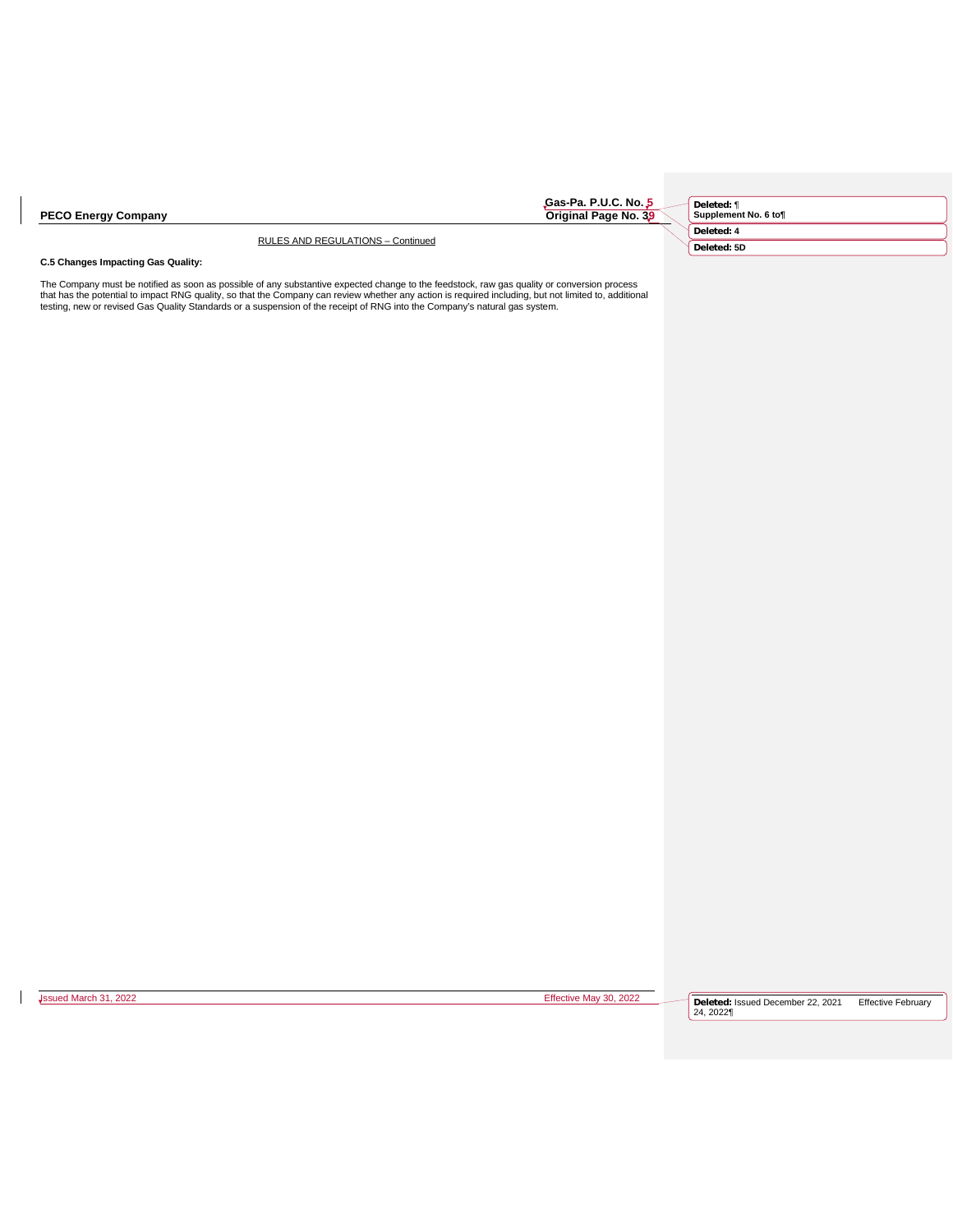| <b>PECO Energy Company</b> | Original Page No. 40 |
|----------------------------|----------------------|
|                            |                      |

# **Gas-Pa. P.U.C. No. 5**

# **STATE TAX ADJUSTMENT CLAUSE**

In addition to the net charges provided for in this Tariff, a surcharge value of 0.06% will apply to all service on and after January 1, 2022.

Whenever any of the tax rates used in the calculation of the surcharge are changed, the surcharge will be recomputed as prescribed by<br>the Commission The recalculation will be submitted to the Commission within ten days aft

In addition, if a recalculation is submitted as a result of a tax rate change, the Company will thereafter file each year on December 21<br>annual updates with the Commission which will reflect only this tax change. These ann

|             | Deleted: Supplement No. 5 to¶       |  |
|-------------|-------------------------------------|--|
| Deleted: 4  |                                     |  |
|             | Deleted: First Revised Page No. 36] |  |
| Deleted:    | <b>Supersedes</b>                   |  |
| Deleted: 36 |                                     |  |

Issued March 31, 2022 Effective May 30, 2022

**Deleted:** Issued December 17, 2021 Effective January 1, 2022¶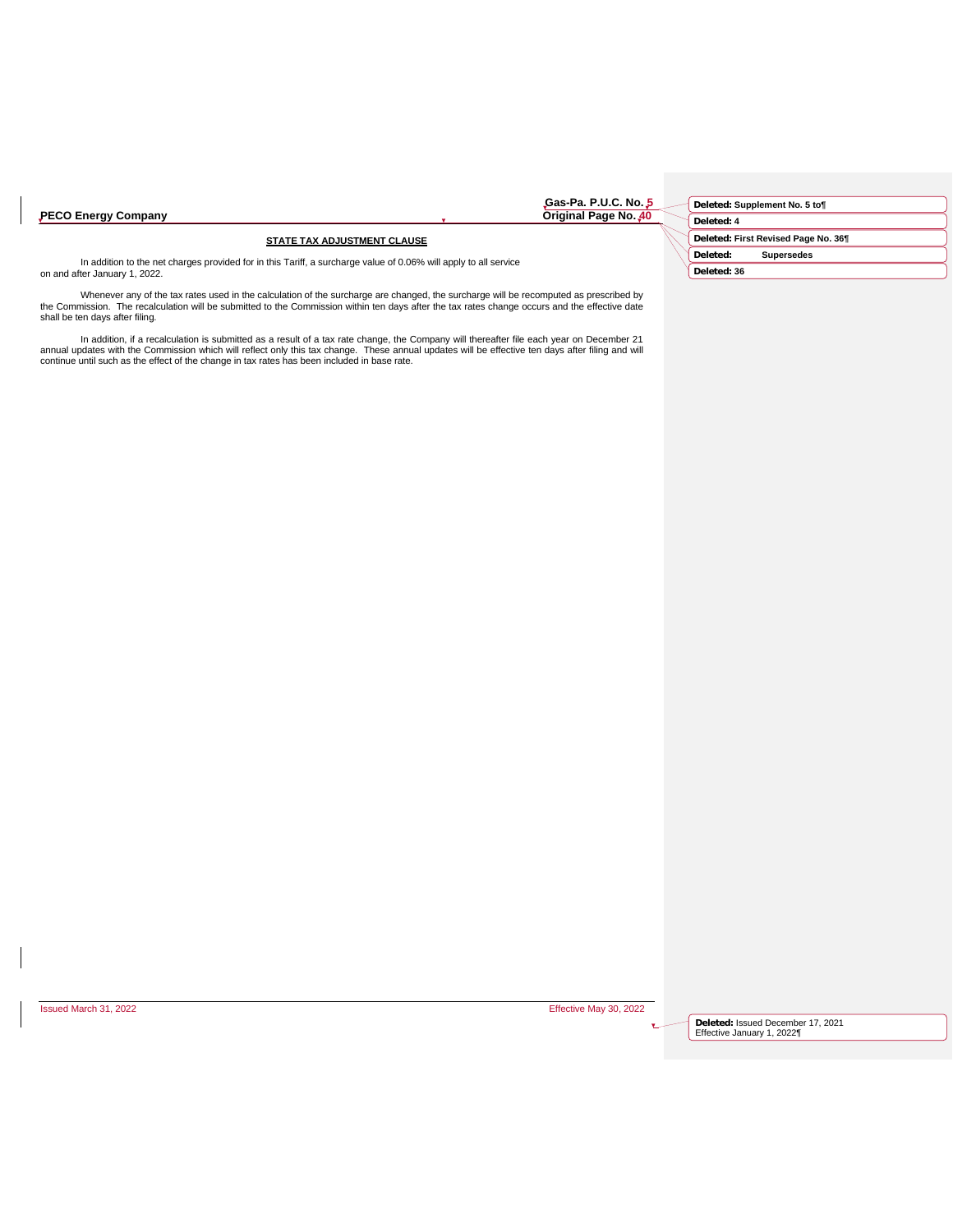Gas-Pa. P.U.C. No. 5<br>Original Page No. 41

**Deleted: 4**

**Deleted: 37**

# **TCJA VOLUNTARY SURCHARGE**

To implement the effects of the Tax Cuts and Jobs Act (TCJA), on March 15, 2018 the Pennsylvania Public Utility Commission (Commission) issued a Temporary Rates Order at Docket No. M-2018-2641242 directing PECO to file its current base rates and riders<br>as temporary rates, pursuant to Section 1310(d) of the Public Utility Code. 66 Pa. C.S. § 13 Commission entered an Order at Docket R-2018-3000512 superseding the March 15, 2018 Temporary Rates Order directing PECO to<br>establish a surcharge effective July 1, 2018 to provide the benefits of the TCJA to customers.

A surcharge of 0.94% will apply to intrastate service to all customer bills rendered on and after March 1, 2022. This<br>surcharge will be distributed equally among the utility's various customer classes and will be provided

PECO will file revised surcharges (or FTAC) as required at least thirty (30) days prior to the effective date of January 1≌ of each<br>year reflecting an estimate of the savings for the TCJA from January 1 through December 3

This surcharge or FTAC will be reconciled at the end of each calendar year and will remain in place until PECO files and the Commission approves new base rates for PECO pursuant to Section 1308(d) that include the effects of the TCJA tax rate changes.<br>Interest on the over or under collection shall be computed monthly at the residential mortgage

The Company may file an interim rate adjustment in order to eliminate any over or under recovery of the surcharge outside of the annual filing period. Such adjustment would be filed on at least 10 days' notice.

. A final reconciliation statement will be filed within 30 days after completion of the final over/under collection refund/recovery.<br>The FTAC revenues and reconciliation will be subject to audit by the Commission's Bureau

Issued March 31, 2022 Effective May 30, 2022

**Deleted:** February 14 **Deleted:** rch **Deleted:** 1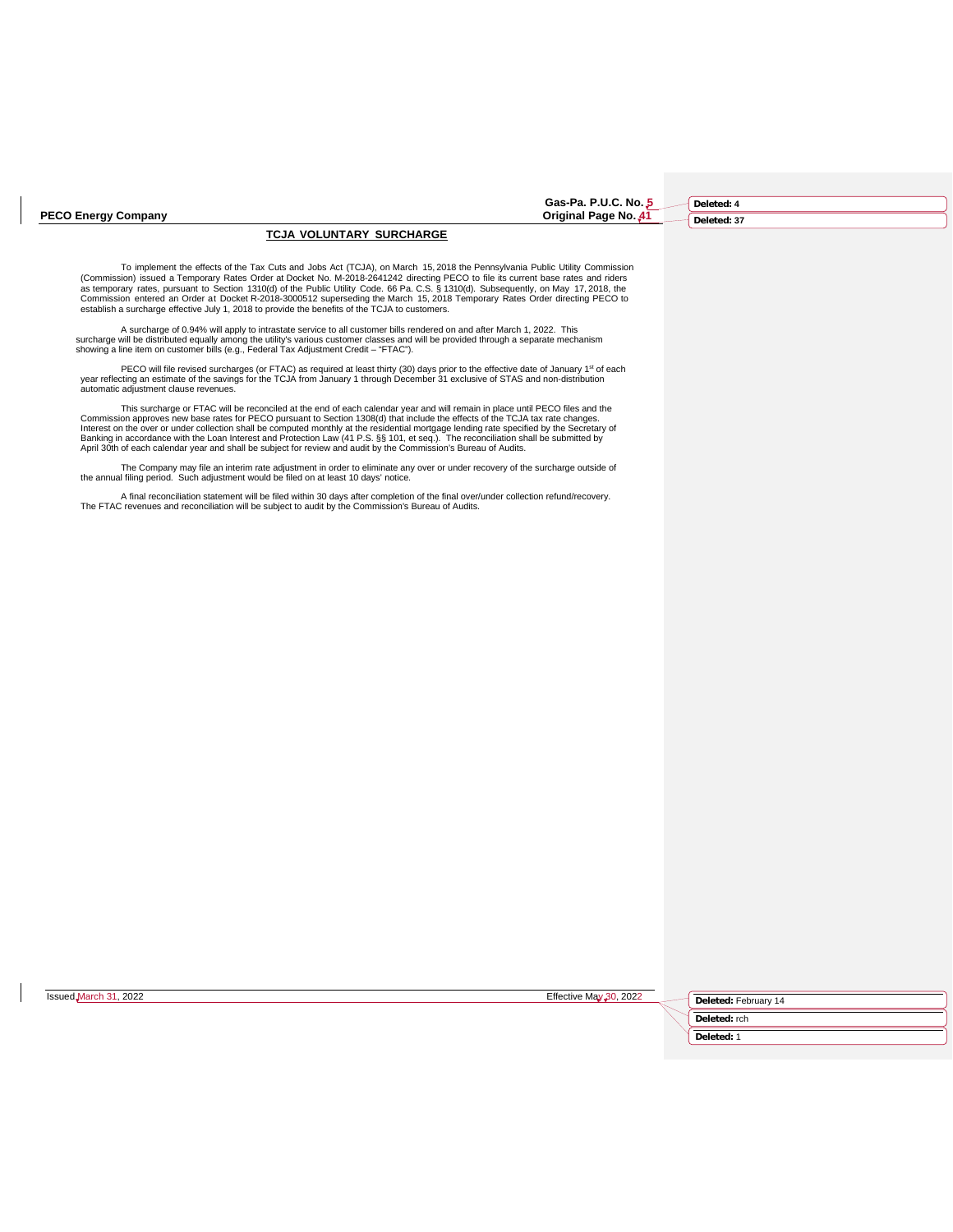|                                                                                                                                                                                                                                                                                                 | Gas-Pa. P.U.C. No. 5   | Deleted: Supplement No. 3 to¶                                    |
|-------------------------------------------------------------------------------------------------------------------------------------------------------------------------------------------------------------------------------------------------------------------------------------------------|------------------------|------------------------------------------------------------------|
| <b>PECO Energy Company</b>                                                                                                                                                                                                                                                                      | Original Page No. 42   | Deleted: 4                                                       |
| PROVISIONS FOR RECOVERY OF UNIVERSAL SERVICE FUND CHARGE (USFC)                                                                                                                                                                                                                                 |                        | Deleted: First Revised Page No. 38                               |
| Variable Distribution Service Charge rates for gas service in Residential Rate Schedule GR of this Tariff shall include a<br>credit of (\$0.1516) per Mcf (1,000 cubic feet) for recovery of Universal Service Fund Cost (USFC), calculated in the manner                                       |                        | <b>Supersedes</b><br>Deleted:                                    |
| set forth below. The USFC rate for gas service shall be increased or decreased annually, to reflect changes in the                                                                                                                                                                              |                        | Deleted: 38                                                      |
| level of Universal Service Fund costs, net of base rate recoveries, in the manner described below:                                                                                                                                                                                              |                        | Deleted: (D)                                                     |
| <b>COMPUTATION OF USFC.</b><br>The USFC per Mcf (\$x.xxxx), shall be computed in accordance with the formula set forth below:                                                                                                                                                                   |                        |                                                                  |
| $USFC =$<br>$(C_3 - 1)$                                                                                                                                                                                                                                                                         |                        | Deleted: -                                                       |
| (S)                                                                                                                                                                                                                                                                                             |                        | Deleted: USFC =                                                  |
| The USFC, so computed, shall be included in distribution rates charged to Customers for service pursuant to the rate schedule identified above.<br>The amount of USFC, per Mcf, will vary, if appropriate, based upon annual filings by the Company.                                            |                        |                                                                  |
| In computing the USFC, per Mcf, pursuant to the formula above, the following definitions shall apply:                                                                                                                                                                                           |                        |                                                                  |
| "Reconcilable Customer Assistance Program (CAP) Costs" - The difference between discounts provided to CAP customers (CAP<br>revenue shortfalls) recovered through base rates and total CAP discounts, net of a 27% offset factor.                                                               |                        |                                                                  |
| USFC- Universal Service Fund Charge determined to the nearest one-hundredth cent (0.01¢) to be included in the rate for each Mcf of Variable                                                                                                                                                    |                        | Deleted: "                                                       |
| Distribution Service Charge calculated under Rate Schedule GR, to recover or refund Reconcilable CAP Costs and other items as addressed in the<br>"E" factor.                                                                                                                                   |                        | Deleted: "                                                       |
|                                                                                                                                                                                                                                                                                                 |                        |                                                                  |
| $Cr$ - Cost in dollars of the Reconcilable CAP Costs for the projected period.                                                                                                                                                                                                                  |                        | Deleted:                                                         |
| E <sub>s</sub> - the net (overcollection) or undercollection of Universal Service Fund Charges. The net overcollection or undercollection shall be                                                                                                                                              |                        | Deleted: "                                                       |
| determined for the most recent period, beginning with the month following the last month which was included in the previous overcollection or                                                                                                                                                   |                        | Deleted:                                                         |
| undercollection calculation reflected in rates. Included in the "E" factor will be Reconcilable CAP Costs, and up to \$250,000 of LIURP<br>expenditures above the \$2.25 million threshold included in base rates. Also included in the "E" Factor will be any rate credit due customers to the |                        | Deleted: "                                                       |
| extent PECO expends less than \$3,227,500 annually in its Energy Efficiency Plan effective January 1, 2023.                                                                                                                                                                                     |                        | Deleted: "                                                       |
| Each overcollection or undercollection statement shall also provide for refund or recovery of amounts necessary to adjust for overrecovery or                                                                                                                                                   |                        | Deleted: 5                                                       |
| underrecovery of "E" factor amounts under the previous USFC.                                                                                                                                                                                                                                    |                        | Deleted: 0                                                       |
| I - Interest shall be computed monthly at a 6% annual simple interest rate from the month that the overcollection or undercollection occurs to the mid-point                                                                                                                                    |                        | Deleted: a                                                       |
| of the period such overcollection is refunded or undercollection is recouped. The interest calculation will not apply to the LIURP amounts.                                                                                                                                                     |                        | Deleted: 1                                                       |
| S - projected Mcf of gas service to be billed under Rate GR (exclusive of CAP Rider) during the projected period                                                                                                                                                                                |                        | Deleted: 7                                                       |
| when rates will be in effect. Mcf's shall be consistent with the projected residential throughput used in the applicable Purchased Gas Cost filing.                                                                                                                                             |                        | Deleted: incurred prior to January 1, 2011                       |
| FILING WITH PENNSYLVANIA PUBLIC UTILITY COMMISSION; AUDIT; RECONCILIATION.                                                                                                                                                                                                                      |                        | Deleted:                                                         |
| The Company's annual USFC filing and its annual reconciliation statement shall be submitted to the Commission 120 days prior to new rates being                                                                                                                                                 |                        | Deleted: 2                                                       |
| effective December 1 of each year, or at such time as the Commission may prescribe. The USFC mechanism is subject to annual audit review by                                                                                                                                                     |                        | Deleted: 727                                                     |
| the Bureau of Audits.                                                                                                                                                                                                                                                                           |                        | Deleted: 5                                                       |
|                                                                                                                                                                                                                                                                                                 |                        | Deleted: July                                                    |
|                                                                                                                                                                                                                                                                                                 |                        | Deleted: 1                                                       |
|                                                                                                                                                                                                                                                                                                 |                        | Deleted:                                                         |
|                                                                                                                                                                                                                                                                                                 |                        | Deleted: "                                                       |
|                                                                                                                                                                                                                                                                                                 |                        | Deleted: "                                                       |
|                                                                                                                                                                                                                                                                                                 |                        |                                                                  |
|                                                                                                                                                                                                                                                                                                 |                        | Deleted: ¶<br>(D) Denotes Decrease¶                              |
|                                                                                                                                                                                                                                                                                                 |                        |                                                                  |
| Issued March 31, 2022                                                                                                                                                                                                                                                                           | Effective May 30, 2022 |                                                                  |
|                                                                                                                                                                                                                                                                                                 |                        | Deleted: Issued September 14, 2021<br>Effective December 1, 2021 |

 $\mathbf{I}$ 

 $\overline{\phantom{a}}$ 

 $\mathbf l$ 

 $\mathbf{l}$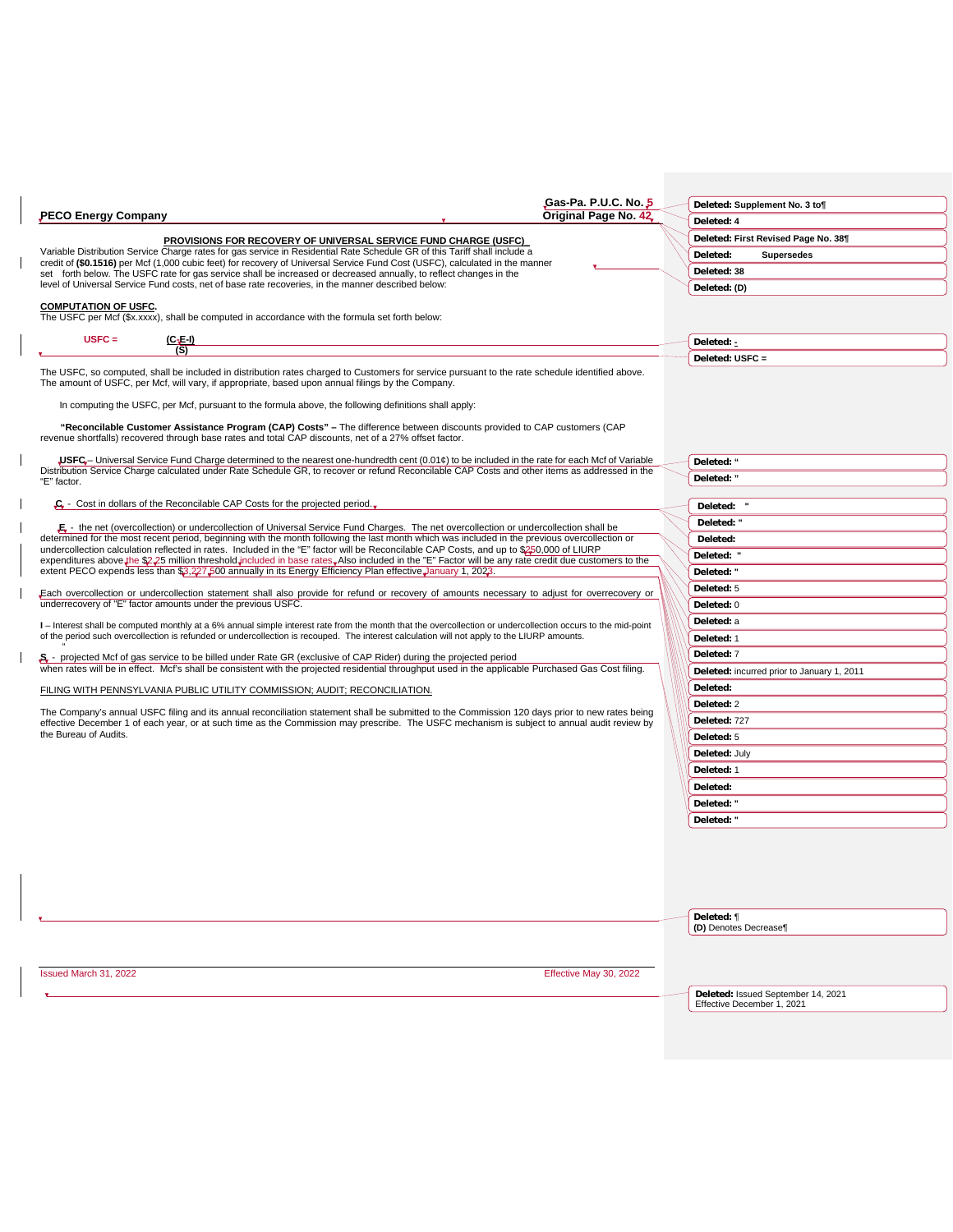# **Gas-Pa. P.U.C. No. 5**

# **SALES SERVICE COSTS (SSC) - Section 1307(f**)

**PECO Energy Company** 

# **PROVISIONS FOR RECOVERY OF GAS COSTS RELATED TO SALES SERVICE**

Rates for all Sales Service gas supplied under Rate Schedules GR, CAP, GC, OL, L and MV-F of this Tariff shall include the Commodity Charge (CC) at **\$4.9077<sub>t</sub>per Mcf (1,**000 cubic feet) for Rate Schedules GR and CAP, **\$4.8936<sub>t</sub>per Mcf for Rate Schedules GC and \$4.8892**<br>per Mcf for Rate Schedules OL, L and MV-F for recovery of gas costs related to Sale pursuant to Section 1307(f) of the Public Utility Code as well as procurement costs as reflected in the Gas Procurement Charge ("GPC") and uncollectable charge-offs as reflected in the Merchant Function Charge ("MFC"). In addition, the Gas Cost Adjustment Charge (GCA) in the amount of \$0.4985 per Mcf will be applicable to customers served under the above mentioned Rate Schedules. Such rates for Sales Service gas shall be increased or decreased, from time to time, as provided by Section 1307(f) of the Public Utility Code and the Commission's<br>regulations, to reflect changes in the level of recovery of gas costs related t COMPUTATION OF CC AND GCA PER MCF.

The CC and GCA, per Mcf, shall be computed to the nearest one-hundredth cent  $(0.01¢)$  in accordance with the formulas set forth below:<br>  $\underline{(C)}$   $\underline{1}$  + GPC + MFC  $\frac{1}{1}$  + GPC + MFC

$$
CC = (S) \times (1 - T)
$$
 ; and  
\n
$$
GCA = (S) \times \frac{1}{(1 - T)}
$$

For March 1, June 1 and September 1 quarterly updates, CC is revised to:

$$
CC = (CC1 + \frac{O + C1}{S1} \times \frac{1}{S2} + GPC + MFC)
$$

The CC and GCA so computed, shall be applicable to Customers receiving Sales Service pursuant to the rate schedules identified above. The CC and GCA, per Mcf, will vary, if appropriate, based upon annual filings by the Company pursuant to Section 1307(f) of the Public Utility Code and such supplemental filings as may be required or be appropriate under Section 1307(f) or the Commission's regulations adopted pursuant thereto.

In computing the Charges, per Mcf, pursuant to the formulas above, the following definitions shall apply:

"CC" - Purchased Gas Costs determined to the nearest one-hundredth cent (0.01¢) to be charged for each Mcf of Sales Service gas supplied under Rate Schedules GR, CAP, GC, OL, L and MV-F of this Tariff.

"C" - Cost in dollars: (a) for all types of purchased gas, project the commodity and all non-storage interstate pipeline costs for each<br>purchase (adjusted for net current gas stored) for the projected period when rates wil storage and LNG facilities, less (c) the new monthly cash-out result determined pursuant to Rule 10.11.3, or the successor thereto, of the Gas Choice Supplier Coordination Tariff .<br>"C1" - defined as the difference betwo

- defined as the difference between the current projection of "C" and the projection of "C" used to establish the rates effective December 1 for the period starting with the month of the effective date of the quarterly rate change through the end of the PGC period. "CC1" – defined as the Commodity Charge rate effective December 1 of the current PGC period.

"O" – defined as the difference between the current net over/under collections and the associated projected net over/under collections from the applicable PGC rate calculation, as defined by Commodity Charge revenues less associated gas costs, from December 1 of the current PGC year through the end of the month before the applicable quarterly rate change.

GCA - the "E" factor component of the CC, representing the net overcollection or undercollection of Purchased Gas Costs. Applicable to Sales Service and determined to the nearest one-hundredth cent (0.01¢) for service provided under Rate Schedules GR,<br>GC, CAP, OL, L, and MV-F of this Tariff.

"E" - the net (overcollection) or undercollection of Purchased Gas Costs applicable to the CC.

The net overcollection or undercollection shall be determined for the most recent period permitted under law, which shall begin with the<br>month following the last month which was included in the previous overcollection or u annual filing date shall be the date specified by the Commission for the Company's Section 1307(f) tariff filing.

Supplier refunds received after July 1, 2001 associated with Commodity Charges will be included in the calculation of "E" with interest added at the annual rate of six percent (6%) beginning with the month such refund is received by the Company.

|                       |                        | Deleted: (I) Denotes Increase¶ |
|-----------------------|------------------------|--------------------------------|
|                       |                        | Deleted: ¶                     |
|                       |                        | Deleted: February 25           |
|                       |                        | Deleted: March 1               |
| Issued March 31, 2022 | Effective May 30, 2022 | Deleted:,                      |
|                       |                        | Deleted: 2                     |
|                       |                        | Deleted: 0                     |
|                       |                        | Deleted: Supplement No. 4 to   |

| Deleted: Supplement No. 4 to         |
|--------------------------------------|
| Deleted: 4                           |
| Deleted: Second Revised Page No. 391 |
| Deleted: Supersedes First Revised    |
| Deleted: 39                          |
| <b>Deleted: 4.8924</b>               |
| Deleted: 4.8759.                     |
| <b>Deleted: 4.8734</b>               |
| Deleted: (I)                         |
| Deleted:                             |
| Deleted: (I)                         |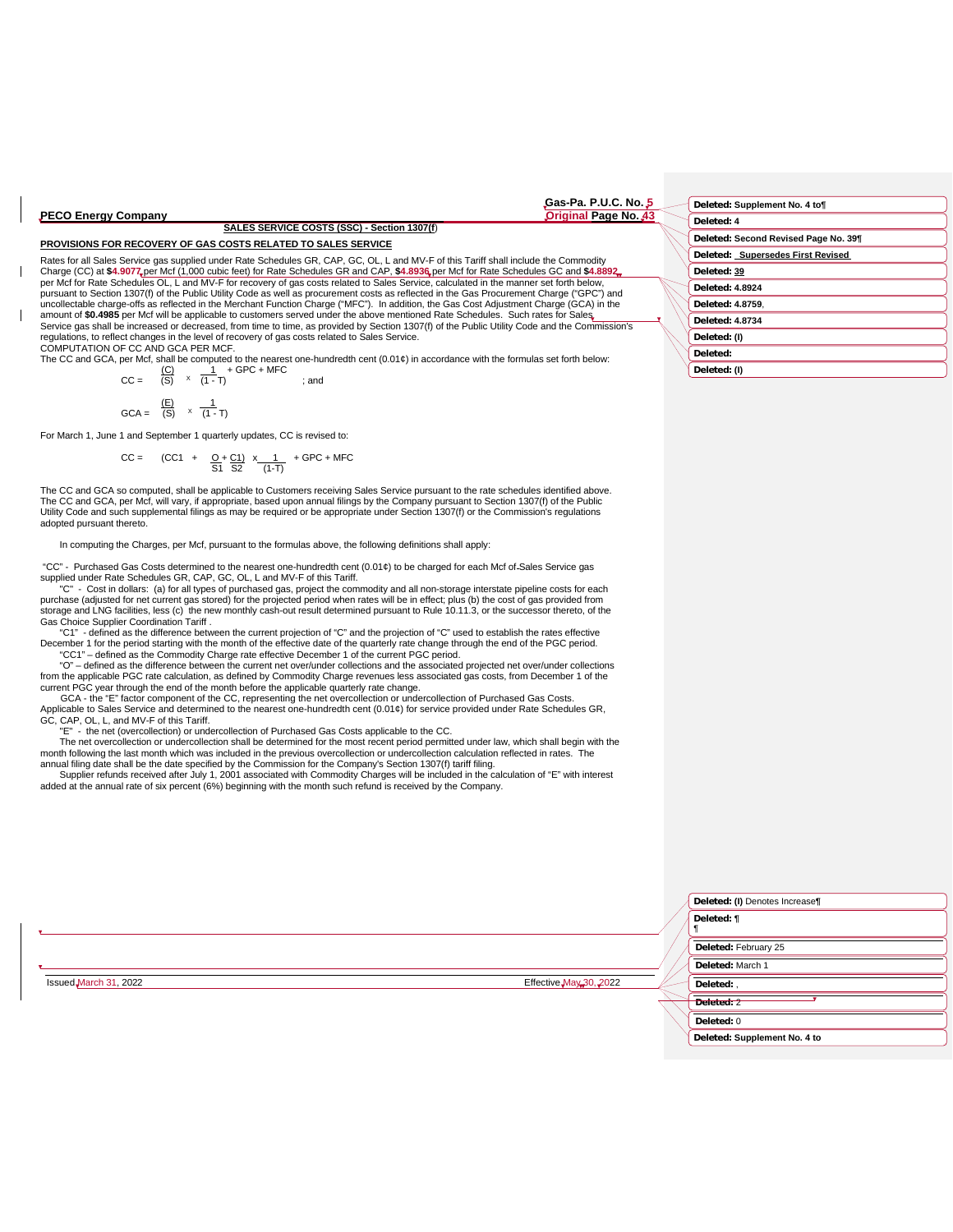|                                                                                                                                                                                                                                                                                                                                                                                                                                                                                                                                                                                                                                                                                                                                                                                                                                                                                                                                                                                                                                                                                                                                                         | Gas-Pa. P.U.C. No. 5.  | Deleted: 4                                                      |
|---------------------------------------------------------------------------------------------------------------------------------------------------------------------------------------------------------------------------------------------------------------------------------------------------------------------------------------------------------------------------------------------------------------------------------------------------------------------------------------------------------------------------------------------------------------------------------------------------------------------------------------------------------------------------------------------------------------------------------------------------------------------------------------------------------------------------------------------------------------------------------------------------------------------------------------------------------------------------------------------------------------------------------------------------------------------------------------------------------------------------------------------------------|------------------------|-----------------------------------------------------------------|
| <b>PECO Energy Company</b>                                                                                                                                                                                                                                                                                                                                                                                                                                                                                                                                                                                                                                                                                                                                                                                                                                                                                                                                                                                                                                                                                                                              | Original Page No. 44   | Deleted: First Revised Page No. 40¶                             |
| "GPC" – Gas Procurement Charge determined to the nearest one-hundredth cent (0.01¢) to be charged for each Mcf of                                                                                                                                                                                                                                                                                                                                                                                                                                                                                                                                                                                                                                                                                                                                                                                                                                                                                                                                                                                                                                       |                        | Deleted:<br><b>Supersedes</b>                                   |
| Sales Service gas supplied under Rate Schedules GR, CAP, GC, OL, L, and MV-F of this Tariff.                                                                                                                                                                                                                                                                                                                                                                                                                                                                                                                                                                                                                                                                                                                                                                                                                                                                                                                                                                                                                                                            |                        | Deleted: 0                                                      |
| "MFC" – Merchant Function Charge determined to the nearest one hundredth cent $(0.01\text{\textdegreeled{1}})$ to be charged for each<br>Mcf of Sales Services gas supplied under Rate Schedules GR, CAP, GC, OL, L and MV-F of this Tariff.                                                                                                                                                                                                                                                                                                                                                                                                                                                                                                                                                                                                                                                                                                                                                                                                                                                                                                            |                        |                                                                 |
| Each overcollection or undercollection statement shall also provide for refund or recovery of amounts necessary to adjust for<br>overrecovery or underrecovery of "E" factor amounts under the previous 1307(f) GCA.                                                                                                                                                                                                                                                                                                                                                                                                                                                                                                                                                                                                                                                                                                                                                                                                                                                                                                                                    |                        |                                                                 |
| Interest shall be computed monthly at the prime rate for commercial borrowing in effect sixty days prior to the tariff filing<br>in accordance with Section 1307(f) of the Public Utility Code as modified by PA Act 47. The interest rate will be based<br>on that reported in the Wall Street Journal. Interest will be computed from the month that the overcollection or<br>undercollection occurs to the effective month such overcollection is refunded or undercollection is recouped. The interest rate basis will<br>become effective with the December 2016 billing cycle                                                                                                                                                                                                                                                                                                                                                                                                                                                                                                                                                                     |                        |                                                                 |
| "S"<br>projected Mcf of gas to be billed to Customers receiving Sales Service under Rate Schedules GR, GC, CAP, OL, L &<br>and MV-F during the projected period when rates will be in effect.                                                                                                                                                                                                                                                                                                                                                                                                                                                                                                                                                                                                                                                                                                                                                                                                                                                                                                                                                           |                        |                                                                 |
| "S1" - defined as the applicable twelve month mcf sales billed to customers receiving Sales Service under Rate Schedules GR, GC,<br>CAP, OL, L, and MV-F.                                                                                                                                                                                                                                                                                                                                                                                                                                                                                                                                                                                                                                                                                                                                                                                                                                                                                                                                                                                               |                        |                                                                 |
| "S2" - defined as mcf sales billed to customers receiving Sales Service under Rate Schedules GR, GC, CAP, OL, L, and MV-F and<br>for the period starting with the month of the effective date of the quarterly rate change through the end of the PGC period.                                                                                                                                                                                                                                                                                                                                                                                                                                                                                                                                                                                                                                                                                                                                                                                                                                                                                           |                        |                                                                 |
| "T"<br>the portion of any applicable state gross receipts tax rate recovered through base rates, expressed as a decimal. The tax rate, if<br>any, shall be the one in effect when the computation is made.                                                                                                                                                                                                                                                                                                                                                                                                                                                                                                                                                                                                                                                                                                                                                                                                                                                                                                                                              |                        |                                                                 |
| "Purchased Gas Costs" - Include the direct costs paid by the Company for the purchase and delivery of natural gas (which also<br>includes liquefied natural gas, synthetic natural gas, and natural gas substitutes, excluding propane, the cost of which is included in the<br>Balancing Service Costs) to its system to supply its Customers (plus such portion of the Company's used and unaccounted for gas as the<br>Commission permits), including costs paid under agreements to purchase natural gas from sellers; costs paid for transporting natural gas<br>to its system; all charges, fees, taxes and rates paid in connection with such purchases, pipeline gathering, and transportation; and costs<br>paid for employing futures, options and other risk management tools.                                                                                                                                                                                                                                                                                                                                                               |                        |                                                                 |
| <b>QUARTERLY UPDATES</b><br>The Company's rates for recovery of gas costs related to Sales Service are also subject to quarterly adjustments under procedures<br>set forth in Section 1307 (f) of the Public Utility Code and in the Commission's regulations. Such updates shall reflect, adjustments for<br>under or overcollections and, adjustments to the projected cost of gas related to Sales Service based upon more current versions of the<br>same sources of data and using the same methods to project the gas costs related to Sales Service approved by the Commission in the<br>Company's most recent annual proceeding for recovery of gas costs related to Sales Service under section 1307 (f).                                                                                                                                                                                                                                                                                                                                                                                                                                      |                        |                                                                 |
| OFF-SYSTEM SALES SHARING MECHANISM<br>The rate for Sales Service gas as determined above shall be adjusted to reflect the operation of the off-system sales sharing<br>mechanism set forth herein. Revenues received by PECO Energy from third party storage management services and revenues from<br>exchanges or swaps of gas, excluding the Customer's share of such revenue attributable to use or management of storage or related<br>storage transportation capacity by customers not connected to the Company's system (which revenue shall be included in the Balancing<br>Service Costs E factor, shall be included as off-system sales revenues). Effective April 1, 2001 through March 30, 2008, PECO Energy<br>will be permitted to retain 25% of off system sales margin revenues up to the first \$3.5 million in margin revenues, and PECO Energy will<br>be permitted to retain 30% of off system sales margin revenues for margin revenues over \$3.5 million. Subsequently, effective March 31,<br>2008 through November 30, 2024 and thereafter, until terminated or otherwise revised by Final Order of the Commission, PECO Energy |                        |                                                                 |
| will be permitted to retain 25% of off-system sales margin revenues. PECO Energy's share shall be computed on a pre-income tax basis,<br>"below the line" for ratemaking purposes. The remaining off-system sales margin will be credited to the recovery of purchased gas costs.<br>Margin revenues derived from sales of gas which is taken from system supply are defined as the unit revenue less the monthly weighted<br>average commodity cost of gas, less any applicable taxes other than income taxes. Margin revenues derived from specific purchase<br>sales (sales where a specific gas supply has been purchased to make a sale) shall be defined as the unit revenue less the specific<br>purchase commodity cost of gas, less any applicable taxes other than income taxes. Specific purchase sales will have no impact on the<br>cost of system supply. Off-system sales for operational purposes such as for meeting mandatory storage withdrawals are excluded from<br>the mechanism. The calculations under this mechanism shall be subject to audit and to review in annual 1307(f) proceedings.                                    |                        | Deleted: (C)                                                    |
|                                                                                                                                                                                                                                                                                                                                                                                                                                                                                                                                                                                                                                                                                                                                                                                                                                                                                                                                                                                                                                                                                                                                                         |                        |                                                                 |
|                                                                                                                                                                                                                                                                                                                                                                                                                                                                                                                                                                                                                                                                                                                                                                                                                                                                                                                                                                                                                                                                                                                                                         |                        | Deleted: (C) Denotes Change                                     |
| Issued March 31, 2022                                                                                                                                                                                                                                                                                                                                                                                                                                                                                                                                                                                                                                                                                                                                                                                                                                                                                                                                                                                                                                                                                                                                   | Effective May 30, 2022 |                                                                 |
|                                                                                                                                                                                                                                                                                                                                                                                                                                                                                                                                                                                                                                                                                                                                                                                                                                                                                                                                                                                                                                                                                                                                                         |                        | Deleted: Issued November 29, 2021<br>Effective December 1, 2021 |
|                                                                                                                                                                                                                                                                                                                                                                                                                                                                                                                                                                                                                                                                                                                                                                                                                                                                                                                                                                                                                                                                                                                                                         |                        |                                                                 |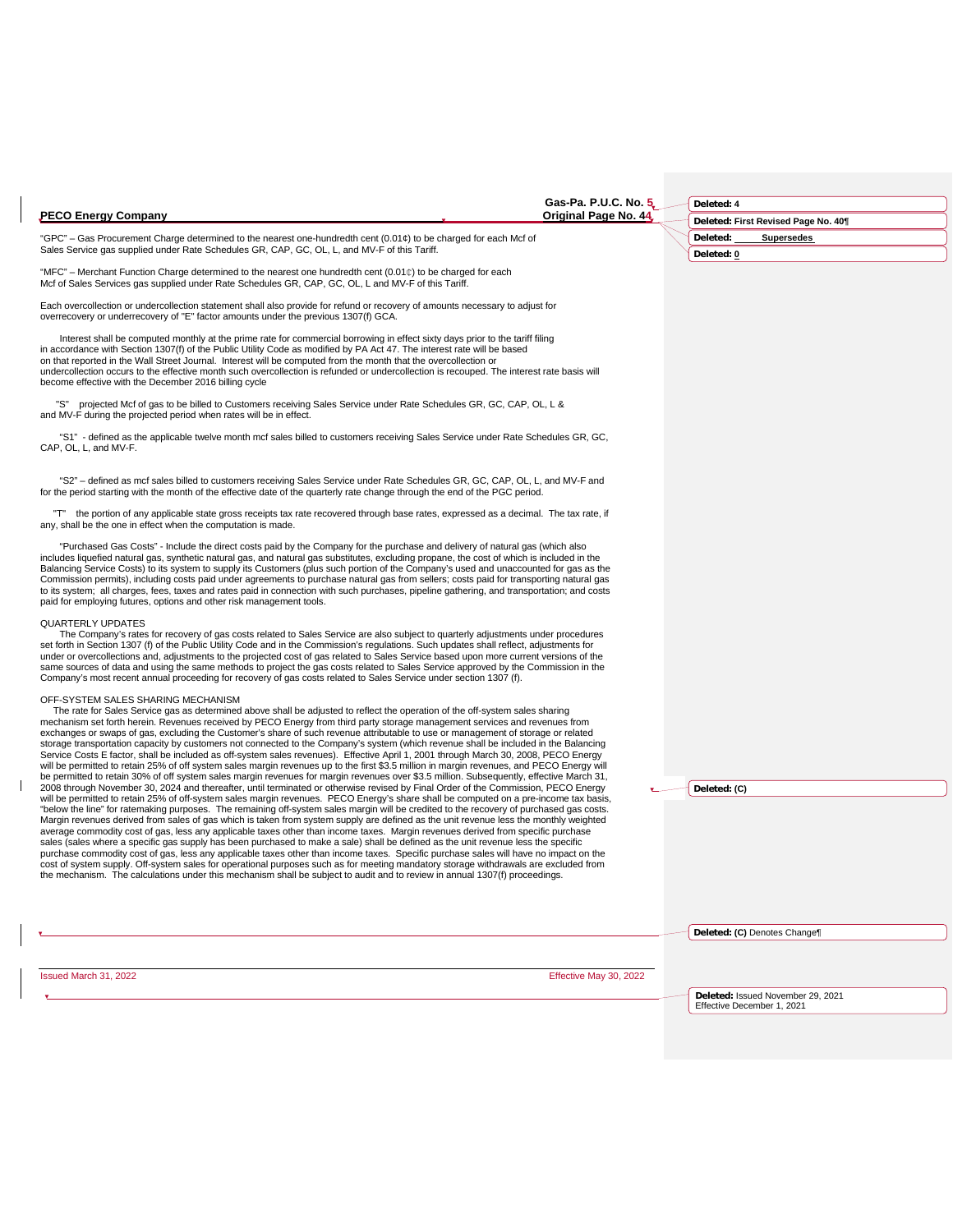| <b>PECO Energy Company</b><br><b>Original Page No. 45</b> |
|-----------------------------------------------------------|
|-----------------------------------------------------------|

**Gas-Pa. P.U.C. No. 5**

**Deleted: 4 Deleted: 1**

# **SALES SERVICE COSTS (SSC) - Section 1307 (f) - Continued**

FILING WITH PENNSYLVANIA PUBLIC UTILITY COMMISSION; AUDIT; RECTIFICATION.

The Company's annual Section 1307(f) filing or its annual reconciliation statement shall be submitted to the Commission by June 1 of each year, or such other time as the Commission may prescribe by order or by regulation.

The Company shall notify the Commission of any change in the price of purchased gas from any supplier, which change would cause an increase<br>or decrease of more than one per cent (1%) in the "C" factor, defined above. Such

Issued March 31, 2022 Effective May 30, 2022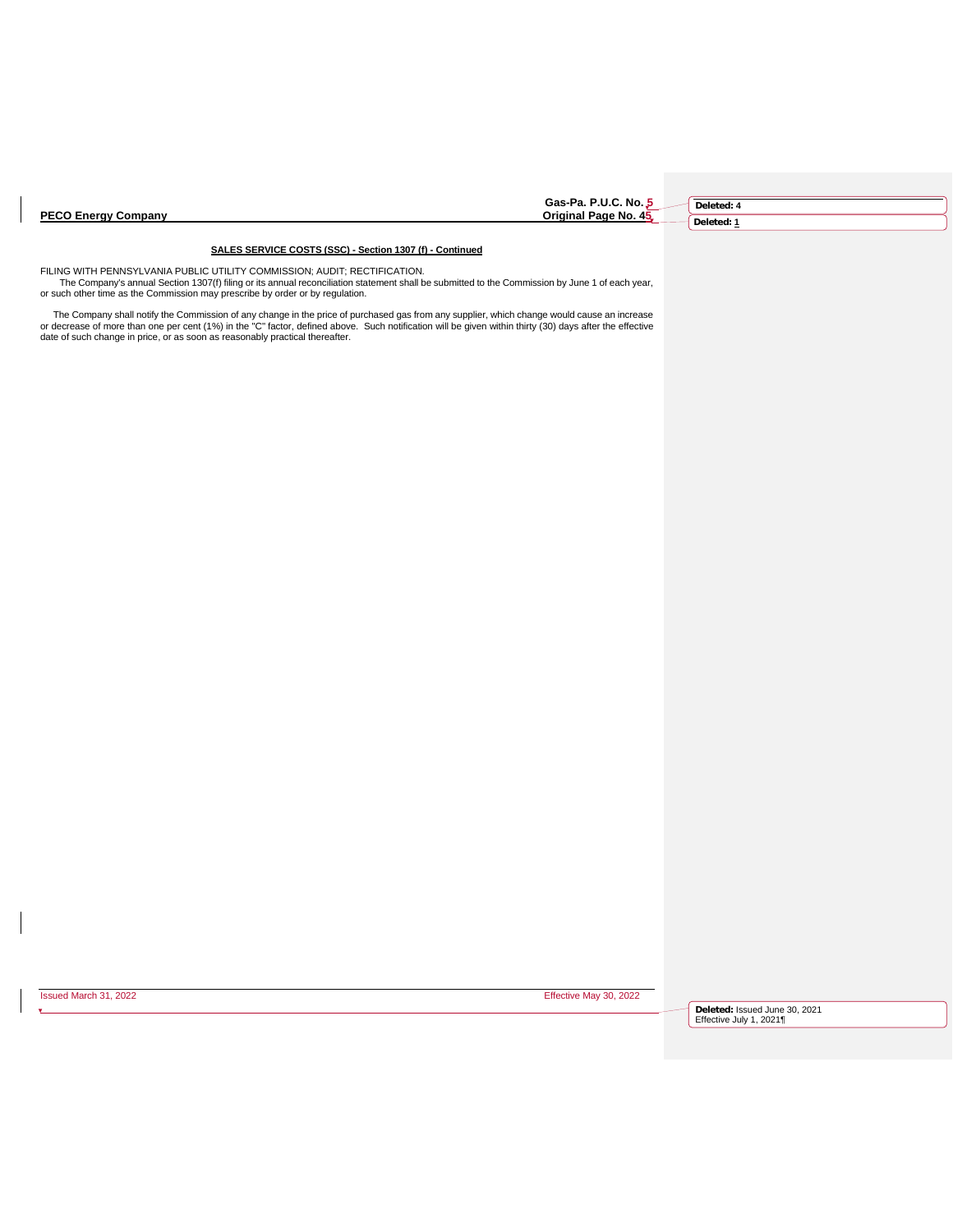| Gas-Pa. P.U.C. No. 5                                                                                                                                                                                                                                                                                                    | Deleted: 4                    |
|-------------------------------------------------------------------------------------------------------------------------------------------------------------------------------------------------------------------------------------------------------------------------------------------------------------------------|-------------------------------|
| <b>PECO Energy Company</b><br>Original Page No. 46                                                                                                                                                                                                                                                                      | Deleted: 2                    |
| <b>GAS PROCUREMENT CHARGE</b>                                                                                                                                                                                                                                                                                           |                               |
| PROVISIONS FOR RECOVERY OF GAS PROCUREMENT CHARGES<br>Rates for all Sales Service gas supplied under Rate Schedules GR, CAP, GC, OL, L and MV-F of this Tariff shall                                                                                                                                                    |                               |
| include the Gas Procurement Charge ("GPC") at \$0.0386 per Mcf (1,000 cubic feet) for recovery of gas procurement costs.                                                                                                                                                                                                | Deleted: 0219                 |
| related to Sales Service, calculated in the manner set forth below and pursuant to the Final Orders at Docket No. P-2012-2328614 and Docket-<br>No. R-2022-3031113.                                                                                                                                                     | Deleted: (I)                  |
| The GPC will be included in the Company's Commodity Charge ("CC") and the Price to Compare ("PTC").                                                                                                                                                                                                                     | Deleted: 0                    |
| <b>COMPUTATION OF GAS PROCUREMENT CHARGE</b>                                                                                                                                                                                                                                                                            | Deleted: - 3018929.           |
| The GPC shall include gas procurement costs incurred by the Company on behalf of its Sales Service customers. The GPC shall include<br>the following costs:                                                                                                                                                             |                               |
| 1. Natural gas supply service, acquisition and management costs, including natural gas supply bidding, contracting, hedging,<br>credit, risk management costs and working capital.                                                                                                                                      |                               |
| 2. Administrative, legal, regulatory and general expenses related to those natural gas procurement activities, excluding those<br>related to the administration of firm storage and transportation capacity.                                                                                                            |                               |
|                                                                                                                                                                                                                                                                                                                         |                               |
| The GPC shall be computed as follows:                                                                                                                                                                                                                                                                                   |                               |
| $GPC = GPCC/S$ x $1/(1-T)$                                                                                                                                                                                                                                                                                              |                               |
| "GPCC" – applicable gas procurement costs as defined in Items 1 and 2 above.                                                                                                                                                                                                                                            |                               |
| "S" - defined as twelve months of Mcf sales billed to customers receiving Sales Service under Rate Schedules GR<br>CAP, GC, OL, L, and MV-F.                                                                                                                                                                            |                               |
| "T" – the portion of any applicable state gross receipts tax rate recovered through base rates, expressed as a decimal. The tax rate, if any,<br>shall be the one in effect when the computation is made.                                                                                                               |                               |
| The costs for the GPC shall remain in effect until reviewed and updated in each base rate case filed by the Company. The calculation of<br>the GPC shall be updated in conjunction with updates in costs for the GPC. The GPC shall not be subject to reconciliation for any prior<br>period over or under collections. |                               |
|                                                                                                                                                                                                                                                                                                                         |                               |
|                                                                                                                                                                                                                                                                                                                         |                               |
|                                                                                                                                                                                                                                                                                                                         |                               |
|                                                                                                                                                                                                                                                                                                                         |                               |
|                                                                                                                                                                                                                                                                                                                         |                               |
|                                                                                                                                                                                                                                                                                                                         |                               |
|                                                                                                                                                                                                                                                                                                                         |                               |
|                                                                                                                                                                                                                                                                                                                         |                               |
|                                                                                                                                                                                                                                                                                                                         |                               |
|                                                                                                                                                                                                                                                                                                                         |                               |
|                                                                                                                                                                                                                                                                                                                         |                               |
|                                                                                                                                                                                                                                                                                                                         |                               |
|                                                                                                                                                                                                                                                                                                                         |                               |
|                                                                                                                                                                                                                                                                                                                         |                               |
|                                                                                                                                                                                                                                                                                                                         |                               |
|                                                                                                                                                                                                                                                                                                                         |                               |
|                                                                                                                                                                                                                                                                                                                         |                               |
|                                                                                                                                                                                                                                                                                                                         | Deleted: ¶                    |
| Effective May 30, 2022<br>Issued March 31, 2022                                                                                                                                                                                                                                                                         |                               |
|                                                                                                                                                                                                                                                                                                                         | Deleted: Issued June 30, 2021 |
|                                                                                                                                                                                                                                                                                                                         | Effective July 1, 2021        |
|                                                                                                                                                                                                                                                                                                                         |                               |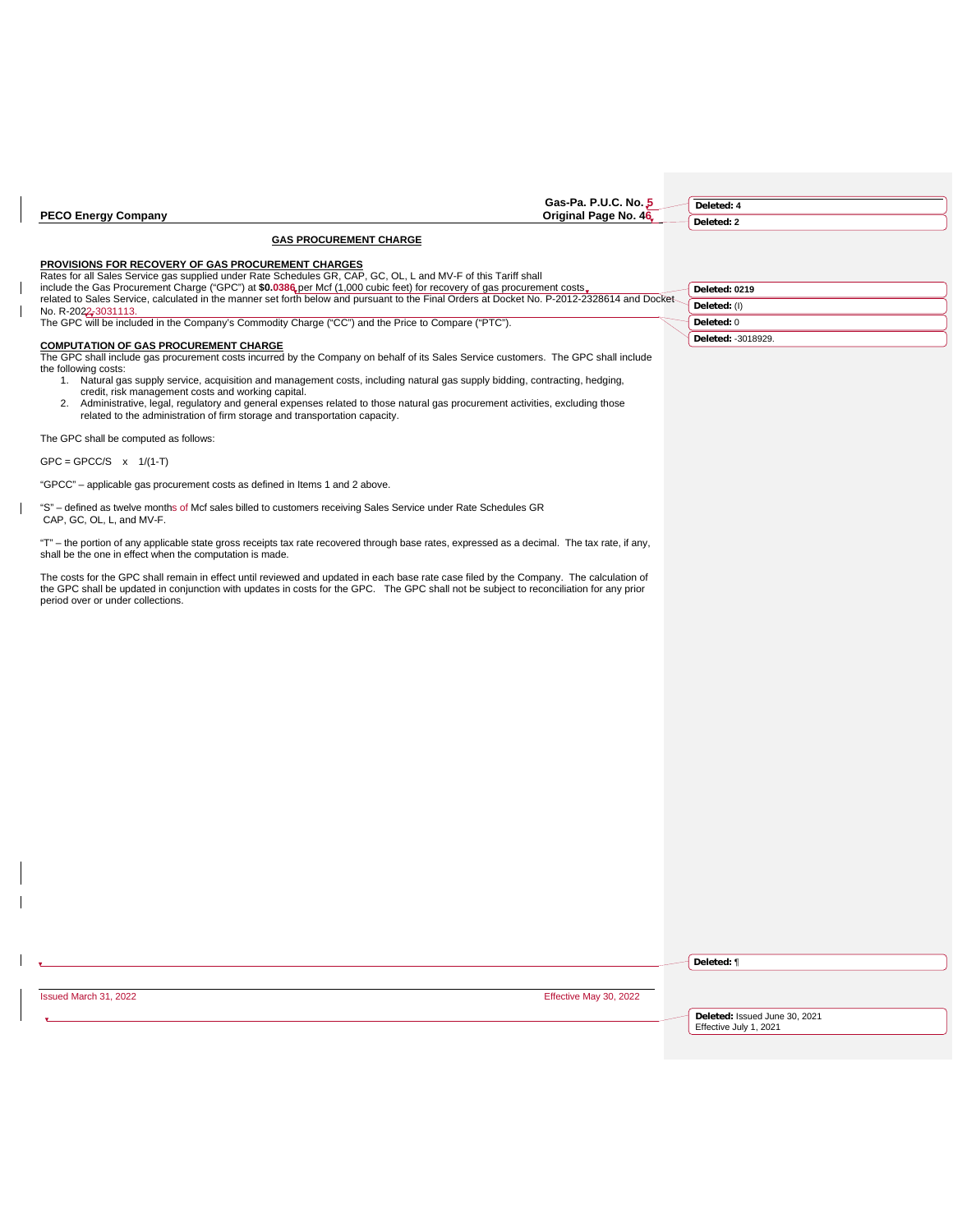|                                                                                                                                                                                                                                                                                                                                                                                                                                         |                                 | Gas-Pa. P.U.C. No. 5 |              | Deleted: Supplement No. 4 to         |  |
|-----------------------------------------------------------------------------------------------------------------------------------------------------------------------------------------------------------------------------------------------------------------------------------------------------------------------------------------------------------------------------------------------------------------------------------------|---------------------------------|----------------------|--------------|--------------------------------------|--|
| <b>PECO Energy Company</b>                                                                                                                                                                                                                                                                                                                                                                                                              |                                 | Original Page No. 47 |              | Deleted: 4                           |  |
|                                                                                                                                                                                                                                                                                                                                                                                                                                         | <b>MERCHANT FUNCTION CHARGE</b> |                      |              | Deleted: Second Revised Page No. 43¶ |  |
|                                                                                                                                                                                                                                                                                                                                                                                                                                         |                                 |                      |              | Deleted: Supersedes First Revised    |  |
| PROVISIONS FOR RECOVERY OF MERCHANT FUNCTION CHARGES<br>Rates for all Sales Service gas supplied under Rate Schedules GR, CAP GC, OL, L and MV-F shall include the Merchant                                                                                                                                                                                                                                                             |                                 |                      |              | Deleted: 3                           |  |
| Function Charge ("MFC") at \$0.0205 per Mcf (1,000 cubic feet) for Rate Schedules GR and CAP, at \$0,0064 per Mcf for                                                                                                                                                                                                                                                                                                                   |                                 |                      |              | Deleted: 0219                        |  |
| Rate Schedule GC and at \$0.0020 per Mcf for Rate Schedules OL, L and MV-F for recovery of gas uncollectible charge-offs                                                                                                                                                                                                                                                                                                                |                                 |                      |              | Deleted: 0061                        |  |
| related to Sales Service, calculated in the manner set forth below and pursuant to the Final Order at Docket No. P-2012-2328614<br>and at Docket No. R-2020-3018929. The MFC will be included in the Company's Commodity Charge ("CC") and the Price to                                                                                                                                                                                 |                                 |                      |              | Deleted: 0054                        |  |
| Compare ("PTC") and shall be updated quarterly in conjunction with the calculation of the CC.                                                                                                                                                                                                                                                                                                                                           |                                 |                      |              | Deleted: (I)                         |  |
|                                                                                                                                                                                                                                                                                                                                                                                                                                         |                                 |                      |              | Deleted: (D),                        |  |
| <b>COMPUTATION OF MERCHANT FUNCTION CHARGE</b>                                                                                                                                                                                                                                                                                                                                                                                          |                                 |                      |              |                                      |  |
|                                                                                                                                                                                                                                                                                                                                                                                                                                         |                                 |                      |              | Deleted: (I)                         |  |
| The MFC shall include uncollectible charge-offs incurred by the Company on behalf of its Sales Service customers and calculated                                                                                                                                                                                                                                                                                                         |                                 |                      |              | Deleted: 003329                      |  |
| for Rate Schedules GR, CAP, GC, OL, L and MV-F. The MFC shall be computed as follows:                                                                                                                                                                                                                                                                                                                                                   |                                 |                      |              | Deleted: (I)                         |  |
| $MFC = Write-Off Factor x CCEMFC_x x 1 / (1 - T)$                                                                                                                                                                                                                                                                                                                                                                                       |                                 |                      |              | Deleted: (D)                         |  |
|                                                                                                                                                                                                                                                                                                                                                                                                                                         |                                 |                      |              | Deleted:                             |  |
| "Write-Off Factor" - the write-off factors for Rate Schedules GR and CAP (0.42%), Rate Schedule GC (0.13%) and Rate<br>Schedules OL, L and MV-F (0.04%) as determined at Docket No R-2022-3031113, the Company's 2022 gas base rate case. The                                                                                                                                                                                           |                                 |                      |              | Deleted: 45                          |  |
| write-off factors shall be updated as part of future base rate cases.                                                                                                                                                                                                                                                                                                                                                                   |                                 |                      |              | Deleted: 11                          |  |
|                                                                                                                                                                                                                                                                                                                                                                                                                                         |                                 |                      |              | Deleted: 06                          |  |
| "CCEMFC" – the applicable quarterly CC including the GPC and excluding the MFC.                                                                                                                                                                                                                                                                                                                                                         |                                 |                      |              | Deleted: 0                           |  |
| "T" – the portion of any applicable state gross receipts tax rate recovered through base rates, expressed as a decimal. The tax                                                                                                                                                                                                                                                                                                         |                                 |                      |              | Deleted: 3018929                     |  |
| rate, if any, shall be the one in effect when the computation is made.                                                                                                                                                                                                                                                                                                                                                                  |                                 |                      |              | Deleted: 0                           |  |
| The calculation of the MFC shall be updated in conjunction with changes in the CC including the GPC and excluding the MFC and<br>updates in the write-off factors. The MFC shall not be subject to reconciliation for any prior period over or under collections.                                                                                                                                                                       |                                 |                      |              |                                      |  |
| PRICE TO COMPARE<br>The Price to Compare ("PTC") is comprised of the Commodity Charge ("CC"), the Gas Cost Adjustment ("GCA"),<br>the Gas Procurement Charge ("GPC") and the Merchant Function Charge ("MFC). The Commodity Charge includes<br>the Gas Procurement Charge and the Merchant Function Charge. The PTC will change whenever any components<br>of the PTC change. The current PTC's are detailed below:<br><b>COMPONENT</b> | <b>RATES GR and CAP</b>         |                      |              |                                      |  |
| Commodity Charge excluding GPC                                                                                                                                                                                                                                                                                                                                                                                                          | \$4.8486 per Mcf                |                      |              | Deleted: (I)                         |  |
| and MFC<br><b>Gas Cost Adjustment</b>                                                                                                                                                                                                                                                                                                                                                                                                   | \$0.4985 per Mcf                |                      |              |                                      |  |
| <b>Gas Procurement Charge</b>                                                                                                                                                                                                                                                                                                                                                                                                           | \$0.0386 per Mcf                |                      |              | Deleted: (I)                         |  |
| <b>Merchant Function Charge</b>                                                                                                                                                                                                                                                                                                                                                                                                         | \$0.0205 per Mcf                |                      |              | Deleted: 0219                        |  |
| Price to Compare                                                                                                                                                                                                                                                                                                                                                                                                                        | \$5.4062 per Mcf                |                      |              | Deleted: (I)                         |  |
| <b>COMPONENT</b>                                                                                                                                                                                                                                                                                                                                                                                                                        | RATES GC                        |                      |              | Deleted: 19                          |  |
| Commodity Charge excluding GPC                                                                                                                                                                                                                                                                                                                                                                                                          | \$4.8486 per Mcf                |                      |              | Deleted: (I)(D)                      |  |
| and MFC<br>Gas Cost Adjustment                                                                                                                                                                                                                                                                                                                                                                                                          | \$0.4985 per Mcf                |                      |              | Deleted: (I)(I)                      |  |
| <b>Gas Procurement Charge</b>                                                                                                                                                                                                                                                                                                                                                                                                           | \$0.0386 per Mcf                |                      |              | Deleted: (I)                         |  |
| <b>Merchant Function Charge</b>                                                                                                                                                                                                                                                                                                                                                                                                         | \$0.0064 per Mcf                |                      |              | Deleted: (I)                         |  |
| Price to Compare                                                                                                                                                                                                                                                                                                                                                                                                                        | \$5.3921,per Mcf                |                      |              | Deleted: 021                         |  |
|                                                                                                                                                                                                                                                                                                                                                                                                                                         |                                 |                      | Deleted: 9   |                                      |  |
|                                                                                                                                                                                                                                                                                                                                                                                                                                         |                                 |                      | Deleted: (I) |                                      |  |
|                                                                                                                                                                                                                                                                                                                                                                                                                                         |                                 |                      |              | Deleted: 5                           |  |
|                                                                                                                                                                                                                                                                                                                                                                                                                                         |                                 |                      |              | Deleted: (I)                         |  |
|                                                                                                                                                                                                                                                                                                                                                                                                                                         |                                 |                      |              | Deleted: 3744                        |  |
|                                                                                                                                                                                                                                                                                                                                                                                                                                         |                                 |                      |              | Deleted: (I)                         |  |

 $\mathbf{I}$ 

Issued March 31, 2022 Effective May 30, 2022

**Deleted:** February 25

**Deleted: (D)** Denotes Decrease¶ **(I)** Denotes Increase¶ ¶

**Deleted:** March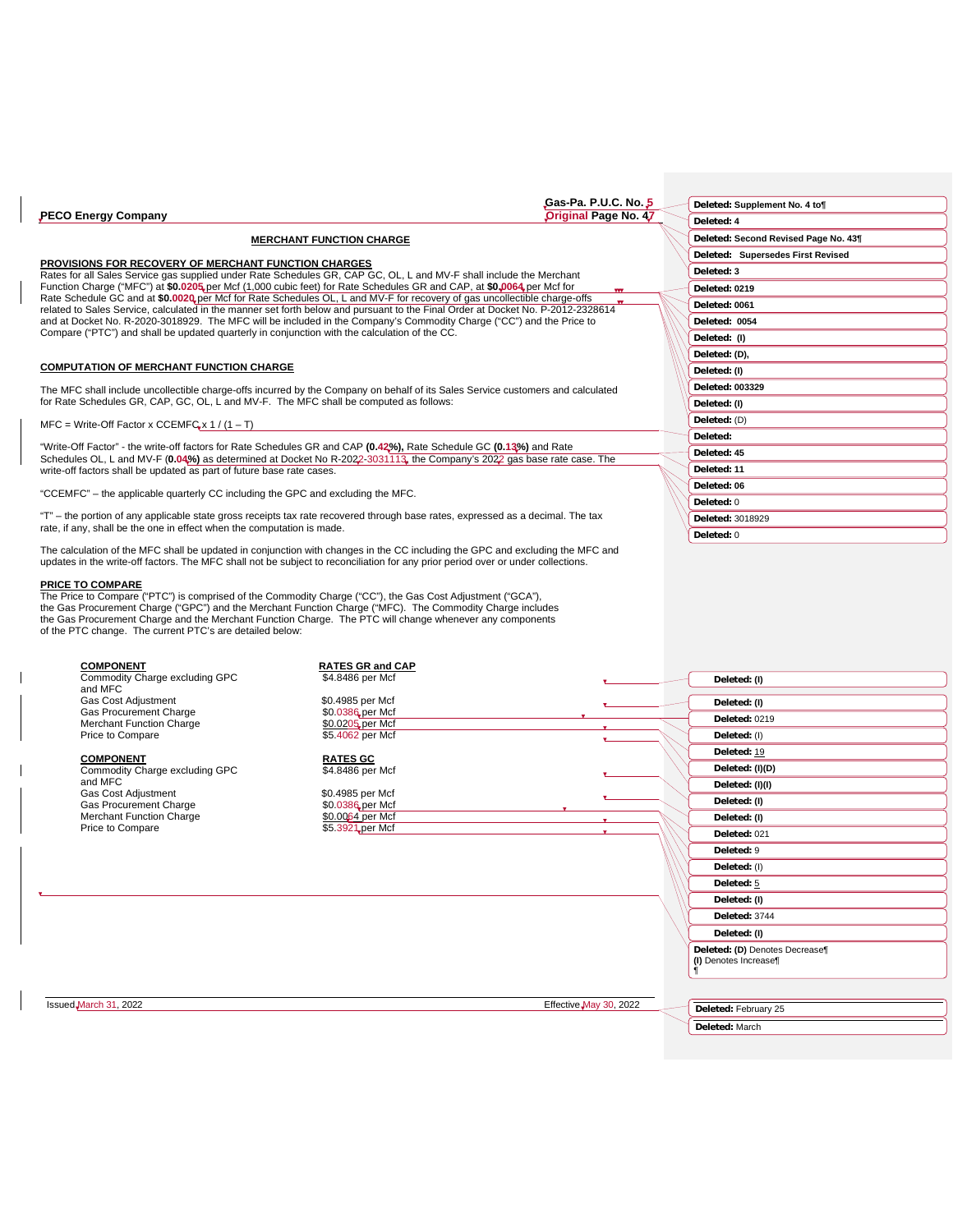|                                |                      | Gas-Pa. P.U.C. No. 5   | Deleted: Supplement No. 4 to¶        |
|--------------------------------|----------------------|------------------------|--------------------------------------|
| <b>PECO Energy Company</b>     |                      | Original Page No. 48   | Deleted: 4                           |
| <b>COMPONENT</b>               | RATES OL, L and MV-F |                        | Deleted: Second Revised Page No. 44¶ |
| Commodity Charge excluding GPC | \$4.8486 per Mcf     |                        | Deleted: Supersedes First Revised    |
| and MFC<br>Gas Cost Adjustment | \$0.4985 per Mcf     |                        | Deleted: 4                           |
| Gas Procurement Charge         | \$0.0386 per Mcf     |                        | Deleted: (I)                         |
| Merchant Function Charge       | \$0.0020 per Mcf     |                        | Deleted: (I)                         |
| Price to Compare               | \$5.3877             |                        | Deleted: 0219                        |
|                                |                      |                        | Deleted: (I)                         |
|                                |                      |                        | Deleted: 9                           |
|                                |                      |                        | Deleted: (D)(I)                      |
|                                |                      |                        | Deleted: 3719 per Mcf                |
|                                |                      |                        | Deleted: (I)                         |
|                                |                      |                        |                                      |
|                                |                      |                        |                                      |
|                                |                      |                        |                                      |
|                                |                      |                        |                                      |
|                                |                      |                        |                                      |
|                                |                      |                        |                                      |
|                                |                      |                        |                                      |
|                                |                      |                        |                                      |
|                                |                      |                        |                                      |
|                                |                      |                        |                                      |
|                                |                      |                        |                                      |
|                                |                      |                        |                                      |
|                                |                      |                        |                                      |
|                                |                      |                        |                                      |
|                                |                      |                        |                                      |
|                                |                      |                        |                                      |
|                                |                      |                        |                                      |
|                                |                      |                        |                                      |
|                                |                      |                        |                                      |
|                                |                      |                        |                                      |
|                                |                      |                        |                                      |
|                                |                      |                        |                                      |
|                                |                      |                        |                                      |
|                                |                      |                        |                                      |
|                                |                      |                        |                                      |
|                                |                      |                        |                                      |
|                                |                      |                        |                                      |
|                                |                      |                        |                                      |
|                                |                      |                        |                                      |
|                                |                      |                        |                                      |
|                                |                      |                        |                                      |
|                                |                      |                        | Deleted: (I) Denotes Increase¶       |
|                                |                      |                        |                                      |
|                                |                      |                        |                                      |
|                                |                      |                        |                                      |
|                                |                      |                        |                                      |
|                                |                      |                        |                                      |
| Issued March 31, 2022          |                      | Effective May 30, 2022 | Deleted: February 25                 |
|                                |                      |                        | Deleted:                             |
|                                |                      |                        | Deleted: rch                         |
|                                |                      |                        |                                      |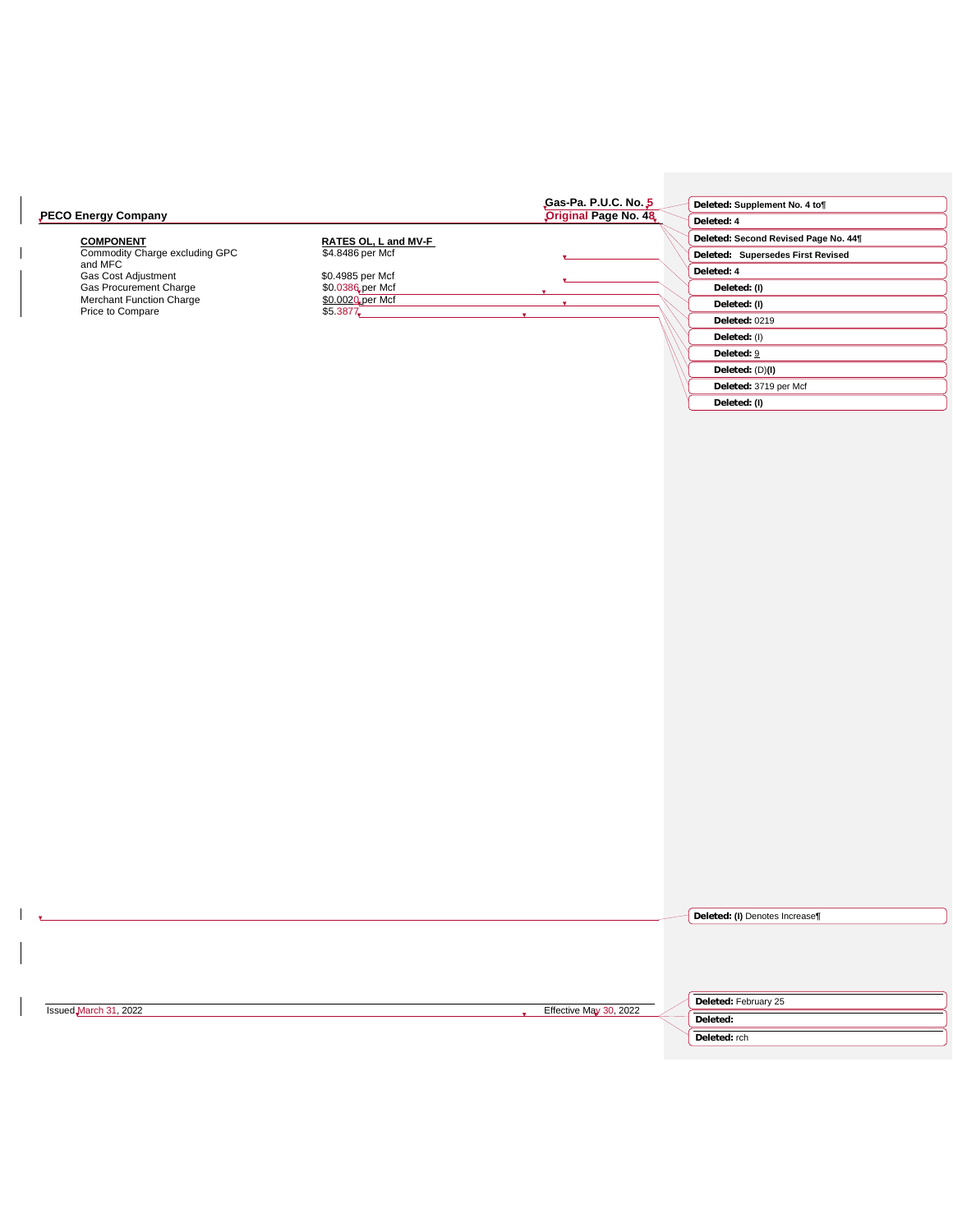| Gas-Pa. P.U.C. No. 5                                                                                                                                                                                                                                                                       | Deleted: Supplement No. 4 to¶        |
|--------------------------------------------------------------------------------------------------------------------------------------------------------------------------------------------------------------------------------------------------------------------------------------------|--------------------------------------|
| Original Page No. 49<br><b>PECO Energy Company</b>                                                                                                                                                                                                                                         | Deleted: 4                           |
| BALANCING SERVICE COSTS (BSC)- Section 1307(f)                                                                                                                                                                                                                                             | Deleted: Second Revised Page No. 45¶ |
|                                                                                                                                                                                                                                                                                            | Deleted: Supersedes First Revised    |
| PROVISIONS FOR RECOVERY OF BALANCING SERVICE COSTS.<br>Rates for Balancing Service for all gas delivered under Rate Schedules GR, CAP, GC, OL, L and MV-F                                                                                                                                  | Deleted: 5                           |
| of this Tariff shall be charged at \$0.4247 per Mcf (1,000 cubic feet) for recovery of those costs, calculated in the manner set forth                                                                                                                                                     | Deleted: (I)                         |
| below, pursuant to Section 1307(f) of the Public Utility Code. Such rates for Balancing Service shall be increased or decreased,<br>from time to time, as provided by Section 1307(f) of the Public Utility Code and the Commission's regulations, to reflect changes                      |                                      |
| in the level of recovery of Balancing Service Costs.                                                                                                                                                                                                                                       |                                      |
| <b>COMPUTATION OF BALANCING SERVICE COSTS PER MCF</b><br>Balancing Service Costs, per Mcf, shall be computed to the nearest one-hundredth cent (0.01¢) in accordance with the formula set forth                                                                                            |                                      |
| below:                                                                                                                                                                                                                                                                                     |                                      |
| $(C - E)$<br>$\mathbf{1}$<br>$BSC =$<br>Χ                                                                                                                                                                                                                                                  |                                      |
| (S)<br>$(1 - T)$                                                                                                                                                                                                                                                                           |                                      |
| For March 1, June 1 and September 1 quarterly updates, the BSC is revised to:<br>BSC = $(CC1 + Q + C1 - E)$ x 1                                                                                                                                                                            |                                      |
| $S1$ S2 S1 $(1-T)$                                                                                                                                                                                                                                                                         |                                      |
| Projected Balancing Service Costs, so computed, shall be charged to Customers for all gas delivered pursuant to the rate schedules identified                                                                                                                                              |                                      |
| above. The amount of those costs, per Mcf, will vary, if appropriate, based upon annual filings by the Company pursuant to Section 1307(f)<br>of the Public Utility Code and such supplemental filings as may be required or be appropriate under Section 1307(f) or the Commission's      |                                      |
| regulations adopted pursuant thereto.                                                                                                                                                                                                                                                      |                                      |
| In computing the Balancing Service Costs, per Mcf, pursuant to the formula above, the following definitions shall apply:<br>"BSC" - Balancing Service Costs determined to the nearest one-hundredth cent (0.01¢) to be charged to each Mcf of gas delivered under                          |                                      |
| Rate Schedules GR, CAP, GC, OL, L and MV-F of this Tariff.                                                                                                                                                                                                                                 |                                      |
| "C" - Cost in dollars: for all types of storage and related services, project the cost for the projected period when rates will be in effect.<br>"C1" - defined as the difference between the current projection of "C" and the projection of "C" used to establish the rates effective    |                                      |
| December 1 for the period starting with the month of the effective date of the quarterly rate change through the end of the PGC period.                                                                                                                                                    |                                      |
| "CC1"- defined as the rate associated with "C" effective December 1 of the current PGC period.<br>"O" – defined as the difference between the current net over/under collections and the associated projected                                                                              |                                      |
| net over/under collections from the applicable PGC rate calculation, as defined by storage and related services revenues                                                                                                                                                                   |                                      |
| less associated storage and related services costs from December 1 of the current PGC year through the end of the month before the<br>applicable quarterly rate change.                                                                                                                    |                                      |
| "E" - the net overcollection or undercollection of Balancing Service Costs.                                                                                                                                                                                                                |                                      |
| The net overcollection or undercollection shall be determined for the most recent period permitted under law, which shall begin with the<br>month following the last month which was included in the previous overcollection or undercollection calculation reflected in rates. The annual |                                      |
| filing date shall be the date specified by the Commission for the Company's Section 1307(f) tariff filing.                                                                                                                                                                                 |                                      |
| Each overcollection or undercollection statement shall also provide for refund or recovery of amounts necessary to adjust for overrecovery                                                                                                                                                 |                                      |
| or underrecovery of "E" factor amounts under the previous Balancing Service Costs Rate.<br>Interest shall be computed monthly at the prime rate for commercial borrowing in effect sixty days prior to the tariff                                                                          |                                      |
| filing in accordance with Section 1307(f) of the Public Utility Code as modified by PA Act 47. The interest                                                                                                                                                                                |                                      |
| rate will be based on that reported in the Wall Street Journal. Interest will be computed from the month that the overcollection or<br>undercollection occurs to the effective month such overcollection is refunded or undercollection is recouped. The interest rate                     |                                      |
| basis will become effective with the December 2016 billing cycle.                                                                                                                                                                                                                          |                                      |
| As otherwise described in the Sales Service Costs section "Off-System Sales Sharing Mechanisms", the portion of margin revenue<br>attributable to certain balancing assets shall be included in the calculation of "E".                                                                    |                                      |
| Supplier refunds received prior to July 1, 2001 will be included in the calculation of "E" with interest added at the annual rate of six per                                                                                                                                               |                                      |
| cent (6%) beginning with the month such refund is received by the Company.<br>"S", projected Mcf of gas to be delivered to Customers during the projected period when rates will be in effect.                                                                                             | Deleted:                             |
| "S1" <sub>y</sub> - defined as the applicable twelve months of mcf of gas to be delivered to customers.                                                                                                                                                                                    | Deleted:                             |
| "T",-the portion of any applicable state gross receipts tax rate recovered through base rates, expressed as a decimal. The tax rate, if<br>any, shall be the one in effect when the computation is made.                                                                                   | Deleted:                             |
| "S2" – defined as mcf sales delivered to customers for the period starting with the month of the effective date of the quarterly rate                                                                                                                                                      | Deleted:                             |
| change through the end of the PGC period.<br>"T" <sub>v</sub> -the portion of any applicable state gross receipts tax rate recovered through base rates, expressed as a decimal. The tax rate, if                                                                                          | Deleted:                             |
| any, shall be the one in effect when the computation is made.                                                                                                                                                                                                                              |                                      |
| Balancing Service Costs - fixed and variable storage costs and the cost of propane to be charged to all customers served under Rate<br>Schedules GR, CAP, GC, OL, L, and MV-F of this Tariff.                                                                                              |                                      |
| <b>QUARTERLY UPDATES</b>                                                                                                                                                                                                                                                                   |                                      |
| The Company's rates for recovery of Balancing Service Costs are also subject to quarterly adjustments under procedures set forth in<br>the Commission's regulations at 52.Pa. Code 53.64 (1) (5). Such updates shall reflect adjustments for under or over collections and                 |                                      |
| adjustments to the projected cost of Balancing Services based upon more current versions of the same sources of data and using the same                                                                                                                                                    |                                      |
| methods to project the Balancing Service Costs approved by the Commission in the Company's most annual proceeding for recovery of<br>Balancing Service Costs under section 1307 (f) of the Public Utility Code.                                                                            |                                      |
|                                                                                                                                                                                                                                                                                            |                                      |
|                                                                                                                                                                                                                                                                                            |                                      |
|                                                                                                                                                                                                                                                                                            | Deleted: (I) Denotes Increase¶       |
|                                                                                                                                                                                                                                                                                            |                                      |
|                                                                                                                                                                                                                                                                                            |                                      |
| Issued March 31, 2022<br>Effective May 30, 2022                                                                                                                                                                                                                                            |                                      |
|                                                                                                                                                                                                                                                                                            | Deleted: Issued November 29, 2021    |
|                                                                                                                                                                                                                                                                                            | Effective December 1, 2021¶          |
|                                                                                                                                                                                                                                                                                            |                                      |
|                                                                                                                                                                                                                                                                                            |                                      |

 $\mathbf{l}$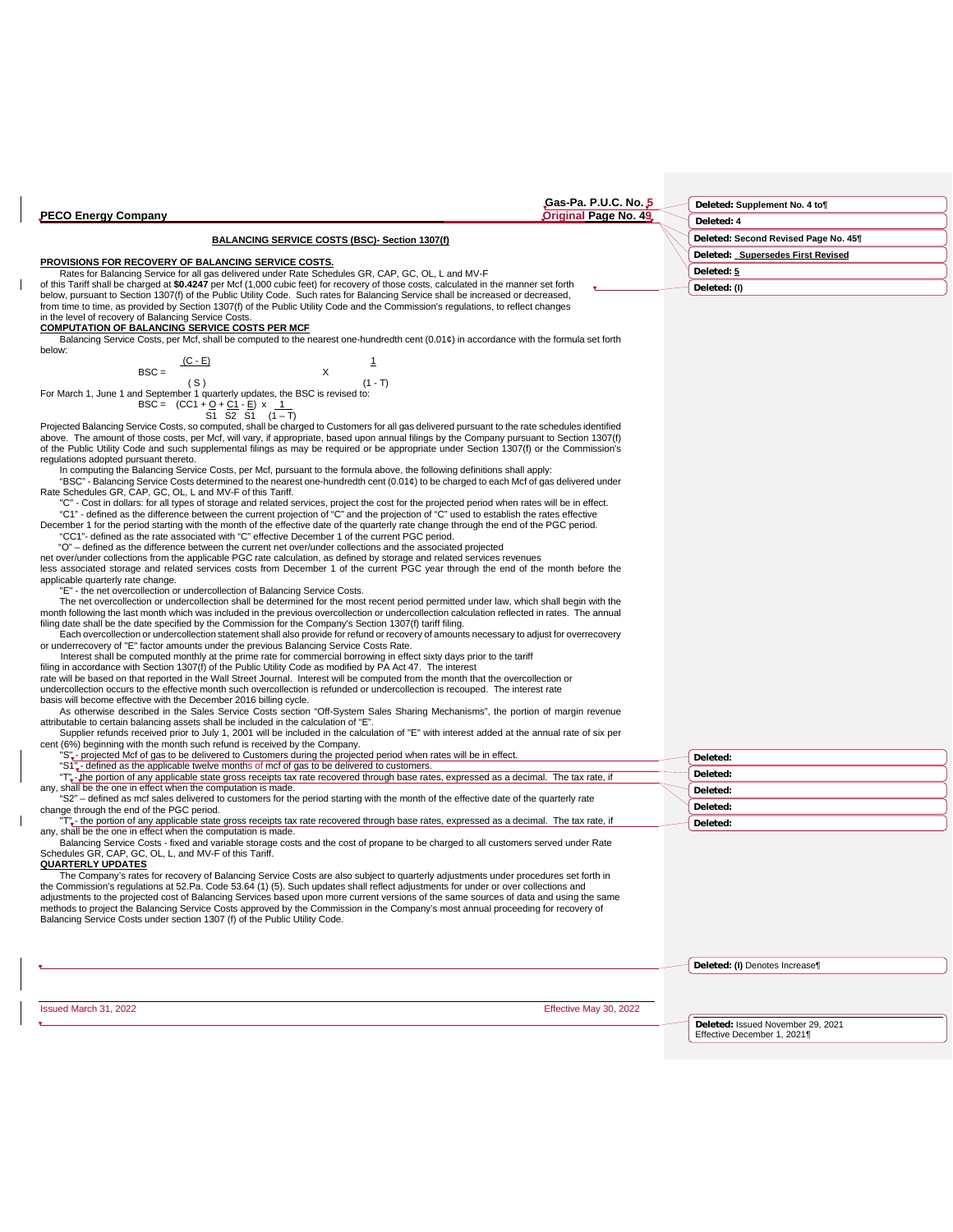|                                 | Gas-Pa. P.U.C. No.<br>Deleted: 4 |
|---------------------------------|----------------------------------|
| <b>PECO Energy</b><br>v Companv | Original Page No.<br>Deleted: 46 |
|                                 |                                  |

 $\mathbf l$ 

<u>FILING WITH PENNSYLVANIA PUBLIC UTILITY COMMISSION; AUDIT: RECTIFICATION.</u><br>The Company's annual Section 1307(f) filing or its annual reconciliation statement shall be submitted to the Commission by June 1 of each<br>year, or

Issued March 31, 2022 Effective May 30, 2022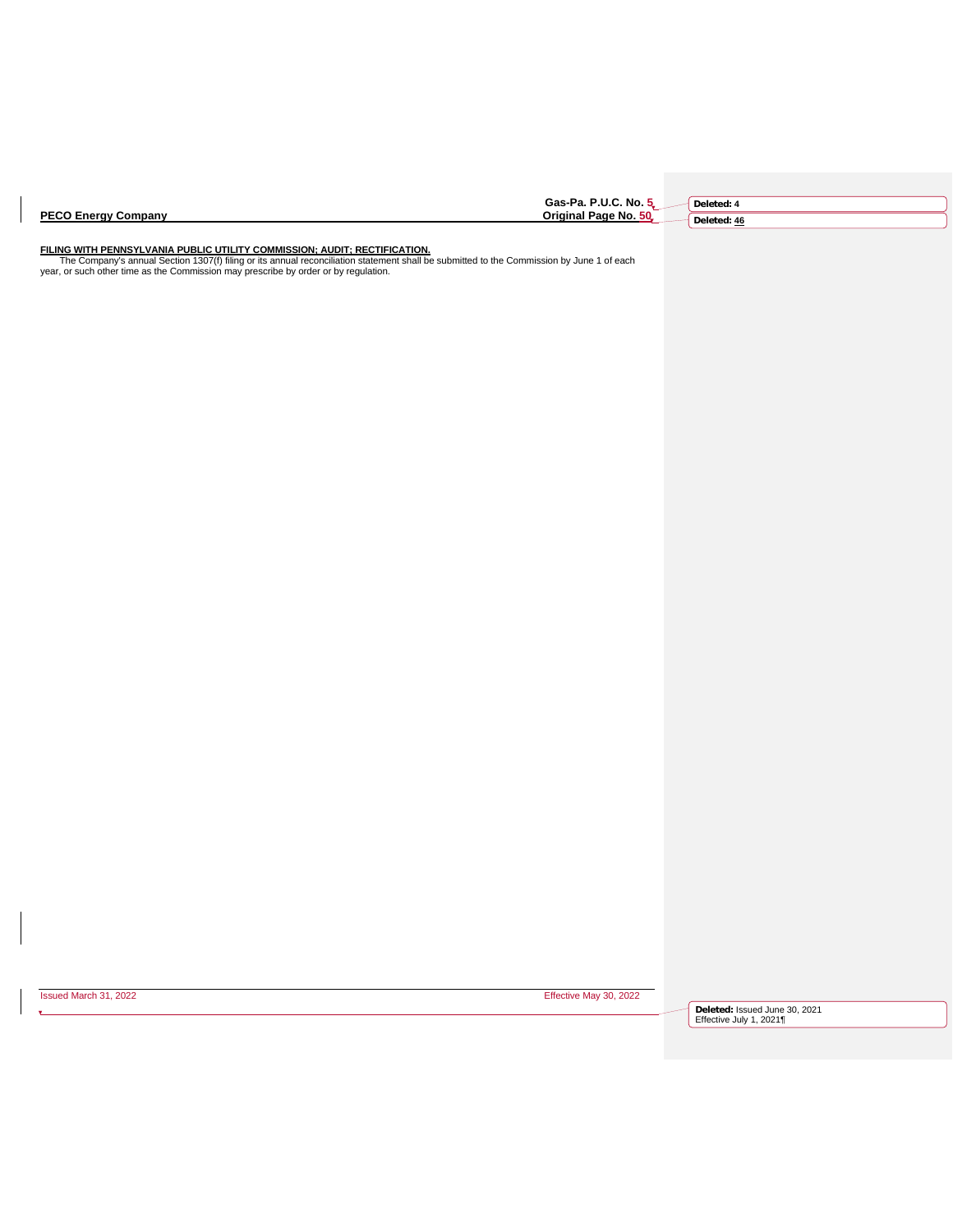|                                                                                                                                                                                                                                                                                                                                                                                                                             | Gas-Pa. P.U.C. No. 5.  | Deleted: 4                                                                                                                                                                                                                        |
|-----------------------------------------------------------------------------------------------------------------------------------------------------------------------------------------------------------------------------------------------------------------------------------------------------------------------------------------------------------------------------------------------------------------------------|------------------------|-----------------------------------------------------------------------------------------------------------------------------------------------------------------------------------------------------------------------------------|
| <b>PECO Energy Company</b>                                                                                                                                                                                                                                                                                                                                                                                                  | Original Page No. 51,  |                                                                                                                                                                                                                                   |
|                                                                                                                                                                                                                                                                                                                                                                                                                             |                        | Deleted: 47                                                                                                                                                                                                                       |
| <b>Consumer Education Charge (CEC)</b>                                                                                                                                                                                                                                                                                                                                                                                      |                        |                                                                                                                                                                                                                                   |
| PROVISIONS FOR RECOVERY OF CONSUMER EDUCATION COSTS                                                                                                                                                                                                                                                                                                                                                                         |                        |                                                                                                                                                                                                                                   |
| Purpose - The purpose of this surcharge is to provide for full and current cost recovery of expenditures associated with the Company's approved<br>gas consumer education costs.                                                                                                                                                                                                                                            |                        | Deleted: ¶                                                                                                                                                                                                                        |
|                                                                                                                                                                                                                                                                                                                                                                                                                             |                        | Deleted:                                                                                                                                                                                                                          |
| Applicability - The surcharge shall be charge calculated to the nearest one-hundredth cent (0.01¢), which shall be added to the Variable<br>Distribution rates for all Low Volume Customers for recovery of Consumer Education Costs associated with Gas Choice. The rate shall be                                                                                                                                          |                        | Deleted:                                                                                                                                                                                                                          |
| calculated separately for each customer class. The current Consumer Education Plan Cost for each Class 1 is 1 is \$0.0020 per Mcf for Rates GR<br>and CAP, Class 2 is \$0.0000 per Mcf for Rate GC and for Class 3 is \$0.0000 per Mcf for Rates L and MV-F                                                                                                                                                                 |                        | Deleted: of this Tariff shall include \$0.0000 per MCF for<br>recovery of Consumer ¶<br>Education Costs associated with Gas Choice. The CEC for                                                                                   |
| <b>COMPUTATION OF CEC</b><br>The CEC per MCF shall be calculated on an annual basis using the following formula:                                                                                                                                                                                                                                                                                                            |                        | Gas service will be recomputed annually as needed, to reflect<br>changes in the level of Consumer Education Costs associated<br>with Gas Choice, in the manner described below.                                                   |
| $CEC(n) = (C+E+1)$<br>S(n)                                                                                                                                                                                                                                                                                                                                                                                                  |                        | Deleted: computed to the nearest one-hundredth cent<br>$(0.01¢)$ in accordance with the formula set below                                                                                                                         |
| In computing the CEC, pursuant to the formula above, the following definitions shall apply:                                                                                                                                                                                                                                                                                                                                 |                        | Deleted: $CEC = EC/S$                                                                                                                                                                                                             |
|                                                                                                                                                                                                                                                                                                                                                                                                                             |                        | Deleted:                                                                                                                                                                                                                          |
| $C$ – the cost of the consumer education program includes the following:                                                                                                                                                                                                                                                                                                                                                    |                        | Deleted: ¶                                                                                                                                                                                                                        |
| Consumer Education Cost: Costs attributable to the Company's payment of the Commission's Statewide Education Assessment and all<br>incremental external and incremental internal costs of the Company's own local customer choice education program. Such program costs may<br>include outreach programs, paid media, direct mail, company call center, grass roots outreach and other costs as approved by the Commission. |                        | "CEC" - Consumer Education Charge determined to the<br>nearest one-hundredth cent $(0.01¢)$ to be included in the<br>Variable Distribution Charge calculated for Low Volume<br>Customers to recover Gas Consumer Education Costs. |
| CEC(n) - consumer education costs for Low Volume Customers in rate class "n" including over/(under) recovery and associated interest.                                                                                                                                                                                                                                                                                       |                        | Deleted: "EC" - The net over collection or under collection of                                                                                                                                                                    |
| E – The estimated over or (under) recovery from the prior year. The reconciliation period shall be the 12 months ended December 31.                                                                                                                                                                                                                                                                                         |                        | Consumer Education Costs. The net over collection or under<br>collection shall be determined using actual data for the most                                                                                                       |
| Interest on any over or (under) recovery balance. Interest shall be a rate of 6% and shall be calculated from the month of over or under<br>collection to the mid-point of the recovery period.                                                                                                                                                                                                                             |                        | recent period through the end of January. The EC application<br>period begins March 1 and runs through the end of February.                                                                                                       |
| $n$ – rate class where 1 = residential (Rate GR) 2 = small C&I (Rate GC) 3 = large C&I (Rate L).                                                                                                                                                                                                                                                                                                                            |                        | Deleted: ¶                                                                                                                                                                                                                        |
| \$- projected MCF of gas, as included in the Balancing Service Costs (BSC) provided in the Company's most recent Commission approved                                                                                                                                                                                                                                                                                        |                        | Deleted:                                                                                                                                                                                                                          |
| annual 1307(f) Purchase Gas Cost (PGC) filing.                                                                                                                                                                                                                                                                                                                                                                              |                        | Deleted: ¶                                                                                                                                                                                                                        |
| <b>Filing Schedule:</b>                                                                                                                                                                                                                                                                                                                                                                                                     |                        | Deleted:"                                                                                                                                                                                                                         |
| The estimated surcharge shall be filed with the Commission by January 1 of each year to be effective on the following March 1. The application<br>period shall be the 12 months that start the March 1 effective date of the surcharge. The CEC mechanism is subject to annual audit review                                                                                                                                 |                        | Deleted: ¶                                                                                                                                                                                                                        |
| by the Bureau of Audits.                                                                                                                                                                                                                                                                                                                                                                                                    |                        | Deleted: ILING WITH PENNSYLVANIA PUBLIC UTILITY<br><b>COMMISSION; AUDIT; RECONCILIATION.</b>                                                                                                                                      |
|                                                                                                                                                                                                                                                                                                                                                                                                                             |                        | Deleted: Company's annual CEC filing and its annual<br>reconciliation statement                                                                                                                                                   |
|                                                                                                                                                                                                                                                                                                                                                                                                                             |                        | Deleted: submitted                                                                                                                                                                                                                |
|                                                                                                                                                                                                                                                                                                                                                                                                                             |                        | Deleted: to                                                                                                                                                                                                                       |
|                                                                                                                                                                                                                                                                                                                                                                                                                             |                        | Deleted: one day prior to new rates being effective March 1                                                                                                                                                                       |
|                                                                                                                                                                                                                                                                                                                                                                                                                             |                        | Deleted: , or at such time as the Commission may<br>prescribe                                                                                                                                                                     |
|                                                                                                                                                                                                                                                                                                                                                                                                                             |                        | Deleted: ¶<br>T<br>ſ                                                                                                                                                                                                              |
|                                                                                                                                                                                                                                                                                                                                                                                                                             |                        | Deleted: ¶                                                                                                                                                                                                                        |
| Issued March 31, 2022                                                                                                                                                                                                                                                                                                                                                                                                       | Effective May 30, 2022 | Deleted: Issued June 30, 2021                                                                                                                                                                                                     |
|                                                                                                                                                                                                                                                                                                                                                                                                                             |                        | Effective July 1, 2021¶                                                                                                                                                                                                           |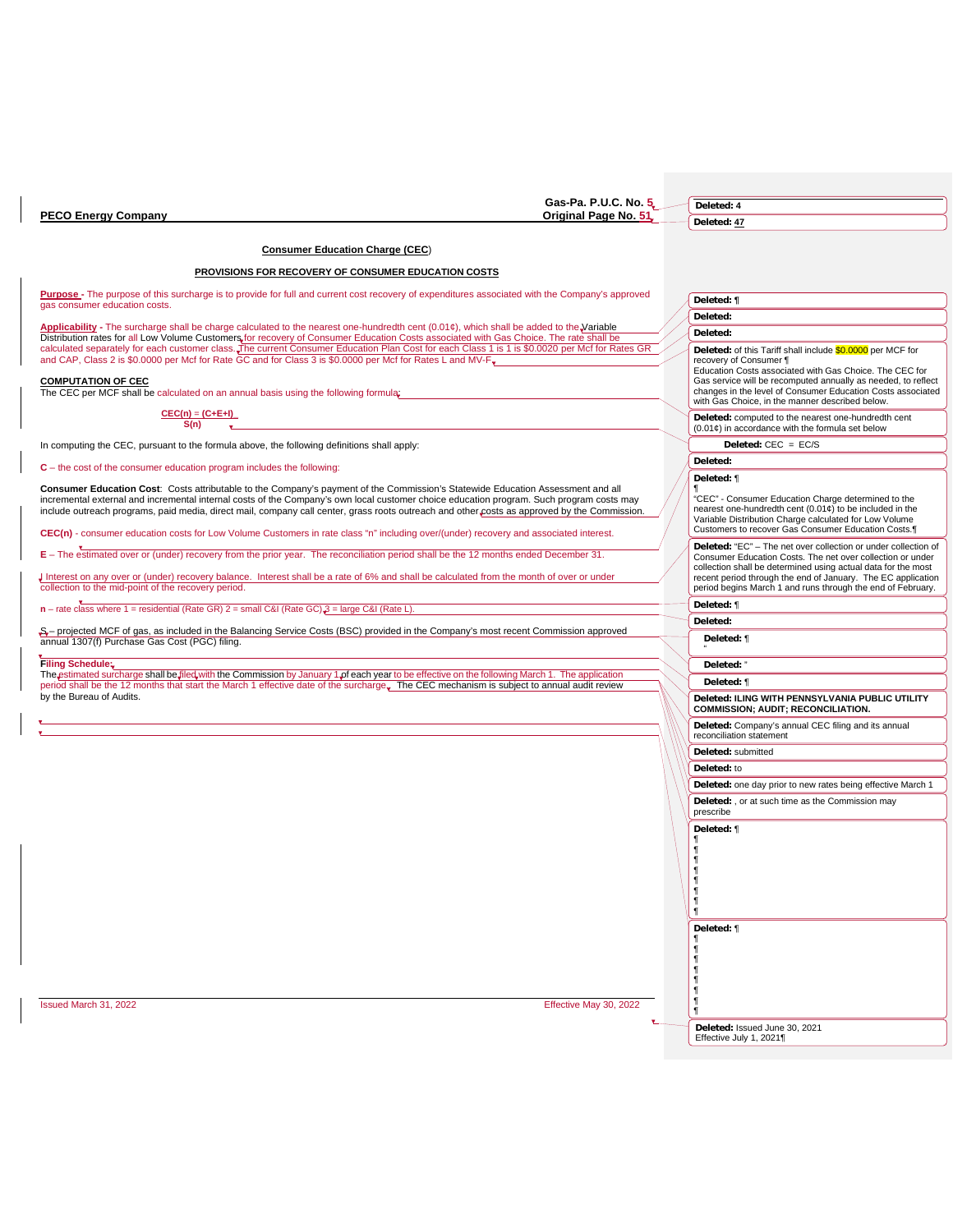|                                                                                                                                                                                                            | Gas-Pa. P.U.C. No. 5   | Deleted: Gas PA. P.U.C. No. 4¶<br>PECO Energy Company<br><b>Original Page</b>                                                                                                                                                                                                                                                                                                                                                                                                                                                                                                                                                                                                                                                                                                                                                                                                                                                                                                                                                                                                                                                                                                                                                                                                                                                                                                                            |
|------------------------------------------------------------------------------------------------------------------------------------------------------------------------------------------------------------|------------------------|----------------------------------------------------------------------------------------------------------------------------------------------------------------------------------------------------------------------------------------------------------------------------------------------------------------------------------------------------------------------------------------------------------------------------------------------------------------------------------------------------------------------------------------------------------------------------------------------------------------------------------------------------------------------------------------------------------------------------------------------------------------------------------------------------------------------------------------------------------------------------------------------------------------------------------------------------------------------------------------------------------------------------------------------------------------------------------------------------------------------------------------------------------------------------------------------------------------------------------------------------------------------------------------------------------------------------------------------------------------------------------------------------------|
| <b>PECO Energy Company</b>                                                                                                                                                                                 | Original Page No. 52,  | No. 48                                                                                                                                                                                                                                                                                                                                                                                                                                                                                                                                                                                                                                                                                                                                                                                                                                                                                                                                                                                                                                                                                                                                                                                                                                                                                                                                                                                                   |
| DISTRIBUTION SYSTEM IMPROVEMENT CHARGE<br>(DSIC)                                                                                                                                                           |                        | PROVISION FOR THE TAX ACCOUNTING REPAIR CREDIT<br>(TARC)                                                                                                                                                                                                                                                                                                                                                                                                                                                                                                                                                                                                                                                                                                                                                                                                                                                                                                                                                                                                                                                                                                                                                                                                                                                                                                                                                 |
| In addition to the net charges provided for in this Tariff, a charge of 0.00% will apply consistent with the Commission Order dated<br>September 3, 2015 at Docket No. P-2013-2347340, approving the DSIC. |                        | Purpose: The purpose of this credit is to provide customers a<br>bill credit for the tax benefits gained as a result of a change in<br>the method of tax accounting for certain expenditures. The<br>Tax Accounting Repair Credit is as proposed in the Settlement<br>at Docket No. R-2010-2161592 in Section II F(2).                                                                                                                                                                                                                                                                                                                                                                                                                                                                                                                                                                                                                                                                                                                                                                                                                                                                                                                                                                                                                                                                                   |
|                                                                                                                                                                                                            |                        | Applicability: The credit shall be calculated to the nearest<br>one-hundredth of a cent for billing purposes for all customers.<br>The TARC shall be credited to each rate schedule as follows:<br>¶                                                                                                                                                                                                                                                                                                                                                                                                                                                                                                                                                                                                                                                                                                                                                                                                                                                                                                                                                                                                                                                                                                                                                                                                     |
|                                                                                                                                                                                                            |                        | Rate GR, CAP \$0.0000/Mcf<br>Rate GC \$0.0000/Mcf<br>Rate OL \$0.0000/Mcf<br>Ч<br>Rate L \$0.0000/Mcf<br>ſ<br>Rate MV-F \$0.0000/Mcf<br>¶<br>Rate MV-I \$0.0000/Mcf<br>Π<br>Rate IS<br>\$0.0000/Mcf<br>Π<br>Rate TCS<br>\$0.0000/Mcf<br>ſ<br>Rate TS-I \$0.0000/Mcf<br>¶<br>Rate TS-F \$0.0000/Mcf<br>The Variable Distribution Service charges, for the above rate<br>schedules shall include the above listed TARC credits. ¶<br><b>Calculation of TARC Credit:</b><br>Billing Provisions: The credit shall be calculated by rate<br>schedule using the following formula:<br>TARC = $(R)$ where:<br>BU ¶                                                                                                                                                                                                                                                                                                                                                                                                                                                                                                                                                                                                                                                                                                                                                                                              |
|                                                                                                                                                                                                            |                        | ¶<br>$R$ – The amount accrued as a result of a change in the tax<br>accounting method for gas system repairs for rate class n<br>divided by 7.<br>BU - The total annual Billing Units for the rate class.                                                                                                                                                                                                                                                                                                                                                                                                                                                                                                                                                                                                                                                                                                                                                                                                                                                                                                                                                                                                                                                                                                                                                                                                |
|                                                                                                                                                                                                            |                        | Filings and Reconciliations: One year prior to the<br>scheduled expiration of the credit the Company will evaluate<br>whether a change in the credit is required in order to avoid a<br>significant over or under recovery at the end of the rate credit<br>period. If a base rate case has not been filed prior to the<br>expiration of the credit, a final reconciliation filing will be made<br>on or before January 31, 2020, at which time any under or<br>over recoveries will be reflected in rates in effect from April 1,<br>2020 to June 30, 2020. If it is apparent that such<br>methodology would result in a significant over or under<br>recovery at December 31, 2019 for an individual rate class the<br>Company will propose a revised rate credit to become<br>effective April 1, 2019. Interest will not be applied to any over<br>or undercollections. If the amount to be credited to customers<br>is modified based upon IRS safe harbor rules or the results of<br>an IRS audit of the accounting change, the Company shall<br>modify the credit accordingly through a filing with the<br>Commission. Such filing shall be made 60 days prior to the<br>effective date. Additionally, if the value of the credit has been<br>reduced due to a State Net Operating Loss (NOL), a filing<br>shall be made to increase the credit when the NOL has been<br>used by the Company.<br>ſ |
|                                                                                                                                                                                                            |                        | Deleted: 4                                                                                                                                                                                                                                                                                                                                                                                                                                                                                                                                                                                                                                                                                                                                                                                                                                                                                                                                                                                                                                                                                                                                                                                                                                                                                                                                                                                               |
| Issued March 31, 2022                                                                                                                                                                                      | Effective May 30, 2022 | Deleted: 49                                                                                                                                                                                                                                                                                                                                                                                                                                                                                                                                                                                                                                                                                                                                                                                                                                                                                                                                                                                                                                                                                                                                                                                                                                                                                                                                                                                              |
|                                                                                                                                                                                                            |                        | Deleted: Issued June 30, 2021<br>Effective<br>July 1, 2021¶                                                                                                                                                                                                                                                                                                                                                                                                                                                                                                                                                                                                                                                                                                                                                                                                                                                                                                                                                                                                                                                                                                                                                                                                                                                                                                                                              |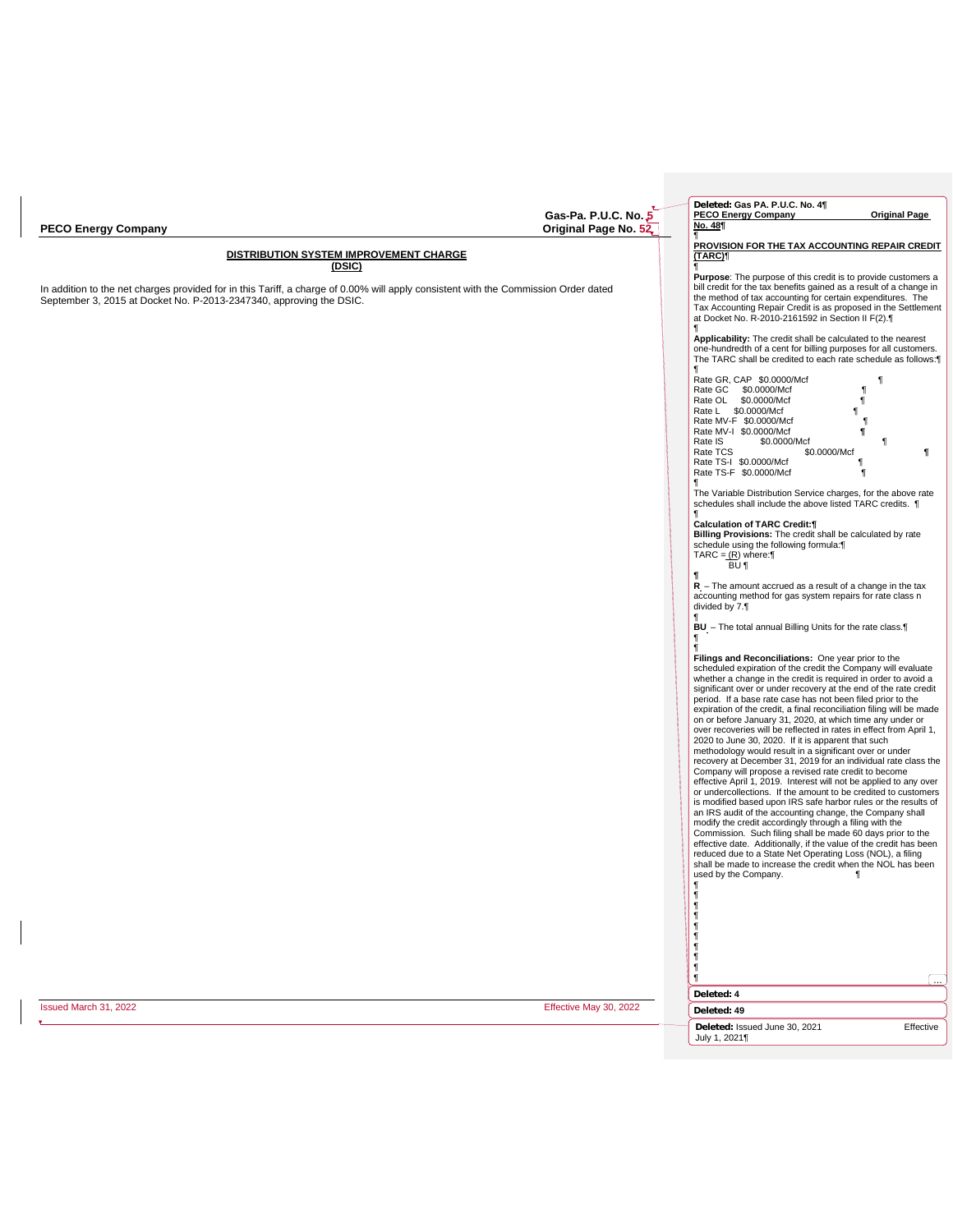| <b>PECO Energy Company</b>                                                                                                                                                                                                                                                                                                                                                                                                                                                                                              | Gas-Pa. P.U.C. No. 5<br>Original Page No. 53 | Deleted: 4<br>Deleted: 0 |
|-------------------------------------------------------------------------------------------------------------------------------------------------------------------------------------------------------------------------------------------------------------------------------------------------------------------------------------------------------------------------------------------------------------------------------------------------------------------------------------------------------------------------|----------------------------------------------|--------------------------|
| DISTRIBUTION SYSTEM IMPROVEMENT CHARGE<br>(DSIC) (CONTINUED)                                                                                                                                                                                                                                                                                                                                                                                                                                                            |                                              |                          |
| 1. General Description                                                                                                                                                                                                                                                                                                                                                                                                                                                                                                  |                                              |                          |
| A. Purpose: To recover the reasonable and prudent costs incurred to repair, improve, or replace eligible property which is<br>completed and placed in service and recorded in the individual accounts, as noted below, between base rate cases and to provide the<br>Company with the resources to accelerate the replacement of aging infrastructure, to comply with evolving regulatory requirements and<br>to develop and implement solutions to regional<br>supply problems.                                        |                                              |                          |
| The costs of extending facilities to serve new customers are not included for recovery in the DSIC.                                                                                                                                                                                                                                                                                                                                                                                                                     |                                              |                          |
| <b>B. Eligible Property:</b> The DSIC-eligible property will consist of the following:                                                                                                                                                                                                                                                                                                                                                                                                                                  |                                              |                          |
| Piping (account 376);<br>Couplings (account 376);<br>Gas services lines (account 380) and insulated and non-insulated fittings (account 378);<br>Valves (account 376);<br>Excess flow valves (account 376);<br>Risers (account 376);<br>Meter bars (account 382);<br>Meters (account 381);<br>Unreimbursed costs related to highway relocation projects where a natural gas distribution company or city natural gas<br>distribution operation must relocate<br>its facilities; and<br>Other related capitalized costs. |                                              |                          |
| <b>Effective Date:</b> The DSIC will become effective October 1, 2015.<br>C.                                                                                                                                                                                                                                                                                                                                                                                                                                            |                                              |                          |

Issued March 31, 2022 Effective May 30, 2022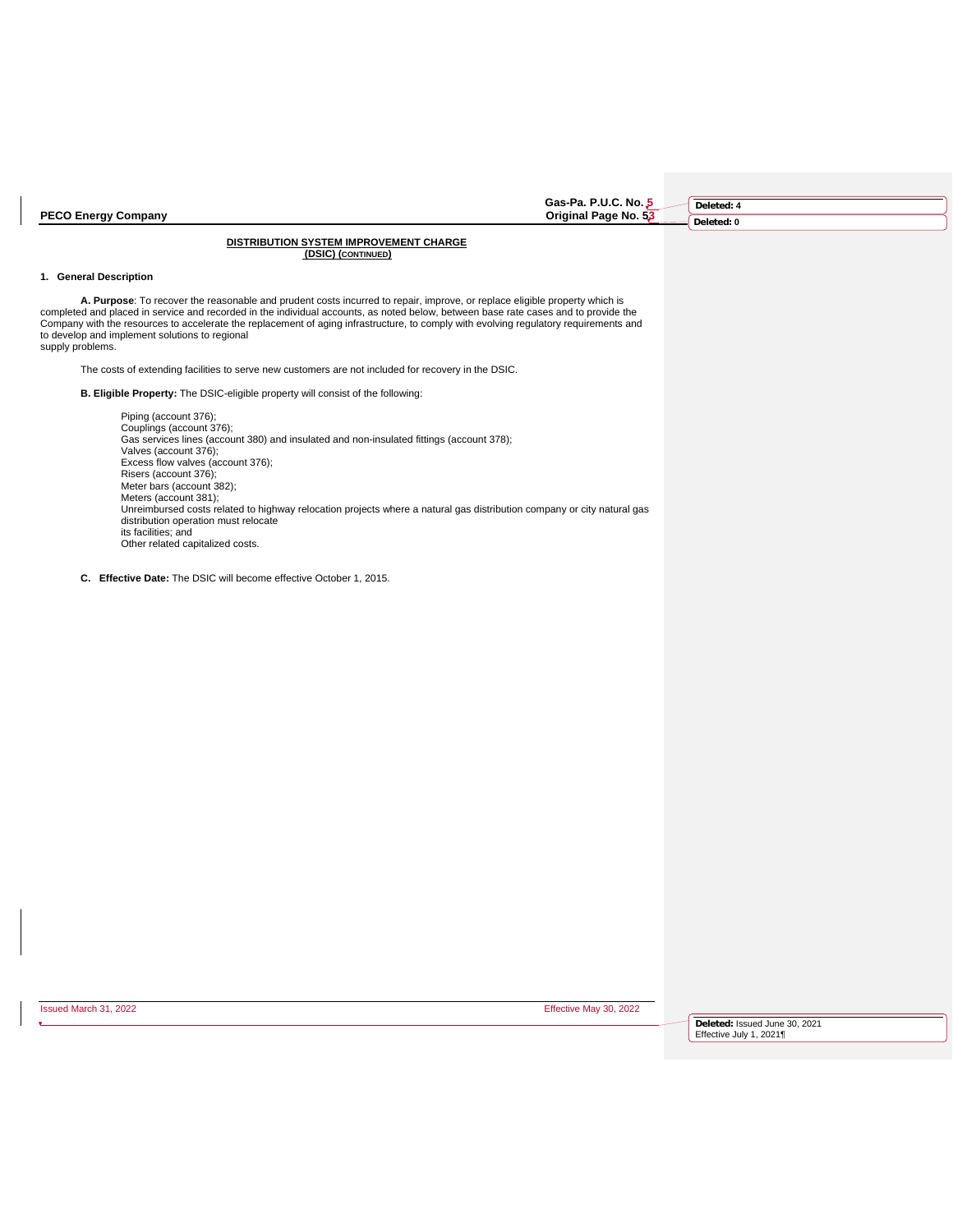**Gas-Pa. P.U.C. No. 5**

**Deleted: 1**

# **DISTRIBUTION SYSTEM IMPROVEMENT CHARGE (DSIC) (CONTINUED)**

# **2. Computation of the DSIC**

**A. Calculation:** The initial DSIC, effective October 1, 2015, shall be calculated to recover the fixed costs of eligible plant additions that have not previously been reflected in the Company's rates or rate base and will have been placed in service between June 1, 2015 and August 31, 2015. Thereafter, the DSIC will be updated on a quarterly basis to reflect eligible plant additions placed in service during the three-month periods ending one month prior to the effective date of each DSIC update. Billing for the DSIC will be on a bills rendered basis. Thus, changes in the DSIC rate will occur as follows:

| Effective Date of Change | Date to which DSIC Eligible Plant Additions Reflected |
|--------------------------|-------------------------------------------------------|
| January 1                | September - November                                  |
| April 1                  | December - February                                   |
| July 1                   | March - Mav                                           |
| October 1                | June - August                                         |

**B. Determination of Fixed Costs:** The fixed costs of eligible distribution system improvements projects will consist of depreciation and pre-tax return, calculated as follows:

> **1. Depreciation:** The depreciation expense shall be calculated by applying the annual accrual rates employed in the Company's most recent base rate case for the plant accounts in which each retirement unit of DSIC-eligible property is recorded to the original cost of DSIC-eligible property.

**2. Pre-tax return:** The pre-tax return shall be calculated using the statutory state and federal income tax rates, the Company's actual capital structure and actual cost rates for long-term debt and preferred stock as of the last day for the three-month period ending one month prior to the effective date of the DSIC and subsequent updates. The cost of equity will be the equity return rate approved in the Company's last fully litigated base rate proceeding for which a final order was entered not more than two years prior to the effective date of the DSIC. If more than two years shall have elapsed between the entry of such a final order and the effective date of the DSIC, then the equity return rate used in the calculation will be the equity return rate calculated by the Commission in the most recent Quarterly Report on the Earnings of Jurisdictional Utilities released by the Commission.

**Deleted: 4**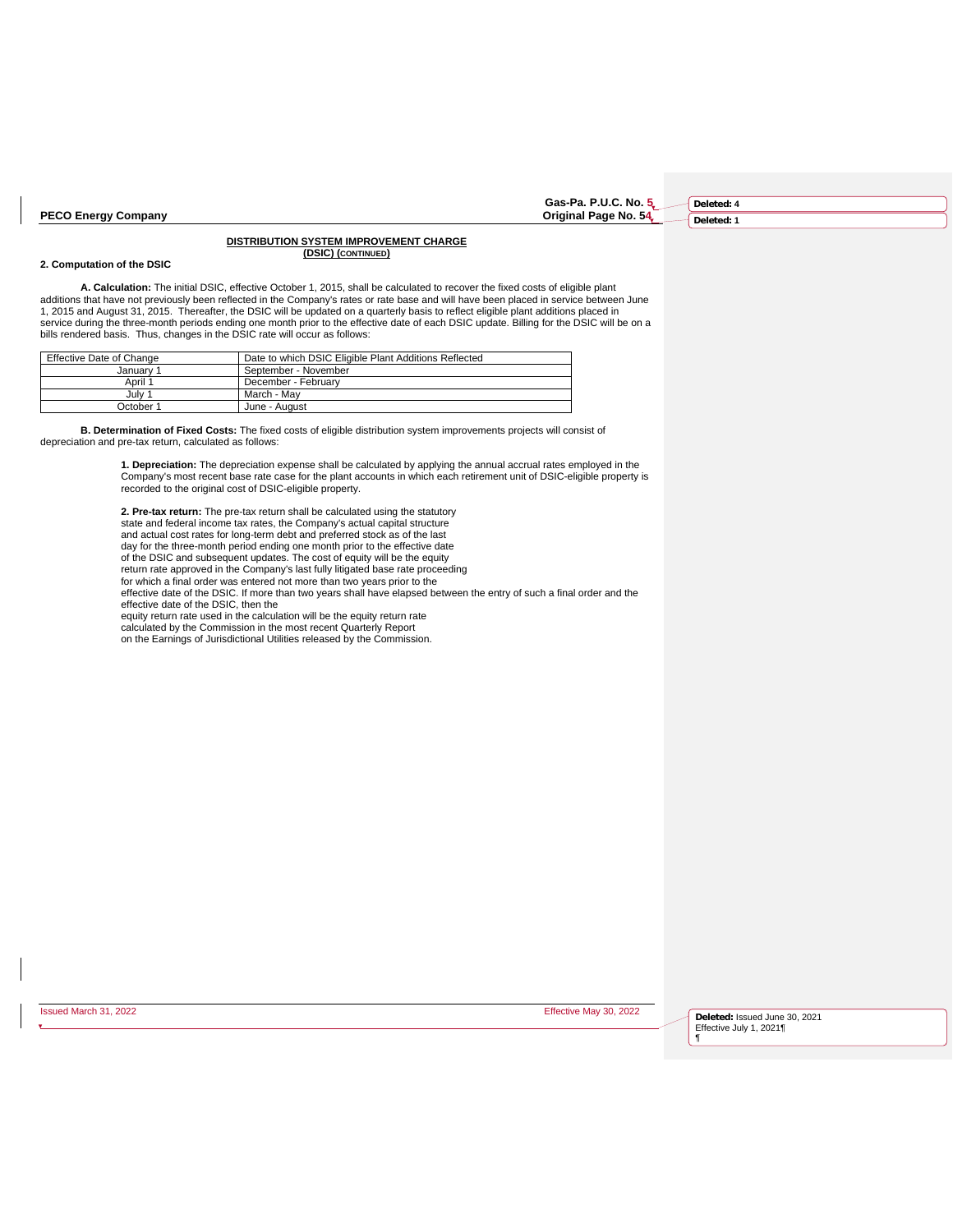|                                                  | Gas-Pa. P.U.C. No. 5                                                                                                                                                                                                                                                                                                                                                                                                                                                                                                                                     | Deleted: 4                    |
|--------------------------------------------------|----------------------------------------------------------------------------------------------------------------------------------------------------------------------------------------------------------------------------------------------------------------------------------------------------------------------------------------------------------------------------------------------------------------------------------------------------------------------------------------------------------------------------------------------------------|-------------------------------|
| <b>PECO Energy Company</b>                       | Original Page No. 55,                                                                                                                                                                                                                                                                                                                                                                                                                                                                                                                                    | Deleted: 2                    |
|                                                  | DISTRIBUTION SYSTEM IMPROVEMENT CHARGE<br>(DSIC) (CONTINUED)                                                                                                                                                                                                                                                                                                                                                                                                                                                                                             |                               |
| charge will be collected, exclusive of the STAS. | C. Application of DSIC: The DSIC will be expressed as a percentage carried to two decimal places and will be applied to the<br>total amount billed to each customer for distribution service and the State Tax Adjustment Surcharge (STAS). To calculate the DSIC,<br>one-fourth of the annual fixed costs associated with all property eligible for cost recovery under the DSIC will be divided by the<br>Company's projected revenue for distribution service (including all applicable clauses and riders) for the quarterly period during which the |                               |
|                                                  | D. Formula: The formula for calculation of the DSIC is as follows:                                                                                                                                                                                                                                                                                                                                                                                                                                                                                       |                               |
|                                                  | DSIC = $(DSI * PTRR) + Dep + e$<br><b>PQR</b>                                                                                                                                                                                                                                                                                                                                                                                                                                                                                                            | Deleted:                      |
|                                                  | Where:                                                                                                                                                                                                                                                                                                                                                                                                                                                                                                                                                   |                               |
|                                                  | DSI = Original cost of eligible distribution system improvement projects net of accrued depreciation.                                                                                                                                                                                                                                                                                                                                                                                                                                                    |                               |
|                                                  | PTRR = Pre-tax return rate applicable to DSIC eligible property.                                                                                                                                                                                                                                                                                                                                                                                                                                                                                         |                               |
|                                                  | Dep = Depreciation expense related to DSIC-eligible property.                                                                                                                                                                                                                                                                                                                                                                                                                                                                                            |                               |
|                                                  | $e =$ Amount calculated $(+/-)$ under the annual reconciliation feature or Commission audit, as described below.                                                                                                                                                                                                                                                                                                                                                                                                                                         |                               |
|                                                  | PQR = Projected quarterly revenues for distribution service (including all<br>applicable clauses and riders) from existing customers plus netted revenue from any customers which will be<br>gained or lost by the beginning of the applicable service period.                                                                                                                                                                                                                                                                                           |                               |
|                                                  | Revenue shall be based on one fourth of the projected annual revenue.                                                                                                                                                                                                                                                                                                                                                                                                                                                                                    |                               |
|                                                  |                                                                                                                                                                                                                                                                                                                                                                                                                                                                                                                                                          |                               |
|                                                  |                                                                                                                                                                                                                                                                                                                                                                                                                                                                                                                                                          |                               |
|                                                  |                                                                                                                                                                                                                                                                                                                                                                                                                                                                                                                                                          |                               |
|                                                  |                                                                                                                                                                                                                                                                                                                                                                                                                                                                                                                                                          |                               |
|                                                  |                                                                                                                                                                                                                                                                                                                                                                                                                                                                                                                                                          |                               |
|                                                  |                                                                                                                                                                                                                                                                                                                                                                                                                                                                                                                                                          |                               |
|                                                  |                                                                                                                                                                                                                                                                                                                                                                                                                                                                                                                                                          |                               |
|                                                  |                                                                                                                                                                                                                                                                                                                                                                                                                                                                                                                                                          |                               |
|                                                  |                                                                                                                                                                                                                                                                                                                                                                                                                                                                                                                                                          |                               |
|                                                  |                                                                                                                                                                                                                                                                                                                                                                                                                                                                                                                                                          |                               |
|                                                  |                                                                                                                                                                                                                                                                                                                                                                                                                                                                                                                                                          |                               |
|                                                  |                                                                                                                                                                                                                                                                                                                                                                                                                                                                                                                                                          |                               |
|                                                  |                                                                                                                                                                                                                                                                                                                                                                                                                                                                                                                                                          |                               |
|                                                  |                                                                                                                                                                                                                                                                                                                                                                                                                                                                                                                                                          |                               |
|                                                  |                                                                                                                                                                                                                                                                                                                                                                                                                                                                                                                                                          |                               |
|                                                  |                                                                                                                                                                                                                                                                                                                                                                                                                                                                                                                                                          |                               |
|                                                  |                                                                                                                                                                                                                                                                                                                                                                                                                                                                                                                                                          |                               |
| Issued March 31, 2022                            | Effective May 30, 2022                                                                                                                                                                                                                                                                                                                                                                                                                                                                                                                                   |                               |
|                                                  |                                                                                                                                                                                                                                                                                                                                                                                                                                                                                                                                                          | Deleted: Issued June 30, 2021 |
|                                                  |                                                                                                                                                                                                                                                                                                                                                                                                                                                                                                                                                          | Effective July 1, 2021¶       |
|                                                  |                                                                                                                                                                                                                                                                                                                                                                                                                                                                                                                                                          |                               |
|                                                  |                                                                                                                                                                                                                                                                                                                                                                                                                                                                                                                                                          |                               |

 $\begin{array}{c} \rule{0pt}{2ex} \rule{0pt}{2ex} \rule{0pt}{2ex} \rule{0pt}{2ex} \rule{0pt}{2ex} \rule{0pt}{2ex} \rule{0pt}{2ex} \rule{0pt}{2ex} \rule{0pt}{2ex} \rule{0pt}{2ex} \rule{0pt}{2ex} \rule{0pt}{2ex} \rule{0pt}{2ex} \rule{0pt}{2ex} \rule{0pt}{2ex} \rule{0pt}{2ex} \rule{0pt}{2ex} \rule{0pt}{2ex} \rule{0pt}{2ex} \rule{0pt}{2ex} \rule{0pt}{2ex} \rule{0pt}{2ex} \rule{0pt}{2ex} \rule{0pt}{$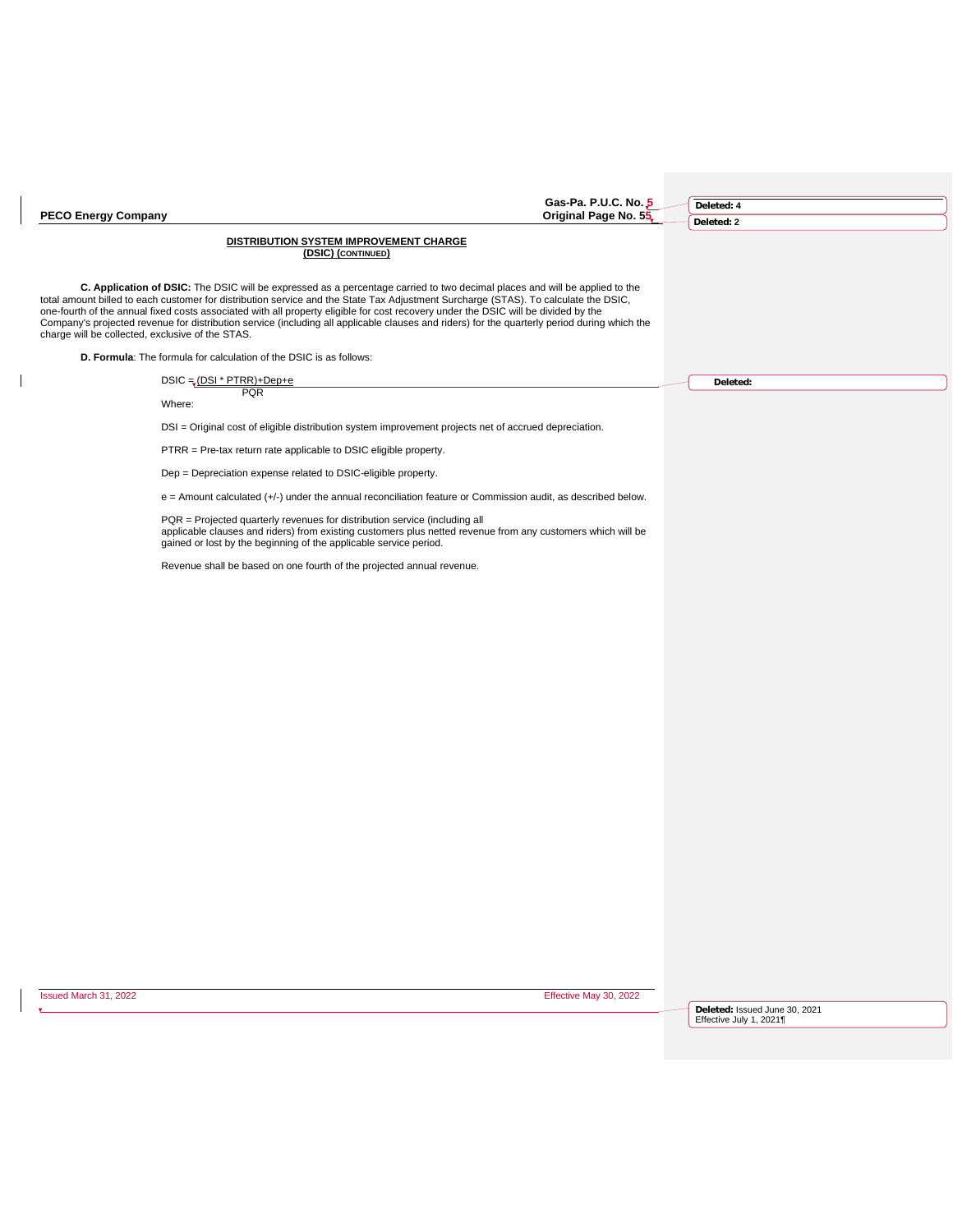**Gas-Pa. P.U.C. No. 5**

**Deleted: 4 Deleted: 3**

# **DISTRIBUTION SYSTEM IMPROVEMENT CHARGE (DSIC) (CONTINUED)**

**3. Quarterly Updates.** Supporting data for each quarterly update will be filed with the Commission and served upon the Commission's Bureau of Investigation and Enforcement, the Commission's Bureau of Audits, the Office of Consumer Advocate, and the Office of Small Business Advocate at least ten (10) days prior to the effective date of the update.

## **4. Customer Safeguards**

**A. Cap:** The DSIC is capped at 5.0% of the amount billed to customers for distribution service (including all applicable clauses and riders) as determined on an annualized basis.

**B. Audit/Reconciliation:** The DSIC is subject to audit at intervals determined by the Commission. Any cost determined by the Commission not to comply with any provision of 66 Pa C.S. §§ 1350, *et seq*., shall be credited to customer accounts. The<br>DSIC is subject to annual reconciliation based on a reconciliation period consisti

twelve months ending December 31 of each year, or the Company may elect to subject the DSIC to quarterly<br>reconciliation but only upon request and approval by the Commission. The revenue received under the DSIC for the reco will be compared to the Company's eligible costs for that period. The difference between revenue and costs will be recouped or refunded, as appropriate, in accordance with Section 1307(e), over a one-year period commencing on April 1 of each year or in the next quarter if permitted by the Commission. If DSIC revenues exceed DSIC-eligible costs, such over-collections will be refunded with interest. Interest<br>on over-collections and credits will be calculated at the residential mortgage lendin Company is not permitted to accrue interest on under collections

**C. New Base Rates:** The DSIC will be reset at zero upon application of new base rates to customer billings that provide for prospective recovery of the annual costs that had previously been recovered under the DSIC. Thereafter, only the fixed costs of new eligible plant additions that have not previously been reflected in the Company's rates or rate base will be reflected in the quarterly updates of the DSlC.

**D. Customer Notice:** Customers shall be notified of changes in the DSIC by including appropriate information on the first bill they receive following any change. An explanatory bill insert shall also be included with the first billing.

**E. All customer classes:** The DSIC shall be applied equally to all customer classes, except that the Company may reduce or eliminate the Rider DSIC to any customer with competitive alternatives who are paying flexed or discounted rates and customers having negotiated contracts with the Company, if it is reasonably necessary to do so.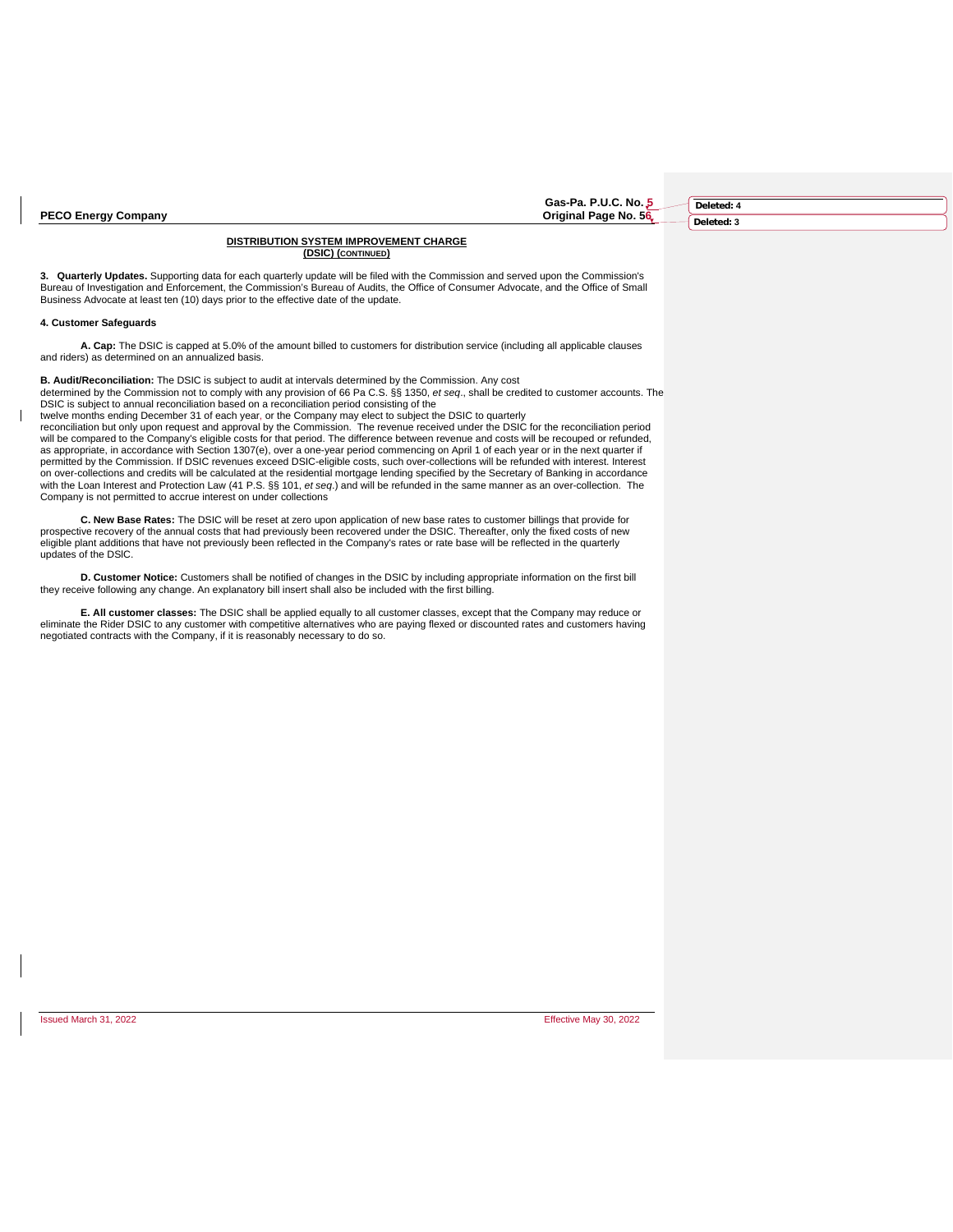# **DISTRIBUTION SYSTEM IMPROVEMENT CHARGE (DSIC) (CONTINUED)**

**F. Earning Reports:** The DSlC will also be reset at zero if, in any quarter, data filed with the Commission in the Company's then most recent Annual or Quarterly Earnings reports show that the Company would earn a rate of return that would exceed the allowable rate of return used to calculate its fixed costs under the DSIC as described in the pre-tax return section. The Company shall file a tariff supplement implementing the reset to zero due to overearning on oneday's notice and such supplement shall be filed simultaneously with the filing of the most recent Annual or Quarterly Eamings reports<br>indicating that the Company has earned a rate of return that would exceed the allowable

G. Residual E-Factor Recovery Upon Reset To Zero: The Company shall file with the Commission interim rate revisions to resolve<br>the residual over/under collection or E-factor amount after the DSIC rate has been reset to zer

The Company can collect or credit the residual over/under collection balance when the DSIC rate is reset to zero. The Company shall refund any overcollection to customers and is entitled to recover any undercollections as set forth in Section 4.B. Once the Company determines the specific amount of the residual over or under collection amount after the DSIC rate is reset to zero, the Company shall file a tariff supplement with supporting data to address that residual amount. The tariff supplement shall be served upon the Commission's Bureau of Investigation and Enforcement, the Bureau of Audits, the Office of Consumer Advocate, and the Office of Small Business Advocate at least ten (10) days prior to the effective date of the supplement.

**Gas-Pa. P.U.C. No. 5**

| Deleted: Issued June 30, 2021<br>Effective July 1, 2021¶<br>-Page Break- |  |
|--------------------------------------------------------------------------|--|
| Deleted: 4                                                               |  |
| Deleted: 4                                                               |  |

Issued March 31, 2022 Effective May 30, 2022

 $\mathsf{l}$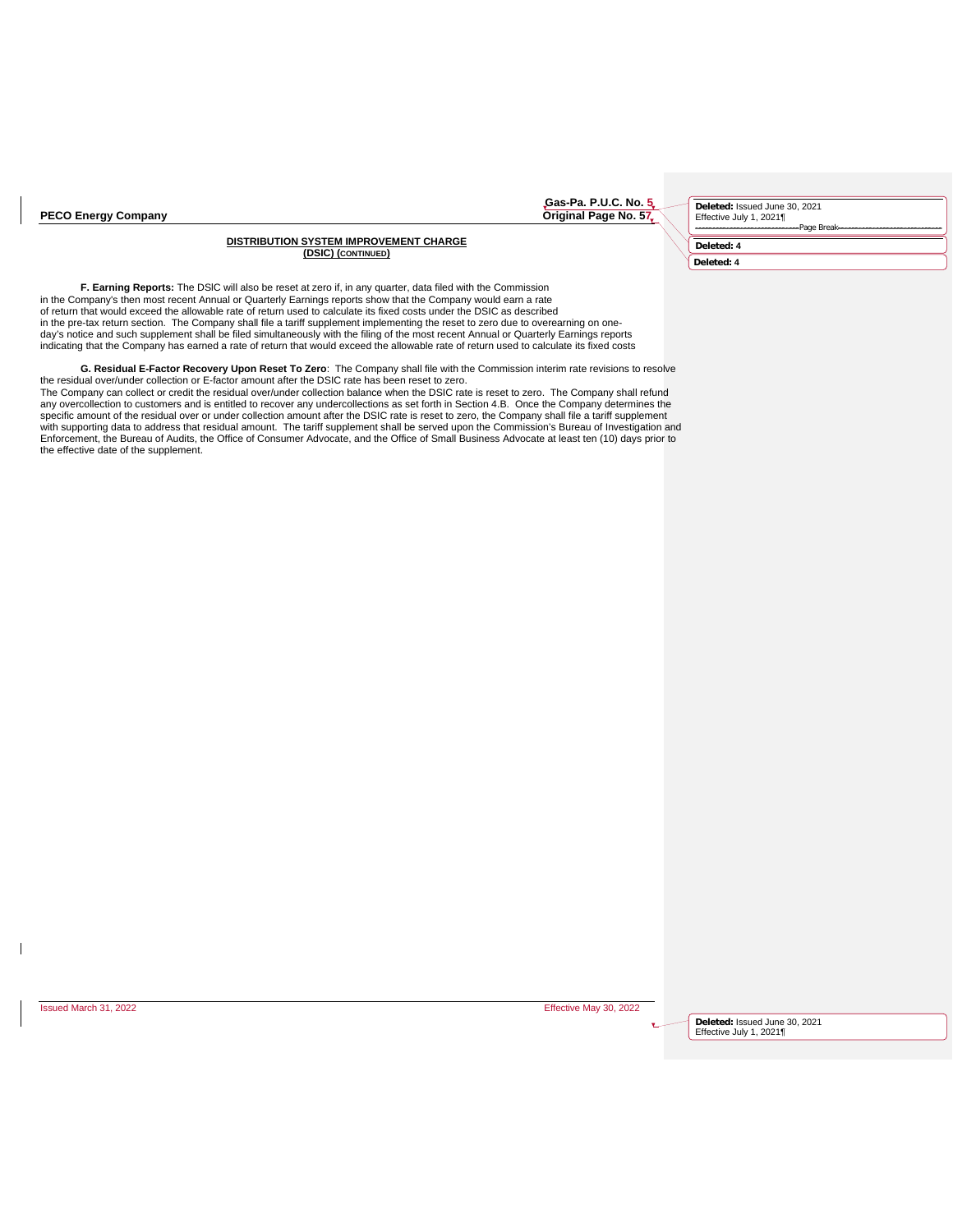| Gas-Pa. P.U.C. No. 5                                                                                                                                                                                                                                                                                                                                                                                                                                                                                      | Deleted: Supplement No. 3 to¶                                     |
|-----------------------------------------------------------------------------------------------------------------------------------------------------------------------------------------------------------------------------------------------------------------------------------------------------------------------------------------------------------------------------------------------------------------------------------------------------------------------------------------------------------|-------------------------------------------------------------------|
| Original Page No. 58,<br><b>PECO Energy Company</b>                                                                                                                                                                                                                                                                                                                                                                                                                                                       | Deleted: 4                                                        |
|                                                                                                                                                                                                                                                                                                                                                                                                                                                                                                           | Deleted: First Revised Page No. 55                                |
| RATE GR - GENERAL SERVICE -RESIDENTIAL                                                                                                                                                                                                                                                                                                                                                                                                                                                                    | <b>Supersedes</b><br>Deleted:                                     |
| AVAILABILITY.                                                                                                                                                                                                                                                                                                                                                                                                                                                                                             | Deleted: 5                                                        |
| Service in the entire service territory of the Company to the dwelling and appurtenances of a single private family (or to a<br>multiple dwelling unit building consisting of two to five dwelling units whether occupied or not), for domestic requirements of its<br>members when such service is supplied through one meter. Resale of gas and/or service provided by the Company under this<br>rate is only allowed for those locations being served through a single meter prior to January 6, 1980. |                                                                   |
| MONTHLY RATE TABLE.                                                                                                                                                                                                                                                                                                                                                                                                                                                                                       |                                                                   |
| FIXED DISTRIBUTION CHARGE:<br>\$18,50 per month                                                                                                                                                                                                                                                                                                                                                                                                                                                           | Deleted: 3                                                        |
| VARIABLE DISTRIBUTION CHARGE: \$5,2400 per Mcf                                                                                                                                                                                                                                                                                                                                                                                                                                                            | Deleted: 63                                                       |
| MINIMUM CHARGE: The minimum charge per month will be the Fixed Distribution Charge.                                                                                                                                                                                                                                                                                                                                                                                                                       | Deleted: 4                                                        |
|                                                                                                                                                                                                                                                                                                                                                                                                                                                                                                           | Deleted: 3295                                                     |
| STATE TAX ADJUSTMENT CLAUSE, DISTRIBUTION SYSTEM IMPROVEMENT CHARGE (DSIC), TAX CUTS AND JOBS<br>ACT (TCJA) VOLUNTARY SURCHARGE, COMMODITY CHARGE ("CC") (if customer receives Sales Service), GAS COST<br>ADJUSTMENT CHARGE ("GCA"), GAS PROCUREMENT CHARGE ("GPC"), MERCHANT FUNCTION CHARGE ("MFC"), and                                                                                                                                                                                               | Deleted: (D)                                                      |
| BALANCING SERVICE COST ("BSC") apply to this rate. The Consumer Education Charge is incorporated in the Variable Distribution                                                                                                                                                                                                                                                                                                                                                                             | Deleted:,                                                         |
| Charge. The Universal Service Fund Charge is incorporated in the Variable Distribution Charge.                                                                                                                                                                                                                                                                                                                                                                                                            | Deleted: and PROVISION FOR THE TAX ACCOUNTING                     |
| CONTROLLED LOW PRESSURE SERVICE AND 2 PSIG DELIVERY.                                                                                                                                                                                                                                                                                                                                                                                                                                                      | REPAIR CREDIT (TARC)                                              |
| For those Customers served from medium or high pressure mains, low pressure delivery of gas at 12.2 inches of water column or 2<br>PSIG will be provided upon request in lieu of the normal low pressure delivery. For these Customers multipliers of 1.03 will be applied to all<br>meter readings for 12.2 inches of water column delivery and 1.14 for 2 psig delivery to recognize the additional volume of gas delivered.                                                                            |                                                                   |
| <b>BUDGET BILLING.</b><br>At the option of the Customer, budget billing is available in accordance with the provisions of Rule 16.5.                                                                                                                                                                                                                                                                                                                                                                      |                                                                   |
| RULES AND REGULATIONS.<br>The Company's rules and regulations in effect from time to time where not inconsistent with any specific provisions hereof are a part of<br>this rate schedule.                                                                                                                                                                                                                                                                                                                 |                                                                   |
| TERM OF CONTRACT.<br>The initial term for any contract shall be at least one year.                                                                                                                                                                                                                                                                                                                                                                                                                        |                                                                   |
| PAYMENT TERMS.<br>Standard.                                                                                                                                                                                                                                                                                                                                                                                                                                                                               |                                                                   |
|                                                                                                                                                                                                                                                                                                                                                                                                                                                                                                           |                                                                   |
|                                                                                                                                                                                                                                                                                                                                                                                                                                                                                                           |                                                                   |
|                                                                                                                                                                                                                                                                                                                                                                                                                                                                                                           |                                                                   |
|                                                                                                                                                                                                                                                                                                                                                                                                                                                                                                           |                                                                   |
|                                                                                                                                                                                                                                                                                                                                                                                                                                                                                                           |                                                                   |
|                                                                                                                                                                                                                                                                                                                                                                                                                                                                                                           |                                                                   |
|                                                                                                                                                                                                                                                                                                                                                                                                                                                                                                           |                                                                   |
|                                                                                                                                                                                                                                                                                                                                                                                                                                                                                                           | Deleted: (D) Denotes Decrease¶                                    |
|                                                                                                                                                                                                                                                                                                                                                                                                                                                                                                           |                                                                   |
|                                                                                                                                                                                                                                                                                                                                                                                                                                                                                                           |                                                                   |
|                                                                                                                                                                                                                                                                                                                                                                                                                                                                                                           |                                                                   |
| Effective May 30, 2022<br>Issued March 31, 2022                                                                                                                                                                                                                                                                                                                                                                                                                                                           |                                                                   |
|                                                                                                                                                                                                                                                                                                                                                                                                                                                                                                           | Deleted: Issued September 14, 2021<br>Effective December 1, 2021¶ |
|                                                                                                                                                                                                                                                                                                                                                                                                                                                                                                           |                                                                   |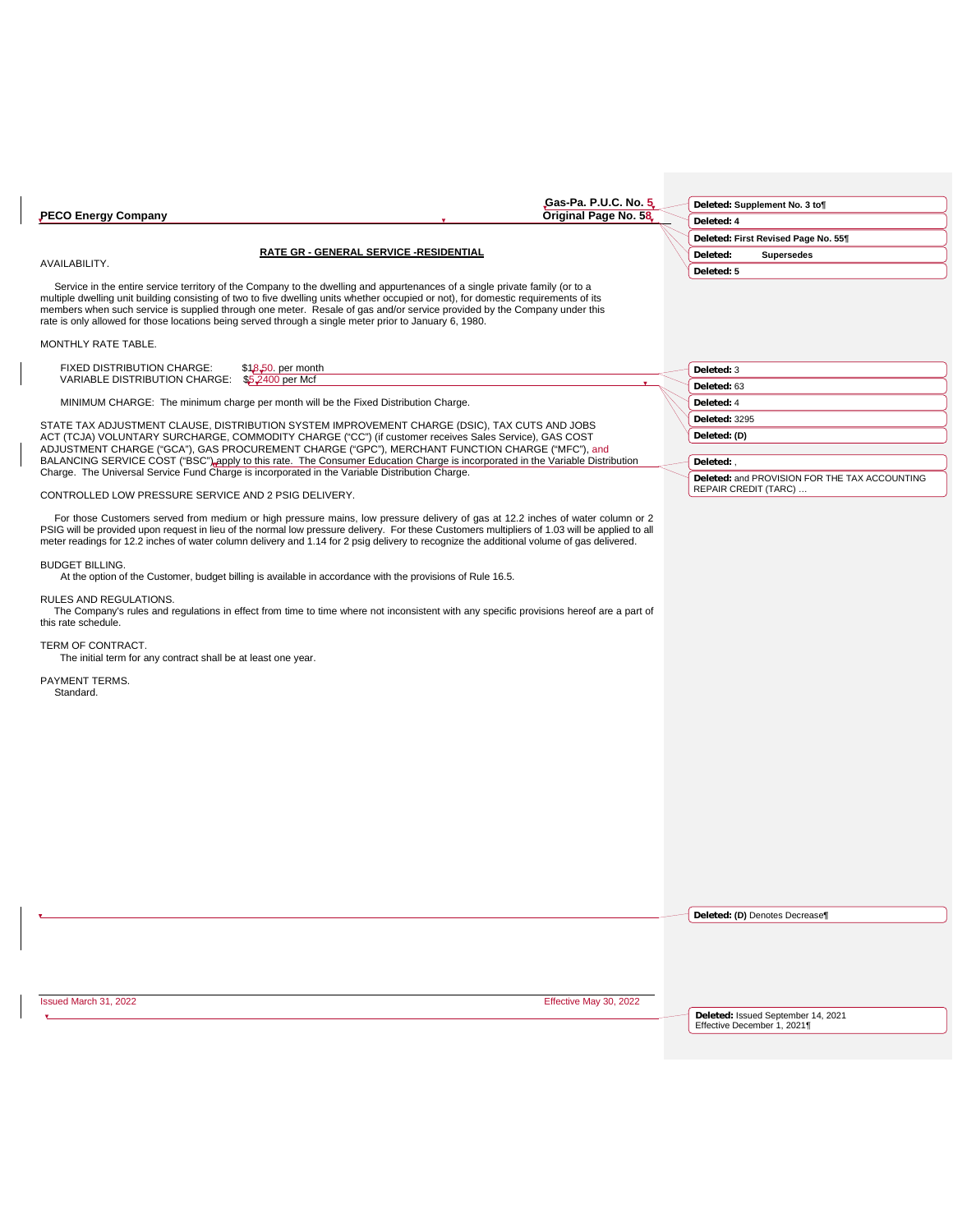| <b>PECO Energy Company</b>                                                                                                                                                                                                                                                                                                                                                                                                                           | Gas-Pa. P.U.C. No. 5<br>Original Page No. 59 | Deleted: 4                                                              |
|------------------------------------------------------------------------------------------------------------------------------------------------------------------------------------------------------------------------------------------------------------------------------------------------------------------------------------------------------------------------------------------------------------------------------------------------------|----------------------------------------------|-------------------------------------------------------------------------|
|                                                                                                                                                                                                                                                                                                                                                                                                                                                      |                                              | Deleted: 6                                                              |
| <b>RATE GC - GENERAL SERVICE - COMMERCIAL AND INDUSTRIAL</b>                                                                                                                                                                                                                                                                                                                                                                                         |                                              |                                                                         |
| AVAILABILITY.<br>Service for use in commercial and/or industrial applications, with the right reserved to restrict its use as boiler fuel and for other non-critical<br>use.                                                                                                                                                                                                                                                                         |                                              |                                                                         |
| MONTHLY RATE TABLE.                                                                                                                                                                                                                                                                                                                                                                                                                                  |                                              |                                                                         |
|                                                                                                                                                                                                                                                                                                                                                                                                                                                      |                                              |                                                                         |
| FIXED DISTRIBUTION CHARGE:<br>\$38,82 per month                                                                                                                                                                                                                                                                                                                                                                                                      |                                              | Deleted: 2                                                              |
|                                                                                                                                                                                                                                                                                                                                                                                                                                                      |                                              | Deleted: 55                                                             |
| VARIABLE DISTRIBUTION CHARGE: \$4.4439 per Mcf for all or any part of the first 200 Mcf                                                                                                                                                                                                                                                                                                                                                              |                                              | Deleted: 3.9548                                                         |
| \$3.3483 per Mcf for the additional use                                                                                                                                                                                                                                                                                                                                                                                                              |                                              | Deleted: 2.9798                                                         |
| MINIMUM CHARGE:<br>The minimum charge per month will be the Fixed Distribution Charge.                                                                                                                                                                                                                                                                                                                                                               |                                              |                                                                         |
| STATE TAX ADJUSTMENT CLAUSE, DISTRIBUTION SYSTEM IMPROVEMENT CHARGE (DSIC), TAX CUTS AND JOBS ACT<br>(TCJA) VOLUNTARY SURCHARGE, COMMODITY CHARGE ("CC") (if customer receives Sales Service), GAS COST<br>ADJUSTMENT CHARGE ("GCA"), GAS PROCUREMENT CHARGE ("GPC"), MERCHANT FUNCTION CHARGE ("MFC"), and<br>BALANCING SERVICE COST ("BSC") apply to this rate. The Consumer Education Charge is incorporated in the Variable Distribution Charge. |                                              | Deleted: , and PROVISION FOR THE TAX ACCOUNTING<br>REPAIR CREDIT (TARC) |
| CONTROLLED LOW PRESSURE SERVICE AND 2 PSIG DELIVERY.                                                                                                                                                                                                                                                                                                                                                                                                 |                                              | Deleted: ¶                                                              |
| For those Customers served from medium or high pressure mains, low pressure delivery of gas at 12.2                                                                                                                                                                                                                                                                                                                                                  |                                              |                                                                         |
| inches of water column or 2 PSIG will be provided upon request in lieu of the normal low pressure delivery. For these Customers multipliers<br>of 1.03 will be applied to all meter readings for 12.2 inches of water column delivery and 1.14 for 2 psig delivery to recognize the additional<br>volume of gas delivered.                                                                                                                           |                                              |                                                                         |
| <b>BUDGET BILLING.</b><br>At the option of a Customer, budget billing is available in accordance with the provisions of Rule 16.5                                                                                                                                                                                                                                                                                                                    |                                              |                                                                         |
| RULES AND REGULATIONS.<br>The Company's rules and regulations in effect from time to time where not inconsistent with any specific provisions hereof are a part of<br>this rate schedule.                                                                                                                                                                                                                                                            |                                              |                                                                         |
| TERM OF CONTRACT.<br>The initial contract term shall be at least one year.                                                                                                                                                                                                                                                                                                                                                                           |                                              |                                                                         |
| PAYMENT TERMS.<br>Standard.                                                                                                                                                                                                                                                                                                                                                                                                                          |                                              |                                                                         |
|                                                                                                                                                                                                                                                                                                                                                                                                                                                      |                                              |                                                                         |
|                                                                                                                                                                                                                                                                                                                                                                                                                                                      |                                              |                                                                         |
|                                                                                                                                                                                                                                                                                                                                                                                                                                                      |                                              |                                                                         |
|                                                                                                                                                                                                                                                                                                                                                                                                                                                      |                                              |                                                                         |
|                                                                                                                                                                                                                                                                                                                                                                                                                                                      |                                              |                                                                         |
|                                                                                                                                                                                                                                                                                                                                                                                                                                                      |                                              |                                                                         |
|                                                                                                                                                                                                                                                                                                                                                                                                                                                      |                                              |                                                                         |
| Issued March 31, 2022                                                                                                                                                                                                                                                                                                                                                                                                                                | Effective May 30, 2022                       |                                                                         |

 $\mathbf I$ 

 $\mathbf{I}$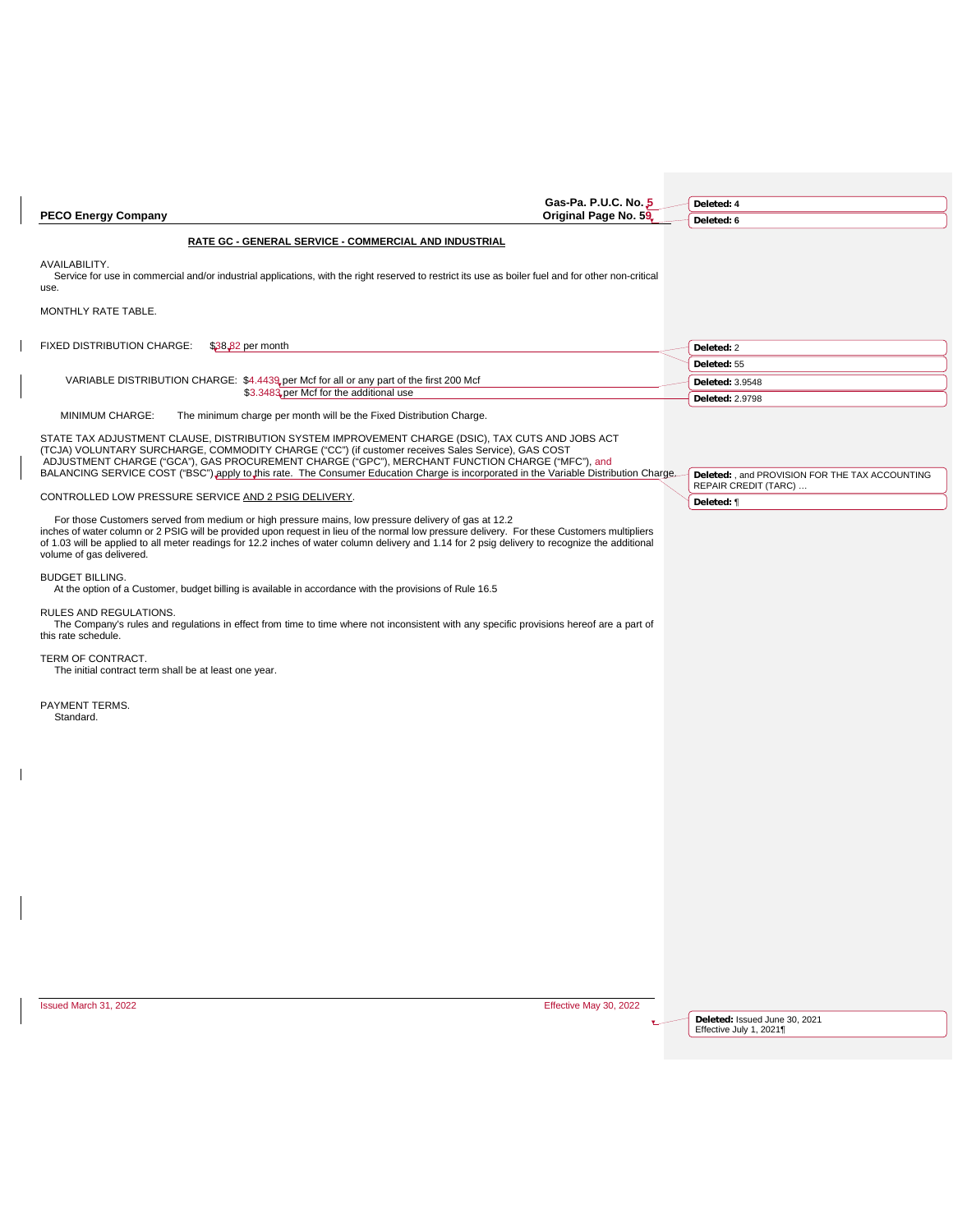|                                                                                                                                                                               |                                           |                                                                                      | Gas-Pa. P.U.C. No. 5                  | Deleted: 4                                                                       |
|-------------------------------------------------------------------------------------------------------------------------------------------------------------------------------|-------------------------------------------|--------------------------------------------------------------------------------------|---------------------------------------|----------------------------------------------------------------------------------|
| <b>PECO Energy Company</b>                                                                                                                                                    |                                           |                                                                                      | Original Page No. 60                  | Deleted: 57                                                                      |
|                                                                                                                                                                               | <b>RATE OL - OUTDOOR LIGHTING SERVICE</b> |                                                                                      |                                       |                                                                                  |
| AVAILABILITY.<br>Service for outdoor lighting by Company-approved lighting devices of the sizes hereinafter specified, where the consumption is not<br>registered on a meter. |                                           |                                                                                      |                                       |                                                                                  |
| MONTHLY RATE TABLE.                                                                                                                                                           |                                           |                                                                                      |                                       |                                                                                  |
|                                                                                                                                                                               |                                           | <b>Distribution Charges</b>                                                          |                                       |                                                                                  |
| Manufacturer's Rated<br>Input to Lighting Devices                                                                                                                             | Nominal<br>Mcf Rating<br>Per Month        | When Not in Conjunction When in Conjunction<br>With Service Under<br>Other Gas Rates | With Service Under<br>Other Gas Rates |                                                                                  |
| 1.999 Btu/Hr.or less                                                                                                                                                          | $1.5$ Mcf                                 | \$9.0768                                                                             | \$4.5172                              | <b>Deleted: 7.3700</b>                                                           |
| 2,000 Btu/Hr.to 2,499 Btu/Hr.<br>2,500 Btu/Hr.to 2,999 Btu/Hr.                                                                                                                | $1.7$ Mcf<br>2.1 Mcf                      | \$10,5594<br>\$11,8530                                                               | \$6,0339<br>\$7.3105                  | <b>Deleted: 3.6678</b>                                                           |
| 3.000 Btu/Hr.to 3.499 Btu/Hr.                                                                                                                                                 | 2.4 Mcf                                   | \$13.2326                                                                            | \$8,7068                              | <b>Deleted: 8.5738</b>                                                           |
| STATE TAX ADJUSTMENT CLAUSE, DISTRIBUTION SYSTEM IMPROVEMENT CHARGE (DSIC), TAX CUTS AND JOBS ACT (TCJA)                                                                      |                                           |                                                                                      |                                       | <b>Deleted: 4.8993</b>                                                           |
| VOLUNTARY SURCHARGE, COMMODITY CHARGE ("CC") if customer receives Sales Service), GAS COST ADJUSTMENT CHARGE                                                                  |                                           |                                                                                      |                                       | <b>Deleted: 9.6241</b>                                                           |
| ("GCA"), GAS PROCUREMENT CHARGE ("GPC"), and BALANCING SERVICE COST ("BSC") apply to this rate. The Consumer Education Charge is<br>incorporated in the Distribution Charge.  |                                           |                                                                                      |                                       | <b>Deleted: 5.9358</b>                                                           |
|                                                                                                                                                                               |                                           |                                                                                      |                                       | <b>Deleted: 10.7443</b>                                                          |
| INSTALLATIONS.                                                                                                                                                                |                                           |                                                                                      |                                       | <b>Deleted: 7.0695</b>                                                           |
| The Customer shall install, own and maintain the lighting devices and all tubing from the Company's service-supply pipe to the lighting                                       |                                           |                                                                                      |                                       | Deleted:                                                                         |
| devices.<br>FINAL CONNECTION.                                                                                                                                                 |                                           |                                                                                      |                                       | Deleted: , and PROVISION FOR THE TAX ACCOUNTING 1<br><b>REPAIR CREDIT (TARC)</b> |

The final connection of any lighting devices or tubing to the supply system shall be made by or under the supervision of a representative of the Company and the costs of such connections shall be borne by the Customer.

RULES AND REGULATIONS. The Company's rules and regulations in effect from time to time where not inconsistent with any specific provisions hereof are a part of this

BUDGET BILLING. At the option of the Customer, budget billing is available in accordance with the provisions of Rule 16.5

rate schedule.

 $\mathbf{I}$ 

 PAYMENT TERMS. Standard.

TERM OF CONTRACT. The initial contract term shall be at least one year.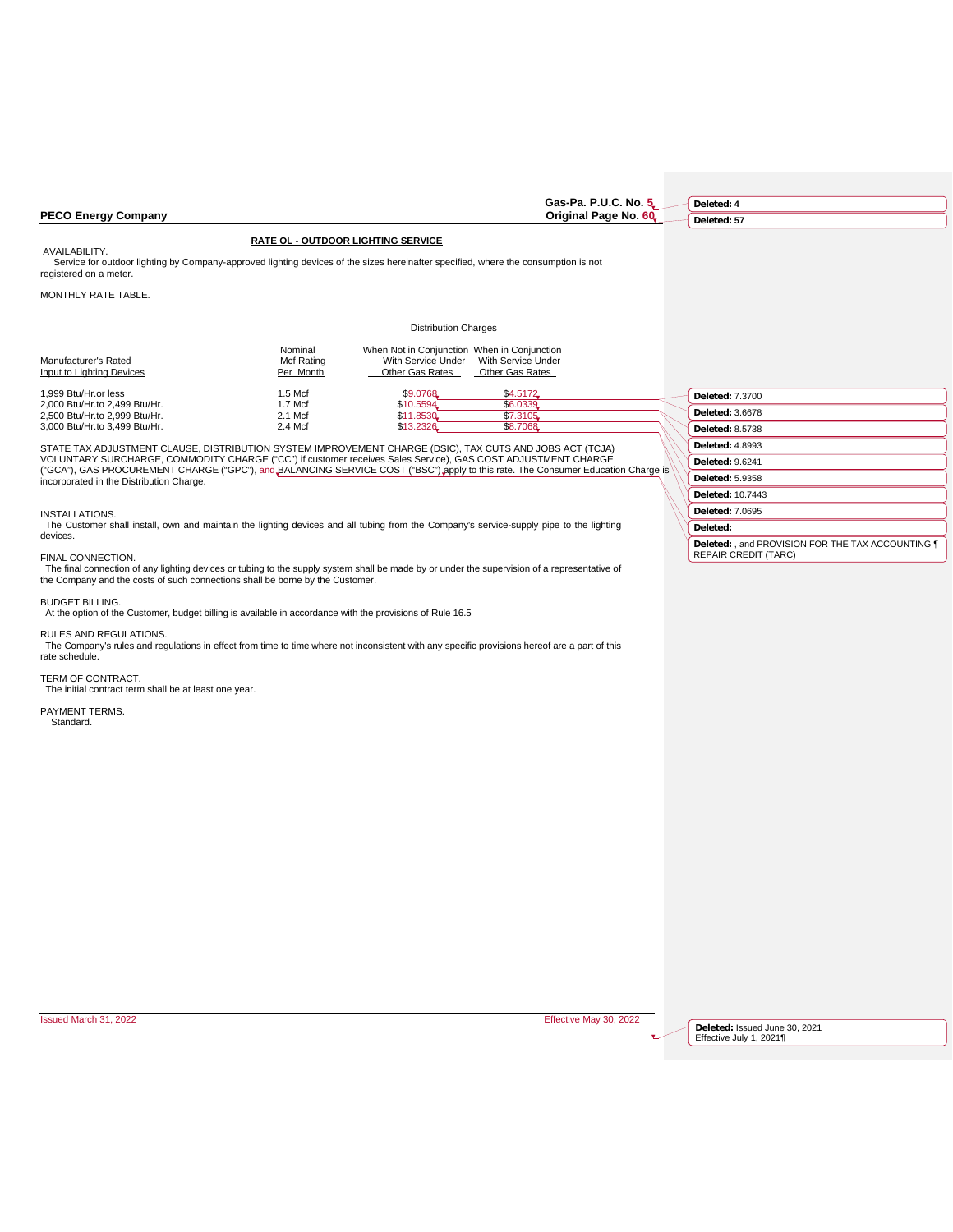|                                                                                       |                                                                                                                                                                                                                                                                                                                                                                                                                                                                                                                                                                                                                                                                                                                                                                                                                                                                                                                                                                                          | Gas-Pa. P.U.C. No. 5 | Deleted: 4                                                              |
|---------------------------------------------------------------------------------------|------------------------------------------------------------------------------------------------------------------------------------------------------------------------------------------------------------------------------------------------------------------------------------------------------------------------------------------------------------------------------------------------------------------------------------------------------------------------------------------------------------------------------------------------------------------------------------------------------------------------------------------------------------------------------------------------------------------------------------------------------------------------------------------------------------------------------------------------------------------------------------------------------------------------------------------------------------------------------------------|----------------------|-------------------------------------------------------------------------|
| <b>PECO Energy Company</b>                                                            |                                                                                                                                                                                                                                                                                                                                                                                                                                                                                                                                                                                                                                                                                                                                                                                                                                                                                                                                                                                          | Original Page No. 61 | Deleted: 58                                                             |
| AVAILABILITY.                                                                         | <b>RATE L - LARGE HIGH LOAD FACTOR SERVICE</b><br>Large volume high load factor service for use in commercial and/or industrial applications, with the right reserved to restrict its use as a boiler fuel and for<br>other non-critical use. This service shall be under a contract specifying in Mcf, the maximum daily quantity (MDQ) of natural gas to be supplied on a seasonal<br>basis. The winter period MDQ may not exceed the summer period MDQ. Deliveries shall be as nearly as practicable at uniform hourly rates of flow.                                                                                                                                                                                                                                                                                                                                                                                                                                                 |                      |                                                                         |
| MONTHLY RATE TABLE.<br>FIXED DISTRIBUTION CHARGE:                                     | \$260.00 per month<br>VARIABLE DISTRIBUTION CHARGE: \$7.3232 per Mcf for the first 50% of all usage.<br>\$2.2244 per Mcf for the additional use.                                                                                                                                                                                                                                                                                                                                                                                                                                                                                                                                                                                                                                                                                                                                                                                                                                         |                      | <b>Deleted: 7.1491</b><br><b>Deleted: 2.1715</b>                        |
| in the Variable Distribution Charge.                                                  | STATE TAX ADJUSTMENT CLAUSE, DISTRIBUTION SYSTEM IMPROVEMENT CHARGE (DSIC), TAX CUTS AND JOBS ACT (TCJA)<br>VOLUNTARY SURCHARGE, COMMODITY CHARGE ("CC") (if customer receives Sales Service), GAS COST ADJUSTMENT CHARGE ("GCA"),<br>GAS PROCUREMENT CHARGE ("GPC"), and BALANCING SERVICE COST ("BSC"), apply to this rate. The Consumer Education Charge is incorporated                                                                                                                                                                                                                                                                                                                                                                                                                                                                                                                                                                                                              |                      | Deleted: and PROVISION FOR THE TAX ACCOUNTING<br><b>REPAIR CREDIT 1</b> |
| MINIMUM CHARGE.<br>The monthly minimum charge shall be the Fixed Distribution Charge. |                                                                                                                                                                                                                                                                                                                                                                                                                                                                                                                                                                                                                                                                                                                                                                                                                                                                                                                                                                                          |                      | (TARC)<br>Deleted:                                                      |
| MEASUREMENT.<br>inches of mercury barometric pressure.                                | The quantities of gas used shall be determined from the Company's meters, corrected to standard conditions, namely 60° Fahrenheit temperature and 30                                                                                                                                                                                                                                                                                                                                                                                                                                                                                                                                                                                                                                                                                                                                                                                                                                     |                      |                                                                         |
| UNAUTHORIZED OVERRUN.                                                                 | Any quantity of gas taken for this service on any day of the month in excess of the MDQ specified in the contract for this service shall constitute unauthorized<br>overrun volume for such day, except when such excess results from fluctuations in day-to-day deliveries hereunder determined by the Company to be normal<br>and in accordance with good operating practices. The sum of all such unauthorized volume in a month shall be billed at the following: for the period November<br>1 through March 31, the applicable penalty for unauthorized use is the greater of (a) \$75 per Mcf, or (b) the market rate as defined below for the cost of gas<br>plus \$25 per Mcf. For the period April 1 through October 31, the applicable penalty for unauthorized use is the greater of (a) \$25 per Mcf or (b) the market<br>rate as defined below for the cost of gas plus \$10 per Mcf. The resulting amount shall be paid in addition to the charges specified in this rate. |                      |                                                                         |

The term "market rate" shall mean the Monthly Weighted Price (MWP) which is applied to all unauthorized gas volumes. The MWP shall be<br>calculated by first dividing the daily unauthorized usage (in Mcf) by the total monthly month when unauthorized usage occurs. This results in the daily weighting factor for each day of the calendar month when unauthorized usage<br>occurs. Subsequently, each daily weighting factor is multiplied by the greater of Gas Daily or its successors ceases to publish these two indices, PECO will propose a reasonable substitute to the Commission.) All of the daily<br>Weighted prices for a particular calendar month are summed and the result is e

RULES AND REGULATIONS.

 $\overline{1}$ 

 $\overline{\phantom{a}}$ 

The Company's rules and regulations in effect from time to time where not inconsistent with any specific provisions hereof are a part of this rate schedule.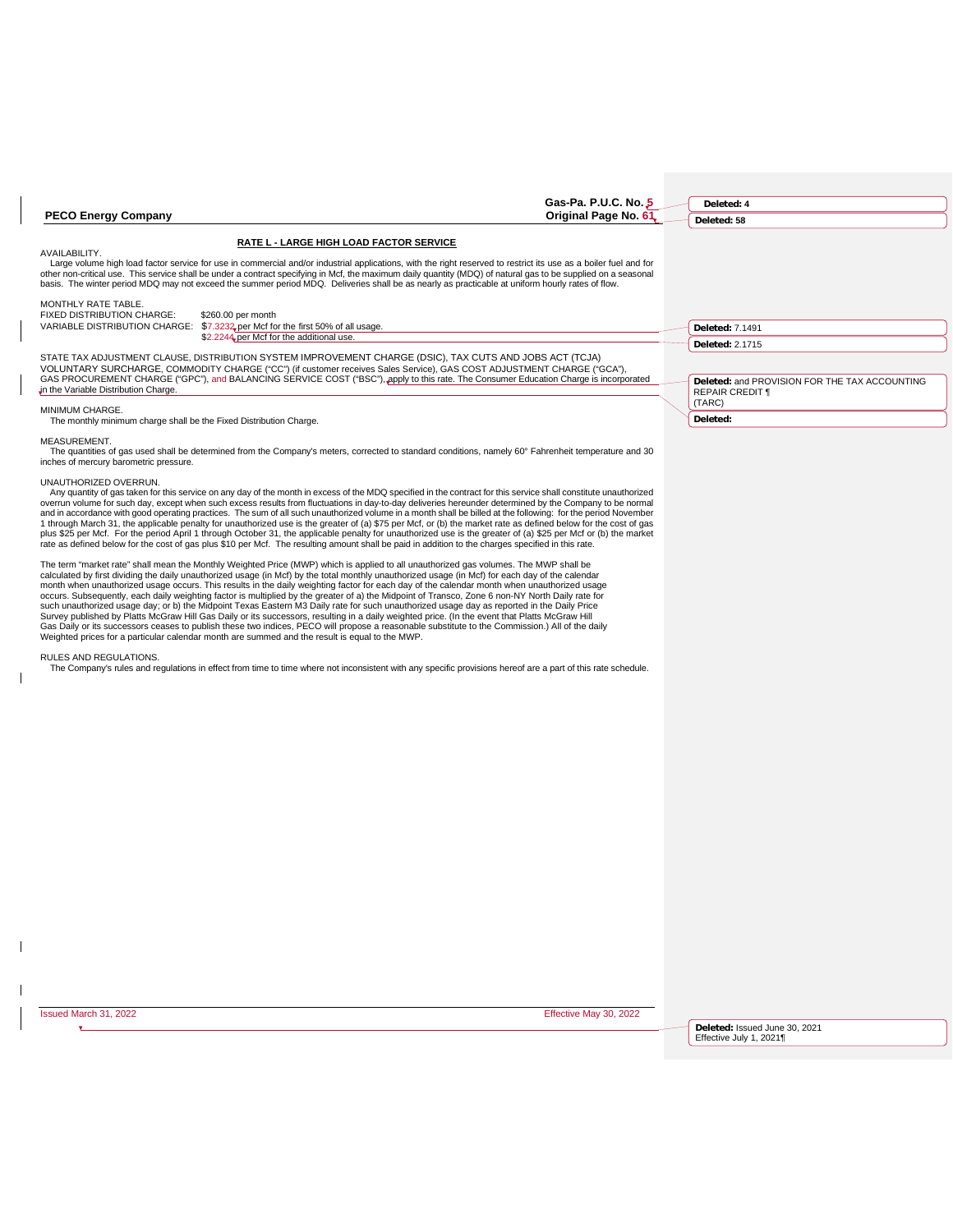**Gas-Pa. P.U.C. No. 5**

**Deleted: 4 Deleted: 59**

MDQ DETERMINATION.

Each Customer shall review the contract annually and shall supply the Company written notification by August 1 of the Customer's requested MDQ(s) for<br>the coming contract year. The MDQ requested shall be subject to reductio

year's MDQ(s) shall be limited to the Customer's boiler fuel and other non-critical use.<br>The Company may, with the consent of the Customer, increase the existing winter MDQ up to the level of the contracted summer MDQ at s

TERM OF CONTRACT. The initial contract term shall be at least one year.

PAYMENT TERMS. Standard.

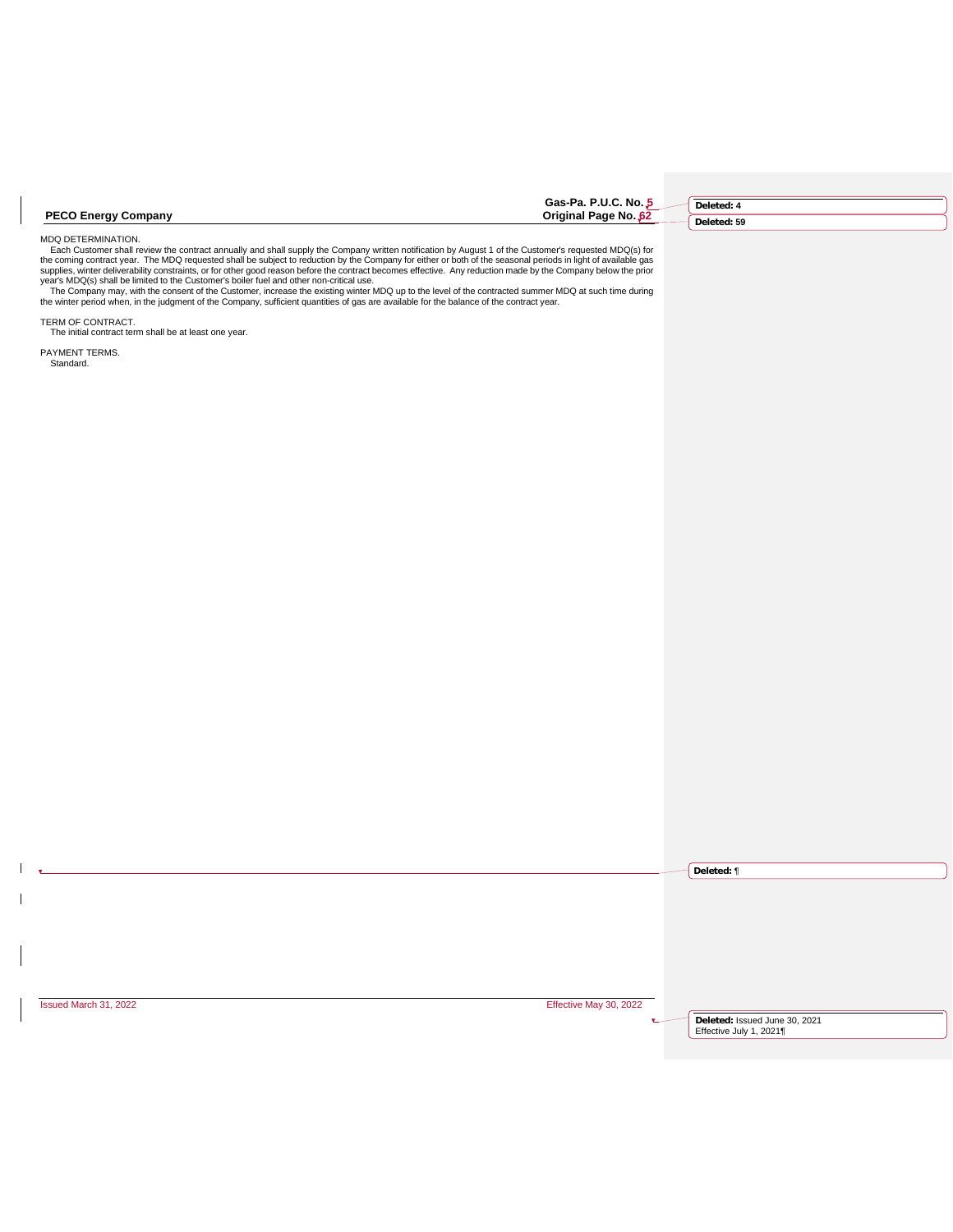|                                                                                                                                                                                                                                                                                                               | Gas-Pa. P.U.C. No. 5   | Deleted: 4                                                |
|---------------------------------------------------------------------------------------------------------------------------------------------------------------------------------------------------------------------------------------------------------------------------------------------------------------|------------------------|-----------------------------------------------------------|
| <b>PECO Energy Company</b>                                                                                                                                                                                                                                                                                    | Original Page No. 63   | Deleted: 0                                                |
| RATE MV-F MOTOR VEHICLE SERVICE-FIRM                                                                                                                                                                                                                                                                          |                        |                                                           |
| AVAILABILITY.<br>Firm motor vehicle service is available to Customers using natural gas exclusively as fuel for motor vehicles.                                                                                                                                                                               |                        |                                                           |
| MONTHLY RATE TABLE.                                                                                                                                                                                                                                                                                           |                        |                                                           |
| FIXED DISTRIBUTION CHARGE: \$49.84 per month.                                                                                                                                                                                                                                                                 |                        | Deleted: 36.65                                            |
| ADDITIONAL FIXED DISTRIBUTION CHARGE: If the Customer contracts with the Company for the installation and maintenance of<br>compressor equipment to deliver gas at the necessary pressure for vehicle use, there will be an additional Customer Charge as specified<br>in the Customer's contract.            |                        |                                                           |
| VARIABLE DISTRIBUTION CHARGE: \$1.0913 per Mcf                                                                                                                                                                                                                                                                |                        | Deleted: 0.                                               |
| ADDITIONAL VARIABLE DISTRIBUTION CHARGE: If the Customer contracts with the Company for the purchase of<br>compressed gas at a Company-owned refueling location, there will be a compression and refueling charge of \$2.66<br>per Mcf added for each Mcf of gas supplied.                                    |                        | Deleted: 9653                                             |
| MINIMUM CHARGE:<br>The minimum charge per month shall be the Fixed Distribution Charge.                                                                                                                                                                                                                       |                        |                                                           |
| STATE TAX ADJUSTMENT CLAUSE, DISTRIBUTION SYSTEM IMPROVEMENT CHARGE (DSIC), TAX CUTS AND JOBS<br>ACT (TCJA) VOLUNTARY SURCHARGE, COMMODITY CHARGE ("CC") (if customer receives Sales Service), GAS COST<br>ADJUSTMENT CHARGE ("GCA"), GAS PROCUREMENT CHARGE ("GPC"), BALANCING SERVICE COST ("BSC"), and any |                        | Deleted: PROVISION¶                                       |
| applicable fuel taxes apply to this rate. The Consumer Education Charge is incorporated in the Variable Distribution Charge.                                                                                                                                                                                  |                        | FOR THE TAX ACCOUNTING REPAIR CREDIT (TARC)<br>Deleted: ¶ |
| RULES AND REGULATIONS.<br>The Company's rules and regulations in effect from time to time where not inconsistent with any specific provisions hereof are a part of<br>this rate schedule.                                                                                                                     |                        |                                                           |
| TERM OF CONTRACT.<br>The initial contract term shall be at least one year.                                                                                                                                                                                                                                    |                        |                                                           |
| PAYMENT TERMS.<br>Standard.                                                                                                                                                                                                                                                                                   |                        |                                                           |
|                                                                                                                                                                                                                                                                                                               |                        |                                                           |
|                                                                                                                                                                                                                                                                                                               |                        |                                                           |
|                                                                                                                                                                                                                                                                                                               |                        |                                                           |
|                                                                                                                                                                                                                                                                                                               |                        |                                                           |
|                                                                                                                                                                                                                                                                                                               |                        |                                                           |
|                                                                                                                                                                                                                                                                                                               |                        |                                                           |
|                                                                                                                                                                                                                                                                                                               |                        |                                                           |
|                                                                                                                                                                                                                                                                                                               |                        |                                                           |
|                                                                                                                                                                                                                                                                                                               |                        |                                                           |
| Issued March 31, 2022                                                                                                                                                                                                                                                                                         | Effective May 30, 2022 |                                                           |
|                                                                                                                                                                                                                                                                                                               |                        | Deleted: Issued June 30, 2021<br>Effective July 1, 2021¶  |
|                                                                                                                                                                                                                                                                                                               |                        |                                                           |
|                                                                                                                                                                                                                                                                                                               |                        |                                                           |

 $\begin{array}{c} \hline \end{array}$ 

 $\mathbf I$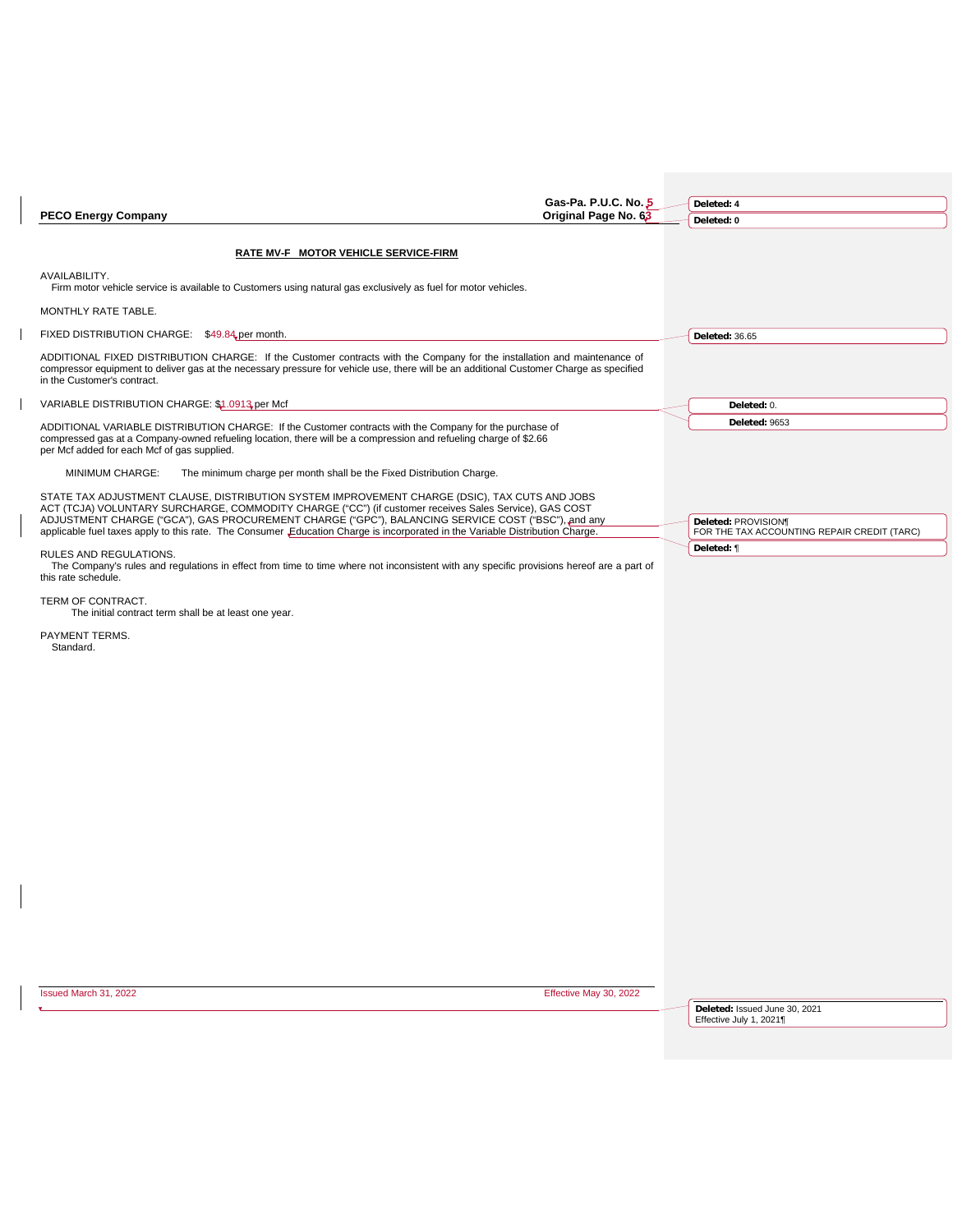|                                                                                                                                                                                                                                                                                                                                                                                                                                                                                                                                                                                                                                                                                                                                                                                                                        | Gas-Pa. P.U.C. No. 5   | Deleted: 4                                                                      |
|------------------------------------------------------------------------------------------------------------------------------------------------------------------------------------------------------------------------------------------------------------------------------------------------------------------------------------------------------------------------------------------------------------------------------------------------------------------------------------------------------------------------------------------------------------------------------------------------------------------------------------------------------------------------------------------------------------------------------------------------------------------------------------------------------------------------|------------------------|---------------------------------------------------------------------------------|
| <b>PECO Energy Company</b>                                                                                                                                                                                                                                                                                                                                                                                                                                                                                                                                                                                                                                                                                                                                                                                             | Original Page No. 64   | Deleted: 1                                                                      |
| RATE MV-I - MOTOR VEHICLE SERVICE-INTERRUPTIBLE                                                                                                                                                                                                                                                                                                                                                                                                                                                                                                                                                                                                                                                                                                                                                                        |                        |                                                                                 |
| AVAILABILITY.<br>Interruptible motor vehicle service is available to Customers using natural gas for the sole purpose of a fuel for motor vehicles which<br>have installed dual-fuel capability.                                                                                                                                                                                                                                                                                                                                                                                                                                                                                                                                                                                                                       |                        |                                                                                 |
| QUALITY OF SERVICE.<br>Upon notification by the Company, the Customer is required to transfer load to an alternate fuel. Under normal operating conditions,<br>a minimum of four hours' notice will be given before interruptions of service. The standard interruption of service will begin and end at<br>10:00 AM to coincide with the gas day. However, the notice period in emergency situations may be less than four hours and the Company<br>may interrupt service at times other than the start of the gas day. The Customer shall be responsible for maintaining alternate fuel<br>equipment in good operating condition, and arranging for adequate supplies of alternate fuel. Sales under this rate schedule are subordinate<br>to all firm sales or firm transportation service provided by the Company. |                        | Deleted:                                                                        |
| MONTHLY RATE TABLE.<br>FIXED DISTRIBUTION CHARGE: \$49.84 per month                                                                                                                                                                                                                                                                                                                                                                                                                                                                                                                                                                                                                                                                                                                                                    |                        | Deleted: 36.65                                                                  |
| ADDITIONAL FIXED DISTRIBUTION CHARGE: If the Customer contracts with the Company for the installation and maintenance of<br>compressor equipment to deliver gas at the necessary pressure for vehicle use, there will be an additional Customer Charge as specified<br>in the Customer's contract.                                                                                                                                                                                                                                                                                                                                                                                                                                                                                                                     |                        |                                                                                 |
| VARIABLE DISTRIBUTION CHARGE AND COMMODITY CHARGES:<br>Prices shall be established by the Company based on the alternate fuels that this Customer class has the economic capability of<br>consuming.                                                                                                                                                                                                                                                                                                                                                                                                                                                                                                                                                                                                                   |                        |                                                                                 |
| The total of the Variable Distribution Charge and the Commodity Charge shall be no less than the allocated monthly cost of gas<br>plus three cents, plus the applicable gross receipts tax factor.                                                                                                                                                                                                                                                                                                                                                                                                                                                                                                                                                                                                                     |                        |                                                                                 |
| The total of the Variable Distribution Charge and the Commodity Charge shall not exceed the sum of the end block of the Variable<br>Distribution Charge, Commodity Charge, Balancing Service Cost ("BSC") and the Gas Cost Adjustment Charge ("GCA") of Rate<br>GC.                                                                                                                                                                                                                                                                                                                                                                                                                                                                                                                                                    |                        |                                                                                 |
| The Company will provide the Pennsylvania Public Utility Commission with written notification of the Rate MV-I prices on an<br>unbundled basis at least eight (8) business days before the beginning of the month in which any price revision is to occur. Once<br>established, the price will remain in effect from month to month unless changed by the above notification procedure.                                                                                                                                                                                                                                                                                                                                                                                                                                |                        |                                                                                 |
| ADDITIONAL COMMODITY CHARGE: If the Customer contracts with the Company for the purchase of compressed<br>gas at a Company-owned refueling location, there will be a compression and refueling charge of \$2.65 per Mcf added for each<br>Mcf of gas supplied.                                                                                                                                                                                                                                                                                                                                                                                                                                                                                                                                                         |                        |                                                                                 |
| MINIMUM CHARGE: The minimum charge per month will be the Fixed Distribution Charge.                                                                                                                                                                                                                                                                                                                                                                                                                                                                                                                                                                                                                                                                                                                                    |                        |                                                                                 |
| STATE TAX ADJUSTMENT CLAUSE, DISTRIBUTION SYSTEM IMPROVEMENT CHARGE (DSIC), TAX CUTS AND JOBS ACT<br>(TCJA) VOLUNTARY SURCHARGE and any applicable fuel taxes apply to this rate.                                                                                                                                                                                                                                                                                                                                                                                                                                                                                                                                                                                                                                      |                        | Deleted:,                                                                       |
| OTHER CONDITIONS.<br>1. The Company reserves the right to enter the Customer's premises to inspect the equipment and apparatus at any time to determine<br>whether the Customer's equipment and the Company's equipment is properly functioning, and whether the Customer is in compliance with<br>all the provisions of this rate. It is the Customer's responsibility to inform the Company immediately if the Customer-owned or<br>Company-owned control equipment does not operate properly.                                                                                                                                                                                                                                                                                                                       |                        | Deleted: PROVISION FOR THETAX ACCOUNTING REPAIR<br>CREDIT (TARC),<br>Deleted: ¶ |
| 2. Service under this rate may be separately supplied to a Customer who is also supplied under one or more other gas rates at the<br>same premises, provided that each supply shall be separate and distinct with respect to delivery, metering and billing, and that no piping<br>connections shall be made between the fuel line systems on the load side of the separate metering installation.                                                                                                                                                                                                                                                                                                                                                                                                                     |                        |                                                                                 |
|                                                                                                                                                                                                                                                                                                                                                                                                                                                                                                                                                                                                                                                                                                                                                                                                                        |                        |                                                                                 |
|                                                                                                                                                                                                                                                                                                                                                                                                                                                                                                                                                                                                                                                                                                                                                                                                                        |                        |                                                                                 |
|                                                                                                                                                                                                                                                                                                                                                                                                                                                                                                                                                                                                                                                                                                                                                                                                                        |                        |                                                                                 |
| Issued March 31, 2022                                                                                                                                                                                                                                                                                                                                                                                                                                                                                                                                                                                                                                                                                                                                                                                                  | Effective May 30, 2022 |                                                                                 |
|                                                                                                                                                                                                                                                                                                                                                                                                                                                                                                                                                                                                                                                                                                                                                                                                                        |                        | Deleted: Issued June 30, 2021<br>Effective July 1, 2021¶                        |

 $\overline{\phantom{a}}$ 

 $\mathbf{I}$ 

 $\mathbf I$ 

 $\mathbf{l}$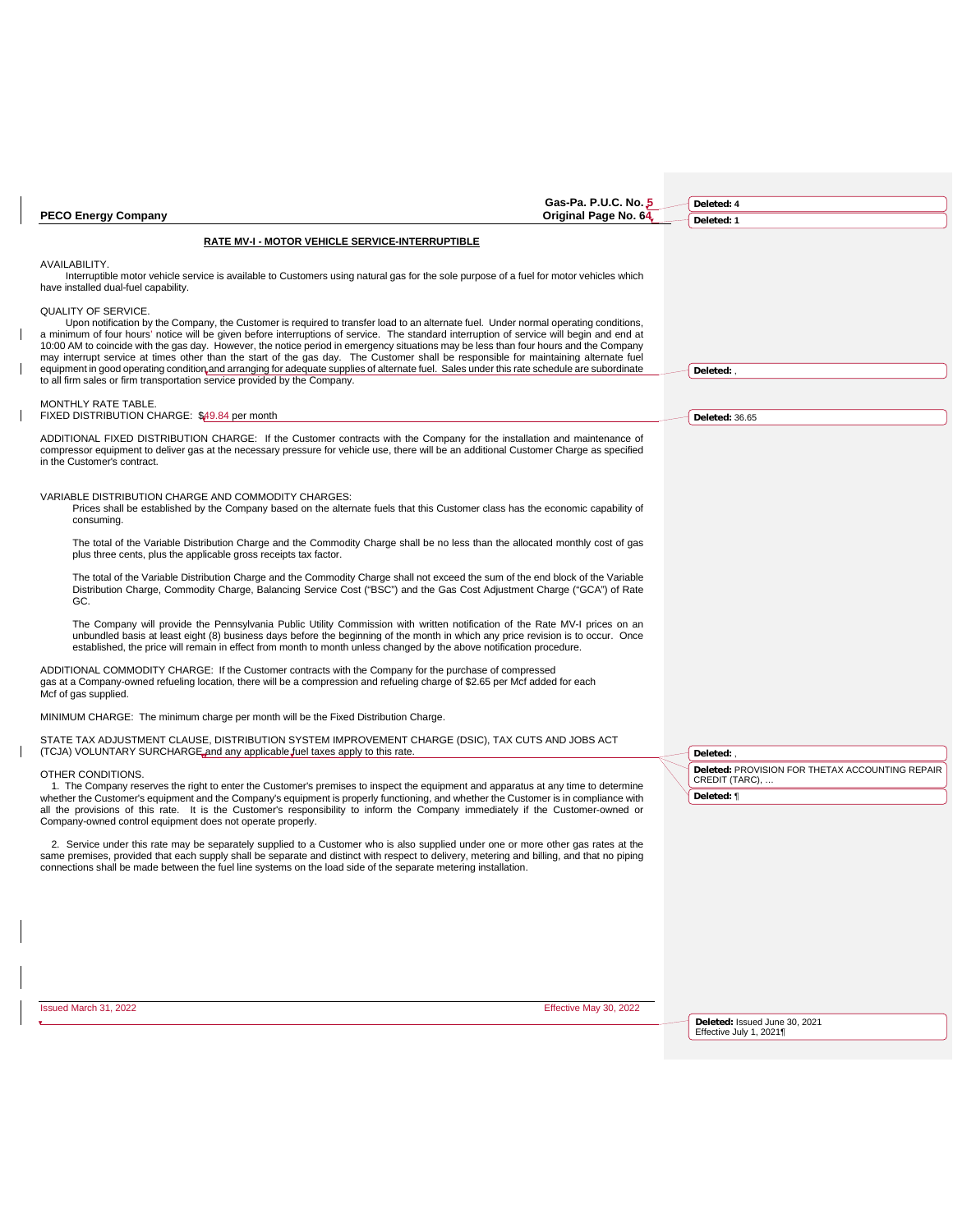# **Gas-Pa. P.U.C. No. 5 Page No. 65**

**Deleted: 4 Deleted: 2**

# **RATE MV-I - MOTOR VEHICLE SERVICE-INTERRUPTIBLE - Continued**

3. Upon notification by the Customer to the Company that an emergency condition exists, the Company may, in its sole discretion, authorize the Customer to continue the use of gas during a period of interruption until such emergency condition has been corrected. The price of each Mcf of gas consumed during such emergency authorization will be increased by the difference between the allocated monthly cost of gas and the greater of:

- a. The highest incremental supply cost incurred by the Company during the period such emergency service is provided;
- b. The equivalent unleaded gasoline dealer tank wagon price as posted in the Journal of Commerce and as determined from the average of the three highest prices at Philadelphia for the month.

 The Company may require affidavits or other documentation in order to verify the cause and duration of the emergency condition sustained by the Customer. The revenue received for Customer emergency service which is in excess of the normal Rate MV-I revenue will be returned<br>to Customers by including the revenues in the GCA of the Sales Service Costs provisio

4. Any unauthorized gas consumed in violation of the provisions of this rate shall be billed at the following: for the period November 1 through March 31, the applicable penalty for unauthorized use is the greater of (a) \$75 per Mcf, or (b) the market rate as defined below for the<br>cost of gas plus \$25 per Mcf. For the period April 1 through October 31, the Mcf or (b) the market rate as defined below for the cost of gas plus \$10 per Mcf. The resulting amount shall be paid in addition to the charges<br>specified in this rate. Such payment by the Customer for unauthorized use sha

The term "market rate" shall mean the Monthly Weighted Price (MWP) which is applied to all unauthorized gas volumes.<br>The MWP shall be calculated by first dividing the daily unauthorized usage (in Mcf) by the total monthly (in Mcf) for each day of the calendar month when unauthorized usage occurs. This results in the daily weighting factor for each day of the calendar month when unauthorized usage occurs. Subsequently, each daily weighting factor is multiplied by the greater of a) the Midpoint of Transco, Zone 6 non-NY North Daily rate for such unauthorized usage day; or b) the Midpoint Texas Eastern M3 Daily rate for such unauthorized usage day as reported in the Daily Price Survey published by Platts McGraw Hill<br>Gas Daily or its successors, resulting in a daily weighted price. (In the event that Platts summed and the result is equal to the MWP.

5. Should the Customer cause the control device to be ineffective, or in any way change the operation thereof, all gas registered on the meter since the last meter reading, in addition to all other rates and charges, will be subject to the penalty charge shown above.

6. The Company may, after furnishing reasonable notice, permanently discontinue service to such Customer upon a finding by the Company that the Customer has not complied with the conditions and provisions of this rate.

RULES AND REGULATIONS.

 The Company's rules and regulations in effect from time to time where not inconsistent with any specific provisions hereof are a part of this rate schedule.

TERM OF CONTRACT. The initial contract term shall be at least one year.

PAYMENT TERMS.

Standard.

 $\mathsf{l}$ 

Issued March 31, 2022 Effective May 30, 2022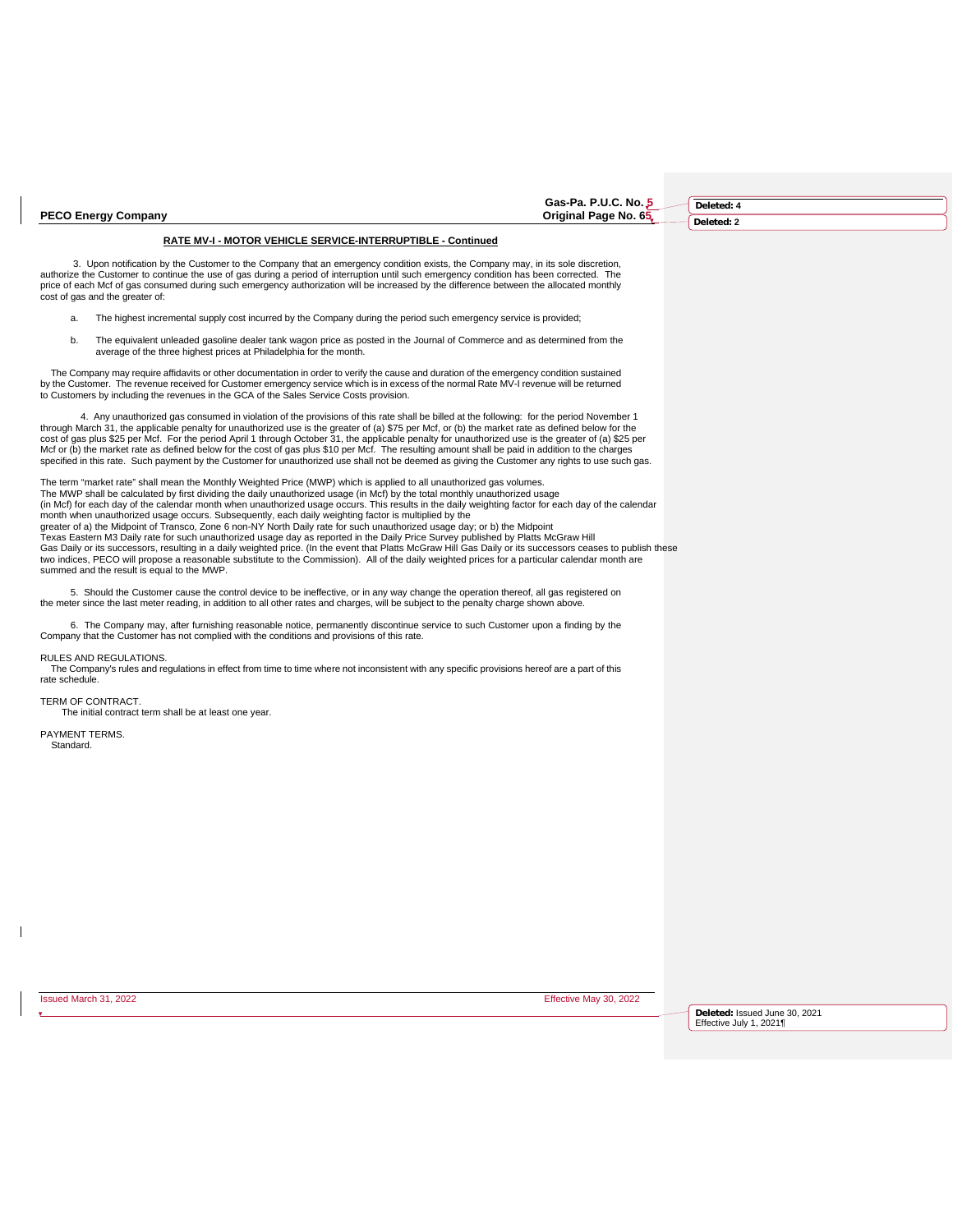|                                                                                                                                                                                                                                                                                                                                                                                                                                                                                                                                                                                                                                                                                                                                                                                                                                                                                                                                                                                                                                                                                                                                                                                                                          | Gas-Pa. P.U.C. No. 5   | Deleted: 4                                              |
|--------------------------------------------------------------------------------------------------------------------------------------------------------------------------------------------------------------------------------------------------------------------------------------------------------------------------------------------------------------------------------------------------------------------------------------------------------------------------------------------------------------------------------------------------------------------------------------------------------------------------------------------------------------------------------------------------------------------------------------------------------------------------------------------------------------------------------------------------------------------------------------------------------------------------------------------------------------------------------------------------------------------------------------------------------------------------------------------------------------------------------------------------------------------------------------------------------------------------|------------------------|---------------------------------------------------------|
| <b>PECO Energy Company</b>                                                                                                                                                                                                                                                                                                                                                                                                                                                                                                                                                                                                                                                                                                                                                                                                                                                                                                                                                                                                                                                                                                                                                                                               | Original Page No. 66   | Deleted: 3                                              |
| <b>RATE IS - INTERRUPTIBLE SERVICE</b><br>AVAILABILITY.<br>Interruptible sales service is available to individual Customers who have dual-fuel capability or are willing to accept interruption of<br>gas service. The Customer must have an estimated gas consumption of at least 3,000 Mcf per month during each summer month.<br>The summer period includes the months of April through November. For a Customer that also receives service under Rates L, TS-I,<br>or TS-F, the 3,000 Mcf per month use requirement does not apply.                                                                                                                                                                                                                                                                                                                                                                                                                                                                                                                                                                                                                                                                                  |                        |                                                         |
| Rate GC or other firm sales services may not be used as a backup supply during periods of interruption under this rate schedule.<br>Rate GC service may be provided through separate metering where firm service is required. Piping connections between the firm<br>and interruptible fuel line systems are prohibited.                                                                                                                                                                                                                                                                                                                                                                                                                                                                                                                                                                                                                                                                                                                                                                                                                                                                                                 |                        |                                                         |
| The Customer will be required to execute a contract specifying the maximum daily quantity (MDQ) of gas that the Company's<br>service and metering facilities are designed to supply. The maximum hourly capacity that the Company's facilities are designed to<br>supply shall not be more than 6.5% of the MDQ.                                                                                                                                                                                                                                                                                                                                                                                                                                                                                                                                                                                                                                                                                                                                                                                                                                                                                                         |                        |                                                         |
| QUALITY OF SERVICE.<br>Service under this rate is made available to Customers for purposes of balancing the Company's gas demands and optimizing its<br>daily use of pipeline supplies and is strictly within the discretion of the Company. When the available quantity of gas is inadequate to<br>serve the needs of all Customers under this rate, the Company will impose limitations, as necessary, endeavoring to provide each<br>Customer with the opportunity to take gas from time to time. Under normal operating conditions, a minimum of four hours' notice will<br>be given before interruptions of service. The standard interruption of service will begin and end at 10:00 AM to coincide with the gas<br>day. However, the notice period in emergency situations may be less than four hours and the Company may interrupt service at times<br>other than the start of the gas day. Those Customers who have dual fuel capability shall be responsible for maintaining alternate fuel<br>equipment in good operating condition, and arranging for adequate supplies of alternate fuel. Interruptible sales are subordinate to all<br>firm sales or firm transportation service provided by the Company. |                        | Deleted:                                                |
| <b>BILLING.</b><br>FIXED DISTRIBUTION CHARGE: \$217.89 per month.                                                                                                                                                                                                                                                                                                                                                                                                                                                                                                                                                                                                                                                                                                                                                                                                                                                                                                                                                                                                                                                                                                                                                        |                        |                                                         |
| VARIABLE DISTRIBUTION AND COMMODITY CHARGES:                                                                                                                                                                                                                                                                                                                                                                                                                                                                                                                                                                                                                                                                                                                                                                                                                                                                                                                                                                                                                                                                                                                                                                             |                        |                                                         |
| Prices shall be established by the Company based on the alternate fuels the Customer has the economic capability of<br>consuming. The total of the Variable Distribution Charge and the Commodity Charge shall be no less than the applicable<br>commodity cost of gas for the current month plus three cents, increased by the applicable gross receipts tax factor and shall<br>be no higher than the applicable delivered price, on an equivalent BTU basis of alternate fuel.                                                                                                                                                                                                                                                                                                                                                                                                                                                                                                                                                                                                                                                                                                                                        |                        |                                                         |
| The Company will provide the Pennsylvania Public Utility Commission with written notification of each<br>of the prices on an unbundled basis at least eight (8) business days before the beginning of the month<br>in which any price revision is to occur. Once established, prices will remain in effect from month to<br>month unless changed in accordance with the above notification procedure. If there is a major change<br>in competitive fuel prices during the month, the Company may change the Commodity Charge prices<br>within the same upper and lower limits on notice of five working days to the Commission.                                                                                                                                                                                                                                                                                                                                                                                                                                                                                                                                                                                          |                        |                                                         |
| MINIMUM CHARGE: The minimum charge per month will be the Fixed Distribution Charge.                                                                                                                                                                                                                                                                                                                                                                                                                                                                                                                                                                                                                                                                                                                                                                                                                                                                                                                                                                                                                                                                                                                                      |                        |                                                         |
| METERING SEQUENCE.<br>Service under this rate may be supplied in combination with Rates L, TS-F or TS-I at a single point and through a single metering<br>installation, in which case the MDQ for each rate schedule shall be specified in the contract. The Company will assume for billing<br>purposes that metered volumes first reflect deliveries of the Contract Maximum Daily Quantity of Rate L gas, next the Firm<br>Transportation Contract Quantity of Rate TS-F, next the Contract Quantity of Interruptible Transportation under Rate TS-I, and finally<br>the Interruptible Gas under this rate schedule. Determination of Rate IS deliveries will be made at the end of the billing period. The<br>number of Mcf billed under Rate L shall never be less than the number of Mcf resulting from 15 days' use of the Rate L billing demand.                                                                                                                                                                                                                                                                                                                                                                |                        |                                                         |
| STATE TAX ADJUSTMENT CLAUSE, DISTRIBUTION SYSTEM IMPROVEMENT CHARGE (DSIC), and TAX CUTS AND JOBS ACT<br>(TCJA) VOLUNTARY SURCHARGE apply to this rate.                                                                                                                                                                                                                                                                                                                                                                                                                                                                                                                                                                                                                                                                                                                                                                                                                                                                                                                                                                                                                                                                  |                        | Deleted: and PROVISION FOR THE TAX ACCOUNTING           |
|                                                                                                                                                                                                                                                                                                                                                                                                                                                                                                                                                                                                                                                                                                                                                                                                                                                                                                                                                                                                                                                                                                                                                                                                                          |                        | REPAIR CREDIT (TARC)<br>Deleted:                        |
|                                                                                                                                                                                                                                                                                                                                                                                                                                                                                                                                                                                                                                                                                                                                                                                                                                                                                                                                                                                                                                                                                                                                                                                                                          |                        |                                                         |
| Issued March 31, 2022                                                                                                                                                                                                                                                                                                                                                                                                                                                                                                                                                                                                                                                                                                                                                                                                                                                                                                                                                                                                                                                                                                                                                                                                    | Effective May 30, 2022 |                                                         |
|                                                                                                                                                                                                                                                                                                                                                                                                                                                                                                                                                                                                                                                                                                                                                                                                                                                                                                                                                                                                                                                                                                                                                                                                                          |                        | Deleted: Issued June 30, 2021<br>Effective July 1, 2021 |

 $\overline{\phantom{a}}$ 

 $\overline{\phantom{a}}$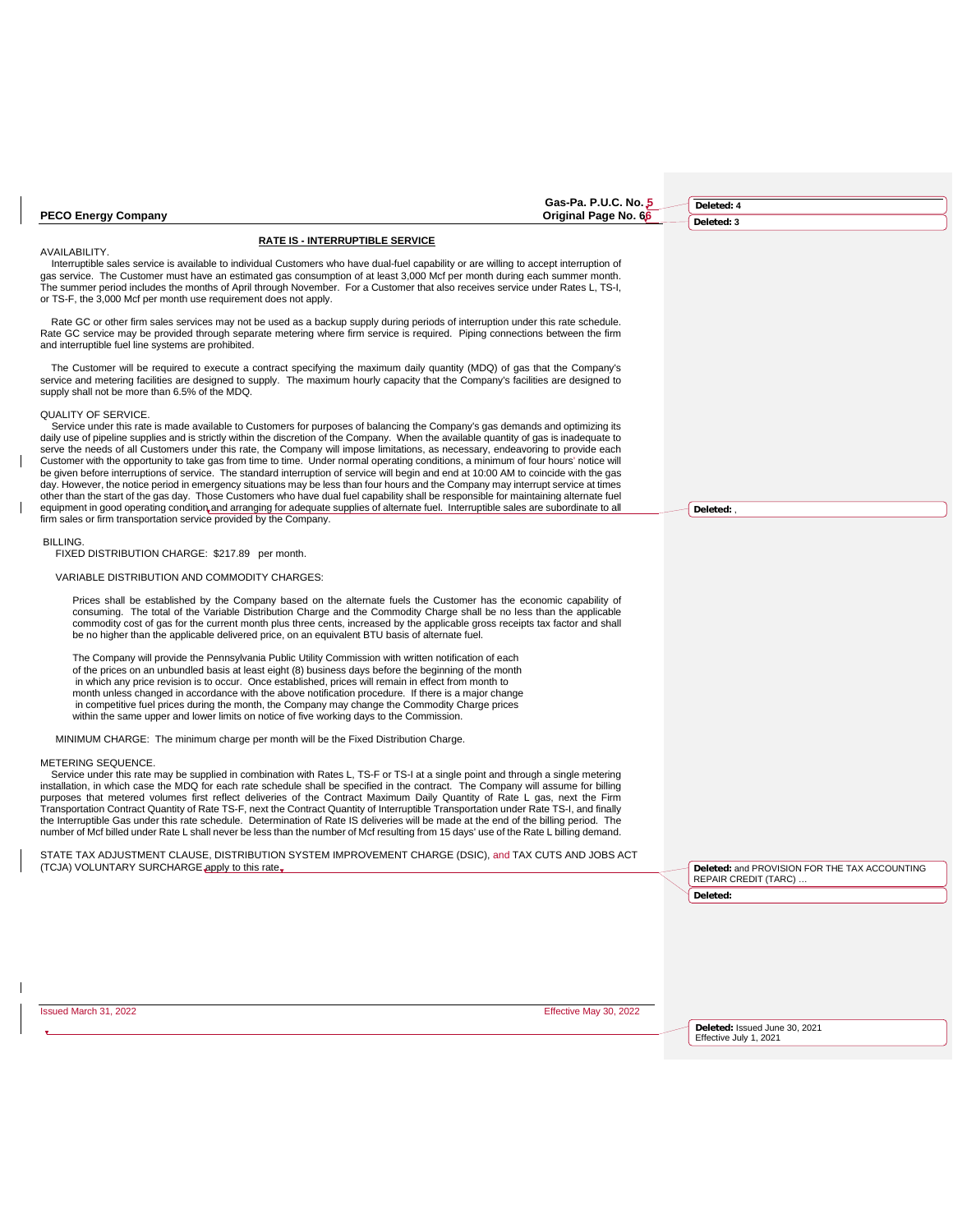| Gas-Pa. P.U.C. No. 5                                                                                                                                                                                                                                                                                                                                                                                                                                                                                                                                                                                                                                                                                                                                                                                                                                                                                                                                                                                                                                                                                                                                 | Deleted: 4                      |
|------------------------------------------------------------------------------------------------------------------------------------------------------------------------------------------------------------------------------------------------------------------------------------------------------------------------------------------------------------------------------------------------------------------------------------------------------------------------------------------------------------------------------------------------------------------------------------------------------------------------------------------------------------------------------------------------------------------------------------------------------------------------------------------------------------------------------------------------------------------------------------------------------------------------------------------------------------------------------------------------------------------------------------------------------------------------------------------------------------------------------------------------------|---------------------------------|
| Original Page No. 67<br><b>PECO Energy Company</b>                                                                                                                                                                                                                                                                                                                                                                                                                                                                                                                                                                                                                                                                                                                                                                                                                                                                                                                                                                                                                                                                                                   | Deleted: 4                      |
| RATE IS - INTERRUPTIBLE SERVICE - Continued<br>OTHER CONDITIONS.                                                                                                                                                                                                                                                                                                                                                                                                                                                                                                                                                                                                                                                                                                                                                                                                                                                                                                                                                                                                                                                                                     |                                 |
| 1. Any quantity of gas taken for this service on any day of the month in excess of the MDQ specified in the contract shall constitute<br>unauthorized overrun volume for such day, except when such excess results from fluctuations in day-to-day deliveries hereunder determined<br>by the Company to be normal and in accordance with good operating practices. The sum of all such unauthorized volume in a month shall<br>be billed at the following: for the period November 1 through March 31, the applicable penalty for unauthorized use is the greater of (a) \$75<br>per Mcf, or (b) the market rate as defined below for the cost of gas plus \$25 per Mcf. For the period April 1 through October 31, the<br>applicable penalty for unauthorized use is the greater of (a) \$25 per Mcf or (b) the market rate as defined below for the cost of gas plus \$10<br>per Mcf. The resulting amount shall be paid in addition to the charges specified in this rate.                                                                                                                                                                        |                                 |
| The term "market rate" shall mean the Monthly Weighted Price (MWP) which is applied to all unauthorized gas volumes.<br>The MWP shall be calculated by first dividing the daily unauthorized usage (in Mcf) by the total monthly unauthorized<br>usage (in Mcf) for each day of the calendar month when unauthorized usage occurs. This results in the daily weighting<br>factor for each day of the calendar month when unauthorized usage occurs. Subsequently, each daily weighting factor is<br>multiplied by the greater of a) the Midpoint of Transco, Zone 6 non-NY North Daily rate for such unauthorized usage day; or<br>b) the Midpoint Texas Eastern M3 Daily rate for such unauthorized usage day as reported in the Daily Price Survey published<br>by Platts McGraw Hill Gas Daily or its successors, resulting in a daily weighted price. (In the event that Platts McGraw Hill<br>Gas Daily or its successors ceases to publish these two indices, PECO will propose a reasonable substitute to the Commission).<br>All of the daily weighted prices for a particular calendar month are summed and the result is equal to the MWP. |                                 |
| 2. Upon notification by the Customer to the Company that an emergency condition exists, the Company may, in its sole discretion,<br>authorize the Customer to continue the use of gas during a period of interruption until such emergency condition has been corrected. The<br>price of each Mcf of gas consumed during such emergency authorization will be increased by the difference between the applicable commodity<br>cost used to establish the current Rate IS Commodity Charge for the Customer and the greater of:                                                                                                                                                                                                                                                                                                                                                                                                                                                                                                                                                                                                                       |                                 |
| a. The highest incremental supply cost incurred by the Company during the period such emergency service is provided;                                                                                                                                                                                                                                                                                                                                                                                                                                                                                                                                                                                                                                                                                                                                                                                                                                                                                                                                                                                                                                 |                                 |
| b. The equivalent No. 2 oil consumer tank car price as posted in the Journal of Commerce and as determined from the average of the<br>three highest prices at Philadelphia for the month.                                                                                                                                                                                                                                                                                                                                                                                                                                                                                                                                                                                                                                                                                                                                                                                                                                                                                                                                                            |                                 |
| The Company may require affidavits or other documentation in order to verify the cause and duration of the emergency condition<br>sustained by the Customer. The Company may, after furnishing reasonable notice, permanently discontinue service to such Customer upon<br>a finding by the Company that the Customer has not complied with the conditions and provisions of this rate schedule.                                                                                                                                                                                                                                                                                                                                                                                                                                                                                                                                                                                                                                                                                                                                                     |                                 |
| The revenue received for Customer emergency service which is in excess of the normal Rate IS revenue will be returned to<br>Customers by including the revenues in the GCA of the Sales Service Costs provision.                                                                                                                                                                                                                                                                                                                                                                                                                                                                                                                                                                                                                                                                                                                                                                                                                                                                                                                                     | Deleted:                        |
| EXTENSION OF MAIN - INSTALLATION OF SERVICE.                                                                                                                                                                                                                                                                                                                                                                                                                                                                                                                                                                                                                                                                                                                                                                                                                                                                                                                                                                                                                                                                                                         |                                 |
| Each Customer shall prepay the total cost of any main extension, service installation, meter<br>installation, or enlargement or rearrangement of existing facilities required for service under this rate schedule.                                                                                                                                                                                                                                                                                                                                                                                                                                                                                                                                                                                                                                                                                                                                                                                                                                                                                                                                  |                                 |
| <b>RULES AND REGULATIONS.</b>                                                                                                                                                                                                                                                                                                                                                                                                                                                                                                                                                                                                                                                                                                                                                                                                                                                                                                                                                                                                                                                                                                                        |                                 |
| The Company's rules and regulations in effect from time to time where not inconsistent with any specific provisions hereof are a<br>part of this rate schedule.                                                                                                                                                                                                                                                                                                                                                                                                                                                                                                                                                                                                                                                                                                                                                                                                                                                                                                                                                                                      |                                 |
| TERM OF CONTRACT.<br>The initial contract term shall be at least 1 year.                                                                                                                                                                                                                                                                                                                                                                                                                                                                                                                                                                                                                                                                                                                                                                                                                                                                                                                                                                                                                                                                             |                                 |
| PAYMENT TERMS.<br>Standard.                                                                                                                                                                                                                                                                                                                                                                                                                                                                                                                                                                                                                                                                                                                                                                                                                                                                                                                                                                                                                                                                                                                          |                                 |
|                                                                                                                                                                                                                                                                                                                                                                                                                                                                                                                                                                                                                                                                                                                                                                                                                                                                                                                                                                                                                                                                                                                                                      |                                 |
|                                                                                                                                                                                                                                                                                                                                                                                                                                                                                                                                                                                                                                                                                                                                                                                                                                                                                                                                                                                                                                                                                                                                                      |                                 |
|                                                                                                                                                                                                                                                                                                                                                                                                                                                                                                                                                                                                                                                                                                                                                                                                                                                                                                                                                                                                                                                                                                                                                      |                                 |
|                                                                                                                                                                                                                                                                                                                                                                                                                                                                                                                                                                                                                                                                                                                                                                                                                                                                                                                                                                                                                                                                                                                                                      |                                 |
|                                                                                                                                                                                                                                                                                                                                                                                                                                                                                                                                                                                                                                                                                                                                                                                                                                                                                                                                                                                                                                                                                                                                                      |                                 |
|                                                                                                                                                                                                                                                                                                                                                                                                                                                                                                                                                                                                                                                                                                                                                                                                                                                                                                                                                                                                                                                                                                                                                      |                                 |
|                                                                                                                                                                                                                                                                                                                                                                                                                                                                                                                                                                                                                                                                                                                                                                                                                                                                                                                                                                                                                                                                                                                                                      |                                 |
| Issued March 31, 2022<br>Effective May 30, 2022                                                                                                                                                                                                                                                                                                                                                                                                                                                                                                                                                                                                                                                                                                                                                                                                                                                                                                                                                                                                                                                                                                      | Deleted: Issued June 30<br>2021 |

 $\mathbf I$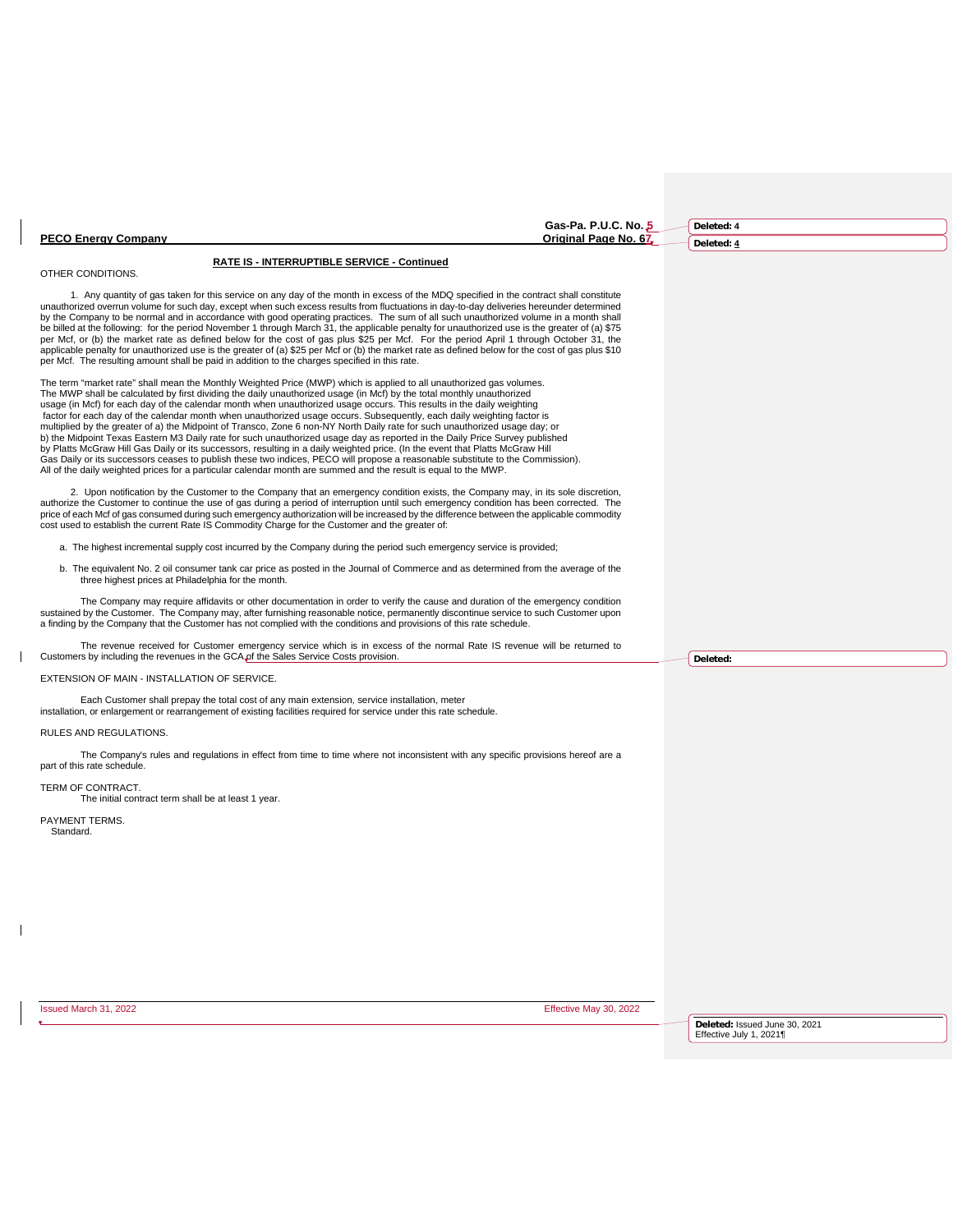| Gas-Pa. P.U.C. No. 5<br>Deleted: 4<br>Original Page No. 68<br><b>PECO Energy Company</b><br>Deleted: 5<br>RATE TCS - TEMPERATURE CONTROLLED SERVICE<br>AVAILABILITY<br>Temperature controlled service is available to individual Customers that have dual-fuel equipment with a rated input of more than 2,100,000<br>Btu per hour and an estimated fuel use which totals 5,000 Mcf or more during the billing months of December, January, February and March<br>and are willing to accept interruption of service at the cut-off temperature specified by the Company.<br>QUALITY OF SERVICE.<br>Upon notification by the Company, the Customer is required to transfer load to an alternate fuel whenever the outdoor temperature is below<br>the cut-off limit specified by the Company. Under normal operating conditions, a minimum of four hours' notice will be given before interruptions<br>of service. The standard interruption of service will begin and end at 10:00 AM to coincide with the gas day. However, the notice period in<br>emergency situations may be less than four hours and the Company may interrupt service at times other than the start of the gas day. During<br>August of each year the Company will notify each Customer of the cut-off temperature limit to be effective during the twelve-month period<br>beginning September 1. Those Customers who have dual fuel capability shall be responsible for maintaining alternate fuel equipment in good<br>operating condition, and arranging for adequate supplies of alternate fuel. Sales under this rate are subordinate to all firm sales or firm<br>Deleted:<br>transportation service provided by the Company.<br><b>BILLING.</b><br>FIXED DISTRIBUTION CHARGE: \$147.93 per month.<br>Deleted: 25<br>VARIABLE DISTRIBUTION AND COMMODITY CHARGES:<br>Deleted: .00<br>Prices shall be established by the Company based on the alternate fuels that this Customer class has the economic capability of<br>consuming.<br>Monthly prices shall not exceed the sum of the end block of the Variable Distribution Charge of Rate GC, the monthly projected weighted<br>average commodity cost of gas (WACCOG) and the Fixed Cost Credit determined in the most recent annual 1307(f) proceeding.<br>Monthly prices shall be no less than monthly projected WACCOG and the 1307(f) Fixed Cost Credit, plus three cents. The Company<br>will provide the Pennsylvania Public Utility Commission with written notification of the prices on an unbundled basis at least eight (8)<br>business days before the beginning of the month in which any price revision is to occur. If there is a significant change in WACCOG<br>during a month, the Company may change the commodity charge prices within the same upper and lower limits on notice of five working<br>days to the Commission.<br>"Fixed Cost Credit" means the result derived by dividing the Company's annual projected interstate<br>pipeline transportation and storage demand charges by its projected annual firm sales throughput as determined by reference to the<br>Company's Section 1307(f) filing made immediately prior to the period in which the Fixed Cost Credit shall apply.<br>"Commodity cost of gas" shall include all purchased gas costs charged by the Company's natural gas and<br>interstate pipeline suppliers on a volumetric or commodity basis (including but not limited to interstate pipeline fuel and the Company's<br>company use and unaccounted for gas) and shall exclude all costs used in determining the Fixed Cost Credit.<br>MINIMUM CHARGE: The minimum charge per month will be the Fixed Distribution Charge.<br>STATE TAX ADJUSTMENT CLAUSE DISTRIBUTION SYSTEM IMPROVEMENT CHARGE (DSIC), and TAX CUTS AND JOBS ACT<br>(TCJA) VOLUNTARY SURCHARGE apply to this rate.<br>Deleted: and PROVISION FOR THE TAX ACCOUNTING<br>REPAIR CREDIT (TARC)<br>OTHER CONDITIONS.<br>1. The Company reserves the right to enter the Customer's premises to inspect the equipment and apparatus at any time to determine<br>whether the Customer's equipment and the Company's equipment is properly functioning, and whether the Customer is in compliance with all<br>the provisions of this rate.<br>It is the Customer's responsibility to inform the Company immediately if the Customer-owned or Company-owned control equipment does not<br>operate properly.<br>2. Service under this rate may be separately supplied to a Customer who is also supplied under one or more other gas rates at the same<br>premises, provided that each supply shall be separate and distinct with respect to delivery, metering and billing, and that no piping connections<br>shall be made between the fuel line systems on the load side of the separate metering installation.<br>The Company may, in its sole discretion, permit minimal volumes of gas which would otherwise be supplied under Rate GC to flow through<br>the Rate TCS metering where, in the Company's judgment, the cost of installing separate metering is uneconomical.<br>(Continued)<br>Effective May 30, 2022<br>Issued March 31, 2022<br>Deleted: Issued June 30, 2021<br>Effective July 1, 2021¶ |  |  |
|----------------------------------------------------------------------------------------------------------------------------------------------------------------------------------------------------------------------------------------------------------------------------------------------------------------------------------------------------------------------------------------------------------------------------------------------------------------------------------------------------------------------------------------------------------------------------------------------------------------------------------------------------------------------------------------------------------------------------------------------------------------------------------------------------------------------------------------------------------------------------------------------------------------------------------------------------------------------------------------------------------------------------------------------------------------------------------------------------------------------------------------------------------------------------------------------------------------------------------------------------------------------------------------------------------------------------------------------------------------------------------------------------------------------------------------------------------------------------------------------------------------------------------------------------------------------------------------------------------------------------------------------------------------------------------------------------------------------------------------------------------------------------------------------------------------------------------------------------------------------------------------------------------------------------------------------------------------------------------------------------------------------------------------------------------------------------------------------------------------------------------------------------------------------------------------------------------------------------------------------------------------------------------------------------------------------------------------------------------------------------------------------------------------------------------------------------------------------------------------------------------------------------------------------------------------------------------------------------------------------------------------------------------------------------------------------------------------------------------------------------------------------------------------------------------------------------------------------------------------------------------------------------------------------------------------------------------------------------------------------------------------------------------------------------------------------------------------------------------------------------------------------------------------------------------------------------------------------------------------------------------------------------------------------------------------------------------------------------------------------------------------------------------------------------------------------------------------------------------------------------------------------------------------------------------------------------------------------------------------------------------------------------------------------------------------------------------------------------------------------------------------------------------------------------------------------------------------------------------------------------------------------------------------------------------------------------------------------------------------------------------------------------------------------------------------------------------------------------------------------------------------------------------------------------------------------------------------------------------------------------------------------------------------------------------------------------------------------------------------------------------------------------------------------------------------------------------------------------------------------------------------------------------------------------------------------------------------------------------------------------------------------------------------------------------------------------------------------------------------------------------------------------------------------------------------------------------------------------------------------------------------------------------------------------------------------------------------------------------------------------------------------------------------------------------------------------------------------------------------------------------------------------------------------------------------------------------------------------------------------------------|--|--|
|                                                                                                                                                                                                                                                                                                                                                                                                                                                                                                                                                                                                                                                                                                                                                                                                                                                                                                                                                                                                                                                                                                                                                                                                                                                                                                                                                                                                                                                                                                                                                                                                                                                                                                                                                                                                                                                                                                                                                                                                                                                                                                                                                                                                                                                                                                                                                                                                                                                                                                                                                                                                                                                                                                                                                                                                                                                                                                                                                                                                                                                                                                                                                                                                                                                                                                                                                                                                                                                                                                                                                                                                                                                                                                                                                                                                                                                                                                                                                                                                                                                                                                                                                                                                                                                                                                                                                                                                                                                                                                                                                                                                                                                                                                                                                                                                                                                                                                                                                                                                                                                                                                                                                                                                                                                          |  |  |
|                                                                                                                                                                                                                                                                                                                                                                                                                                                                                                                                                                                                                                                                                                                                                                                                                                                                                                                                                                                                                                                                                                                                                                                                                                                                                                                                                                                                                                                                                                                                                                                                                                                                                                                                                                                                                                                                                                                                                                                                                                                                                                                                                                                                                                                                                                                                                                                                                                                                                                                                                                                                                                                                                                                                                                                                                                                                                                                                                                                                                                                                                                                                                                                                                                                                                                                                                                                                                                                                                                                                                                                                                                                                                                                                                                                                                                                                                                                                                                                                                                                                                                                                                                                                                                                                                                                                                                                                                                                                                                                                                                                                                                                                                                                                                                                                                                                                                                                                                                                                                                                                                                                                                                                                                                                          |  |  |
|                                                                                                                                                                                                                                                                                                                                                                                                                                                                                                                                                                                                                                                                                                                                                                                                                                                                                                                                                                                                                                                                                                                                                                                                                                                                                                                                                                                                                                                                                                                                                                                                                                                                                                                                                                                                                                                                                                                                                                                                                                                                                                                                                                                                                                                                                                                                                                                                                                                                                                                                                                                                                                                                                                                                                                                                                                                                                                                                                                                                                                                                                                                                                                                                                                                                                                                                                                                                                                                                                                                                                                                                                                                                                                                                                                                                                                                                                                                                                                                                                                                                                                                                                                                                                                                                                                                                                                                                                                                                                                                                                                                                                                                                                                                                                                                                                                                                                                                                                                                                                                                                                                                                                                                                                                                          |  |  |
|                                                                                                                                                                                                                                                                                                                                                                                                                                                                                                                                                                                                                                                                                                                                                                                                                                                                                                                                                                                                                                                                                                                                                                                                                                                                                                                                                                                                                                                                                                                                                                                                                                                                                                                                                                                                                                                                                                                                                                                                                                                                                                                                                                                                                                                                                                                                                                                                                                                                                                                                                                                                                                                                                                                                                                                                                                                                                                                                                                                                                                                                                                                                                                                                                                                                                                                                                                                                                                                                                                                                                                                                                                                                                                                                                                                                                                                                                                                                                                                                                                                                                                                                                                                                                                                                                                                                                                                                                                                                                                                                                                                                                                                                                                                                                                                                                                                                                                                                                                                                                                                                                                                                                                                                                                                          |  |  |
|                                                                                                                                                                                                                                                                                                                                                                                                                                                                                                                                                                                                                                                                                                                                                                                                                                                                                                                                                                                                                                                                                                                                                                                                                                                                                                                                                                                                                                                                                                                                                                                                                                                                                                                                                                                                                                                                                                                                                                                                                                                                                                                                                                                                                                                                                                                                                                                                                                                                                                                                                                                                                                                                                                                                                                                                                                                                                                                                                                                                                                                                                                                                                                                                                                                                                                                                                                                                                                                                                                                                                                                                                                                                                                                                                                                                                                                                                                                                                                                                                                                                                                                                                                                                                                                                                                                                                                                                                                                                                                                                                                                                                                                                                                                                                                                                                                                                                                                                                                                                                                                                                                                                                                                                                                                          |  |  |
|                                                                                                                                                                                                                                                                                                                                                                                                                                                                                                                                                                                                                                                                                                                                                                                                                                                                                                                                                                                                                                                                                                                                                                                                                                                                                                                                                                                                                                                                                                                                                                                                                                                                                                                                                                                                                                                                                                                                                                                                                                                                                                                                                                                                                                                                                                                                                                                                                                                                                                                                                                                                                                                                                                                                                                                                                                                                                                                                                                                                                                                                                                                                                                                                                                                                                                                                                                                                                                                                                                                                                                                                                                                                                                                                                                                                                                                                                                                                                                                                                                                                                                                                                                                                                                                                                                                                                                                                                                                                                                                                                                                                                                                                                                                                                                                                                                                                                                                                                                                                                                                                                                                                                                                                                                                          |  |  |
|                                                                                                                                                                                                                                                                                                                                                                                                                                                                                                                                                                                                                                                                                                                                                                                                                                                                                                                                                                                                                                                                                                                                                                                                                                                                                                                                                                                                                                                                                                                                                                                                                                                                                                                                                                                                                                                                                                                                                                                                                                                                                                                                                                                                                                                                                                                                                                                                                                                                                                                                                                                                                                                                                                                                                                                                                                                                                                                                                                                                                                                                                                                                                                                                                                                                                                                                                                                                                                                                                                                                                                                                                                                                                                                                                                                                                                                                                                                                                                                                                                                                                                                                                                                                                                                                                                                                                                                                                                                                                                                                                                                                                                                                                                                                                                                                                                                                                                                                                                                                                                                                                                                                                                                                                                                          |  |  |
|                                                                                                                                                                                                                                                                                                                                                                                                                                                                                                                                                                                                                                                                                                                                                                                                                                                                                                                                                                                                                                                                                                                                                                                                                                                                                                                                                                                                                                                                                                                                                                                                                                                                                                                                                                                                                                                                                                                                                                                                                                                                                                                                                                                                                                                                                                                                                                                                                                                                                                                                                                                                                                                                                                                                                                                                                                                                                                                                                                                                                                                                                                                                                                                                                                                                                                                                                                                                                                                                                                                                                                                                                                                                                                                                                                                                                                                                                                                                                                                                                                                                                                                                                                                                                                                                                                                                                                                                                                                                                                                                                                                                                                                                                                                                                                                                                                                                                                                                                                                                                                                                                                                                                                                                                                                          |  |  |
|                                                                                                                                                                                                                                                                                                                                                                                                                                                                                                                                                                                                                                                                                                                                                                                                                                                                                                                                                                                                                                                                                                                                                                                                                                                                                                                                                                                                                                                                                                                                                                                                                                                                                                                                                                                                                                                                                                                                                                                                                                                                                                                                                                                                                                                                                                                                                                                                                                                                                                                                                                                                                                                                                                                                                                                                                                                                                                                                                                                                                                                                                                                                                                                                                                                                                                                                                                                                                                                                                                                                                                                                                                                                                                                                                                                                                                                                                                                                                                                                                                                                                                                                                                                                                                                                                                                                                                                                                                                                                                                                                                                                                                                                                                                                                                                                                                                                                                                                                                                                                                                                                                                                                                                                                                                          |  |  |
|                                                                                                                                                                                                                                                                                                                                                                                                                                                                                                                                                                                                                                                                                                                                                                                                                                                                                                                                                                                                                                                                                                                                                                                                                                                                                                                                                                                                                                                                                                                                                                                                                                                                                                                                                                                                                                                                                                                                                                                                                                                                                                                                                                                                                                                                                                                                                                                                                                                                                                                                                                                                                                                                                                                                                                                                                                                                                                                                                                                                                                                                                                                                                                                                                                                                                                                                                                                                                                                                                                                                                                                                                                                                                                                                                                                                                                                                                                                                                                                                                                                                                                                                                                                                                                                                                                                                                                                                                                                                                                                                                                                                                                                                                                                                                                                                                                                                                                                                                                                                                                                                                                                                                                                                                                                          |  |  |
|                                                                                                                                                                                                                                                                                                                                                                                                                                                                                                                                                                                                                                                                                                                                                                                                                                                                                                                                                                                                                                                                                                                                                                                                                                                                                                                                                                                                                                                                                                                                                                                                                                                                                                                                                                                                                                                                                                                                                                                                                                                                                                                                                                                                                                                                                                                                                                                                                                                                                                                                                                                                                                                                                                                                                                                                                                                                                                                                                                                                                                                                                                                                                                                                                                                                                                                                                                                                                                                                                                                                                                                                                                                                                                                                                                                                                                                                                                                                                                                                                                                                                                                                                                                                                                                                                                                                                                                                                                                                                                                                                                                                                                                                                                                                                                                                                                                                                                                                                                                                                                                                                                                                                                                                                                                          |  |  |
|                                                                                                                                                                                                                                                                                                                                                                                                                                                                                                                                                                                                                                                                                                                                                                                                                                                                                                                                                                                                                                                                                                                                                                                                                                                                                                                                                                                                                                                                                                                                                                                                                                                                                                                                                                                                                                                                                                                                                                                                                                                                                                                                                                                                                                                                                                                                                                                                                                                                                                                                                                                                                                                                                                                                                                                                                                                                                                                                                                                                                                                                                                                                                                                                                                                                                                                                                                                                                                                                                                                                                                                                                                                                                                                                                                                                                                                                                                                                                                                                                                                                                                                                                                                                                                                                                                                                                                                                                                                                                                                                                                                                                                                                                                                                                                                                                                                                                                                                                                                                                                                                                                                                                                                                                                                          |  |  |
|                                                                                                                                                                                                                                                                                                                                                                                                                                                                                                                                                                                                                                                                                                                                                                                                                                                                                                                                                                                                                                                                                                                                                                                                                                                                                                                                                                                                                                                                                                                                                                                                                                                                                                                                                                                                                                                                                                                                                                                                                                                                                                                                                                                                                                                                                                                                                                                                                                                                                                                                                                                                                                                                                                                                                                                                                                                                                                                                                                                                                                                                                                                                                                                                                                                                                                                                                                                                                                                                                                                                                                                                                                                                                                                                                                                                                                                                                                                                                                                                                                                                                                                                                                                                                                                                                                                                                                                                                                                                                                                                                                                                                                                                                                                                                                                                                                                                                                                                                                                                                                                                                                                                                                                                                                                          |  |  |
|                                                                                                                                                                                                                                                                                                                                                                                                                                                                                                                                                                                                                                                                                                                                                                                                                                                                                                                                                                                                                                                                                                                                                                                                                                                                                                                                                                                                                                                                                                                                                                                                                                                                                                                                                                                                                                                                                                                                                                                                                                                                                                                                                                                                                                                                                                                                                                                                                                                                                                                                                                                                                                                                                                                                                                                                                                                                                                                                                                                                                                                                                                                                                                                                                                                                                                                                                                                                                                                                                                                                                                                                                                                                                                                                                                                                                                                                                                                                                                                                                                                                                                                                                                                                                                                                                                                                                                                                                                                                                                                                                                                                                                                                                                                                                                                                                                                                                                                                                                                                                                                                                                                                                                                                                                                          |  |  |
|                                                                                                                                                                                                                                                                                                                                                                                                                                                                                                                                                                                                                                                                                                                                                                                                                                                                                                                                                                                                                                                                                                                                                                                                                                                                                                                                                                                                                                                                                                                                                                                                                                                                                                                                                                                                                                                                                                                                                                                                                                                                                                                                                                                                                                                                                                                                                                                                                                                                                                                                                                                                                                                                                                                                                                                                                                                                                                                                                                                                                                                                                                                                                                                                                                                                                                                                                                                                                                                                                                                                                                                                                                                                                                                                                                                                                                                                                                                                                                                                                                                                                                                                                                                                                                                                                                                                                                                                                                                                                                                                                                                                                                                                                                                                                                                                                                                                                                                                                                                                                                                                                                                                                                                                                                                          |  |  |
|                                                                                                                                                                                                                                                                                                                                                                                                                                                                                                                                                                                                                                                                                                                                                                                                                                                                                                                                                                                                                                                                                                                                                                                                                                                                                                                                                                                                                                                                                                                                                                                                                                                                                                                                                                                                                                                                                                                                                                                                                                                                                                                                                                                                                                                                                                                                                                                                                                                                                                                                                                                                                                                                                                                                                                                                                                                                                                                                                                                                                                                                                                                                                                                                                                                                                                                                                                                                                                                                                                                                                                                                                                                                                                                                                                                                                                                                                                                                                                                                                                                                                                                                                                                                                                                                                                                                                                                                                                                                                                                                                                                                                                                                                                                                                                                                                                                                                                                                                                                                                                                                                                                                                                                                                                                          |  |  |
|                                                                                                                                                                                                                                                                                                                                                                                                                                                                                                                                                                                                                                                                                                                                                                                                                                                                                                                                                                                                                                                                                                                                                                                                                                                                                                                                                                                                                                                                                                                                                                                                                                                                                                                                                                                                                                                                                                                                                                                                                                                                                                                                                                                                                                                                                                                                                                                                                                                                                                                                                                                                                                                                                                                                                                                                                                                                                                                                                                                                                                                                                                                                                                                                                                                                                                                                                                                                                                                                                                                                                                                                                                                                                                                                                                                                                                                                                                                                                                                                                                                                                                                                                                                                                                                                                                                                                                                                                                                                                                                                                                                                                                                                                                                                                                                                                                                                                                                                                                                                                                                                                                                                                                                                                                                          |  |  |
|                                                                                                                                                                                                                                                                                                                                                                                                                                                                                                                                                                                                                                                                                                                                                                                                                                                                                                                                                                                                                                                                                                                                                                                                                                                                                                                                                                                                                                                                                                                                                                                                                                                                                                                                                                                                                                                                                                                                                                                                                                                                                                                                                                                                                                                                                                                                                                                                                                                                                                                                                                                                                                                                                                                                                                                                                                                                                                                                                                                                                                                                                                                                                                                                                                                                                                                                                                                                                                                                                                                                                                                                                                                                                                                                                                                                                                                                                                                                                                                                                                                                                                                                                                                                                                                                                                                                                                                                                                                                                                                                                                                                                                                                                                                                                                                                                                                                                                                                                                                                                                                                                                                                                                                                                                                          |  |  |
|                                                                                                                                                                                                                                                                                                                                                                                                                                                                                                                                                                                                                                                                                                                                                                                                                                                                                                                                                                                                                                                                                                                                                                                                                                                                                                                                                                                                                                                                                                                                                                                                                                                                                                                                                                                                                                                                                                                                                                                                                                                                                                                                                                                                                                                                                                                                                                                                                                                                                                                                                                                                                                                                                                                                                                                                                                                                                                                                                                                                                                                                                                                                                                                                                                                                                                                                                                                                                                                                                                                                                                                                                                                                                                                                                                                                                                                                                                                                                                                                                                                                                                                                                                                                                                                                                                                                                                                                                                                                                                                                                                                                                                                                                                                                                                                                                                                                                                                                                                                                                                                                                                                                                                                                                                                          |  |  |
|                                                                                                                                                                                                                                                                                                                                                                                                                                                                                                                                                                                                                                                                                                                                                                                                                                                                                                                                                                                                                                                                                                                                                                                                                                                                                                                                                                                                                                                                                                                                                                                                                                                                                                                                                                                                                                                                                                                                                                                                                                                                                                                                                                                                                                                                                                                                                                                                                                                                                                                                                                                                                                                                                                                                                                                                                                                                                                                                                                                                                                                                                                                                                                                                                                                                                                                                                                                                                                                                                                                                                                                                                                                                                                                                                                                                                                                                                                                                                                                                                                                                                                                                                                                                                                                                                                                                                                                                                                                                                                                                                                                                                                                                                                                                                                                                                                                                                                                                                                                                                                                                                                                                                                                                                                                          |  |  |
|                                                                                                                                                                                                                                                                                                                                                                                                                                                                                                                                                                                                                                                                                                                                                                                                                                                                                                                                                                                                                                                                                                                                                                                                                                                                                                                                                                                                                                                                                                                                                                                                                                                                                                                                                                                                                                                                                                                                                                                                                                                                                                                                                                                                                                                                                                                                                                                                                                                                                                                                                                                                                                                                                                                                                                                                                                                                                                                                                                                                                                                                                                                                                                                                                                                                                                                                                                                                                                                                                                                                                                                                                                                                                                                                                                                                                                                                                                                                                                                                                                                                                                                                                                                                                                                                                                                                                                                                                                                                                                                                                                                                                                                                                                                                                                                                                                                                                                                                                                                                                                                                                                                                                                                                                                                          |  |  |

 $\mathbf{l}$ 

 $\mathbf{l}$ 

 $\bar{\mathbf{I}}$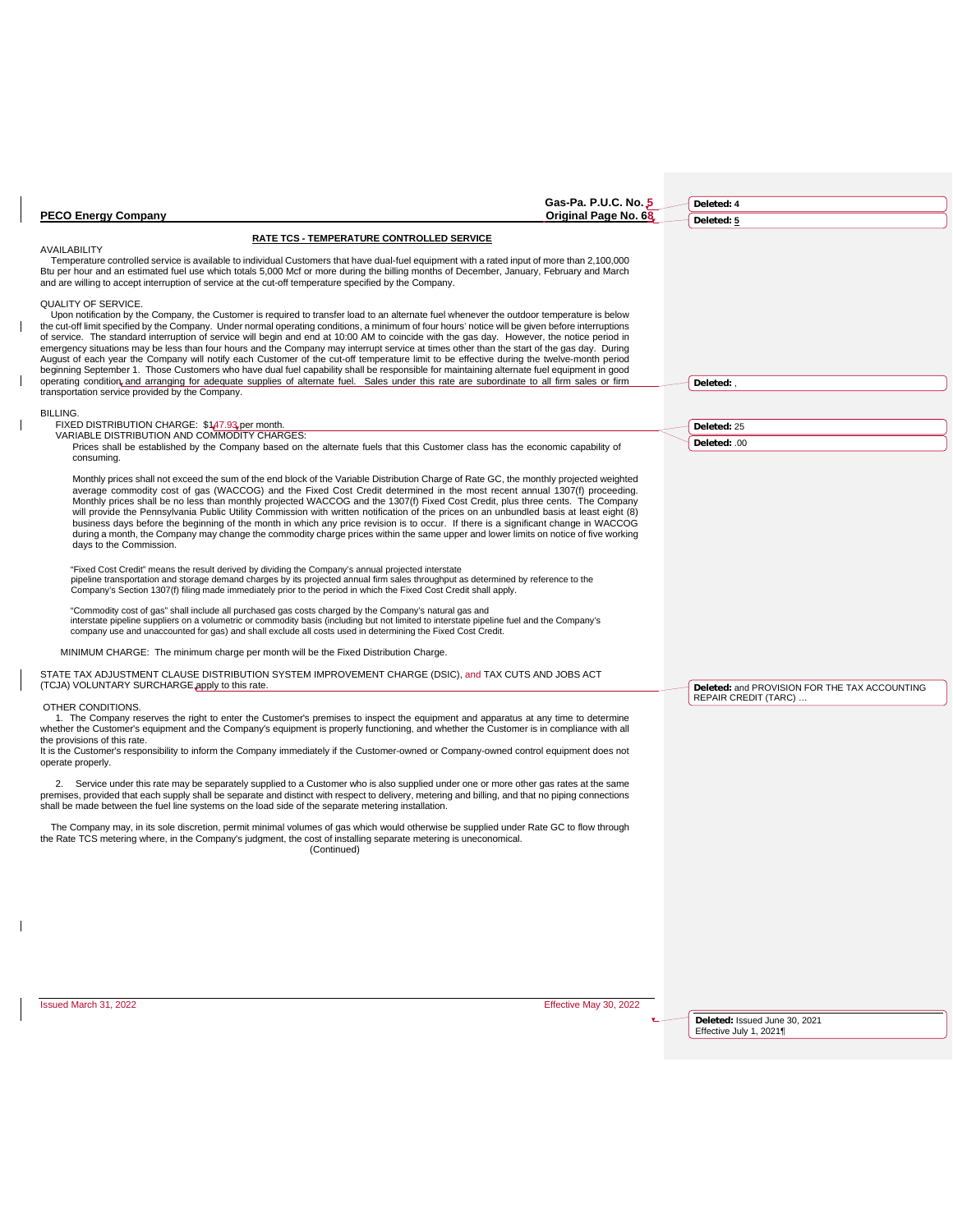| <b>PECO Energy Company</b>                                                                                                                                                                                                                                                                                                                                                                                                                                                                                                                                                                                                                                                                                                                                                                                                                                                                            | Gas-Pa. P.U.C. No. 5<br>Original Page No. 69 | Deleted: 4<br>Deleted: 6                                 |
|-------------------------------------------------------------------------------------------------------------------------------------------------------------------------------------------------------------------------------------------------------------------------------------------------------------------------------------------------------------------------------------------------------------------------------------------------------------------------------------------------------------------------------------------------------------------------------------------------------------------------------------------------------------------------------------------------------------------------------------------------------------------------------------------------------------------------------------------------------------------------------------------------------|----------------------------------------------|----------------------------------------------------------|
| <b>RATE TCS - TEMPERATURE CONTROLLED SERVICE - Continued</b>                                                                                                                                                                                                                                                                                                                                                                                                                                                                                                                                                                                                                                                                                                                                                                                                                                          |                                              |                                                          |
| 3. Upon notification by the Customer to the Company that an emergency condition exists, the Company may, in its sole discretion,<br>authorize the Customer to continue the use of gas during a period of interruption until such emergency condition has been corrected. The<br>price of each Mcf of gas consumed during such emergency authorization will be increased by the difference between the allocated monthly<br>cost of gas and the greater of:                                                                                                                                                                                                                                                                                                                                                                                                                                            |                                              |                                                          |
| The highest incremental supply cost incurred by the Company during the period such emergency service is provided;<br>a.                                                                                                                                                                                                                                                                                                                                                                                                                                                                                                                                                                                                                                                                                                                                                                               |                                              |                                                          |
| The equivalent No. 2 oil consumer tank car price as posted in the Journal of Commerce and as determined from the average of the three<br>b.<br>highest prices at Philadelphia for the month.                                                                                                                                                                                                                                                                                                                                                                                                                                                                                                                                                                                                                                                                                                          |                                              |                                                          |
| The Company may require affidavits or other documentation in order to verify the cause and duration of the emergency condition sustained<br>by the Customer. The revenue received for Customer emergency service which is in excess of the normal Rate TCS revenue will be returned<br>to Customers by including the revenues in the GCA of the Sales Service Costs provision.                                                                                                                                                                                                                                                                                                                                                                                                                                                                                                                        |                                              |                                                          |
| 4. Upon notification to the Customer by the Company that an emergency condition exists, the Company may change the threshold outdoor<br>ambient temperature at which service is provided, for the duration of the emergency.                                                                                                                                                                                                                                                                                                                                                                                                                                                                                                                                                                                                                                                                          |                                              |                                                          |
| 5. Any unauthorized gas consumed in violation of the provisions of this rate shall be billed at the following: for the period November 1<br>through March 31, the applicable penalty for unauthorized use is the greater of (a) \$75 per Mcf, or (b) the market rate as defined below for<br>the cost of gas plus \$25 per Mcf. For the period April 1 through October 31, the applicable penalty for unauthorized use is the greater of<br>(a) \$25 per Mcf or (b) the market rate as defined below for the cost of gas plus \$10 per Mcf. The resulting amount shall be paid in addition<br>to the charges specified in this rate. Such payment by the Customer for unauthorized use shall not be deemed as giving the Customer any<br>rights to use such gas.                                                                                                                                      |                                              |                                                          |
| The term "market rate" shall mean the Monthly Weighted Price (MWP) which is applied to all unauthorized gas volumes. The MWP shall be calculated<br>by first dividing the daily unauthorized usage (in Mcf) by the total monthly unauthorized usage (in Mcf) for each day of the calendar month when<br>unauthorized usage occurs. This results in the daily weighting factor for each day of the calendar month when unauthorized usage occurs.<br>Subsequently, each daily weighting factor is multiplied by the greater of a) the Midpoint of Transco, Zone 6 non-NY North Daily rate for such<br>unauthorized usage day; or b) the Midpoint Texas Eastern M3 Daily rate for such unauthorized usage day as reported in the Daily Price Survey<br>published by Platts McGraw Hill Gas Daily or its successors, resulting in a daily weighted price. In the event that Platts McGraw Hill Gas Daily |                                              | Deleted:                                                 |
| or its successors ceases to publish these two indices, PECO will propose a reasonable substitute to the Commission.) All of the daily weighted<br>prices for a particular calendar month are summed and<br>the result is equal to the MWP.                                                                                                                                                                                                                                                                                                                                                                                                                                                                                                                                                                                                                                                            |                                              |                                                          |
| 6. Should the Customer cause the control device to be ineffective, or in any way change the operation thereof, all gas registered on the<br>meter since the last meter reading, in addition to all other rates and charges, will be subject to the penalty charge shown above.                                                                                                                                                                                                                                                                                                                                                                                                                                                                                                                                                                                                                        |                                              |                                                          |
| 7. The Company may, after furnishing reasonable notice, permanently discontinue service to such Customer upon a finding by the<br>Company that the Customer has not complied with the conditions and provisions of this rate.                                                                                                                                                                                                                                                                                                                                                                                                                                                                                                                                                                                                                                                                         |                                              | Deleted:                                                 |
| RULES AND REGULATIONS.<br>The Company's rules and regulations in effect from time to time where not inconsistent with any specific provisions hereof are a part of this<br>rate schedule.                                                                                                                                                                                                                                                                                                                                                                                                                                                                                                                                                                                                                                                                                                             |                                              |                                                          |
| TERM OF CONTRACT.<br>The initial contract term shall be at least 1 year.                                                                                                                                                                                                                                                                                                                                                                                                                                                                                                                                                                                                                                                                                                                                                                                                                              |                                              |                                                          |
| PAYMENT TERMS.<br>Standard.                                                                                                                                                                                                                                                                                                                                                                                                                                                                                                                                                                                                                                                                                                                                                                                                                                                                           |                                              |                                                          |
|                                                                                                                                                                                                                                                                                                                                                                                                                                                                                                                                                                                                                                                                                                                                                                                                                                                                                                       |                                              |                                                          |
|                                                                                                                                                                                                                                                                                                                                                                                                                                                                                                                                                                                                                                                                                                                                                                                                                                                                                                       |                                              |                                                          |
|                                                                                                                                                                                                                                                                                                                                                                                                                                                                                                                                                                                                                                                                                                                                                                                                                                                                                                       |                                              |                                                          |
|                                                                                                                                                                                                                                                                                                                                                                                                                                                                                                                                                                                                                                                                                                                                                                                                                                                                                                       |                                              |                                                          |
|                                                                                                                                                                                                                                                                                                                                                                                                                                                                                                                                                                                                                                                                                                                                                                                                                                                                                                       |                                              |                                                          |
|                                                                                                                                                                                                                                                                                                                                                                                                                                                                                                                                                                                                                                                                                                                                                                                                                                                                                                       |                                              |                                                          |
|                                                                                                                                                                                                                                                                                                                                                                                                                                                                                                                                                                                                                                                                                                                                                                                                                                                                                                       |                                              |                                                          |
| Issued March 31, 2022                                                                                                                                                                                                                                                                                                                                                                                                                                                                                                                                                                                                                                                                                                                                                                                                                                                                                 | Effective May 30, 2022                       | Deleted: Issued June 30, 2021<br>Effective July 1, 2021¶ |

 $\mathbf{l}$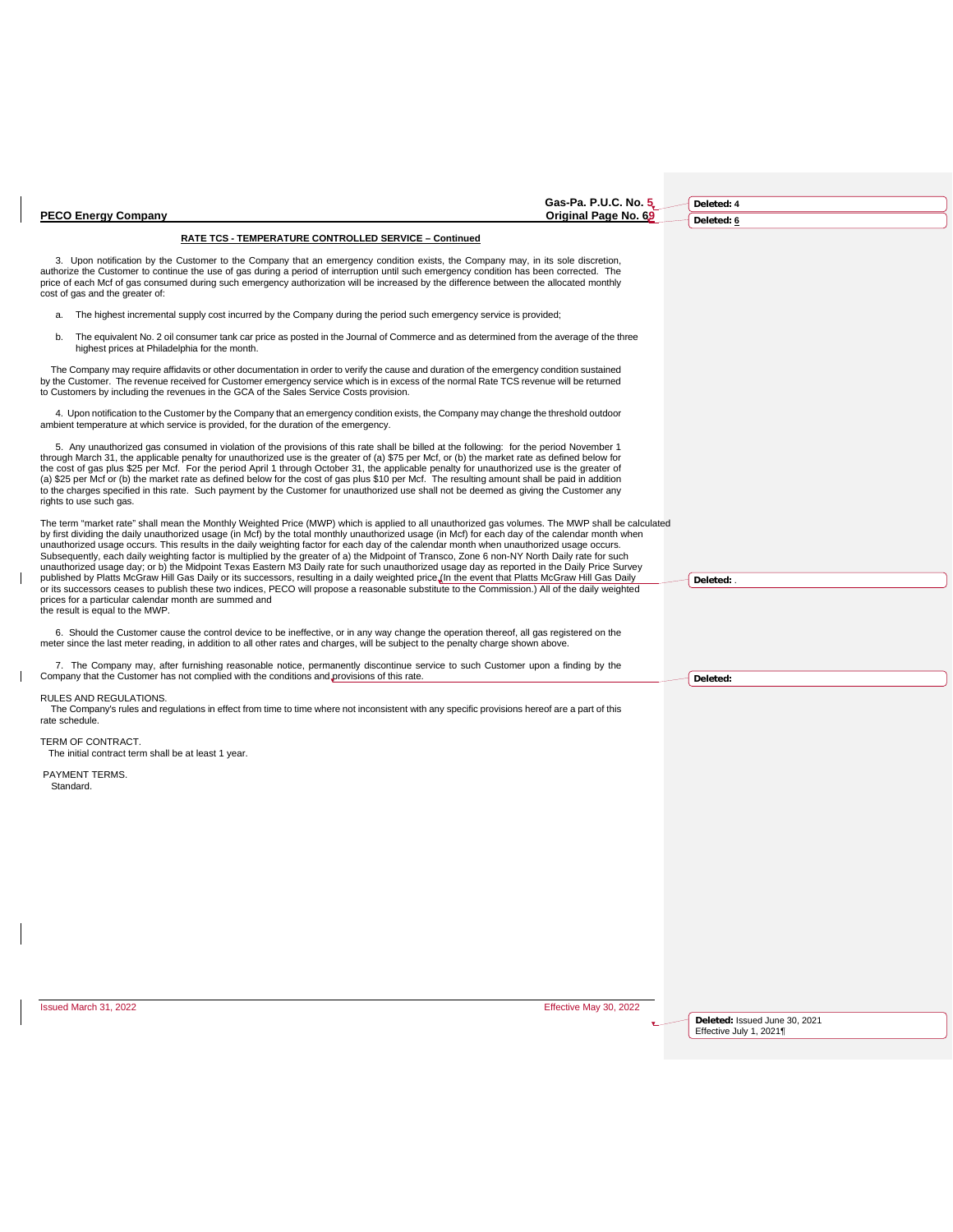| <b>PECO Energy Company</b>                                                                                                                                                                                                                                                                                                                                                                                                                                                                                                                                                                                                                                                                                                                                                                                                           | Gas-Pa. P.U.C. No. 5<br>Original Page No. 70 | Deleted: Supplement No. 4 to                                     |
|--------------------------------------------------------------------------------------------------------------------------------------------------------------------------------------------------------------------------------------------------------------------------------------------------------------------------------------------------------------------------------------------------------------------------------------------------------------------------------------------------------------------------------------------------------------------------------------------------------------------------------------------------------------------------------------------------------------------------------------------------------------------------------------------------------------------------------------|----------------------------------------------|------------------------------------------------------------------|
|                                                                                                                                                                                                                                                                                                                                                                                                                                                                                                                                                                                                                                                                                                                                                                                                                                      |                                              | Deleted: 4<br>Deleted: First Revised Page No. 671                |
| <b>GAS TRANSPORTATION SERVICE - GENERAL TERMS AND CONDITIONS</b>                                                                                                                                                                                                                                                                                                                                                                                                                                                                                                                                                                                                                                                                                                                                                                     |                                              | Deleted:<br><b>Supersedes</b>                                    |
| (Applicable to: Rate TS-I Gas Transportation Service-Interruptible and Rate TS-F Gas Transportation Service-Firm.)<br>1. TRANSPORTATION SERVICE                                                                                                                                                                                                                                                                                                                                                                                                                                                                                                                                                                                                                                                                                      |                                              | Deleted: 67                                                      |
| 1.1 GENERAL. Transportation service shall consist of: the receipt of gas on behalf of a Customer; the transportation of gas                                                                                                                                                                                                                                                                                                                                                                                                                                                                                                                                                                                                                                                                                                          |                                              |                                                                  |
| through the Company's distribution facilities, and the delivery of equivalent quantities of gas to the Customer, adjusted for thermal<br>correction and system losses where applicable.                                                                                                                                                                                                                                                                                                                                                                                                                                                                                                                                                                                                                                              |                                              | Deleted:;                                                        |
| Transportation service may also include Standby Sales Service to permit purchases of gas under one of the Company's retail<br>sales rate schedules.                                                                                                                                                                                                                                                                                                                                                                                                                                                                                                                                                                                                                                                                                  |                                              |                                                                  |
| 1.2 TERMS DEFINED. The following definitions shall apply throughout the transportation portion of this tariff:                                                                                                                                                                                                                                                                                                                                                                                                                                                                                                                                                                                                                                                                                                                       |                                              |                                                                  |
|                                                                                                                                                                                                                                                                                                                                                                                                                                                                                                                                                                                                                                                                                                                                                                                                                                      |                                              |                                                                  |
| RECEIVED/RECEIPT shall refer to gas tendered to the Company for the Customer's account at one or more of the<br>interconnections between the Company and its interstate pipeline suppliers, or other specified location. The normal unit of<br>measurement is the dekatherm or mmBtu.                                                                                                                                                                                                                                                                                                                                                                                                                                                                                                                                                |                                              |                                                                  |
| DELIVERED/DELIVERY shall refer to gas tendered to the Customer by the Company at the Customer's specified location.<br>The normal unit of measurement is the Mcf.                                                                                                                                                                                                                                                                                                                                                                                                                                                                                                                                                                                                                                                                    |                                              |                                                                  |
| USE/USAGE shall refer to gas actually consumed by the Customer at the specified location as measured by the Company's<br>meter in Mcf.                                                                                                                                                                                                                                                                                                                                                                                                                                                                                                                                                                                                                                                                                               |                                              |                                                                  |
| DEFICIENT DELIVERIES shall refer to occurrences in which the Customer uses more gas than the quantity of transportation                                                                                                                                                                                                                                                                                                                                                                                                                                                                                                                                                                                                                                                                                                              |                                              |                                                                  |
| gas tendered by the Company for delivery.<br>EXCESS DELIVERIES shall refer to occurrences in which the Customer uses less than the quantity of gas tendered by the<br>Company for delivery.                                                                                                                                                                                                                                                                                                                                                                                                                                                                                                                                                                                                                                          |                                              |                                                                  |
| 1.3 VOLUME ADJUSTMENT. The quantity of transportation gas received into the Company's distribution system for the<br>Customer's account shall be: (a) reduced by 2.3% for system losses; and (b) adjusted for thermal correction determined by<br>dividing the daily average Btu content per cubic foot of gas for the Company's system by a reference Btu content of 1,000<br>Btu per cubic foot. Where the transported gas can be delivered directly to the Customer without commingling with other system<br>supplies, no reduction for system losses shall be made, and the thermal correction shall be based on the daily average<br>Btu content of the pipeline to which the Customer is directly connected.                                                                                                                   |                                              | Deleted: (I)                                                     |
| 1.4 SUPPLY COST ADJUSTMENT. If the Company incurs any added gas supply cost in order to provide transportation service<br>by displacement, or for other reasons, such additional cost will be charged to the Customer. Displacement occurs when a Customer,<br>who is directly connected to one of the Company's pipeline suppliers, arranges for receipt of transportation gas on another pipeline<br>to which the Customer is not directly connected. Revenues received by the Company in payment for added gas supply cost will be<br>credited to firm sales Customers through the annual Sales Service Costs reconciliation (Section 1307[f]).                                                                                                                                                                                   |                                              |                                                                  |
| 1.5 SERVICE AGREEMENT. The Customer will be required to execute a Transportation Service Agreement which will specify an<br>initial Transportation Contract Quantity (TCQ) to be the maximum daily volume of gas, expressed in Mcf net of system losses where<br>applicable, to be transported and delivered to the Customer. The agreement will also specify delivery locations, the election of<br>Standby Sales Service, the commodity charge to be in effect for the term of the agreement, and any special provisions for service.<br>The standard term for a Transportation Service Agreement shall be twelve months, unless the Company and the Customer agree to<br>a shorter or longer term.<br>The TCQ shall not exceed the lower of (a) the capacity of the Company's metering and regulating equipment at the Customer's |                                              |                                                                  |
| location; or (b) 110% of the maximum daily usage of the Customer during the twelve-month period prior to the execution of the<br>Transportation Service Agreement, unless full documentation of new or additional gas usage capability is provided by the Customer.<br>If a Customer chooses to designate an Agent to act on the Customer's behalf for scheduling, dispatching, billing and other<br>administrative aspects of transportation service, such designation shall be made in the Transportation Service Agreement. The<br>designation of an Agent shall not relieve the Customer of ultimate responsibility for payment for service or other obligations incurred<br>under this tariff.<br>Every November 1 following execution of the Transportation Service Agreement, the Customer's TCQ shall be                     |                                              |                                                                  |
| automatically adjusted by the Company to be 110% of the maximum daily usage of the Customer during the prior<br>twelve-month period if such adjustment would raise or lower the customer TCQ by the higher of either 10 mcf or 10%.<br>The TCQ may also be adjusted by mutual agreement of the Customer and the Company.<br>(Continued)                                                                                                                                                                                                                                                                                                                                                                                                                                                                                              |                                              |                                                                  |
|                                                                                                                                                                                                                                                                                                                                                                                                                                                                                                                                                                                                                                                                                                                                                                                                                                      |                                              |                                                                  |
| Issued March 31, 2022                                                                                                                                                                                                                                                                                                                                                                                                                                                                                                                                                                                                                                                                                                                                                                                                                | Effective May 30, 2022                       | Deleted: (I) Denotes Increase¶                                   |
|                                                                                                                                                                                                                                                                                                                                                                                                                                                                                                                                                                                                                                                                                                                                                                                                                                      |                                              | Deleted: Issued November 29, 2021<br>Effective December 1, 2021¶ |
|                                                                                                                                                                                                                                                                                                                                                                                                                                                                                                                                                                                                                                                                                                                                                                                                                                      |                                              |                                                                  |

 $\mathbf{l}$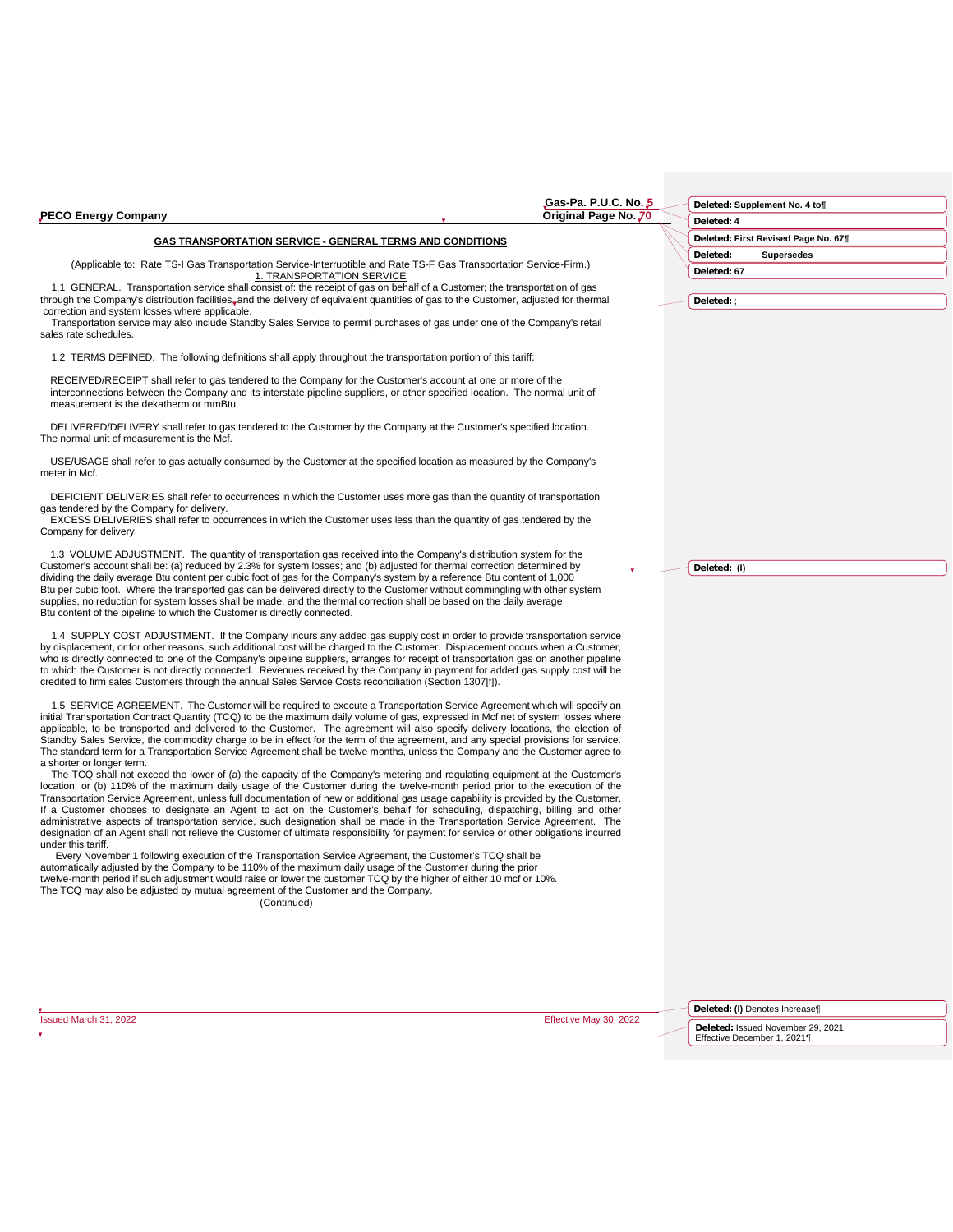| Gas-Pa. P.U.C. No. 5                                                                                                                                                                                                                                                                                                                                                                                                                                                                                                                                                                                                                                                                                                                                                                                                                                                                                                                                                                                                                                                                                                                                                                                                                                                                                                                                                                                                                                                                                                                                                                                                                                                                                                                                                         | Deleted: Supplement No. 4 to                                                                                                                                            |
|------------------------------------------------------------------------------------------------------------------------------------------------------------------------------------------------------------------------------------------------------------------------------------------------------------------------------------------------------------------------------------------------------------------------------------------------------------------------------------------------------------------------------------------------------------------------------------------------------------------------------------------------------------------------------------------------------------------------------------------------------------------------------------------------------------------------------------------------------------------------------------------------------------------------------------------------------------------------------------------------------------------------------------------------------------------------------------------------------------------------------------------------------------------------------------------------------------------------------------------------------------------------------------------------------------------------------------------------------------------------------------------------------------------------------------------------------------------------------------------------------------------------------------------------------------------------------------------------------------------------------------------------------------------------------------------------------------------------------------------------------------------------------|-------------------------------------------------------------------------------------------------------------------------------------------------------------------------|
|                                                                                                                                                                                                                                                                                                                                                                                                                                                                                                                                                                                                                                                                                                                                                                                                                                                                                                                                                                                                                                                                                                                                                                                                                                                                                                                                                                                                                                                                                                                                                                                                                                                                                                                                                                              | Deleted: 4                                                                                                                                                              |
| GAS TRANSPORTATION SERVICE GENERAL TERMS AND CONDITIONS Continue                                                                                                                                                                                                                                                                                                                                                                                                                                                                                                                                                                                                                                                                                                                                                                                                                                                                                                                                                                                                                                                                                                                                                                                                                                                                                                                                                                                                                                                                                                                                                                                                                                                                                                             | Deleted: First Revised Page No. 68                                                                                                                                      |
| (Applicable to: Rate TS-I Gas Transportation Service Interruptible and Rate TS F Gas Transportation Service Firm.)                                                                                                                                                                                                                                                                                                                                                                                                                                                                                                                                                                                                                                                                                                                                                                                                                                                                                                                                                                                                                                                                                                                                                                                                                                                                                                                                                                                                                                                                                                                                                                                                                                                           | Deleted: Supersedes                                                                                                                                                     |
|                                                                                                                                                                                                                                                                                                                                                                                                                                                                                                                                                                                                                                                                                                                                                                                                                                                                                                                                                                                                                                                                                                                                                                                                                                                                                                                                                                                                                                                                                                                                                                                                                                                                                                                                                                              | Deleted: 68                                                                                                                                                             |
| obtain either firm or interruptible transportation service. The Company, at its discretion, may require all members of the Buyer Group to execute<br>the same Transportation Service Agreement and make the same elections as to Standby Sales Service. One member of the Buyer Group may be<br>designated by the Company as the Lead Customer who shall be responsible for the timely payment of all bills rendered to the Buyer Group, as<br>well as all day to day dispatch scheduling coordination and administrative communication between the Company and all members of the Buyer<br>Group. A member of one Buyer Group may not be a member of another Buyer Group. Eleven or more individual Customers may form a Buyer<br>Group only upon specific agreement by the Company. Unless otherwise described, the term "Customer" as used throughout these general terms<br>and conditions shall refer to an individual Customer or to a Buyer Group. The Company, at its discretion, may set the maximum Commodity<br>1.7 MINIMUM SIZE. The minimum total gas consumption capability required to be eligible for transportation service shall be less than or equal to<br>5,000 Mcf per year. This minimum shall apply to an individual Customer or to a Buyer Group which, in the aggregate, uses less than or equal to                                                                                                                                                                                                                                                                                                                                                                                                                                                |                                                                                                                                                                         |
| 2.1 GENERAL. Transportation balancing is provided to adjust for the unavoidable minor variations between Customer usage and scheduled<br>deliveries, and is not intended to function as a storage service or a standby sales service. Each Customer shall use best efforts to balance<br>2.2 INTERRUPTED RECEIPTS. On days when no transportation gas is received for the Customer's account, all gas used by the Customer shall<br>be billed as a purchase from the Company. For Customers which have elected Standby Sales Service, the usage shall be billed at the applicable<br>rate. For Customers which have not elected Standby Sales Service, the usage shall be billed at the sum of the Variable Distribution Charge,<br>Commodity Charge, Balancing Service Cost ("BSC") and, the Gas Cost Adjustment Charge ("GCA") of Rate GC and a penalty charge based on<br>the following: for the period November 1 through March 31, the applicable penalty for unauthorized use is the greater of (a) \$75 per Mcf, or (b) the<br>market rate as defined below for the cost of gas plus \$25 per Mcf. For the period April 1 through October 31, the applicable penalty for<br>unauthorized use is the greater of (a) \$25 per Mcf or (b) the market rate as defined below for the cost of gas plus \$10 per Mcf. Excess deliveries<br>already being held for the Customer at the time of interruption will be tendered for delivery when transportation receipts resume. If the interruption<br>of receipts continues for more than thirty days, the Company will tender excess deliveries as soon as practicable subject to operating and gas                                                                                                                          |                                                                                                                                                                         |
| The term "market rate" shall mean the Monthly Weighted Price (MWP) which is applied to all unauthorized gas volumes. The MWP shall be<br>calculated by first dividing the daily unauthorized usage (in Mcf) by the total monthly unauthorized usage (in Mcf) for each day of the<br>calendar month when unauthorized usage occurs. This results in the daily weighting factor for each day of the calendar month when<br>unauthorized usage occurs. Subsequently, each daily weighting factor is multiplied by the greater of a) the Midpoint of Transco, Zone 6, non-NY                                                                                                                                                                                                                                                                                                                                                                                                                                                                                                                                                                                                                                                                                                                                                                                                                                                                                                                                                                                                                                                                                                                                                                                                     |                                                                                                                                                                         |
| North Daily rate for such unauthorized usage day; or b) the Midpoint Texas Eastern M3 Daily rate for such unauthorized usage day as reported<br>in the Daily Price Survey published by Platts McGraw Hill Gas Daily or its successors, resulting in a daily weighted price. (In the event<br>that Platts McGraw Hill Gas Daily or its successors ceases to publish these two indices, PECO will propose a reasonable substitute<br>to the Commission.) All of the daily weighted prices for a particular calendar month are summed and the result is equal to the MWP.                                                                                                                                                                                                                                                                                                                                                                                                                                                                                                                                                                                                                                                                                                                                                                                                                                                                                                                                                                                                                                                                                                                                                                                                       |                                                                                                                                                                         |
| BALANCING CHARGE. A \$0.0211 per Mcf balancing charge shall be imposed on all transportation deliveries in a billing month. The<br>Deleted: (I)<br>Balancing Charge shall be reviewed and adjusted annually, as necessary, effective December 1 subject to approval of the new charge in the<br>ALLOWABLE DAILY VARIATION. In order to minimize the effect of transportation imbalances on the operation of the system, the<br>If a Customer exceeds these limits, the Company shall: (a) in the case of excess deliveries, impose a \$0.25 per Mcf penalty charge on that<br>portion of daily excess deliveries greater than the allowable daily variation and have the right to limit the receipt of Gas Transportation if a<br>customer has excess deliveries greater than the allowable daily variation (b) in the case of deficient deliveries, have the right to bill such<br>deficiency as a purchase from the Company. For Customers which have elected Standby Sales Service, the deficiency shall be billed at the<br>applicable rate. For Customers which have not elected Standby Sales Service, the deficiency shall be billed at the sum of the Variable<br>Distribution Charge, Commodity Charge, Balancing Service Cost ("BSC") and, the Gas Cost Adjustment Charge ("GCA") of Rate GC, and a<br>penalty charge based on the following: for the period November 1 through March 31, the applicable penalty for unauthorized use is the greater of<br>(a) \$75 per Mcf, or (b) the market rate as defined below for the cost of gas plus \$25 per Mcf. For the period April 1 through October 31, the<br>applicable penalty for unauthorized use is the greater of (a) \$25 per Mcf or (b) the market rate as defined below for the cost of gas plus \$10 per |                                                                                                                                                                         |
|                                                                                                                                                                                                                                                                                                                                                                                                                                                                                                                                                                                                                                                                                                                                                                                                                                                                                                                                                                                                                                                                                                                                                                                                                                                                                                                                                                                                                                                                                                                                                                                                                                                                                                                                                                              | Original Page No. 7<br>1.6 BUYER GROUP/LEAD CUSTOMER. A Buyer Group generally consists of up to ten individual Customers who voluntarily join together to<br>Deleted: - |

The term "market rate" shall mean the Monthly Weighted Price (MWP) which is applied to all unauthorized usage (in Mcf) by the calendar calculated by first dividing the daily unauthorized usage (in Mcf) by the total monthly

 $\mathbf{I}$ 

 $\begin{array}{c} \begin{array}{c} \hline \end{array} \end{array}$ 

Issued March 31, 2022 Effective May 30, 2022

**Deleted:** (I) Denotes Increase¶

**Deleted:** Issued November 29, 2021 Effective December 1, 2021¶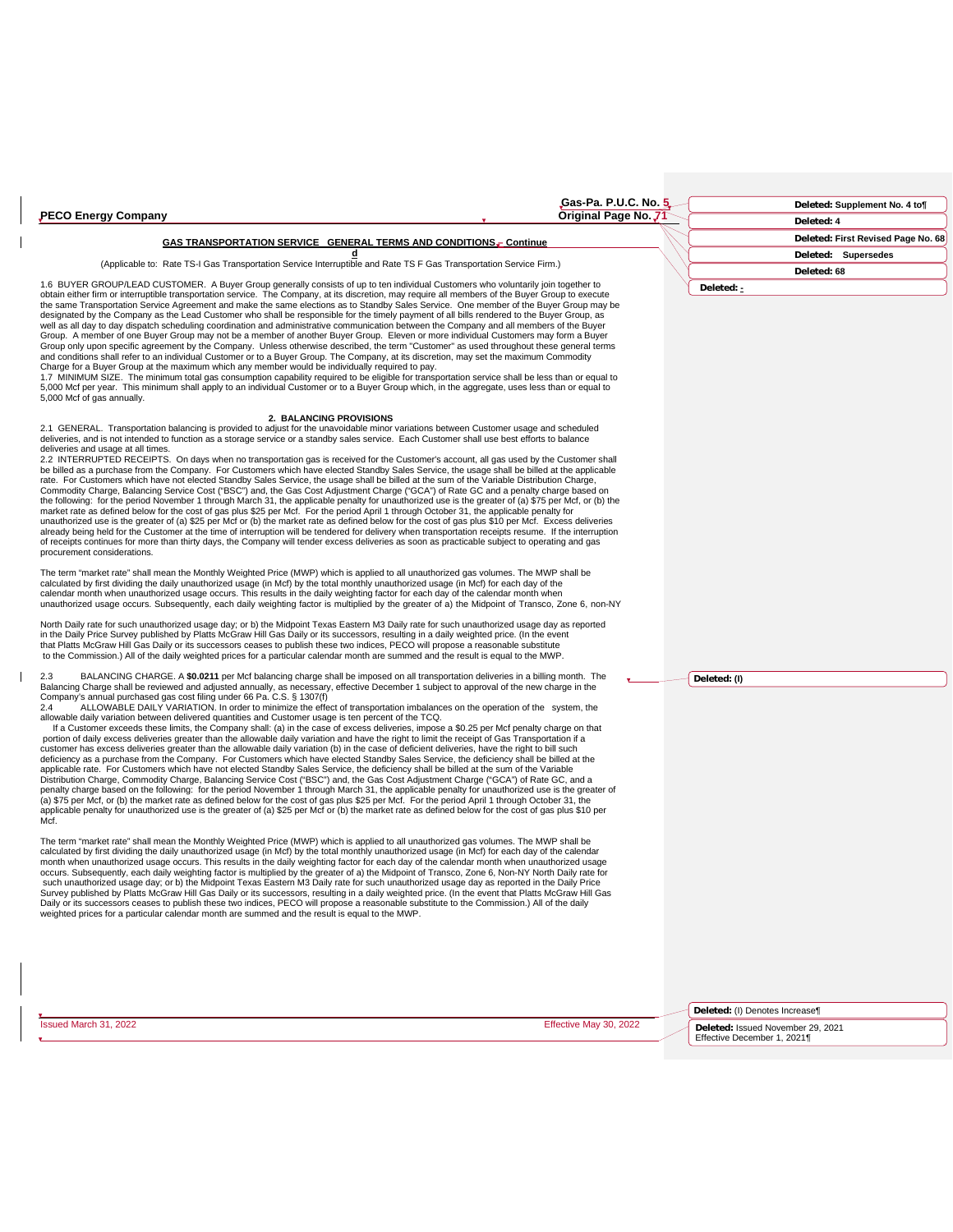**PECO Energy Company** 

Gas-Pa. P.U.C. No. 5<br>Original Page No. 72

**Deleted: 4 Deleted: 69**

#### **GAS TRANSPORTATION SERVICE - GENERAL TERMS AND CONDITIONS - Continued**

(Applicable to: Rate TS-I Gas Transportation Service-Interruptible and Rate TS-F Gas Transportation Service-Firm.)

2.5 MONTHLY BALANCING FOR DEFICIENT DELIVERIES. If in any billing month a Customer has deficient deliveries, the volumes shall be billed at the applicable rate for those customers that have elected Standby Sales Service. For Customers which have not elected Standby Sales Service, the volumes shall be billed at the sum of the Variable Distribution Charge, Commodity Charge, Balancing Service Cost ("BSC") and Gas Cost Adjustment Charge ("GCA") of Rate GC, and a penalty charge based on the following: for the period November 1 through March 31, the applicable penalty for unauthorized use is the greater of (a) \$75 per Mcf, or (b) the market rate as defined below for the cost of gas<br>plus \$25 per Mcf. For the period April 1 through October 31, the applicab

The term "market rate" shall mean the Monthly Weighted Price (MWP) which is applied to all unauthorized gas volumes. The MWP shall be calculated by first dividing the daily unauthorized usage (in Mcf) by the total monthly unauthorized usage (in Mcf) for each day of the calendar month when unauthorized usage occurs. This results in the daily weighting factor for each day of the calendar month when unauthorized usage<br>occurs. Subsequently, each daily weighting factor is multiplied by the greater of such unauthorized usage day; or b) the Texas Eastern M3 Daily rate for such unauthorized usage day as reported in the Daily Price Survey<br>published by Platts McGraw Hill Gas Daily or its successors, resulting in a daily wei its successors ceases to publish these two indices, PECO will propose a reasonable substitute to the Commission.) All of the daily weighted prices for a particular calendar month are summed and the result is equal to the MWP.

2.6 MONTHLY BANKING SERVICE FOR EXCESS DELIVERIES. The Customer is permitted to carry over or bank a positive imbalance each month at the following monthly charges:

market rate as defined below for the cost of gas plus \$10 per Mcf.

- (a) where the monthly excess does not exceed the TCQ \$0.00 per Mcf; (b) for the monthly excess greater than the TCQ and less than twice the TCQ \$1.00 per Mcf;
- (c) for the monthly excess greater than twice the TCQ and less than three times the TCQ \$5.00 per Mcf;

(d) for the monthly excess greater than three times the TCQ - \$10.00 per Mcf.

#### 3. STANDBY SALES SERVICE

- 3.1 GENERAL. Standby Sales Service permits the Customer to purchase gas under one of the Company's retail sales rate schedules when: (a) no transportation gas is received for the Customer;
- 
- $\begin{pmatrix} b \\ c \end{pmatrix}$  transportation deliveries are deficient with respect to the Customer's usage<br>(c) a Customer elects to purchase gas from the Company in lieu of transportat a Customer elects to purchase gas from the Company in lieu of transportation service.

Transportation service under Rate TS-I automatically provides Standby Sales Service as described in Section 3.2 below. A Customer purchasing transportation service under Rate TS-F shall indicate in the Transportation Service Agreement if the Customer elects to have Standby Sales Service.<br>If the Customer elects Standby Sales Service, the Customer shall specify t Sales Quantity (SSQ) which is the maximum daily quantity of gas expressed in Mcf that the Customer may purchase. A penalty charge based on the<br>following will be imposed on volumes taken in excess of the SSQ: for the period 1 through October 31, the applicable penalty for unauthorized use is the greater of (a) \$25 per Mcf or (b) the market rate as defined below for the cost of gas plus \$10 per Mcf.

The term "market rate" shall mean the Monthly Weighted Price (MWP) which is applied to all unauthorized gas volumes. The MWP shall<br>be calculated by first dividing the daily unauthorized usage (in Mcf) by the total monthly calendar month when unauthorized usage occurs. This results in the daily weighting factor for each day of the calendar month when unauthorized usage occurs. Subsequently, each daily weighting factor is multiplied by the greater of a) the Midpoint of Transco, Zone 6 non-<br>NY North Daily rate for such unauthorized usage day; or b) the Texas Eastern M3 D event that Platts McGraw Hill Gas Daily or its successors ceases to publish these two indices, PECO will propose a reasonable substitute to the Commission.) All of the daily weighted prices for a particular calendar month are summed and the result is equal to the MWP.

The Company maintains no current or future duty to provide retail sales service to a Customer who declines to elect Standby Sales Service.<br>Availability of Standby Sales Service for new gas loads not previously served under ability to arrange the required supply contracts.

 3.2 INTERRUPTIBLE SERVICE. Interruptible Standby Sales Service under Rate IS is automatically provided to the Customer in conjunction with Rate TS-I. The billing and all other conditions of service shall be as stated under the Rate IS tariff, except that the Customer Charge shall be waived.

|                       |                        | Deleted: ¶                                               |
|-----------------------|------------------------|----------------------------------------------------------|
|                       |                        |                                                          |
| Issued March 31, 2022 | Effective May 30, 2022 |                                                          |
|                       |                        | Deleted: Issued June 30, 2021<br>Effective July 1, 2021¶ |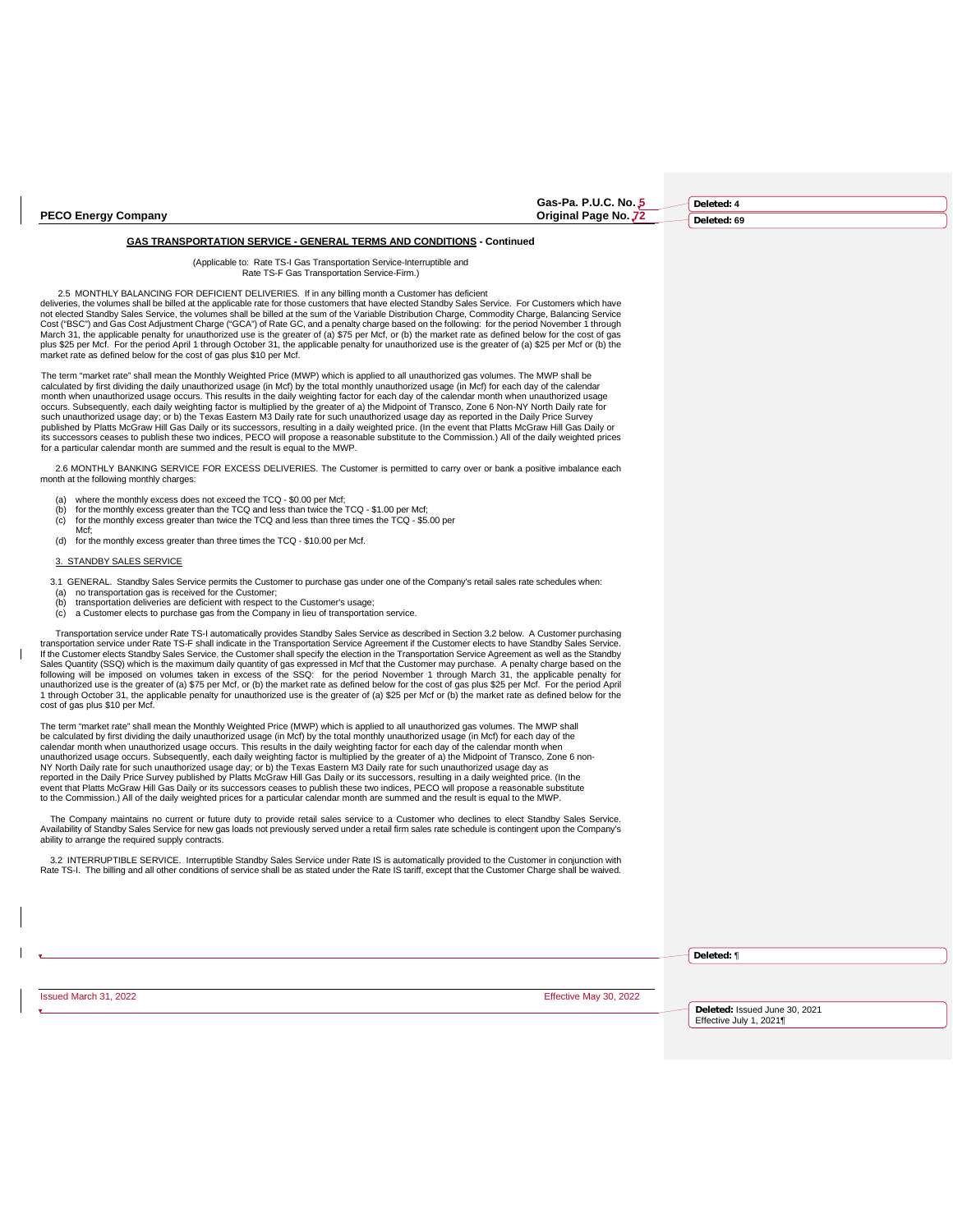| Gas-Pa. P.U.C. No. 5<br>Original Page No. 73<br><b>PECO Energy Company</b>                                                                                                                                                                                                                                                                                                                                                                                                                                                                                                                                                                                                                                                                                                                                                                                                                                                                                                                                                                                                                                                                                                                                                                                                                                                                                                                                                                         | Deleted: 4                                               |  |
|----------------------------------------------------------------------------------------------------------------------------------------------------------------------------------------------------------------------------------------------------------------------------------------------------------------------------------------------------------------------------------------------------------------------------------------------------------------------------------------------------------------------------------------------------------------------------------------------------------------------------------------------------------------------------------------------------------------------------------------------------------------------------------------------------------------------------------------------------------------------------------------------------------------------------------------------------------------------------------------------------------------------------------------------------------------------------------------------------------------------------------------------------------------------------------------------------------------------------------------------------------------------------------------------------------------------------------------------------------------------------------------------------------------------------------------------------|----------------------------------------------------------|--|
|                                                                                                                                                                                                                                                                                                                                                                                                                                                                                                                                                                                                                                                                                                                                                                                                                                                                                                                                                                                                                                                                                                                                                                                                                                                                                                                                                                                                                                                    | Deleted: 0                                               |  |
| <b>GAS TRANSPORTATION SERVICE - GENERAL TERMS AND CONDITIONS - Continued</b>                                                                                                                                                                                                                                                                                                                                                                                                                                                                                                                                                                                                                                                                                                                                                                                                                                                                                                                                                                                                                                                                                                                                                                                                                                                                                                                                                                       |                                                          |  |
| (Applicable to: Rate TS-I Gas Transportation Service-Interruptible and<br>Rate TS-F Gas Transportation Service-Firm.)                                                                                                                                                                                                                                                                                                                                                                                                                                                                                                                                                                                                                                                                                                                                                                                                                                                                                                                                                                                                                                                                                                                                                                                                                                                                                                                              |                                                          |  |
| 3.3 FIRM SERVICE. All Rate TS-F Customers may elect Standby Sales Service under:<br>(a) Rate L, for Customers with an SSQ of at least 100 Mcf per day and gas consumption capability of at least 18,000 Mcf per<br>year;                                                                                                                                                                                                                                                                                                                                                                                                                                                                                                                                                                                                                                                                                                                                                                                                                                                                                                                                                                                                                                                                                                                                                                                                                           |                                                          |  |
| (b) Rate GC, for Customers with an SSQ of less than 100 Mcf per day or gas consumption capability of less than 18,000 Mcf per<br>year except that the Standby Sales Service rate schedule applicable to a Buyer Group may, at the Company's discretion, be set at<br>the highest priced rate schedule under which any member would be individually required to pay. The billing and all other conditions<br>of service shall be as stated in the applicable rate schedule and prorated for actual days of use, except that the Customer Charge<br>shall be waived. In addition, the Customer shall pay a monthly demand charge per Mcf of SSQ which is based on 110% of the<br>average monthly demand charges paid for the Company's firm supply. The monthly demand charge, prorated on an Mcf-per-day<br>basis, will be credited to all volumes purchased. Following the end of the Company's supply contract year (October 31), the Customer<br>shall also be assessed those minimum bill, take-or-pay, supply inventory, or other similar charges actually paid by the Company,<br>which are attributable to the annual volume reserved but not taken under this provision. Customers that request to terminate Standby<br>Sales Service after one or more years will be required to continue payment of the monthly demand charge until the Company is able<br>to reduce its purchase obligations or otherwise utilize the released supplies. | Deleted:                                                 |  |
| <b>4. OTHER PROVISIONS</b>                                                                                                                                                                                                                                                                                                                                                                                                                                                                                                                                                                                                                                                                                                                                                                                                                                                                                                                                                                                                                                                                                                                                                                                                                                                                                                                                                                                                                         |                                                          |  |
| 4.1 METERING SEQUENCE. Where gas is used by the Customer under more than one of the Company's rate schedules through<br>the same meter location, the Company will assume for billing purposes that metered volumes reflect deliveries in the following<br>sequence where applicable:                                                                                                                                                                                                                                                                                                                                                                                                                                                                                                                                                                                                                                                                                                                                                                                                                                                                                                                                                                                                                                                                                                                                                               |                                                          |  |
| (a) Rate L, up to maximum daily quantity.<br>(b) Rate TS-F, up to transportation contract quantity.<br>(c) Rate TS-I, up to transportation contract quantity, or actual delivered quantity, whichever is lower.<br>$(d)$ Rate $IS$ .                                                                                                                                                                                                                                                                                                                                                                                                                                                                                                                                                                                                                                                                                                                                                                                                                                                                                                                                                                                                                                                                                                                                                                                                               |                                                          |  |
| 4.2 GAS SUPPLY SHORTAGE. The Company shall have the right to appropriate natural gas supplies to be<br>delivered by or on behalf of a Customer in the event of a natural gas emergency (as defined in Rule 12 of the Rules and Regulations).<br>In the event of a natural gas emergency, the Customer or its Natural Gas Supplier (NGS) shall continue to deliver all available natural<br>gas supplies to the Company for which the Customer is contracted to purchase from the NGS. As compensation, the Company shall<br>pay a price not in excess of the greater of the city gate cost of the appropriated natural gas, including transportation charges up to the<br>Company's city gate, or the reasonable cost actually paid by the customer for delivered substitute energy, as documented by the<br>Customer. The Company may also provide compensation in kind at the discretion of the affected customer or NGS. Upon request,<br>the Customer shall demonstrate its cost of natural gas by making a copy and invoice of the contract with the natural gas supplier<br>available to the Company upon request.                                                                                                                                                                                                                                                                                                                           |                                                          |  |
| (Continued)                                                                                                                                                                                                                                                                                                                                                                                                                                                                                                                                                                                                                                                                                                                                                                                                                                                                                                                                                                                                                                                                                                                                                                                                                                                                                                                                                                                                                                        |                                                          |  |
|                                                                                                                                                                                                                                                                                                                                                                                                                                                                                                                                                                                                                                                                                                                                                                                                                                                                                                                                                                                                                                                                                                                                                                                                                                                                                                                                                                                                                                                    |                                                          |  |
|                                                                                                                                                                                                                                                                                                                                                                                                                                                                                                                                                                                                                                                                                                                                                                                                                                                                                                                                                                                                                                                                                                                                                                                                                                                                                                                                                                                                                                                    |                                                          |  |
|                                                                                                                                                                                                                                                                                                                                                                                                                                                                                                                                                                                                                                                                                                                                                                                                                                                                                                                                                                                                                                                                                                                                                                                                                                                                                                                                                                                                                                                    |                                                          |  |
|                                                                                                                                                                                                                                                                                                                                                                                                                                                                                                                                                                                                                                                                                                                                                                                                                                                                                                                                                                                                                                                                                                                                                                                                                                                                                                                                                                                                                                                    |                                                          |  |
|                                                                                                                                                                                                                                                                                                                                                                                                                                                                                                                                                                                                                                                                                                                                                                                                                                                                                                                                                                                                                                                                                                                                                                                                                                                                                                                                                                                                                                                    |                                                          |  |
|                                                                                                                                                                                                                                                                                                                                                                                                                                                                                                                                                                                                                                                                                                                                                                                                                                                                                                                                                                                                                                                                                                                                                                                                                                                                                                                                                                                                                                                    |                                                          |  |
|                                                                                                                                                                                                                                                                                                                                                                                                                                                                                                                                                                                                                                                                                                                                                                                                                                                                                                                                                                                                                                                                                                                                                                                                                                                                                                                                                                                                                                                    |                                                          |  |
|                                                                                                                                                                                                                                                                                                                                                                                                                                                                                                                                                                                                                                                                                                                                                                                                                                                                                                                                                                                                                                                                                                                                                                                                                                                                                                                                                                                                                                                    |                                                          |  |
|                                                                                                                                                                                                                                                                                                                                                                                                                                                                                                                                                                                                                                                                                                                                                                                                                                                                                                                                                                                                                                                                                                                                                                                                                                                                                                                                                                                                                                                    |                                                          |  |
| Issued March 31, 2022<br>Effective May 30, 2022                                                                                                                                                                                                                                                                                                                                                                                                                                                                                                                                                                                                                                                                                                                                                                                                                                                                                                                                                                                                                                                                                                                                                                                                                                                                                                                                                                                                    |                                                          |  |
|                                                                                                                                                                                                                                                                                                                                                                                                                                                                                                                                                                                                                                                                                                                                                                                                                                                                                                                                                                                                                                                                                                                                                                                                                                                                                                                                                                                                                                                    | Deleted: Issued June 30, 2021<br>Effective July 1, 2021¶ |  |
|                                                                                                                                                                                                                                                                                                                                                                                                                                                                                                                                                                                                                                                                                                                                                                                                                                                                                                                                                                                                                                                                                                                                                                                                                                                                                                                                                                                                                                                    |                                                          |  |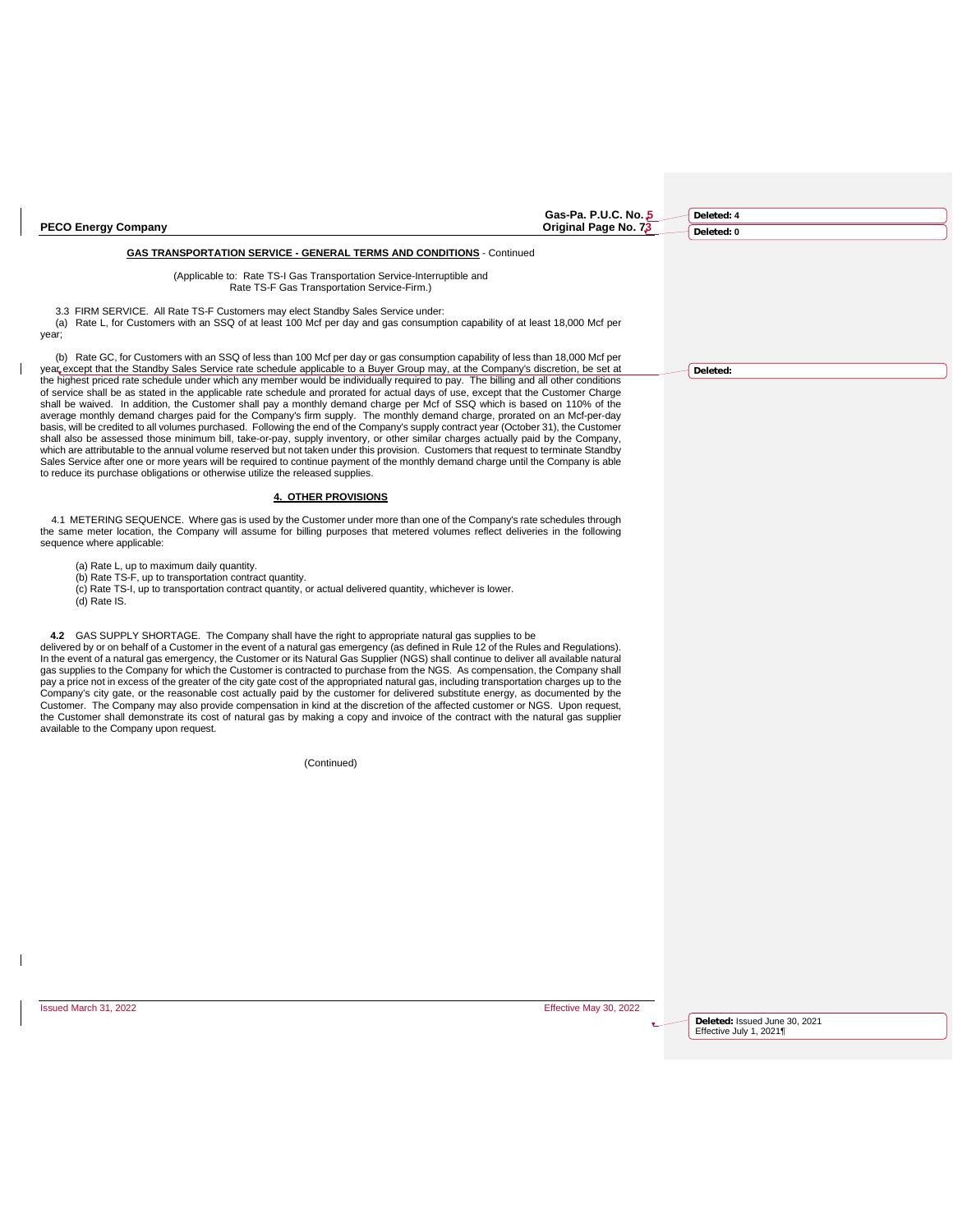|                                 | . ⁄a. P.U.C. No. 5<br>Gas-Pa<br>Deleted: |
|---------------------------------|------------------------------------------|
| <b>PECO Energy</b><br>/ Company | ' Page No.<br>Original<br>Deleted:<br>.  |

4.3 LIABILITY.

- (a) The Company shall not be liable for curtailment of service under this rate schedule or loss of gas of the Customer as a result of any steps taken to comply with any law, regulation, or order of any governmental agency with jurisdiction to regulate, allocate, or control gas supplies<br>or the rendering of service hereunder, and regardless of any defect in such law
- (b) Gas shall be and remain the property of the Customer while transported and delivered by the Company. The Customer shall be<br>responsible for maintaining all insurance it deems necessary to protect its property interest i by the Company.
- (c) The Company shall not be liable for any loss to the Customer arising from or out of service under this rate schedule, including loss of gas<br>in the possession of the Company or any other cause. The Company reserves the supplies.
- (d) The Company shall not be liable, under any circumstances or in any respect, to a Customer, to a gas producer or natural gas supplier,<br>or to any other person or entity for damages arising either directly or indirectly f

TERM OF CONTRACT.

The initial contract term shall be at least one year.

Issued March 31, 2022 Effective May 30, 2022

**Deleted:** Issued June 30, 2021 Effective July 1, 2021¶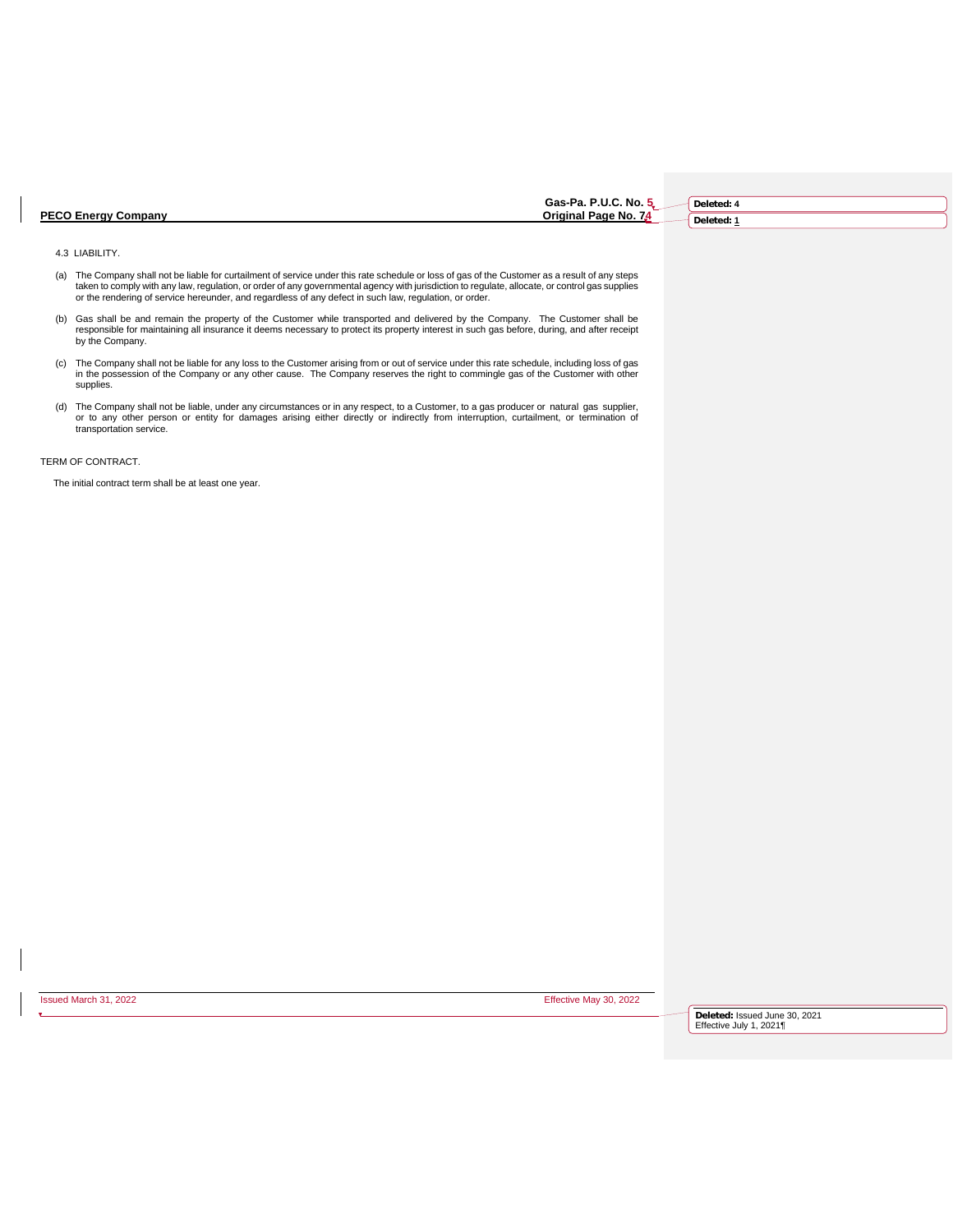|                                                                                                                                                                                                                                                                                                                                                                                                                                                                                                                                                                                                                         | Gas-Pa. P.U.C. No. 5   | Deleted: 4                                               |
|-------------------------------------------------------------------------------------------------------------------------------------------------------------------------------------------------------------------------------------------------------------------------------------------------------------------------------------------------------------------------------------------------------------------------------------------------------------------------------------------------------------------------------------------------------------------------------------------------------------------------|------------------------|----------------------------------------------------------|
| <b>PECO Energy Company</b>                                                                                                                                                                                                                                                                                                                                                                                                                                                                                                                                                                                              | Original Page No. 75   | Deleted: 2                                               |
| RATE TS-I GAS TRANSPORTATION SERVICE-INTERRUPTIBLE<br>(Gas Transportation Service - General Terms and Conditions Apply To This Rate.)                                                                                                                                                                                                                                                                                                                                                                                                                                                                                   |                        |                                                          |
| AVAILABILITY.<br>Interruptible transportation service (Rate TS-I) is available to an individual Customer, or a Buyer Group, who<br>may have dual fuel capability or is willing to accept interruption of gas service.                                                                                                                                                                                                                                                                                                                                                                                                   |                        |                                                          |
| Service is available under this rate only to customers served by a licensed natural gas supplier who is<br>deemed creditworthy by the Company pursuant to Rule 25 of the Rules and Regulations of the Gas Service Tariff.                                                                                                                                                                                                                                                                                                                                                                                               |                        |                                                          |
| High Volume Transportation (HVT) Customers receiving service under this Rate, as of March 1, 2002, shall<br>be exempt from the above supplier eligibility criteria; provided, however, such an HVT Customer may waive such exemption, in a<br>writing submitted to the Company, by indicating its desire to be served by a natural gas supplier deemed creditworthy by the<br>Company pursuant to the above referenced Rule 25.                                                                                                                                                                                         |                        |                                                          |
| UPGRADING AND OR INSTALLATION OF FACILITIES.<br>Upgrading and/or installation of mains and services required to provide adequate delivery capacity for interruptible transportation<br>service for the Customer will be in accordance with the Rules and Regulations governing Extensions. The Customer shall prepay the<br>total cost of any new receipt point for Customer-owned gas into the Company system, or improvements to an existing receipt point,<br>which then shall be constructed, subject to specific contract terms and conditions, owned, and maintained by the Company.                              |                        |                                                          |
| QUALITY OF SERVICE.<br>Interruptible transportation service will be provided on a best efforts basis by the Company and may be restricted or interrupted<br>from time to time due to operating and capacity limitations. Under normal operating conditions a minimum of four hours' notice will<br>be given before interruptions of service. The standard interruption of service will begin and end at 10:00 AM to coincide with the gas<br>day. However, the notice period in emergency situations may be less than four hours and the Company may interrupt service at<br>times other than the start of the gas day. |                        |                                                          |
| <b>BILLING.</b><br>A. For each meter location having a gas consumption capability of at least 18,000 Mcf per year.<br>1. FIXED DISTRIBUTION CHARGE.                                                                                                                                                                                                                                                                                                                                                                                                                                                                     |                        |                                                          |
| \$379.36 per month less any Fixed Distribution Charges billed on other rate schedules for gas service through<br>the same meter location; but in no event shall the Fixed Distribution Charge be less than \$159.00.                                                                                                                                                                                                                                                                                                                                                                                                    |                        | Deleted: 277.21                                          |
| 2. VARIABLE DISTRIBUTION CHARGE.                                                                                                                                                                                                                                                                                                                                                                                                                                                                                                                                                                                        |                        | Deleted: 16                                              |
| The applicable Variable Distribution Charge shall be specified in the Transportation Service Agreement for each individual<br>Customer. The maximum Variable Distribution Charge shall be \$0,9036 per Mcf.                                                                                                                                                                                                                                                                                                                                                                                                             |                        | Deleted: 8484                                            |
| B. For each meter location having a gas consumption capability of less than 18,000 Mcf per year.                                                                                                                                                                                                                                                                                                                                                                                                                                                                                                                        |                        |                                                          |
| 1. FIXED DISTRIBUTION CHARGE.<br>\$318.86 per month less any Fixed Distribution Charges billed on other rate schedules for gas service through                                                                                                                                                                                                                                                                                                                                                                                                                                                                          |                        | Deleted: 233                                             |
| the same meter location; but in no event shall the Fixed Distribution Charge be less than \$159.00.                                                                                                                                                                                                                                                                                                                                                                                                                                                                                                                     |                        | Deleted: 00                                              |
| 2. VARIABLE DISTRIBUTION CHARGE.<br>The applicable Variable Distribution Charge shall be specified in the Transportation Service Agreement for each individual                                                                                                                                                                                                                                                                                                                                                                                                                                                          |                        | Deleted: 16                                              |
| customer. The maximum Variable Distribution Charge shall be \$1,6968 per Mcf.                                                                                                                                                                                                                                                                                                                                                                                                                                                                                                                                           |                        | Deleted: 5931                                            |
| C. The State Tax Adjustment Clause does not apply to this rate.<br>D. <sub>▼</sub> TAX CUTS AND JOBS ACT (TCJA), DISTRIBUTION SYSTEM IMPROVEMENT CHARGE (DSIC), and VOLUNTARY SURCHARGE                                                                                                                                                                                                                                                                                                                                                                                                                                 |                        | Deleted: The PROVISION FOR THE TAX ACCOUNTING            |
| applies to this rate.                                                                                                                                                                                                                                                                                                                                                                                                                                                                                                                                                                                                   |                        | REPAIR CREDIT (TARC),                                    |
| MINIMUM CHARGE.                                                                                                                                                                                                                                                                                                                                                                                                                                                                                                                                                                                                         |                        | Deleted: ¶                                               |
| The monthly minimum charge shall be the Customer Charge.                                                                                                                                                                                                                                                                                                                                                                                                                                                                                                                                                                |                        |                                                          |
| SEPARATION OF SERVICE.<br>Service under this rate may be separately supplied to a Customer who is also supplied under Rate GC at the same premises                                                                                                                                                                                                                                                                                                                                                                                                                                                                      |                        |                                                          |
| provided that each supply shall be separate and distinct with respect to delivery, metering, and billing, and that no piping connections<br>shall be made between the fuel line systems on the load side of the separate metering installation.                                                                                                                                                                                                                                                                                                                                                                         |                        |                                                          |
| PAYMENT TERMS.<br>Standard.                                                                                                                                                                                                                                                                                                                                                                                                                                                                                                                                                                                             |                        |                                                          |
|                                                                                                                                                                                                                                                                                                                                                                                                                                                                                                                                                                                                                         |                        |                                                          |
|                                                                                                                                                                                                                                                                                                                                                                                                                                                                                                                                                                                                                         |                        |                                                          |
|                                                                                                                                                                                                                                                                                                                                                                                                                                                                                                                                                                                                                         |                        |                                                          |
|                                                                                                                                                                                                                                                                                                                                                                                                                                                                                                                                                                                                                         |                        |                                                          |
|                                                                                                                                                                                                                                                                                                                                                                                                                                                                                                                                                                                                                         |                        |                                                          |
|                                                                                                                                                                                                                                                                                                                                                                                                                                                                                                                                                                                                                         |                        |                                                          |
| Issued March 31, 2022                                                                                                                                                                                                                                                                                                                                                                                                                                                                                                                                                                                                   | Effective May 30, 2022 |                                                          |
|                                                                                                                                                                                                                                                                                                                                                                                                                                                                                                                                                                                                                         |                        | Deleted: Issued June 30, 2021<br>Effective July 1, 2021¶ |
|                                                                                                                                                                                                                                                                                                                                                                                                                                                                                                                                                                                                                         |                        |                                                          |

 $\bar{\mathbf{I}}$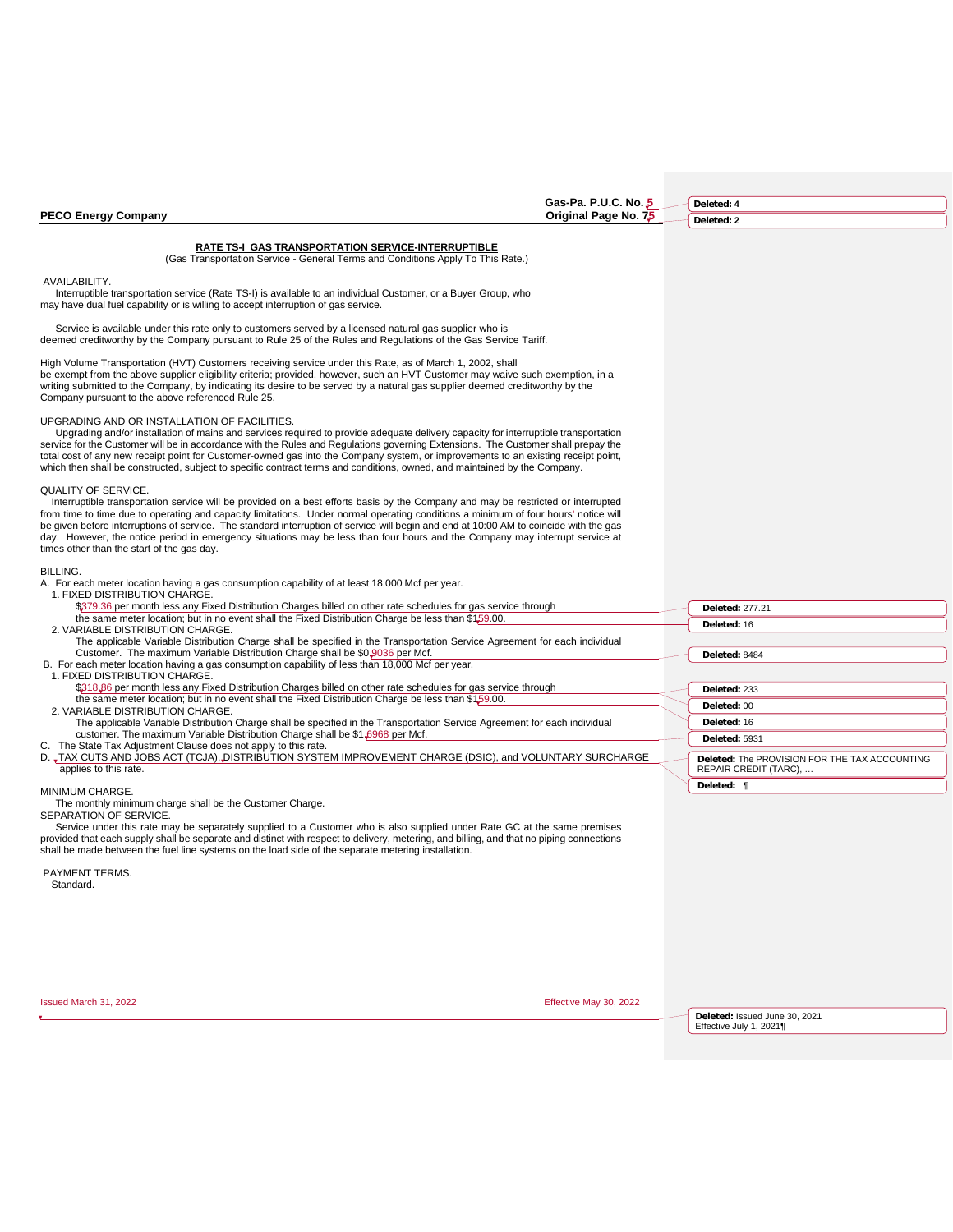| Gas-Pa. P.U.C. No. 5                                                                                                                                                                                                                                                                                                                                                                                                                                                                                                                                                                    | Deleted: 4                                                             |  |
|-----------------------------------------------------------------------------------------------------------------------------------------------------------------------------------------------------------------------------------------------------------------------------------------------------------------------------------------------------------------------------------------------------------------------------------------------------------------------------------------------------------------------------------------------------------------------------------------|------------------------------------------------------------------------|--|
| <b>PECO Energy Company</b><br>Original Page No. 76                                                                                                                                                                                                                                                                                                                                                                                                                                                                                                                                      | Deleted: 3                                                             |  |
| <b>RATE TS-F GAS TRANSPORTATION SERVICE-FIRM</b><br>(Gas Transportation Service - General Terms and Conditions Apply To This Rate.)<br><b>AVAILABILITY.</b><br>Firm transportation service (Rate TS-F) is available to an individual Customer or a Buyer Group, who<br>desires uninterrupted transportation service. Firm transportation service is not available with Rate GC<br>through the same meter, except as provided under Standby Sales Service of the General Terms and                                                                                                       |                                                                        |  |
| Conditions.<br>Service is available under this rate only to customers served by a licensed natural gas supplier who is<br>deemed creditworthy by the Company pursuant to Rule 25 of the Rules and Regulations of the Gas Service<br>Tariff.                                                                                                                                                                                                                                                                                                                                             |                                                                        |  |
| High Volume Transportation (HVT) Customers receiving service under this Rate as of March 1, 2002, shall<br>be exempt from the above supplier eligibility criteria; provided, however, such an HVT Customer may waive<br>such exemption, in a writing submitted to the Company, by indicating its desire to be served by a natural<br>gas supplier deemed creditworthy by the Company pursuant to the above referenced Rule 25.                                                                                                                                                          |                                                                        |  |
| UPGRADING AND OR INSTALLATION OF FACILITIES.<br>Upgrading and/or installation of mains and services required to provide adequate delivery<br>capacity for firm transportation service for the Customer will be in accordance with the Rules and<br>Regulations governing Extensions. The Customer shall prepay the total cost of any new receipt point<br>for Customer-owned gas into the Company system, or improvements to an existing receipt point,<br>which then shall be constructed, subject to specific contract terms and conditions, owned, and<br>maintained by the Company. |                                                                        |  |
| <b>QUALITY OF SERVICE.</b><br>Transportation service under this rate schedule is firm and shall be interrupted only in cases of<br>operating emergencies experienced by the Company or in the case of a natural gas shortage when<br>the supply of gas is insufficient to meet the requirements of Priority 1 Customers.                                                                                                                                                                                                                                                                |                                                                        |  |
| <b>BILLING.</b><br>A. For each meter location having a gas consumption capability of at least 18,000 Mcf per year.<br>1. FIXED DISTRIBUTION CHARGE<br>\$334.80 per month less any Fixed Distribution Charges billed on other rate schedules for gas service                                                                                                                                                                                                                                                                                                                             | Deleted: 221.07                                                        |  |
| through the same meter location; but in no event shall the Fixed Distribution Charge be less than \$1,62.00.<br>2. VARIABLE DISTRIBUTION CHARGE.                                                                                                                                                                                                                                                                                                                                                                                                                                        | Deleted: 1                                                             |  |
| The applicable Variable Distribution Charge shall be specified in the Transportation Service Agreement for<br>each individual Customer. The maximum Variable Distribution Charge shall be \$1,2102 per Mcf.                                                                                                                                                                                                                                                                                                                                                                             | Deleted: 0                                                             |  |
| B. For each meter location having a gas consumption capability of less than 18,000 Mcf per year.<br>1. FIXED DISTRIBUTION CHARGE.                                                                                                                                                                                                                                                                                                                                                                                                                                                       | Deleted: 9267                                                          |  |
| \$278.66 per month less any Fixed Distribution Charges billed on other rate schedules for gas service through                                                                                                                                                                                                                                                                                                                                                                                                                                                                           | <b>Deleted: 184.00</b>                                                 |  |
| the same meter location; but in no event shall the Fixed Distribution Charge be less than \$162.00.<br>2. VARIABLE DISTRIBUTION CHARGE.                                                                                                                                                                                                                                                                                                                                                                                                                                                 | Deleted: 1                                                             |  |
| The applicable Variable Distribution Charge shall be specified in the Transportation Service<br>Agreement for each individual Customer. The maximum Variable Distribution Charge shall be \$2.5356 per                                                                                                                                                                                                                                                                                                                                                                                  | <b>Deleted: 1.9416</b>                                                 |  |
| Mcf.<br>C. The State Tax Adjustment Clause does not apply to this rate.                                                                                                                                                                                                                                                                                                                                                                                                                                                                                                                 |                                                                        |  |
| D. TAX CUTS AND JOBS ACT TCJA), DISTRIBUTION SYSTEM IMPROVEMENT CHARGE (DSIC) and<br>VOLUNTARY SURCHARGE applies to this rate.                                                                                                                                                                                                                                                                                                                                                                                                                                                          | Deleted: The PROVISION FOR THE TAX ACCOUNTING<br>REPAIR CREDIT (TARC), |  |
| MINIMUM CHARGE.                                                                                                                                                                                                                                                                                                                                                                                                                                                                                                                                                                         | Deleted: 1                                                             |  |
| The monthly minimum charge shall be the Customer Charge plus 15 days' use of the TCQ at the                                                                                                                                                                                                                                                                                                                                                                                                                                                                                             | Deleted: ¶                                                             |  |
| Customer's applicable commodity charge.                                                                                                                                                                                                                                                                                                                                                                                                                                                                                                                                                 |                                                                        |  |
| SEPARATION OF SERVICE.<br>Service under this rate may be separately supplied to a Customer who is also supplied under Rate<br>GC at the same premises provided that each supply shall be separate and distinct with respect to<br>delivery, metering, and billing, and that no piping connections shall be made between the fuel line<br>systems on the load side of the separate metering installation.                                                                                                                                                                                |                                                                        |  |
| PAYMENT TERMS.<br>Standard.                                                                                                                                                                                                                                                                                                                                                                                                                                                                                                                                                             |                                                                        |  |
|                                                                                                                                                                                                                                                                                                                                                                                                                                                                                                                                                                                         |                                                                        |  |
| Issued March 31, 2022<br>Effective May 30, 2022                                                                                                                                                                                                                                                                                                                                                                                                                                                                                                                                         | Deleted: Issued June 30, 2021<br>Effective July 1,                     |  |
|                                                                                                                                                                                                                                                                                                                                                                                                                                                                                                                                                                                         | 2021¶                                                                  |  |
|                                                                                                                                                                                                                                                                                                                                                                                                                                                                                                                                                                                         |                                                                        |  |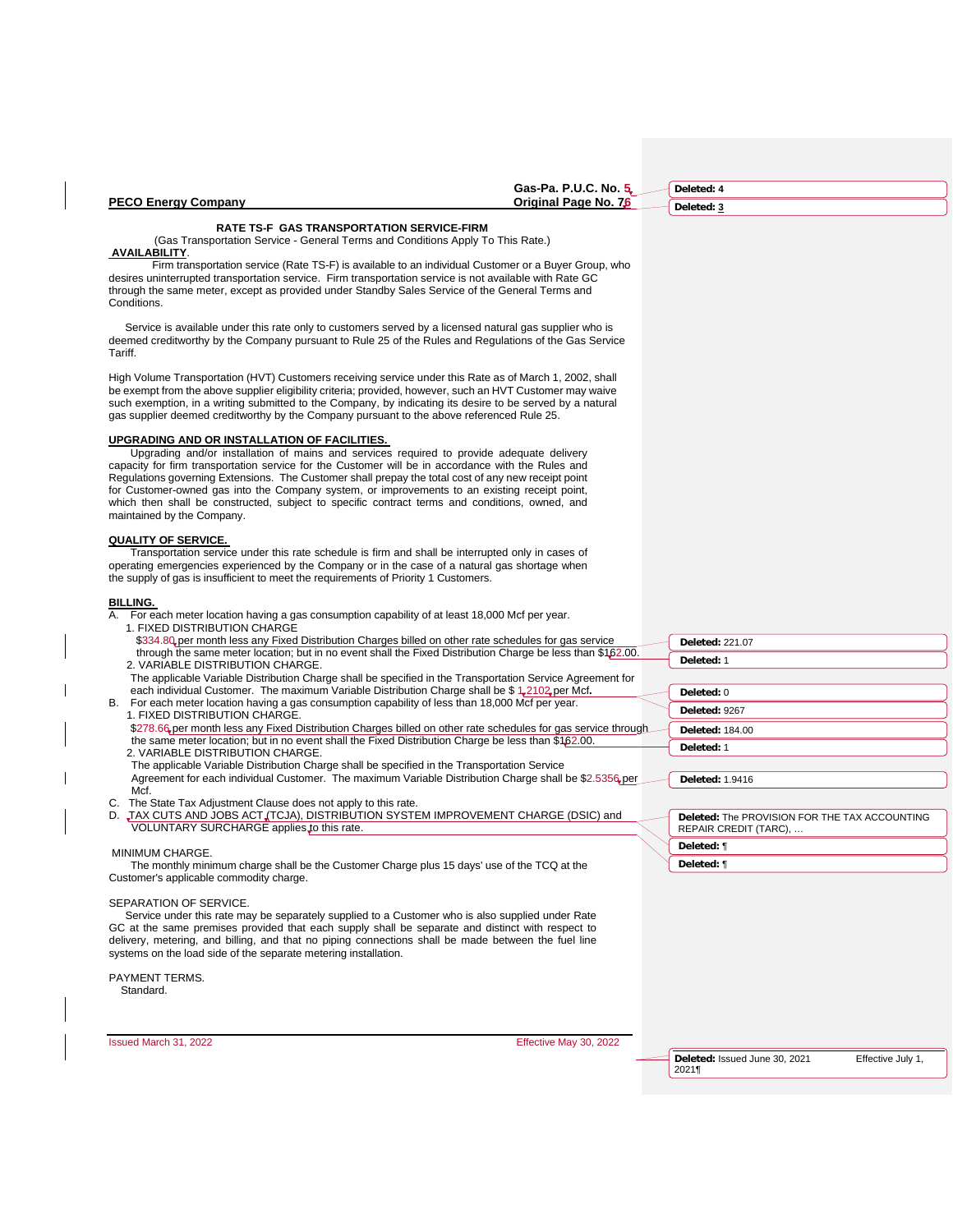|    | Gas-Pa. P.U.C. No. Deleted: 4<br>Original Page No. 77<br><b>PECO ENERGY COMPANY</b>                                                                                                                                                                                                                                                                                                                                                                                                                                                                                                                                                                                                                                                                                                                                                            |                               |           |
|----|------------------------------------------------------------------------------------------------------------------------------------------------------------------------------------------------------------------------------------------------------------------------------------------------------------------------------------------------------------------------------------------------------------------------------------------------------------------------------------------------------------------------------------------------------------------------------------------------------------------------------------------------------------------------------------------------------------------------------------------------------------------------------------------------------------------------------------------------|-------------------------------|-----------|
|    |                                                                                                                                                                                                                                                                                                                                                                                                                                                                                                                                                                                                                                                                                                                                                                                                                                                | Deleted: 4                    |           |
|    | <b>RATE NGS - Negotiated Gas Service</b><br>AVAILABILITY. Service under this rate is available only to customers that satisfy the following criteria:                                                                                                                                                                                                                                                                                                                                                                                                                                                                                                                                                                                                                                                                                          | Deleted:                      |           |
|    | 1. The customer either must have a history of at least 18,000 Mcf of annual natural gas usage billed by the Company.<br>Alternatively, if a new customer, the customer must establish that the facilities to be served are likely to consume at<br>least 18,000 Mcf of annual natural gas usage.                                                                                                                                                                                                                                                                                                                                                                                                                                                                                                                                               |                               |           |
| 2. | The customer must document a viable, currently available competitive alternative to service under the Rates GC, L,<br>TS-F, or TS-I including any applicable riders. Documentation must include a written description of the competitive<br>alternative and any further information necessary to establish the cost and demonstrate the viability of the customer's<br>competitive alternative with reasonable certainty. The Company shall have sole discretion over whether the<br>customer is eligible for a rate negotiated pursuant to this rate based on the information provided by the customer. If<br>the customer already has in place a competitive alternative, the Company may require such written proof of the<br>existence, nature, and working condition of such alternative, as the Company deems appropriate and necessary. |                               |           |
| 3. | The customer executes an NGS agreement that comports with all other provisions of this rate.                                                                                                                                                                                                                                                                                                                                                                                                                                                                                                                                                                                                                                                                                                                                                   |                               |           |
| 4. | As per Commission Order at Docket No. R-2020-3018929 (Order Entered June 22, 2021), the Company<br>is required to provide an updated competitive alternative analysis to the Commission for any customer<br>that has not had their alternative fuel source verified for a period of five years or more at the point when<br>the Company files a base rate case.                                                                                                                                                                                                                                                                                                                                                                                                                                                                                |                               |           |
|    | QUALITY OF SERVICE. Service quality shall be negotiated and specified in each service agreement. Service quality may<br>be firm, interruptible or a hybrid thereof. Priority 1 customers, however, shall be required to take firm standby service as a<br>component of service provided under this rate schedule unless the customer demonstrates to the Company's reasonable<br>satisfaction that it has an installed, operable backup system. Unless expressly stated in the service agreement, an interruptible<br>customer shall bear the entire risk for any and all damages associated with an interruption.                                                                                                                                                                                                                             |                               |           |
|    | NATURE OF SERVICE. The nature of service shall be negotiated and specified in each service agreement. Service may<br>involve any one or more of the following services: supply; transportation; storage; upgrade or installation of mains, services,<br>and appurtenant facilities; and such other natural gas management services the customer may require from time to time. The<br>service agreement shall include all essential terms and conditions of the negotiated service. Where a term is not defined<br>expressly in the service agreement, it shall have the meaning specified in the Tariff or, if the Tariff does not provide a definition,<br>the meaning generally understood within the natural gas industry.                                                                                                                 |                               |           |
|    | TERM LENGTH/NOTICE OF TERMINATION. The primary term length of a service agreement shall be no less than one year<br>in length. Either the customer or the Company may terminate the agreement at the end of the primary term by giving written<br>notice of termination at least one hundred-eighty (180) days before primary term ending date unless otherwise stated in the<br>service agreement. If neither party gives such notice, then the agreement shall continue for consecutive one year terms until<br>terminated by either party giving written notice of termination at least one hundred-eighty (180) days before the end of the<br>continued term. Terms and conditions applicable to any continued term shall be stated in the service agreement.                                                                              |                               |           |
|    | RATES, CHARGES, BILLING.<br>Rates for service shall be negotiated and specified in the applicable service agreement. Rates negotiated for this service<br>shall be presumed to have been designed to recover a fair rate of return on the incremental investment in facilities needed<br>to provide service to the customer.                                                                                                                                                                                                                                                                                                                                                                                                                                                                                                                   |                               |           |
|    | 2. Rates will be, in the Company's sole judgment, competitive but the Company shall not be obligated to agree to charges<br>that match the customer's costs under the customer's viable, currently available competitive alternative.                                                                                                                                                                                                                                                                                                                                                                                                                                                                                                                                                                                                          |                               |           |
| 3. | Unless otherwise stated in the service agreement, no charge of otherwise general applicability (e.g., State Tax Adjustment<br>Clause) shall apply to service under this rate.                                                                                                                                                                                                                                                                                                                                                                                                                                                                                                                                                                                                                                                                  |                               |           |
| 4. | Unless otherwise stated in the service agreement, no charge applicable to other sales or transportation services offered<br>under the Company's tariff (e.g., Rates GC, L, TS-I, TS-F) shall apply to service under this rate.                                                                                                                                                                                                                                                                                                                                                                                                                                                                                                                                                                                                                 |                               |           |
|    | PAYMENT TERMS. Payment terms may be negotiated and specified in the service agreement. Unless the service agreement<br>provides specific terms governing the billing of charges, Section 16. Standard Payment Terms of the Rules and Regulations<br>of the Tariff shall apply.                                                                                                                                                                                                                                                                                                                                                                                                                                                                                                                                                                 |                               |           |
|    | RULES AND REGULATIONS. The Company's Rules and Regulations in effect from time to time, where not inconsistent with<br>any provision hereof or the terms and conditions of the applicable service agreement, shall apply to a service agreement<br>negotiated under this rate.                                                                                                                                                                                                                                                                                                                                                                                                                                                                                                                                                                 |                               |           |
|    | Issued March 31, 2022<br>Effective May 30, 2022                                                                                                                                                                                                                                                                                                                                                                                                                                                                                                                                                                                                                                                                                                                                                                                                |                               |           |
|    |                                                                                                                                                                                                                                                                                                                                                                                                                                                                                                                                                                                                                                                                                                                                                                                                                                                | Deleted: Issued June 30, 2021 | Effective |
|    |                                                                                                                                                                                                                                                                                                                                                                                                                                                                                                                                                                                                                                                                                                                                                                                                                                                |                               |           |

 $\mathbf{I}$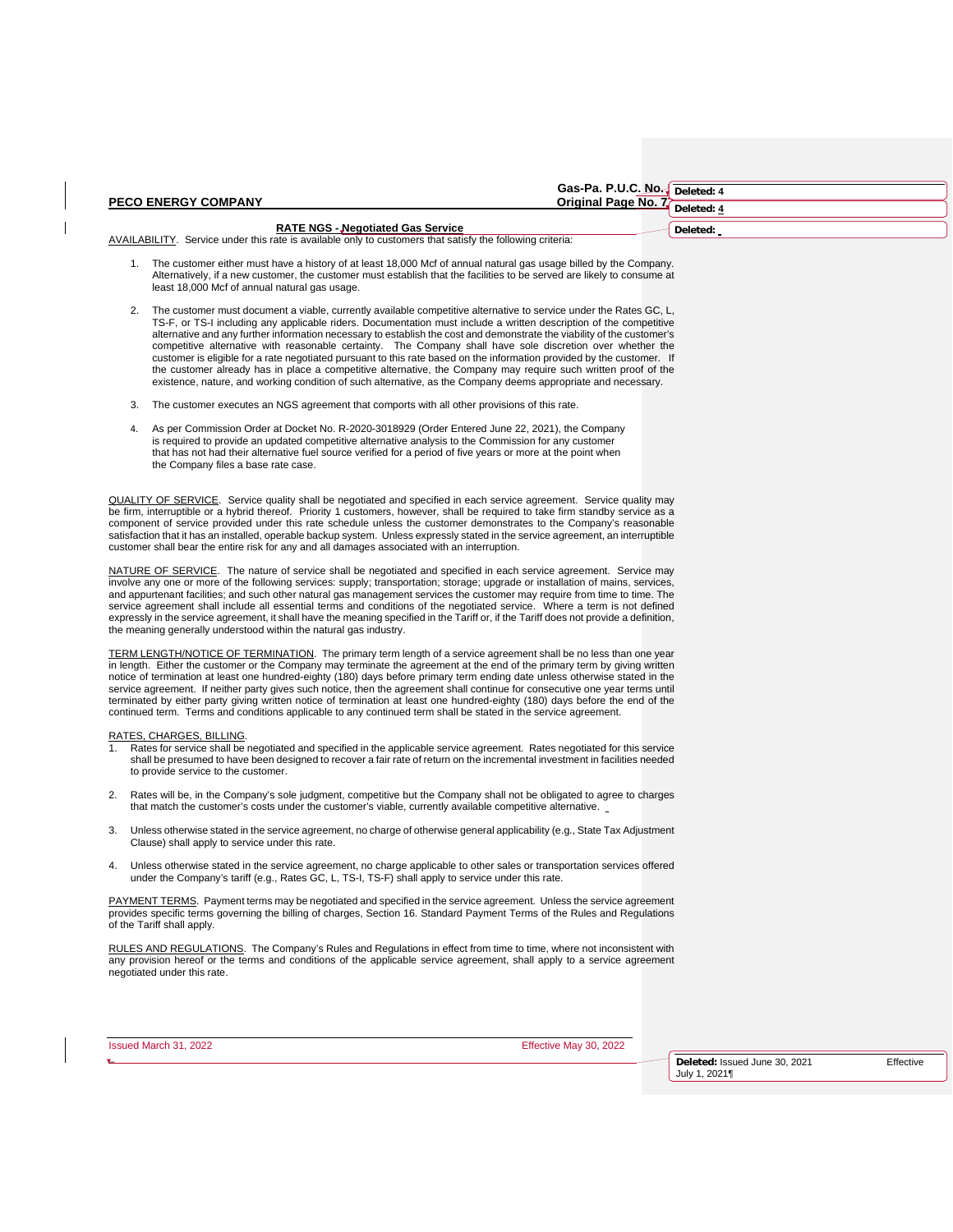|    | Gas-Pa. P.U.C. No. 5<br>Original Page No. 78<br><b>PECO ENERGY COMPANY</b>                                                                                                                                                                                                                                                                                                                                                                                                                                                                                                                                                                                                                                                                                                                                                               | Deleted: 4<br>Deleted: 5      |              |
|----|------------------------------------------------------------------------------------------------------------------------------------------------------------------------------------------------------------------------------------------------------------------------------------------------------------------------------------------------------------------------------------------------------------------------------------------------------------------------------------------------------------------------------------------------------------------------------------------------------------------------------------------------------------------------------------------------------------------------------------------------------------------------------------------------------------------------------------------|-------------------------------|--------------|
|    | <b>RATE NGS - Negotiated Gas Service - Continued</b>                                                                                                                                                                                                                                                                                                                                                                                                                                                                                                                                                                                                                                                                                                                                                                                     | Deleted:                      |              |
|    |                                                                                                                                                                                                                                                                                                                                                                                                                                                                                                                                                                                                                                                                                                                                                                                                                                          |                               |              |
|    | <b>CREDITWORTHINESS</b>                                                                                                                                                                                                                                                                                                                                                                                                                                                                                                                                                                                                                                                                                                                                                                                                                  |                               |              |
| 1. | Prior to commencement of performance, or at any time during the term of service under this rate, Customer must<br>provide financial information reasonably requested by the Company to ascertain Customer's ability to discharge its<br>payment or other obligations under this rate. The Company shall be permitted to conduct financial evaluations<br>during the term of the service agreement when information received by the Company indicates that the effective<br>Credit Assurance has become unsatisfactory. The Company may charge \$100.00 for each evaluation up to two<br>evaluations per calendar year.                                                                                                                                                                                                                   |                               |              |
| 2. | Based on the Company's initial or subsequent credit evaluation, the Company may refuse, suspend or terminate                                                                                                                                                                                                                                                                                                                                                                                                                                                                                                                                                                                                                                                                                                                             |                               |              |
|    | service under this rate if the Customer fails to deliver the requested credit information or assurance of its ability to<br>pay within ten (10) business days of such request. Credit Assurance may include (i) the required posting of an<br>irrevocable letter of credit acceptable to the Company, (ii) a cash prepayment in an amount acceptable to the<br>Company, (iii) a corporate guaranty or (iv) other security acceptable to the Company.                                                                                                                                                                                                                                                                                                                                                                                     | Deleted:                      |              |
| 3. | Upon five days prior written notice ("Notice Period") to an NGS customer, the Company may suspend or terminate<br>service to the customer upon the occurrence of a Default Event. A Default Event shall mean (i) the failure by the<br>customer to make, when due, any payment or perform any obligation required under the service agreement, (ii)<br>any representation or warranty made by the customer shall prove to have been false or misleading in any material<br>respect when made, (iii) the customer is subject to a Bankruptcy Proceeding, or (iv) the customer fails to post<br>satisfactory Credit Assurance. If the customer cures the Default Event within the Notice Period, service will be<br>continued by the Company pursuant to the terms of the service agreement.                                               |                               |              |
|    | CONFIDENTIALITY/PENALTY FOR DISCLOSURE.                                                                                                                                                                                                                                                                                                                                                                                                                                                                                                                                                                                                                                                                                                                                                                                                  |                               |              |
|    | 1. The terms and conditions of a service agreement executed pursuant to this rate shall be considered "Highly<br>Confidential and Privileged" by the parties and by the Commission.                                                                                                                                                                                                                                                                                                                                                                                                                                                                                                                                                                                                                                                      |                               |              |
| 2. | "Highly Confidential and Privileged" shall mean that disclosure to any third party, non-governmental entity is likely to<br>cause the non-disclosing party pecuniary and competitive damage not easily susceptible to quantification.                                                                                                                                                                                                                                                                                                                                                                                                                                                                                                                                                                                                    |                               |              |
| 3. | Unless disclosure is otherwise permitted, each party to a service agreement under this rate must agree not to oppose a<br>legal action by a party that is designed to enjoin or otherwise prevent the other party from disclosing the terms and<br>conditions of such service agreement to a third party.                                                                                                                                                                                                                                                                                                                                                                                                                                                                                                                                |                               |              |
| 4. | Service agreements may be disclosed to a third party only: a) upon prior written authorization by the parties to the<br>agreement; b) as necessary for the parties to administer and enforce the agreement; c) to an agent, attorney or<br>consultant of either party which has executed an agreement in which it acknowledges the "Highly Confidential and<br>Privileged" nature of the service agreement and agrees to be subject to these Confidentiality/Penalty for Disclosure<br>provisions set forth herein; or d) pursuant to the order of a court of agency having appropriate jurisdiction. Disclosure<br>under b) or d) shall be permitted only after the parties to the service agreement have been provided adequate prior<br>notice and opportunity to prevent such disclosure or to seek an appropriate protective order. |                               |              |
| 5. | Any disclosure by the customer in violation of this provision shall result in a penalty equal to 10% of the otherwise<br>applicable rate for the remaining term of the agreement, or as otherwise set forth in the service agreement.                                                                                                                                                                                                                                                                                                                                                                                                                                                                                                                                                                                                    |                               |              |
|    | EXCLUSION OF RATE NGS PURCHASED GAS COSTS FROM SECTION 1307(f) CLAIM                                                                                                                                                                                                                                                                                                                                                                                                                                                                                                                                                                                                                                                                                                                                                                     |                               |              |
|    | Purchased gas commodity and interstate pipeline demand costs, and associated quantities of natural gas<br>purchased to provide service to customers served under Rate NGS, shall be excluded from the Company's annual<br>purchased gas cost filing under 66 Pa. C.S. § 1307(f), in accordance with Exhibit RAF-1 submitted by the<br>Company at Docket No. R-00016366.                                                                                                                                                                                                                                                                                                                                                                                                                                                                  |                               |              |
|    |                                                                                                                                                                                                                                                                                                                                                                                                                                                                                                                                                                                                                                                                                                                                                                                                                                          |                               |              |
|    |                                                                                                                                                                                                                                                                                                                                                                                                                                                                                                                                                                                                                                                                                                                                                                                                                                          |                               |              |
|    |                                                                                                                                                                                                                                                                                                                                                                                                                                                                                                                                                                                                                                                                                                                                                                                                                                          |                               |              |
|    |                                                                                                                                                                                                                                                                                                                                                                                                                                                                                                                                                                                                                                                                                                                                                                                                                                          |                               |              |
|    |                                                                                                                                                                                                                                                                                                                                                                                                                                                                                                                                                                                                                                                                                                                                                                                                                                          |                               |              |
|    |                                                                                                                                                                                                                                                                                                                                                                                                                                                                                                                                                                                                                                                                                                                                                                                                                                          |                               |              |
|    | Effective May 30, 2022<br>Issued March 31, 2022                                                                                                                                                                                                                                                                                                                                                                                                                                                                                                                                                                                                                                                                                                                                                                                          |                               |              |
|    |                                                                                                                                                                                                                                                                                                                                                                                                                                                                                                                                                                                                                                                                                                                                                                                                                                          | Deleted: locued lune 20, 2021 | $Eff$ oothic |

 $\mathbf I$ 

**Deleted:** Issued June 30, 2021 Effective July 1, 2021¶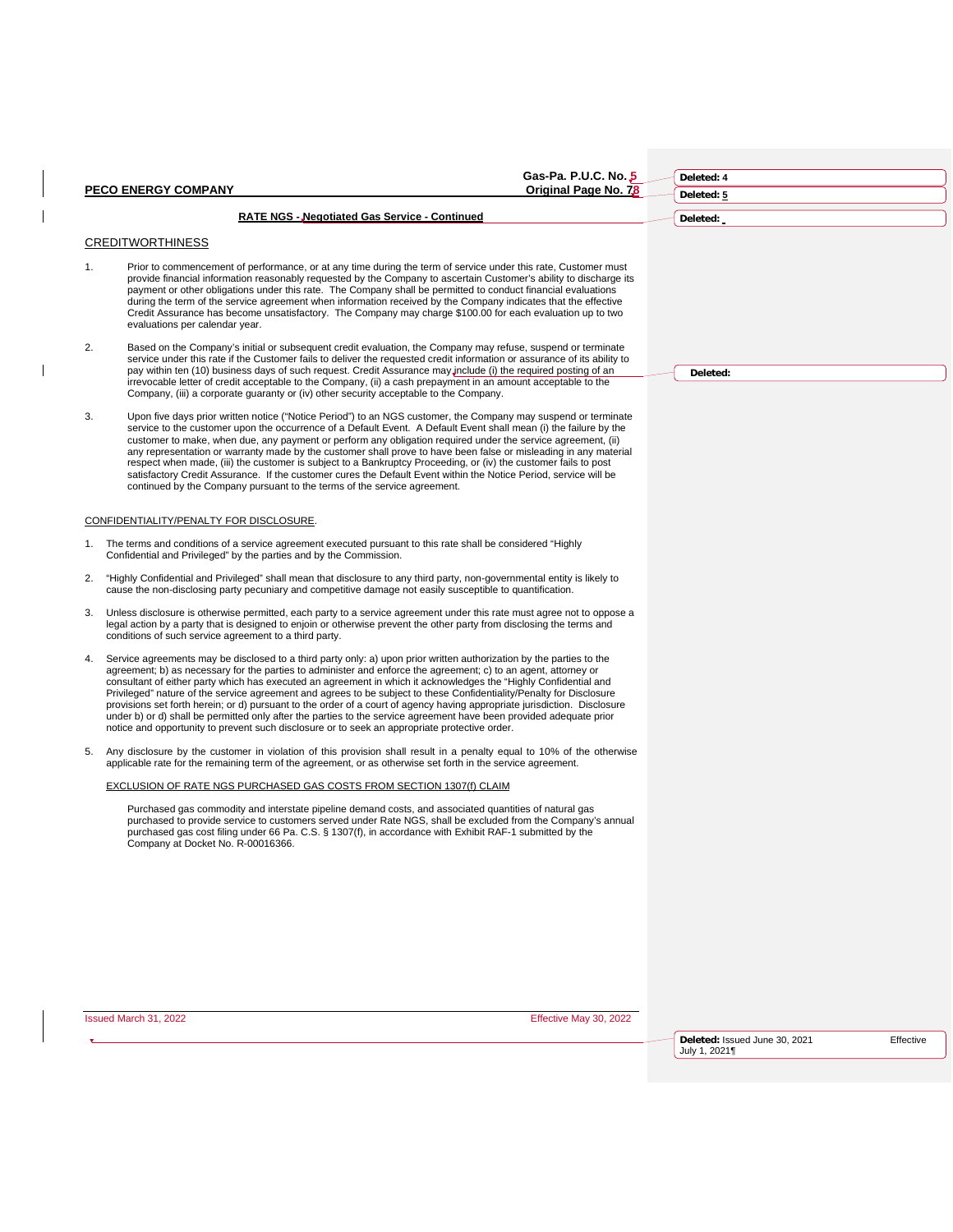## **Gas-Pa. P.U.C. No. 5**

**Deleted: 4 Deleted: 6**

#### **PECO Energy Company Original Page No. 79**

#### **APPLICABILITY INDEX OF RIDERS INTRODUCTORY STATEMENT**

 Customers under the different rates of this Tariff frequently desire services or present situations and conditions of supply which require special supply terms, charges or guarantees or which warrant modification of the amount<br>or method of charge from the prices set forth in the rate under which they are supplied. Modifications for suc

|                                       | <b>PAGE</b>    |                          |                  |                          | RATES TO WHICH RIDERS APPLY |           |            |            |  |
|---------------------------------------|----------------|--------------------------|------------------|--------------------------|-----------------------------|-----------|------------|------------|--|
| <b>RIDERS</b>                         | <b>NUMBERS</b> | GR                       | $\underline{GC}$ | OL                       |                             | <u>is</u> | <u>TSI</u> | <u>TSF</u> |  |
| Casualty                              | 77             | X                        | X                | X                        | X                           | X         | X          | X          |  |
| Construction                          | 77             | $\overline{\phantom{a}}$ | X                | $\overline{\phantom{m}}$ | X                           | X         | X          | X          |  |
| Neighborhood Gas                      | 78             | Х                        | ٠                |                          |                             |           |            |            |  |
| Receivership                          | 80             | X                        | X                | X                        | X                           | X         | X          | X          |  |
| <b>Temporary Service</b>              | 80             | X                        | X                | ۰                        | X                           |           |            |            |  |
| <b>Customer Assistance</b><br>Program | 81             | X                        |                  |                          |                             |           |            |            |  |

**Deleted:** Issued June 30, 2021 Effective July 1, 2021¶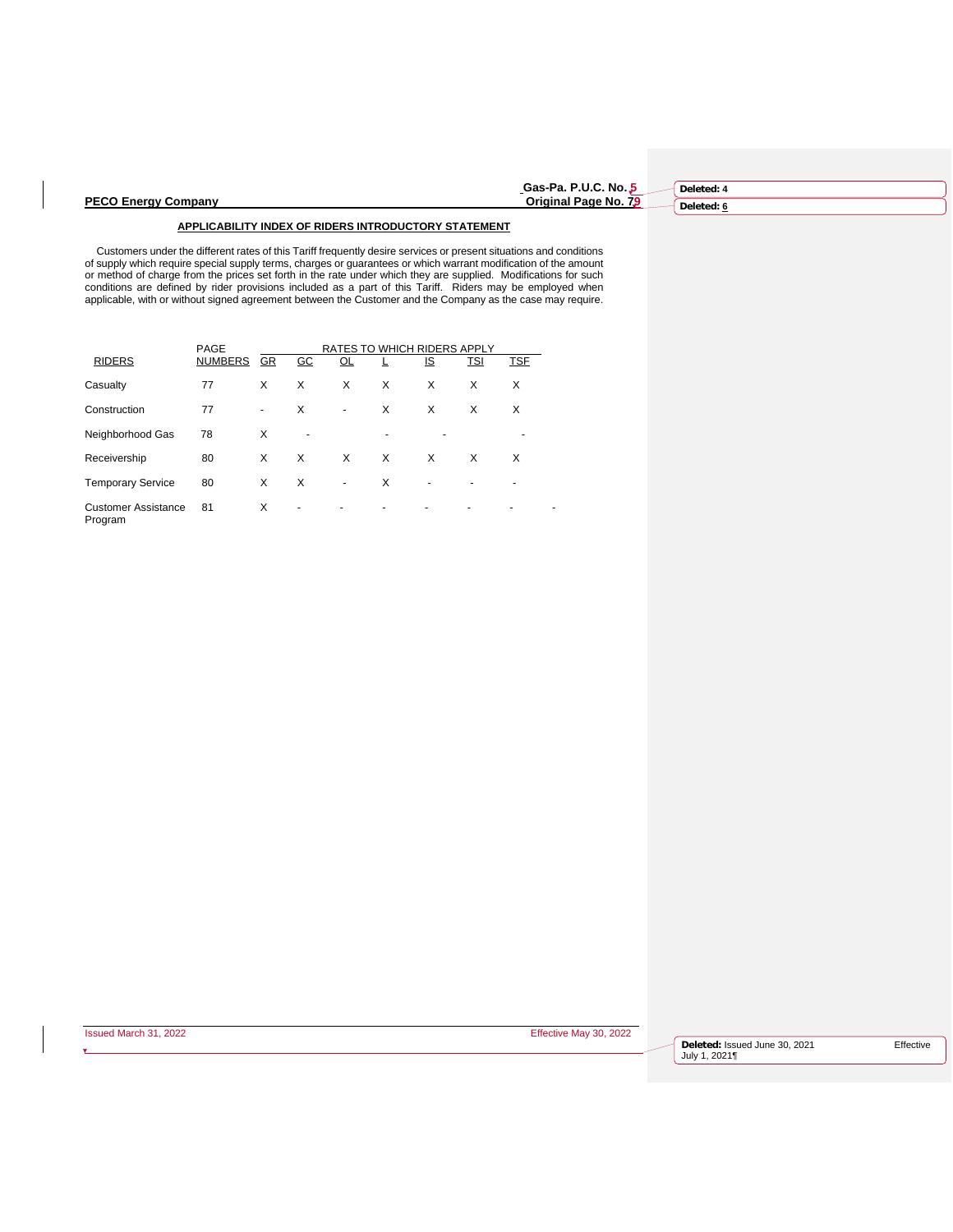**PECO Energy Company** 

**Gas-Pa. P.U.C. No. 5**

**Deleted: 4 Deleted: 77**

#### **CASUALTY RIDER**

APPLICABILITY. To service delivered during a period when a Customer is prevented for a length of time in excess of 48 hours from using all or a substantial part of the amount contracted for by reason of strike, riot, fire, storm, flood, drought, interference by civil or military authorities, or any other cause beyond the Customer's control.

NOTICE REQUIRED. Written request shall be made to the Company for the application of this rider with advice as to the extent of the interruption, its date, cause and probable duration.

GUARANTEES WAIVED. Guarantees of revenue under the Customer's contract shall be suspended during the period of the interruption, but shall be restored when the cause of interruption shall cease, be removed or remedied.

BILLS PRORATED. Bills for service supplied shall be prorated, based upon the actual level of operation during the period of suspension of guarantees.

RETURN TO NORMAL USE. The Customer shall use reasonable diligence in resuming the use of service provided in the Customer's contract.

TERM. The contract term shall be extended for a period equal to the period of suspension so that the Company shall secure a working term at full connected load equal to the term of the contract.

### **CONSTRUCTION RIDER**

APPLICABILITY. To service supplied during a preliminary operating or construction period while the load is being built up to normal level or during a receding load period after the expiration of a standard contract term while a business is in process of dissolution.

GUARANTEE WAIVED. The guarantee minimum of a contract will be waived during the expanding load period preceding the operation within the load limits provided in the contract or the receding load period subsequent to the fulfillment of a contract term.

RIDER TERM. The total term of application of this rider during the preliminary or construction period shall be 6 months subject to the option of the Company to grant not more than two successive renewals of the rider term on major construction projects. Its application subsequent to the completion of a contract term shall be for not more than one year.

CONTRACT TERM. The termination date of a contract for service to permanent installations to which this rider is applied shall be extended for a period corresponding to the total time of the rider application during start up, construction or extension of the Customer's plant so that the Company will be assured the business represented by service to the total connected load for the term provided in the contract.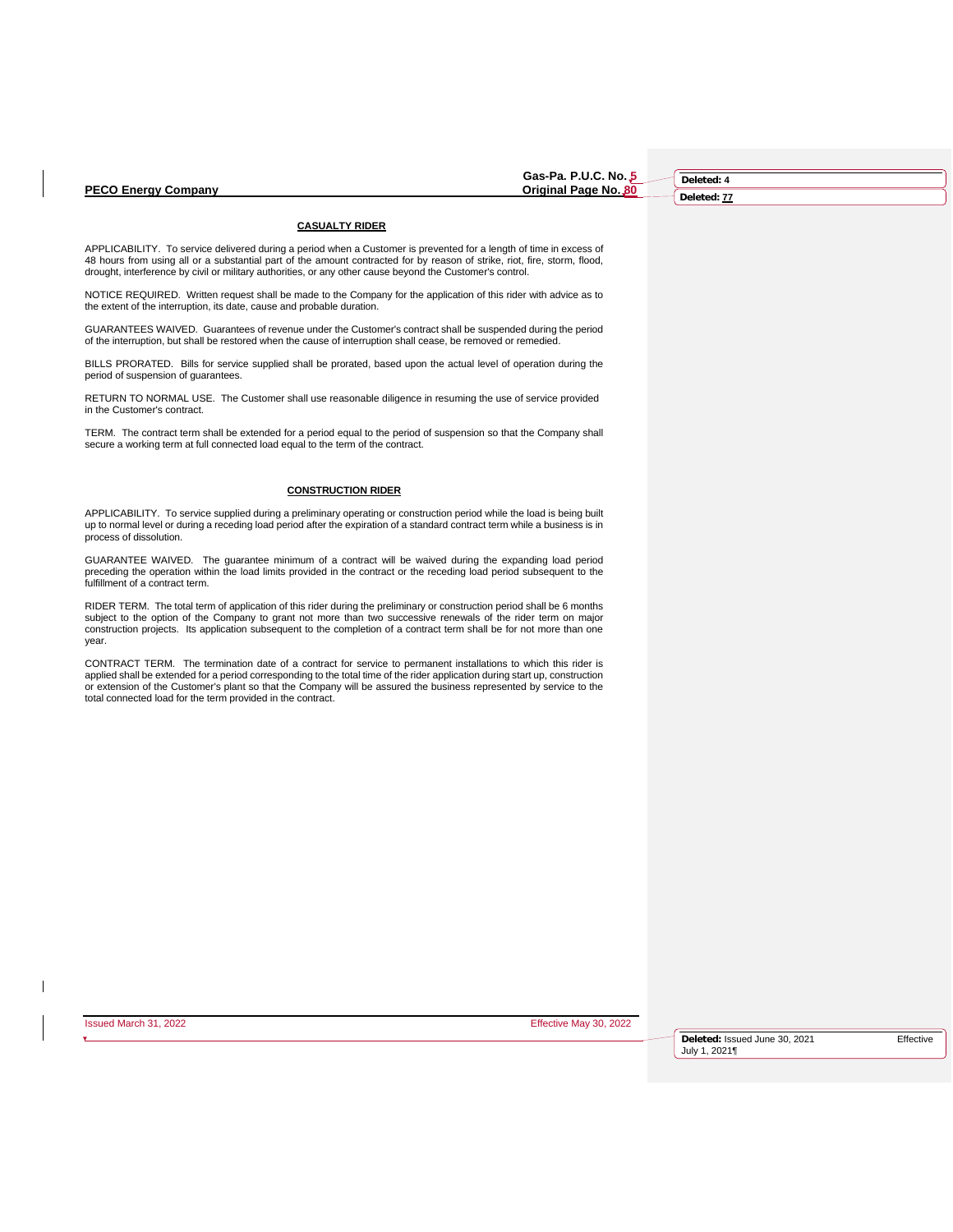|                                                                                                                                                                                                                                                                                                                                                                                                                                                                                                                                                                                                                                                                                                                                                                                                                                                                                                                                                                                                                    | Gas-Pa. P.U.C. No. 5   | Deleted: 4                                     |           |
|--------------------------------------------------------------------------------------------------------------------------------------------------------------------------------------------------------------------------------------------------------------------------------------------------------------------------------------------------------------------------------------------------------------------------------------------------------------------------------------------------------------------------------------------------------------------------------------------------------------------------------------------------------------------------------------------------------------------------------------------------------------------------------------------------------------------------------------------------------------------------------------------------------------------------------------------------------------------------------------------------------------------|------------------------|------------------------------------------------|-----------|
| <b>PECO Energy Company</b>                                                                                                                                                                                                                                                                                                                                                                                                                                                                                                                                                                                                                                                                                                                                                                                                                                                                                                                                                                                         | Original Page No. 81   | Deleted: 78                                    |           |
| <b>NEIGHBORHOOD GAS PILOT RIDER (NGPR)</b>                                                                                                                                                                                                                                                                                                                                                                                                                                                                                                                                                                                                                                                                                                                                                                                                                                                                                                                                                                         |                        |                                                |           |
| <b>AVAILABILITY</b><br>The Neighborhood Gas Pilot Rider (NGPR) is available to any existing residential neighborhood that: (1) applies for natural<br>gas service within the Company's service territory under Rate Schedules GR or CAP; (2) would be required to pay the<br>portion of the main extension and service line project costs that exceed the Company's capital investment under Rule No. 7<br>- Extensions of the Company's gas service tariff ("Rule No. 7") for an extension of the Company's distribution facilities<br>needed to furnish natural gas service to a neighborhood; and (3) meets the Program Criteria set forth below.                                                                                                                                                                                                                                                                                                                                                               |                        |                                                |           |
| The NGPR will close for new main extension projects on June 30, 2026 unless the Company decides to extend this<br>program and the extension is approved by the Commission. The Company reserves the right to suspend the pilot program<br>if, in its sole judgment, critical safety or reliability related issues require that the resources that would be used to implement<br>the NGPR are needed to maintain safe and reliable natural gas service to its existing customers. The Company shall be<br>the sole judge in establishing what constitutes a neighborhood when determining the availability under this pilot program.                                                                                                                                                                                                                                                                                                                                                                                |                        |                                                |           |
| <b>NATURE OF THE NGPR</b><br>The NGPR provides customers in a neighborhood an alternative method of making the payment required by Rule No. 7<br>when the extension of distribution facilities needed to serve eligible new customers is not economically justified based on the<br>anticipated revenues from natural gas distribution service that would be provided to customers served by such extension.<br>The NGPR provides for a fixed charge (NGPR Charge) to be added to the customer's bill or an option to pay via a lump sum<br>payment. The NGPR Charge shall be calculated separately for each main extension project and shall be based on the cost<br>of that particular project in the manner described below for each customer served from such main extension project.                                                                                                                                                                                                                          |                        | Deleted:                                       |           |
| <b>PROGRAM CRITERIA</b><br>For a main extension project to qualify for the NGPR, the neighborhood must consist of 2 or more existing residences, and<br>the cost for such project must equal or exceed \$15,000 and must meet the following additional criteria:                                                                                                                                                                                                                                                                                                                                                                                                                                                                                                                                                                                                                                                                                                                                                   |                        |                                                |           |
| A minimum of twenty percent (20%) of the existing residences located along the new main extension must commit<br>(1)<br>to receive natural gas service by signing an agreement prior to the start of construction.                                                                                                                                                                                                                                                                                                                                                                                                                                                                                                                                                                                                                                                                                                                                                                                                 |                        |                                                |           |
| The Company must have adequate system capacity to serve the customers that are eligible to receive natural gas<br>(2)<br>service from the main extension: and                                                                                                                                                                                                                                                                                                                                                                                                                                                                                                                                                                                                                                                                                                                                                                                                                                                      |                        |                                                |           |
| The Company's total investment under this pilot program is limited to no more than \$25,000,000 over<br>(3)<br>five (5) years. The five-year period that this pilot program is in effect shall commence on July 1, 2021 and, as set forth<br>above, shall close on June 30, 2026.                                                                                                                                                                                                                                                                                                                                                                                                                                                                                                                                                                                                                                                                                                                                  |                        |                                                |           |
| <b>CALCULATION OF THE NGPR CHARGE</b><br>A Net Present Value (NPV) economic test (based on 40 years of revenue for each customer) shall be used to determine the<br>payment required by Rule No. 7.                                                                                                                                                                                                                                                                                                                                                                                                                                                                                                                                                                                                                                                                                                                                                                                                                |                        |                                                |           |
| Pursuant to Rule No. 7, if the NPV of the capital investment (excluding 40 feet gas main allotment per existing residence)<br>and the associated estimated revenues is less than zero, a customer is required to make a payment to the Company in an<br>amount that would produce an NPV of zero, exclusive of any tax on the NGPR For purposes of this NGPR, however, in<br>calculating the NPV, the anticipated revenues from natural gas service shall consist of: (1) the revenues from 20% (or<br>greater) of eligible customers signing a contract prior to the start of construction to take natural gas service in the first year,<br>which is one of the Program Criteria that must be satisfied for a project to be eligible for the NGPR; and (2) additional<br>revenues will be applied in the first year based on the assumption a minimum of 66% of the eligible customers within the<br>project area will sign a contract for natural gas service within 20 years of the completion of the project. |                        |                                                |           |
| Capital investment shall include the total cost of new main(s) (excluding 40 feet gas main allotment per existing residence)<br>and service facilities installed under the NGPR, excluding the costs of meters and meter installations, to serve eligible<br>customers.                                                                                                                                                                                                                                                                                                                                                                                                                                                                                                                                                                                                                                                                                                                                            |                        |                                                |           |
| Estimated revenues shall be based on the applicable variable distribution charge rate set forth in the Company's gas service<br>tariff, the estimated annual consumption and the portion of the fixed distribution charge that is attributable to the capital costs<br>of a service line.                                                                                                                                                                                                                                                                                                                                                                                                                                                                                                                                                                                                                                                                                                                          |                        |                                                |           |
|                                                                                                                                                                                                                                                                                                                                                                                                                                                                                                                                                                                                                                                                                                                                                                                                                                                                                                                                                                                                                    |                        |                                                |           |
|                                                                                                                                                                                                                                                                                                                                                                                                                                                                                                                                                                                                                                                                                                                                                                                                                                                                                                                                                                                                                    |                        |                                                |           |
|                                                                                                                                                                                                                                                                                                                                                                                                                                                                                                                                                                                                                                                                                                                                                                                                                                                                                                                                                                                                                    |                        | Deleted: ¶                                     |           |
|                                                                                                                                                                                                                                                                                                                                                                                                                                                                                                                                                                                                                                                                                                                                                                                                                                                                                                                                                                                                                    |                        |                                                |           |
| Issued March 31, 2022                                                                                                                                                                                                                                                                                                                                                                                                                                                                                                                                                                                                                                                                                                                                                                                                                                                                                                                                                                                              | Effective May 30, 2022 |                                                |           |
|                                                                                                                                                                                                                                                                                                                                                                                                                                                                                                                                                                                                                                                                                                                                                                                                                                                                                                                                                                                                                    |                        | Deleted: Issued June 30, 2021<br>July 1, 2021¶ | Effective |

 $\mathbf{l}$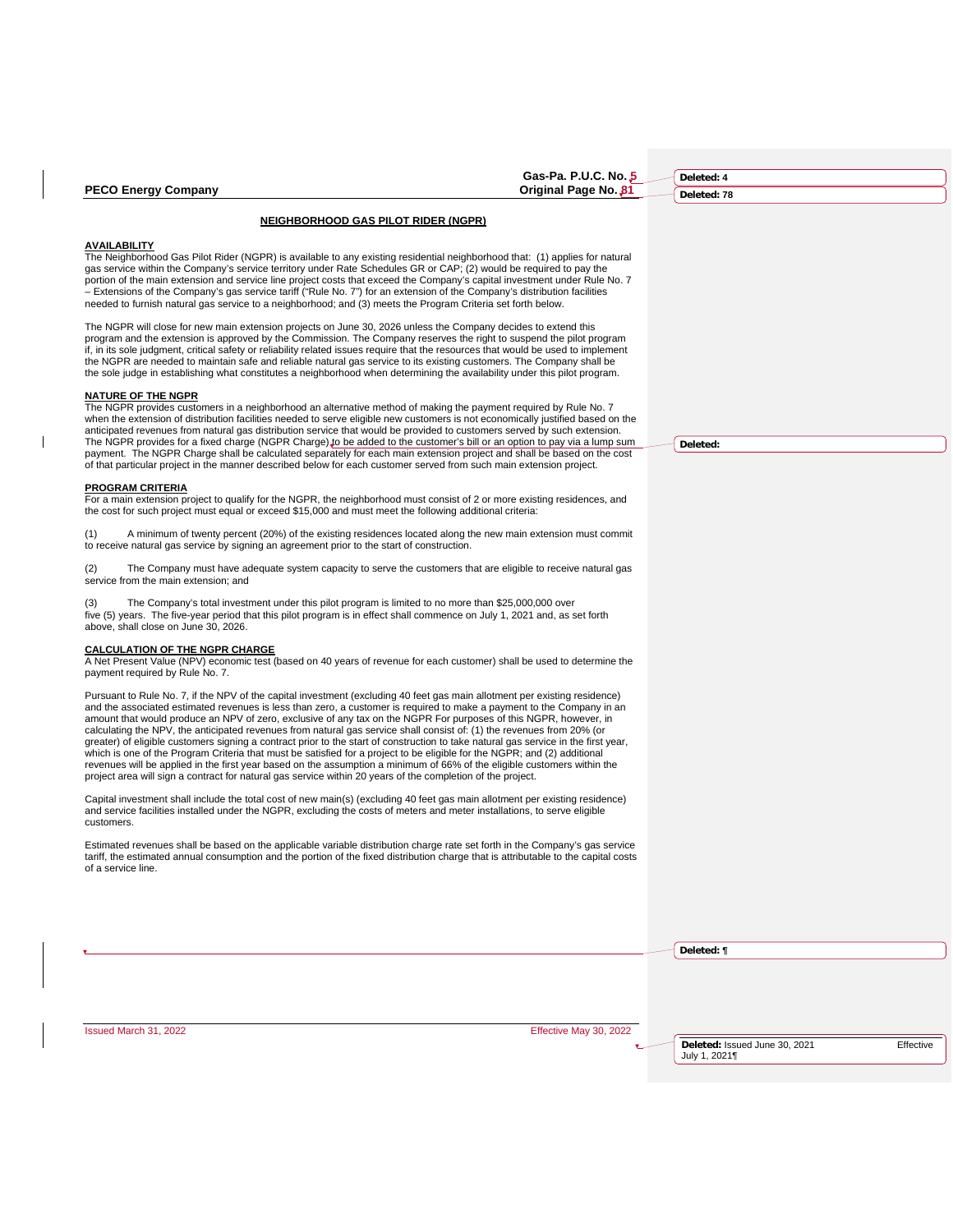#### **PECO Energy Company**

# **Gas-Pa. P.U.C. No.**<br>Original Page No. 82

#### **NEIGHBORHOOD GAS PILOT RIDER (NGPR) - Continued**

Because the NGPR permits payment over time, rather than a lump-sum payment prior to the start of construction of main extension projects, as Rule No. 7 requires, the NGPR Charge will recover a reasonable return on the Company's capital<br>investment in new facilities installed pursuant to the NGPR. For purposes of the NGPR calculation, the d latest year-end Quarterly Earnings Report submitted to the Commission by March 31 of a year for the period ending December 31 of the previous year; and 2) the cost of equity approved in the most recent base rate case or, in the absence of a Commission determination or Commission approval of a stipulated cost of equity, the cost of equity that the Commission has determined should apply to Distribution System Improvement Charge ("DSIC") investment.

The NGPR shall be calculated to enable the project to have an NPV of zero based upon the above cost of capital. The resulting charge shall be increased by 1% by dividing the calculated rate by 0.99 to reflect an adjustment for uncollectible accounts expense.

#### **BILLING**

The NGPR Charge shall appear as a fixed monthly charge on the customer's bill.

The NGPR Charge calculated for a specific main extension will apply to all customers taking service from that main extension including any future customers that connect after the first year of the project.

For CAP customers, the NGPR charge will not be subject to the CAP discount.

If a customer fails to pay the full amount of any bill, a late payment charge of one and one-half percent (1.5%) per month will accrue on the portion of the bill that is unpaid on the due date.

#### **PAYMENT TERMS**

NGPR Charges shall be calculated based on input data specific to each project undertaken pursuant to the NGPR and shall be in effect for 20 years for each customer taking gas service from the main installed under this pilot within 20 years after the project has been completed.

The customer shall retain the right to pay the present value of the remaining monthly payments at any point in time during the 20 year period. Payments shall be present valued using PECO's after-tax cost of capital which shall be based on the sources as described above.

Service shall not be terminated for non-payment of this charge during the pilot program.

The STATE TAX ADJUSTMENT CLAUSE applies to this rider.

|                       |                        | Deleted: 1                                     |           |
|-----------------------|------------------------|------------------------------------------------|-----------|
| Issued March 31, 2022 | Effective May 30, 2022 |                                                |           |
|                       |                        | Deleted: Issued June 30, 2021<br>July 1, 2021¶ | Effective |

**Deleted: ¶**

**Deleted: 4 Deleted: 79**

**¶ ¶ ¶**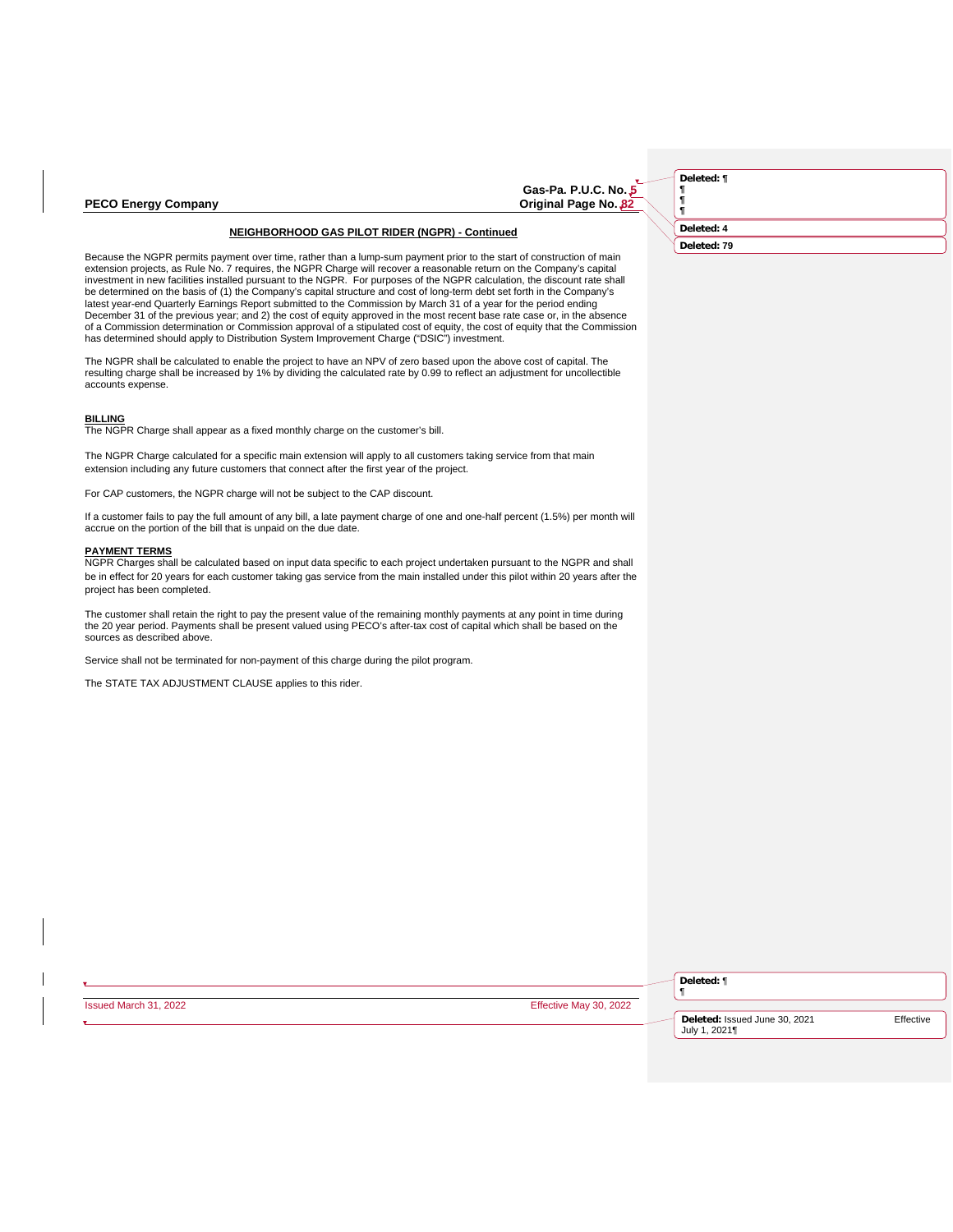|                                                                                                                                                                                                                                                                                                                                                                                                                                                                                                                                                                                                                                                                                                                                    | Gas-Pa. P.U.C. No. 5   | Deleted: 4                                      |           |
|------------------------------------------------------------------------------------------------------------------------------------------------------------------------------------------------------------------------------------------------------------------------------------------------------------------------------------------------------------------------------------------------------------------------------------------------------------------------------------------------------------------------------------------------------------------------------------------------------------------------------------------------------------------------------------------------------------------------------------|------------------------|-------------------------------------------------|-----------|
| <b>PECO Energy Company</b>                                                                                                                                                                                                                                                                                                                                                                                                                                                                                                                                                                                                                                                                                                         | Original Page No. 83   | Deleted: 0                                      |           |
| <b>RECEIVERSHIP RIDER</b>                                                                                                                                                                                                                                                                                                                                                                                                                                                                                                                                                                                                                                                                                                          |                        |                                                 |           |
| APPLICABILITY. To service supplied a Receiver-Trustee for the continued operation of a property formerly under<br>contract for its gas service requirements.                                                                                                                                                                                                                                                                                                                                                                                                                                                                                                                                                                       |                        |                                                 |           |
| AUTHORITY FOR OPERATION. The Receiver-Trustee shall possess the authority under appointment by Court,<br>through an order duly entered, to operate premises recited in a contract for gas service under which the Company has<br>been supplying gas.                                                                                                                                                                                                                                                                                                                                                                                                                                                                               |                        |                                                 |           |
| ACCEPTANCE. The Receiver-Trustee shall accept and adopt for the continuation of the supply of gas service the<br>contract therefore in effect, including all of its provisions, and agree to pay the Company for all service furnished<br>hereunder during the receivership-trusteeship at the rate specified therein.                                                                                                                                                                                                                                                                                                                                                                                                             |                        |                                                 |           |
| BILLING. The Company reserves the right to render bills on a biweekly basis. To provide for biweekly billing under this<br>rider, the provisions of the applicable rate and rider, if any, will be modified as follows:                                                                                                                                                                                                                                                                                                                                                                                                                                                                                                            |                        |                                                 |           |
| (a) Where applicable, all references to monthly or month will be changed to biweekly or biweek.<br>(b) Where applicable, the commodity charge will be determined on a monthly basis and multiplied by 14/30ths (0.4667).<br>(c) The monthly rate per lighting device for Rate OL will be multiplied by 0.4667.<br>(d) The minimum charge will be determined on a monthly basis and such sum will then be multiplied by 0.4667 to determine<br>the minimum charge for the billing period.<br>(e) A discount of 0.4% will be applied to the total bill.<br>(f) A bill will be rendered biweekly covering the charges for the preceding billing period and such bill shall be paid within<br>fifteen (15) days after receipt thereof. |                        |                                                 |           |
| CONTRACT TERM. The completion of the term of the contract taken over, or as terminated by the discharge of the<br>Receiver-Trustee, or as arranged with the Receiver-Trustee for the continuation of supply under the standard terms of<br>this Tariff.                                                                                                                                                                                                                                                                                                                                                                                                                                                                            |                        |                                                 |           |
| <b>TEMPORARY SERVICE RIDER</b>                                                                                                                                                                                                                                                                                                                                                                                                                                                                                                                                                                                                                                                                                                     |                        |                                                 |           |
| APPLICABILITY. To the supply of service for a temporary period.                                                                                                                                                                                                                                                                                                                                                                                                                                                                                                                                                                                                                                                                    |                        |                                                 |           |
| AVAILABILITY. Temporary service will be supplied only when the Company has available unsold capacity from which<br>to furnish it and its supply will not in any way interfere with service to other Customers.                                                                                                                                                                                                                                                                                                                                                                                                                                                                                                                     |                        |                                                 |           |
| INVESTMENT IN SUPPLY FACILITIES. The cost of the connection and disconnection of the service supply and of any<br>equipment and extension of facilities required to furnish the temporary service under the applicable rate shall be paid<br>by the Customer, but such payment shall not confer upon, nor entitle the Customer to any title to, or right of property in,<br>said facilities and equipment.                                                                                                                                                                                                                                                                                                                         |                        | Deleted:                                        |           |
| MINIMUM TERM. Application of this rider shall not, for billing purposes, be considered to be for a period of less than<br>one month.                                                                                                                                                                                                                                                                                                                                                                                                                                                                                                                                                                                               |                        |                                                 |           |
| CONTRACT TERM. Short term arrangements as agreed upon.                                                                                                                                                                                                                                                                                                                                                                                                                                                                                                                                                                                                                                                                             |                        |                                                 |           |
|                                                                                                                                                                                                                                                                                                                                                                                                                                                                                                                                                                                                                                                                                                                                    |                        |                                                 |           |
|                                                                                                                                                                                                                                                                                                                                                                                                                                                                                                                                                                                                                                                                                                                                    |                        |                                                 |           |
|                                                                                                                                                                                                                                                                                                                                                                                                                                                                                                                                                                                                                                                                                                                                    |                        |                                                 |           |
|                                                                                                                                                                                                                                                                                                                                                                                                                                                                                                                                                                                                                                                                                                                                    |                        |                                                 |           |
|                                                                                                                                                                                                                                                                                                                                                                                                                                                                                                                                                                                                                                                                                                                                    |                        |                                                 |           |
|                                                                                                                                                                                                                                                                                                                                                                                                                                                                                                                                                                                                                                                                                                                                    |                        |                                                 |           |
|                                                                                                                                                                                                                                                                                                                                                                                                                                                                                                                                                                                                                                                                                                                                    |                        |                                                 |           |
|                                                                                                                                                                                                                                                                                                                                                                                                                                                                                                                                                                                                                                                                                                                                    |                        |                                                 |           |
|                                                                                                                                                                                                                                                                                                                                                                                                                                                                                                                                                                                                                                                                                                                                    |                        |                                                 |           |
| Issued March 31, 2022                                                                                                                                                                                                                                                                                                                                                                                                                                                                                                                                                                                                                                                                                                              | Effective May 30, 2022 |                                                 |           |
|                                                                                                                                                                                                                                                                                                                                                                                                                                                                                                                                                                                                                                                                                                                                    |                        | Deleted: Issued: June 30, 2021<br>July 1, 2021¶ | Effective |
|                                                                                                                                                                                                                                                                                                                                                                                                                                                                                                                                                                                                                                                                                                                                    |                        |                                                 |           |
|                                                                                                                                                                                                                                                                                                                                                                                                                                                                                                                                                                                                                                                                                                                                    |                        |                                                 |           |

 $\mathbf I$